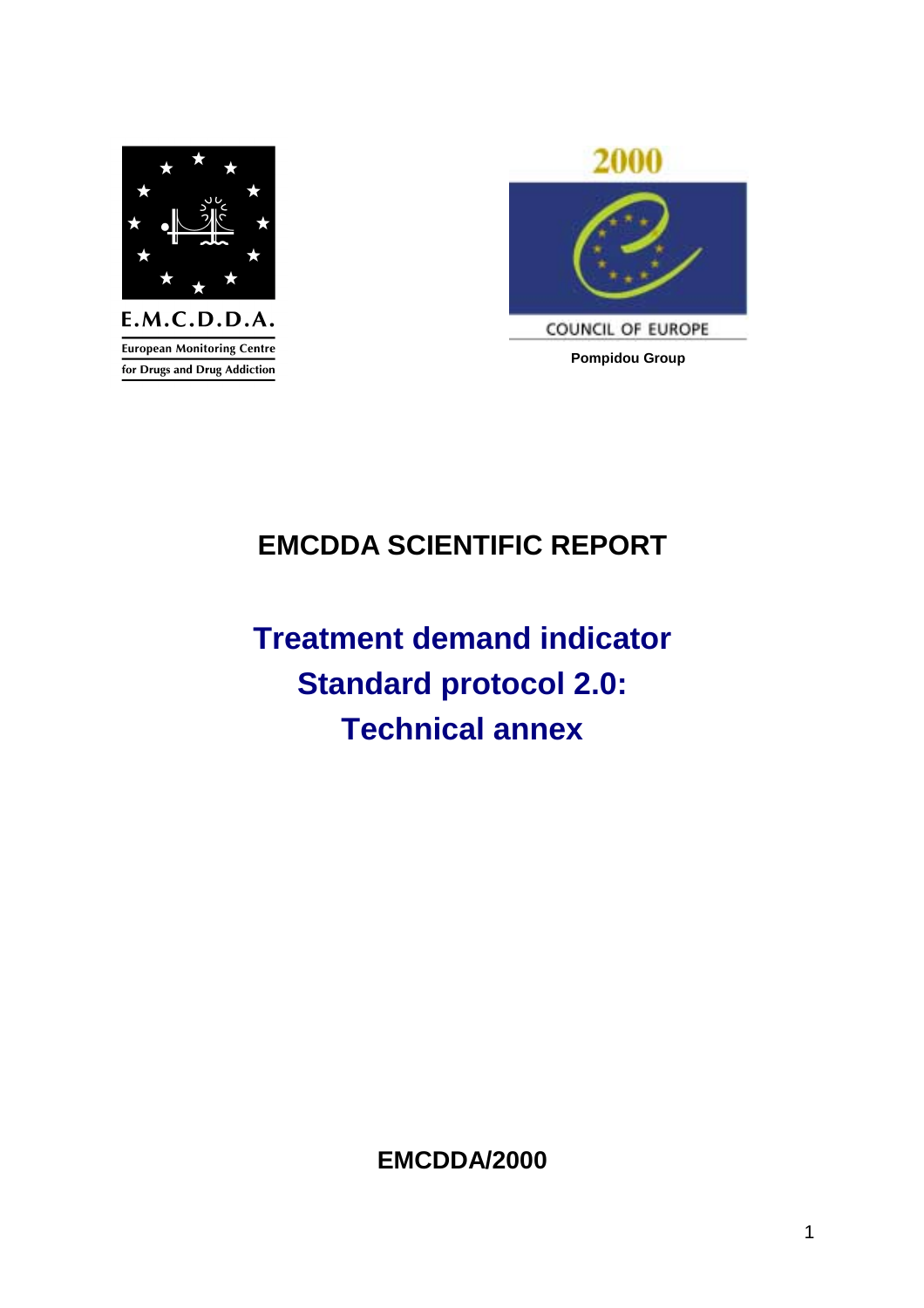# **Contents**

| 1. Drug-treatment-monitoring systems in the EU Member States       | 5   |
|--------------------------------------------------------------------|-----|
|                                                                    |     |
|                                                                    |     |
| 2. State of implementation                                         | 63  |
|                                                                    |     |
|                                                                    |     |
|                                                                    |     |
|                                                                    |     |
| 3. Detailed analyses of the TDI Protocol core items                | 76  |
|                                                                    |     |
|                                                                    |     |
|                                                                    |     |
|                                                                    |     |
|                                                                    |     |
|                                                                    |     |
|                                                                    |     |
|                                                                    |     |
|                                                                    |     |
|                                                                    |     |
|                                                                    |     |
|                                                                    |     |
|                                                                    |     |
|                                                                    |     |
|                                                                    |     |
|                                                                    |     |
|                                                                    |     |
| 4. Translation rules for the Treatment Demand Indicator Protocol   | 112 |
|                                                                    |     |
| France                                                             |     |
|                                                                    |     |
| Ireland                                                            |     |
|                                                                    |     |
| Spain                                                              |     |
|                                                                    |     |
|                                                                    |     |
| 5. Procedures to avoid double counting                             | 154 |
|                                                                    | 154 |
|                                                                    |     |
| Recommendations for implementing or modifying national PADCTRS 159 |     |
|                                                                    |     |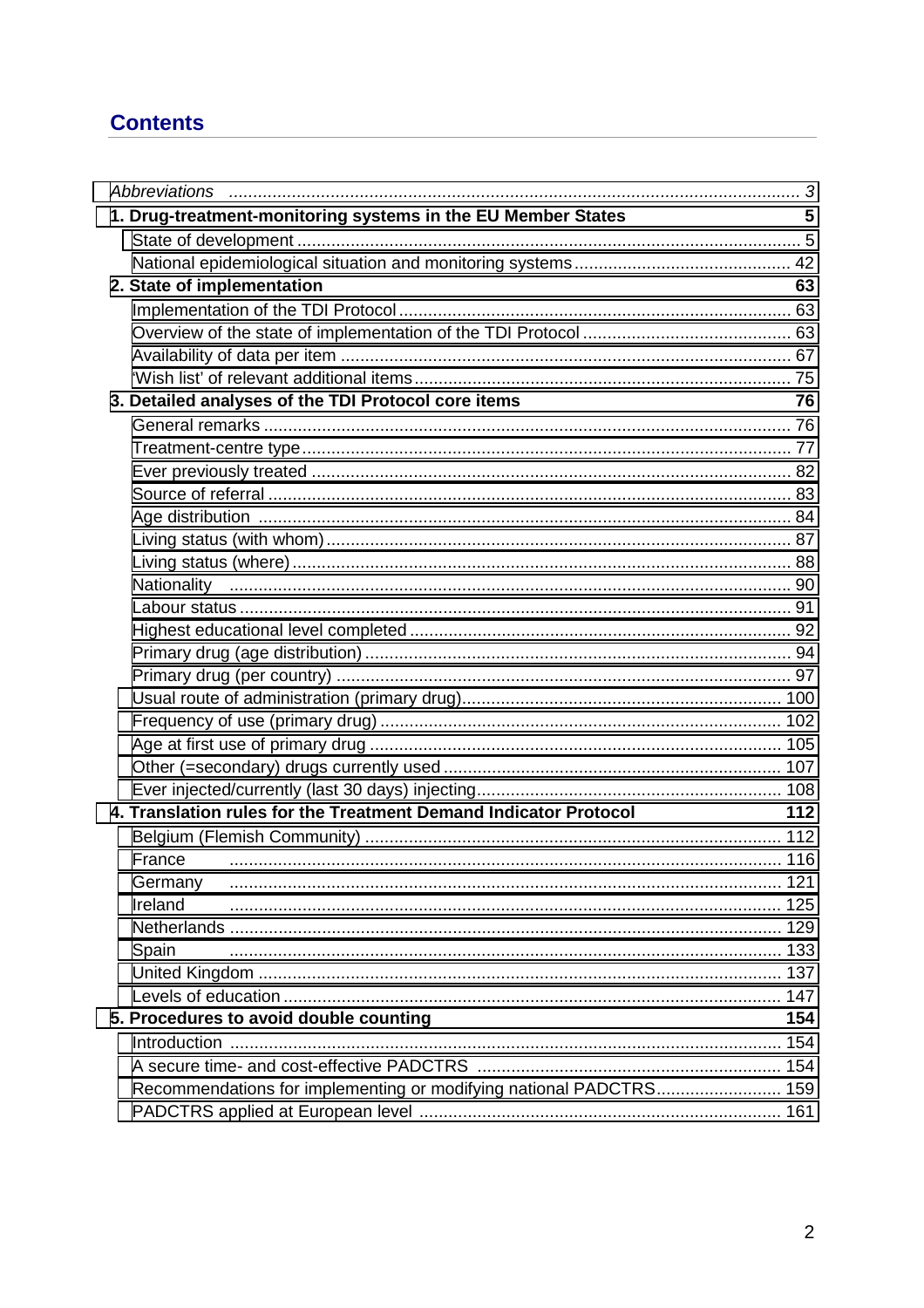# <span id="page-2-0"></span>**Abbreviations**

| <b>ACMD</b>   | Advisory Council for the Misuse of Drugs, UK                                                                                                                                                               |
|---------------|------------------------------------------------------------------------------------------------------------------------------------------------------------------------------------------------------------|
| CAD           | Consultatiebureau voor Alcohol en Drugs (Consultation Bureau for Alcohol<br>and Drugs), The Netherlands                                                                                                    |
| <b>CCAD</b>   | Comité de concertation alcool et autres drogues de la Communauté<br>française de Belgique (Consultative Committee on Alcohol and other Drugs,<br>French Community of Belgium), Brussels, Belgium           |
| <b>CEEC</b>   | Central and Eastern European Country                                                                                                                                                                       |
| <b>CPN</b>    | <b>Community Psychiatric Nurse (UK)</b>                                                                                                                                                                    |
| <b>DMD</b>    | Drug Misuse Database, University of Manchester, UK                                                                                                                                                         |
| <b>DTRS</b>   | Drug Treatment Reporting System, Dublin, Ireland                                                                                                                                                           |
| <b>EBIS</b>   | Einrichtungsbezogene Informations System (outpatient information system),<br>Germany                                                                                                                       |
| <b>EMCDDA</b> | European Monitoring Centre for Drugs and Drug Addiction, Lisbon, Portugal                                                                                                                                  |
| <b>GP</b>     | <b>General Practitioner</b>                                                                                                                                                                                |
| <b>IAV</b>    | Instelling voor Ambulante Verslavingszorg (Institute on Outpatient Addiction<br>Care and Treatment), The Netherlands                                                                                       |
| <b>ICD</b>    | International Classification of Diseases                                                                                                                                                                   |
| <b>ISCED</b>  | International Standard Classification of Education                                                                                                                                                         |
| <b>IUS</b>    | Ind- og Udskrivning af Stofmisbrugere (Danish treatment registration<br>system), Copenhagen                                                                                                                |
| <b>IVV</b>    | Informatievoorziening Verslavingszorg (Organisation Information Systems<br>on Addiction Care and Treatment), Utrecht, The Netherlands; holder of<br>LADIS, IVZ sub-unit                                    |
| <b>KETHEA</b> | Therapy Centre for Dependent Individuals, Athens                                                                                                                                                           |
| <b>LADIS</b>  | Landeslijke Alkohol en Drugs Informatiesysteem, Utrecht, The Netherlands;<br>national system for collecting data on drug users in treatment                                                                |
| <b>MEDAR</b>  | <b>Medical Archive</b>                                                                                                                                                                                     |
| <b>OFDT</b>   | Observatoire Français des Drogues et des Toxicomanies<br>(French<br>Monitoring Centre for Drugs and Drug Addiction), Paris, France                                                                         |
| PG            | Council of Europe Co-operation Group to Combat Drug Abuse and Illicit<br>Trafficking (Pompidou Group)                                                                                                      |
| Reitox        | Réseau européen d'information sur les drogues et les toxicomanies<br>(European information network on drugs and drug addiction), network of<br><b>EMCDDA</b> national and European Commission focal points |
|               | RELIS-LINDDA Réseau Luxemburgeois D'Information sur les Stupéfiants<br>et<br>les<br>Toxicomanies (Luxemburgish Information Network on Drugs and Drug<br>Addiction)                                         |
| <b>SEDOS</b>  | Stationäre<br>Einrichtungsbezogene Dokumentations System<br>(in-patient)<br>information system), Germany                                                                                                   |
| <b>SEIT</b>   | Sistema Estatal de Información Sobre Toxicomanias (Spanish State<br>Information System on Drug Abuse)                                                                                                      |
| SerTs         | Servizi Tossicodipendenze (Services for Addicts), Ministry of Health, Rome                                                                                                                                 |
| <b>SESI</b>   | Service d'Etudes et de Systèmes d'Information (Studies and Information<br>Systems Service), Ministry of Health, Paris                                                                                      |
| <b>SPTT</b>   | Serviço de Prevenção e Tratamento da Toxicodependência (Prevention and<br>Treatment of Drug Addiction Service), Lisbon, Portugal                                                                           |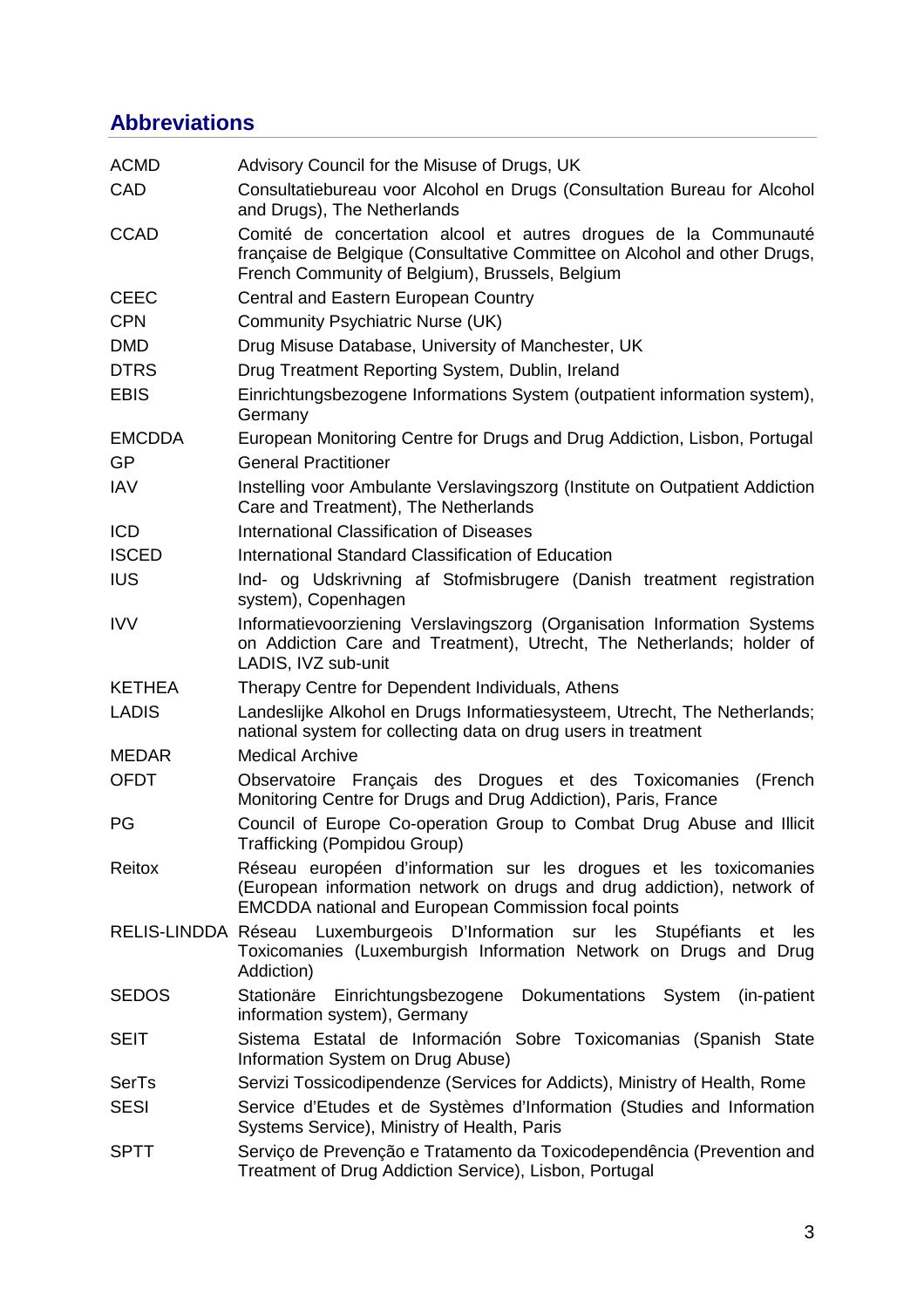- Stakes [Sosiaali ja terveysalan tutkimus ja kehittämiskeskus](http://www.stakes.fi/) (National Research and Development Centre for Social Welfare and Health), Helsinki, Finland
- TDI Treatment Demand Indicator
- VAD Vereniging voor alcohol en andere drug problemen (Association for Alcohol and Other Drug Problems), Flanders, Belgium
- VLIS Vlaams Informatie Systeem (Flemish Information System), Flanders, Belgium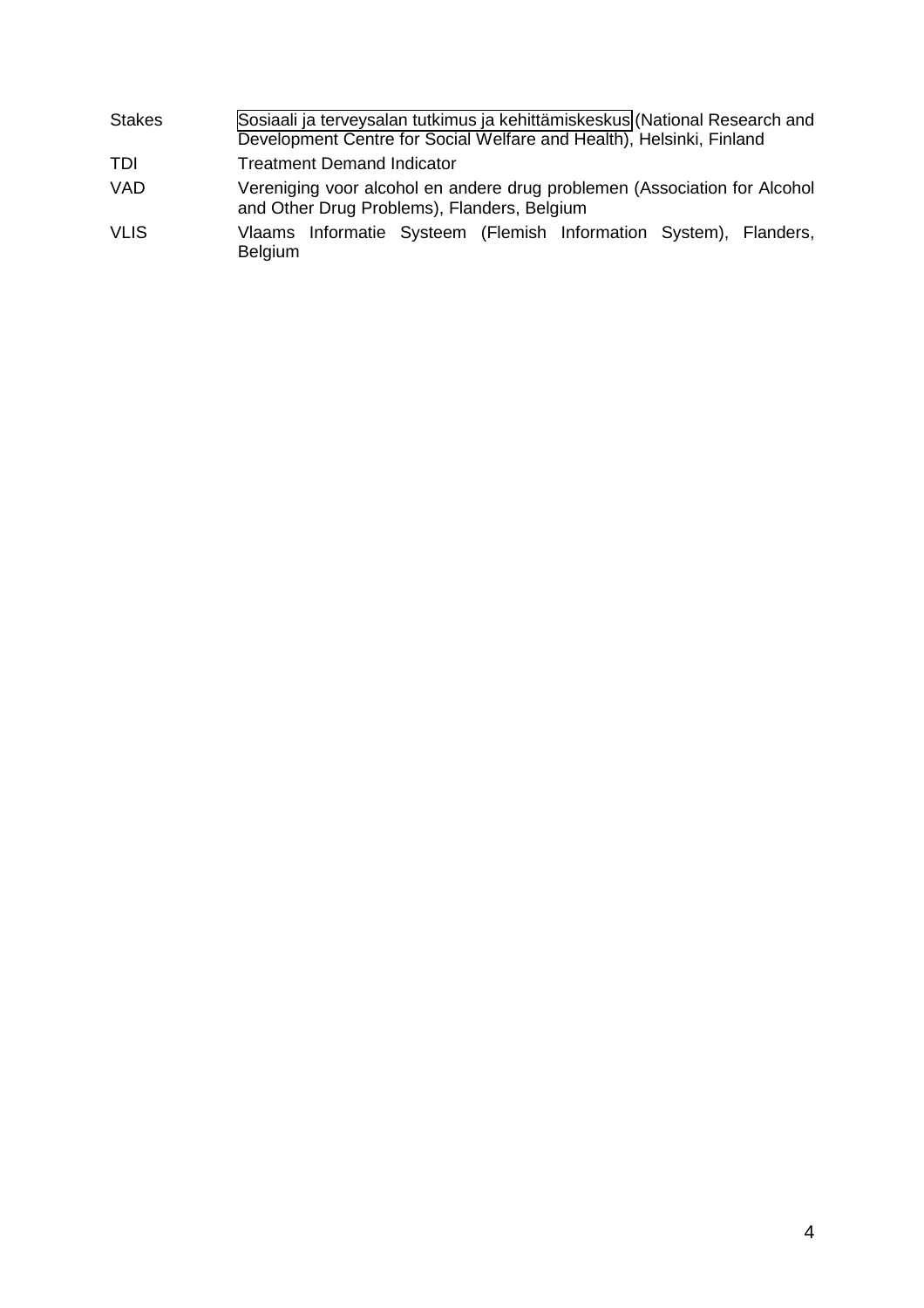# <span id="page-4-0"></span>**1. Drug-treatment-monitoring systems in the EU Member States**

# **State of development**

During 1999, nearly all 15 EU Member States participated in a field trial to implement the Pompidou Group (PG)-EMCDDA Treatment Demand Indicator (TDI) Protocol (<sup>1</sup>) and provided treatment data for the reference year 1997. In some cases, no information was available or other problems arose.

Countries with no operational treatment-monitoring system include Austria, Portugal and Sweden:

- Portugal's treatment-monitoring system is still under construction. While such a system has been established within a major treatment organisation, further details are not yet available.
- In Austria, a national system is planned to cover all the items required by the Pompidou Group (PG)–EMCDDA Treatment Demand Indicator (TDI) Protocol core item list.
- Until 1997, only national, aggregated statistics covering less than one-third of all services for substance abusers provided by local social-service agencies was available in Sweden.

A second cluster of countries already has regional treatment-monitoring systems in place, but need to develop mechanisms and strategies to integrate these data into a national system.

- Belgium still registers data in regional databases and the mechanism to integrate the information into one central database is still under construction.
- In Italy, no nation-wide registration system yet exists, but first steps have been taken to integrate several regional systems. For the field trial, data from two regional monitoring systems were used.
- As a result of individual monitoring systems in England, Scotland and Wales, no national data were available from the United Kingdom. A national harmonisation process is in progress.

The third group of countries – including Germany, Luxembourg and the Netherlands – already has existing systems for monitoring the treatment of drug users. Slight modifications are needed to these systems to fulfil the requirements of the TDI Protocol core item list.

France uses different monitoring systems which do not allow the ongoing registration of treatment episodes. However, the data do not seem to differ very much from those of other EU countries. It has not yet been decided how or when the French system will be changed.

In the context of this project, each Reitox national focal points was asked to nominate a treatment-monitoring expert to represent their country. Most of the information in this chapter comes from these national experts, while other information comes from written sources, previous projects and from oral descriptions given at an experts meeting held in Lisbon in July 1998. All the focal points were asked to update the country descriptions given below on a regular basis.

 $\overline{a}$ 

<sup>(</sup> 1 ) EMCDDA Project CT.98.EP.10.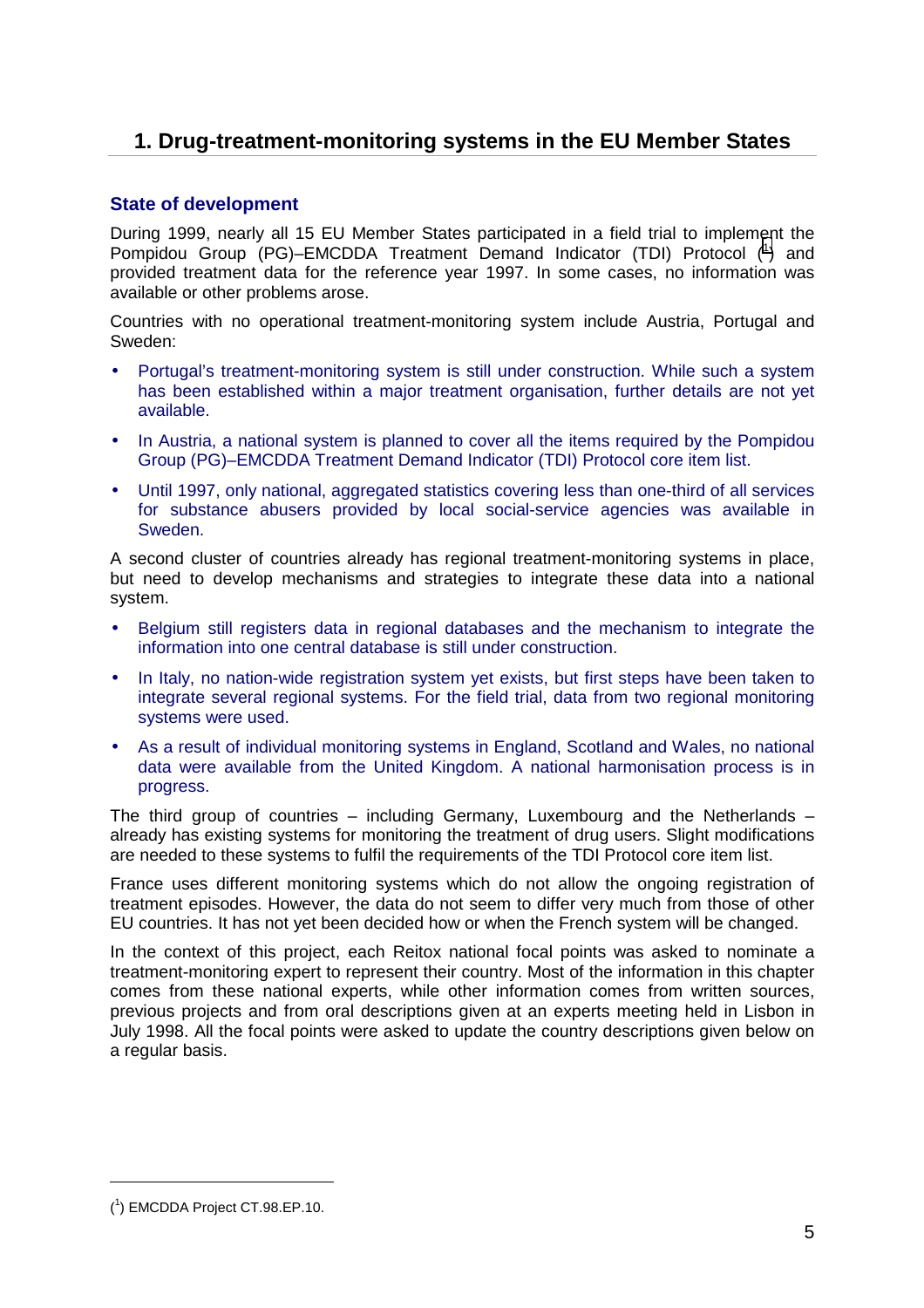# **National representatives**

**Table 1. National experts and Steering Group members for the implementation of the TDI Protocol** 

| <b>Country</b>     | <b>Representative</b>                                                                                                 | <b>Address</b>                                             | <b>Contact numbers</b>                                                                                              |
|--------------------|-----------------------------------------------------------------------------------------------------------------------|------------------------------------------------------------|---------------------------------------------------------------------------------------------------------------------|
| <b>Belgium</b>     | Patrick Leurquin,<br>Scientific Institute of<br>Public Health $(^a)$                                                  | Rue Juliette Wytsman 14<br>B-1050 Brussels                 | Tel: +32 02 642 57 34<br>Fax: +32 02 642 54 10<br>e-mail: patrick.leurquin@ihe.be                                   |
| <b>Denmark</b>     | Lene Haastrup, National<br>Board of Health                                                                            | Amaliegade 13<br>DK-1012 Copenhagen                        | Tel: +45 33 911 601<br>Fax: +45 33 931 636<br>e-mail: Inh@sst.dk                                                    |
| <b>Germany</b>     | Roland Simon, Institute<br>for Therapy Research<br>$(\text{IFT})$ $\binom{a}{x}$                                      | Parzivalstraße 25<br>D-80804 Munich                        | Tel: +49 89 360 804 60<br>Fax: +49 89 360 804 69<br>e-mail: simon@ift.de                                            |
| <b>Greece</b>      | Anna Kokkevi, University<br><b>Mental Health Research</b><br>Institute (UMHRI) $(^a)$<br>(project steering group)     | 74 Vassilisis Sophias<br>Avenue<br><b>GR-11 528 Athens</b> | Tel: +30 1 722 51 09<br>Fax: +30 1 723 36 90<br>e-mail: akokke@mail.ariadne-t.gr                                    |
| <b>Spain</b>       | Ana Alvarez, Junta de<br>Castilla y Leon                                                                              | Avenida de Burgos<br>E-47071 Valladolid                    | Tel: +34 983 413 676<br>Fax: +34 983 413 742<br>e-mail: ana.alvarez@crd.csbs.jcyl.es<br>Tel: +34 91 537 27 -96/ -97 |
|                    | Gregorio Barrio and Luis<br>Royuela, National Plan<br>on Drugs                                                        | C/ Recoletos, 22<br>E-28 001 Madrid                        | Fax: +34 91 537 27 -88<br>e-mail: seit@pnd.mir.es                                                                   |
| <b>France</b>      | Christophe Palle, French<br><b>Observatory for Drugs</b><br>and Drug Addiction<br>(OFDT) $(^a)$                       | 105, Rue Lafayette<br>F-75110 Paris                        | Tel: +33 1 53 201 616<br>Fax: +33 1 53 201 600<br>e-mail: cpalle@ofdt.fr                                            |
|                    | Sergine Tellier, Ministère<br>de l'emploi et de la<br>solidarité                                                      | 7, Place des martyrs du<br>lycée Buffon<br>F-75014 Paris   | e-mail: sergine.tellier@sante.gouv.fr                                                                               |
| <b>Ireland</b>     | Mary O'Brien, Health<br>Research Board ( <sup>a</sup> )                                                               | 73 Lower Baggot Street<br>Dublin 2<br>Ireland              | Tel: +353 1 676 11 76<br>Fax: +353 1 661 18 56<br>e-mail: mary@hrb.ie                                               |
| <b>Italy</b>       | Giovanni Nicoletti,<br>Ministry of Health                                                                             | Via della Sierra Nevada,<br>60<br>I-00144 Roma             | Tel: +39 06 599 44 220/-221<br>Fax: +39 06 599 44 296<br>e-mail: misa.gn@mclink.it                                  |
| Luxembourg         | Alain Origer, Department<br>for Socio-therapeutic<br>Action, Ministry of Health<br>$(^\text{a})$                      | 1, Rue du Plebiscite<br>L-2341 Luxembourg                  | Tel: +352 404 740<br>Fax: +352 404 705<br>e-mail: alain.origer@reitox.net                                           |
| <b>Netherlands</b> | Anton W. Ouwehand,<br><b>Organisation Care</b><br><b>Information Systems</b><br>(IVZ/IVV) (project<br>steering group) | Randehoeve 231<br>Postbus 504<br>NL-3990 GH Houten         | Tel: +31 30 635 82 20<br>Fax: +31 30 635 82 30<br>e-mail: ton.ouwehand@ivv.nl                                       |
| <b>Austria</b>     | Alfred Uhl, Ludwig<br>Boltzmann Institute for<br><b>Addiction Research</b>                                            | Mackgasse 7-11<br>A-1237 Vienna                            | Tel: +43 1 1888 25 33 158<br>Fax: +43 1 1888 25 33 138<br>e-mail: alfred.uhl@api.or.at                              |
| <b>Portugal</b>    | Paula Marques,<br>Prevention and<br><b>Treatment of Drug</b><br><b>Addiction Service (SPTT)</b>                       | Av. Columbano Bordalo<br>Pinheiro, 87-2<br>P-1070 Lisboa   | Tel: +351 21 723 5600/ 5633<br>Fax: +351 21 727 1599<br>e-mail: sptt@esoterica.pt                                   |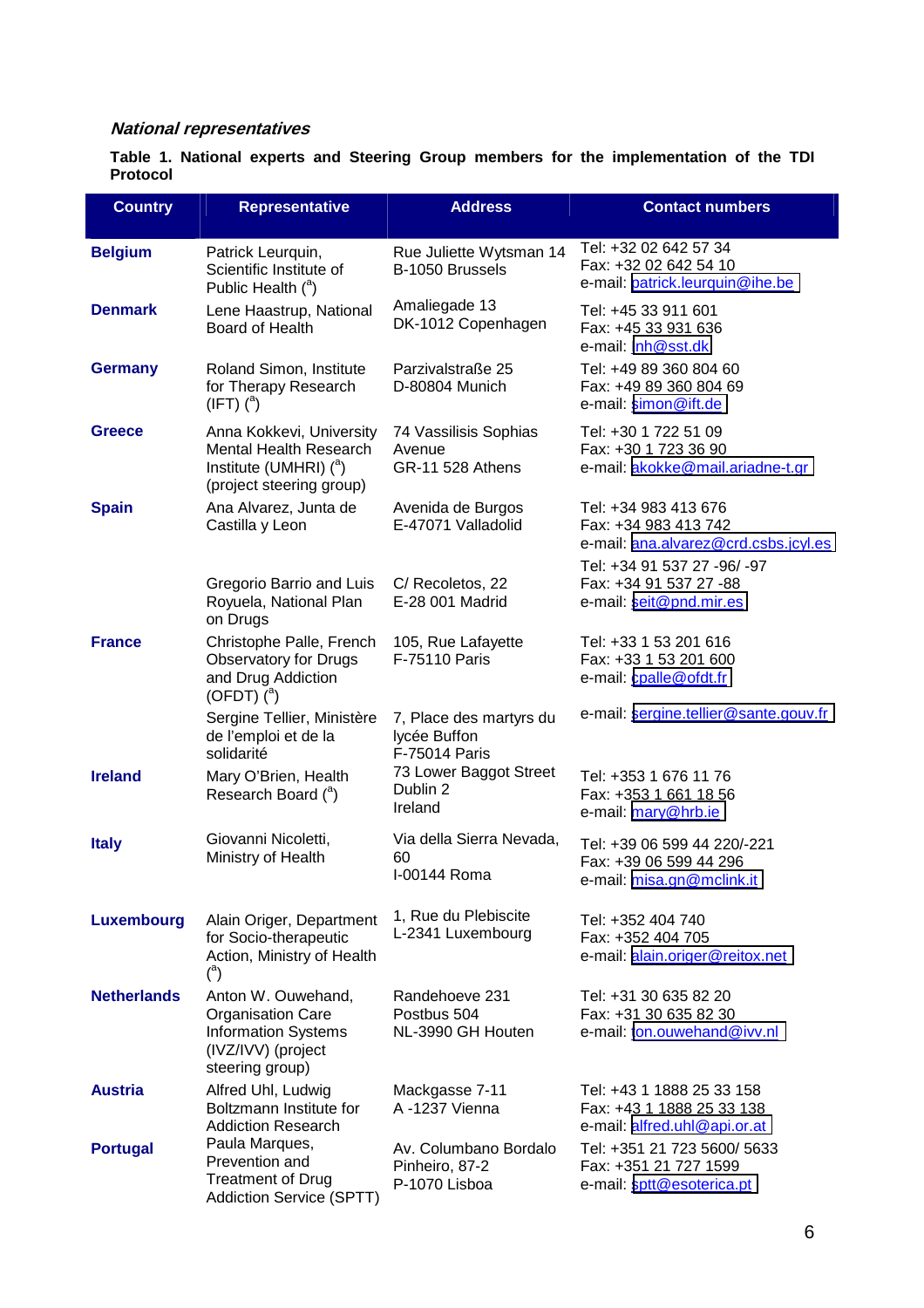| <b>Country</b>                  | <b>Representative</b>                                                                                                    | <b>Address</b>                                                        | <b>Contact numbers</b>                                                                                   |
|---------------------------------|--------------------------------------------------------------------------------------------------------------------------|-----------------------------------------------------------------------|----------------------------------------------------------------------------------------------------------|
| <b>Finland</b>                  | Ari Partanen, National<br>Research and<br>Development Centre for<br>Social Welfare and<br>Health (Stakes) $\binom{a}{b}$ | Siltasaarenkatu 18<br><b>PO Box 220</b><br>FIN-00531 Helsinki         | Tel: +358 93 967 24 76/<br>+358 40 510 63 83<br>Fax: +358 93 967 24 97<br>e-mail: ari.partanen@stakes.fi |
| <b>Sweden</b>                   | Vera Segraeus, National<br>Board of Institutional<br>Care                                                                | Drottninggatan 29<br>S-10326 Stockholm                                | Tel: +46 8 45 34 019<br>Fax: +46 8 45 34 050<br>e-mail:<br>sis.ungdok@mbox300.swipnet.se                 |
|                                 | Roger Holmberg,<br>National Board of Health<br>and Welfare                                                               | Socialstyrelsen<br>S-10630 Stockholm                                  | Tel: +46 8 783 33 65<br>Fax: +46 8 783 32 24<br>e-mail: roger.holmberg@sos.se                            |
| <b>United</b><br><b>Kingdom</b> | Patsy Bailey, Statistics<br>Division 2D, Skipton<br>House                                                                | 80 London Road<br><b>Elephant and Castle</b><br>London SE1 6LH<br>UK. | Tel: +44 (0)20 7972 5551<br>Fax: +44 (0)20 7972 5662<br>e-mail: pbailez@doh.gov.uk                       |
| <b>Steering</b><br><b>Group</b> | Julian Vicente, European<br>Monitoring Centre for<br>Drugs and Drug<br>Addiction (EMCDDA)                                | Rua da Cruz de Santa<br>Apolónia 23-25<br>P-1149-045 Lisboa           | Tel: +351 21 811 30 23<br>Fax: +351 21 .813 79 43<br>e-mail: julian.vicente@emcdda.org                   |
| <b>Steering</b><br><b>Group</b> | Tim Pfeiffer, IFT                                                                                                        | Parzivalstraße 25<br>D-80804 Munich                                   | Tel: +49 89 360 804 66<br>Fax: +49 89 360 804 69<br>e-mail: <i>pfeiffer@ift.de</i>                       |

**Note:** 

(<sup>a</sup>) Reitox national focal point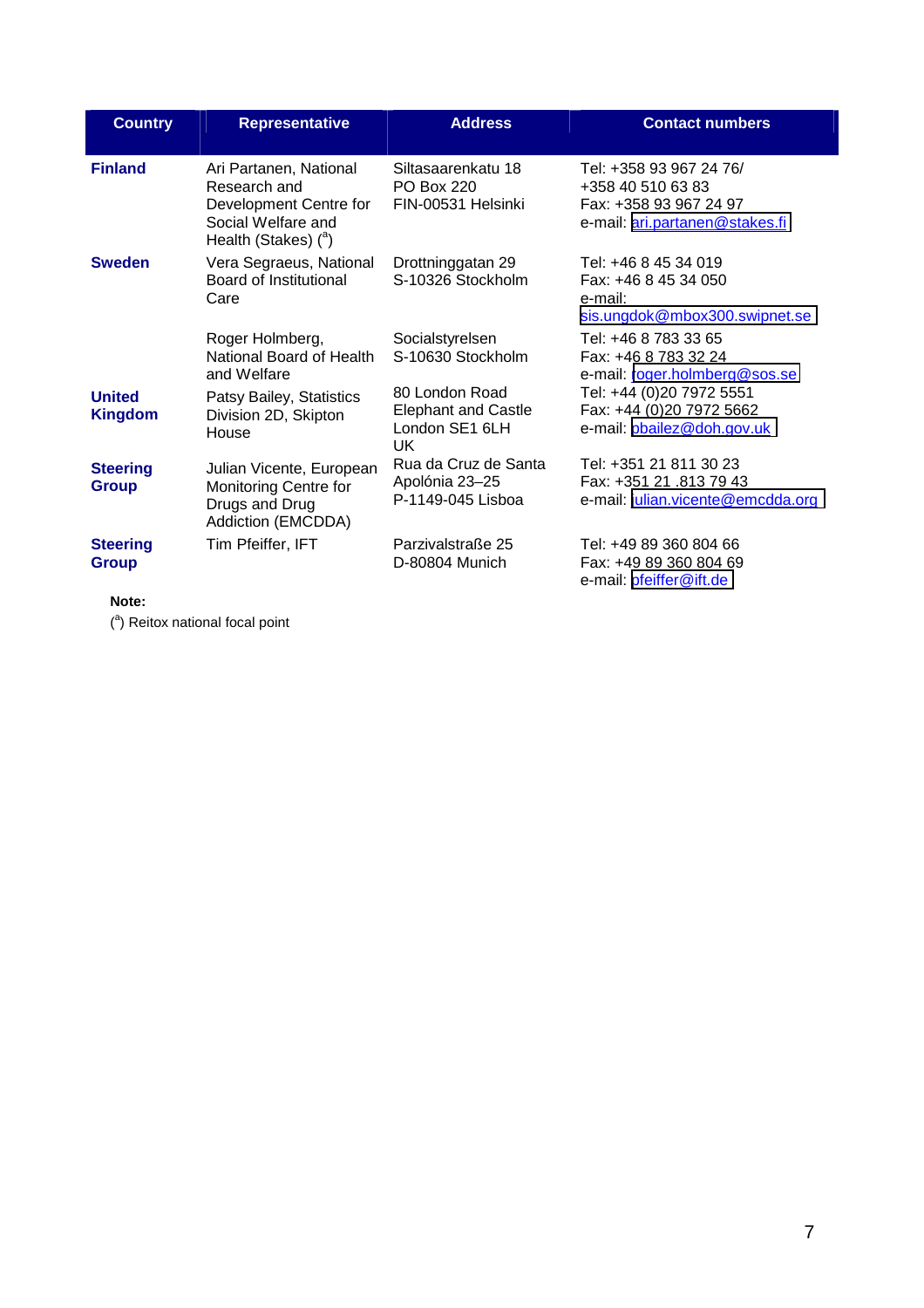# **Table 2. Overview of national treatment-monitoring systems**

| <b>Country</b> | (millions)    | <b>Inhabitants Estimated number</b><br>of PDA<br>(thousands) | <b>Monitoring system</b>                                                                                                    | Year<br>established                     | treatment units              | covered by<br>sources/system                                 | Total number of Treated persons Number of treated<br>persons included<br>per year                            |
|----------------|---------------|--------------------------------------------------------------|-----------------------------------------------------------------------------------------------------------------------------|-----------------------------------------|------------------------------|--------------------------------------------------------------|--------------------------------------------------------------------------------------------------------------|
| <b>Belgium</b> | 10.1 $(^{a})$ |                                                              | 20-25 national: under construction                                                                                          | not<br>applicable                       | not applicable               | not applicable                                               | not applicable                                                                                               |
|                |               |                                                              | regional: VAD (Flanders)                                                                                                    | 1980<br>1988                            | 84 SO (MEDAR)<br>8 SR (VLIS) | 100%<br>100%                                                 | 3,550 SO<br>800 SR                                                                                           |
|                |               |                                                              | regional: CCAD (French<br>Community); based on<br>Pompidou Group Definitive<br>Protocol                                     | 1992                                    | 35 SO<br>39 SR<br>10 SL      | 80%<br>30%<br>30%<br>Total: 65-70%                           | 2,400 all                                                                                                    |
|                |               |                                                              | local: ADDIBRU (Brussels)                                                                                                   | 1997                                    | 12 SO<br>3 SR                | 80%<br>80%                                                   | 2,500 all                                                                                                    |
| <b>Denmark</b> | 5.3           |                                                              | <b>13 IUS</b>                                                                                                               | 1996                                    | n.a.                         | 3,400 SR<br>90-95%                                           | n.a.                                                                                                         |
| <b>Germany</b> | 81.5          | (hard-drug addicts)                                          | 100-150 EBIS/SEDOS                                                                                                          | SO 1980<br>(EBIS)<br>SR 1994<br>(SEDOS) | 1,100 SO<br>300 SR           | $550$ SO =<br>50% of SO<br>$120$ SR =<br>40% of SR           | 20,000 SO<br>(100,000 including<br>other substances)<br>2,500 SR<br>$(12,500$ including<br>other substances) |
| <b>Greece</b>  | 10.3          |                                                              | n.a. National Treatment Demand<br>Reporting System, based on<br>Pompidou Group Definitive<br>Protocol plus additional items | 1994                                    | 10 SO<br>6 SR                | 70%<br>50%                                                   | around 600                                                                                                   |
| <b>Spain</b>   | 39.4          | (hard-drug addicts)                                          | <b>130 SEIT</b>                                                                                                             | 1987                                    | 421 SO                       | About 90% of the<br>public and<br>privately<br>subsidised SO | 42,300 SO<br>(opiates or cocaine<br>only)                                                                    |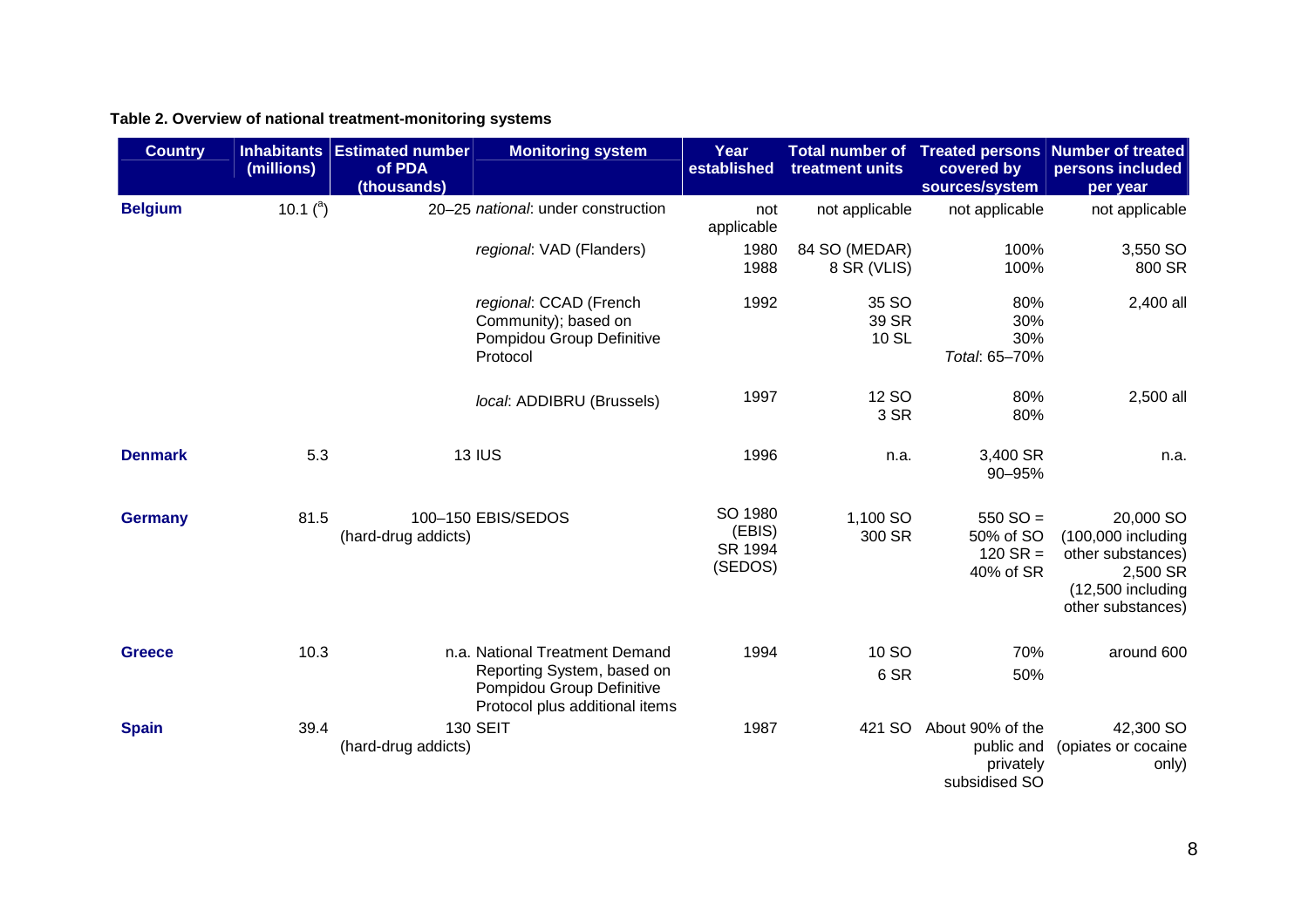| <b>France</b>      | 58.2 | 160 heroin addicts November Survey |                                                                                                               | 1987              | 1,100<br>SR/SO (200)<br>hospitals, 400           | 100% of<br>specialised<br>GS (500 centres; coverage<br>for hospitals and<br>social services) social centres n.a.                   | 65,000 SR/SO<br>number of treated<br>persons in GS not<br>available |
|--------------------|------|------------------------------------|---------------------------------------------------------------------------------------------------------------|-------------------|--------------------------------------------------|------------------------------------------------------------------------------------------------------------------------------------|---------------------------------------------------------------------|
| <b>Ireland</b>     | 3.6  |                                    | 5 <sup>(b)</sup> Drug Treatment Reporting<br>System (DTRS); based on<br>Pompidou Group Definitive<br>Protocol | 1990              | 45 SO/SR<br>(detoxification<br>included)         | 100% SO<br>100% SR<br>100% SL<br>0% GP<br><b>Total: 80%</b>                                                                        | 3,100 SO<br>1,200 SR<br>400 SL<br>154 SP                            |
| <b>Italy</b>       | 57.5 |                                    | 250-280 heroin Servizi Tossicodipendenze<br>users (SerTs)                                                     | 1985              | 490 SO                                           | 95% of SO                                                                                                                          | 131,700 SO                                                          |
| Luxembourg         | 0.4  |                                    | 2 RELIS-LINDDA; similar to<br>Pompidou Group Definitive<br>Protocol                                           | 1994              | 2 SO<br>3 SR<br>$2$ SL                           | 47%                                                                                                                                | 400 SO<br>400 SR<br>500 SL<br>Total: 280-400                        |
| <b>Netherlands</b> | 1.6  | 25-27 LADIS<br>(hard-drug addicts) |                                                                                                               | 1986              | 22 SO/SL (130<br>units)<br><b>13 SR</b><br>20 SP | 100% (25,202<br>unique persons)<br>50% (3,500 by<br>referral SL/SO)<br>0%<br>75-80% of total<br>number of<br>problem drug<br>users | 25,200 SL/SO<br>2,000 SR<br>480 SP                                  |
| <b>Austria</b>     | 8.1  |                                    | 10-30 Under construction                                                                                      | not<br>applicable | 150 SO/SR                                        | not applicable                                                                                                                     | not applicable                                                      |
| <b>Portugal</b>    | 10.5 |                                    | n.a. SPTT statistics, two-day<br>census (November)                                                            | n.a.              | n.a.                                             | 43 SO<br>7 OS                                                                                                                      | 200,000<br>subsequent<br>treatment demands<br>(1997)                |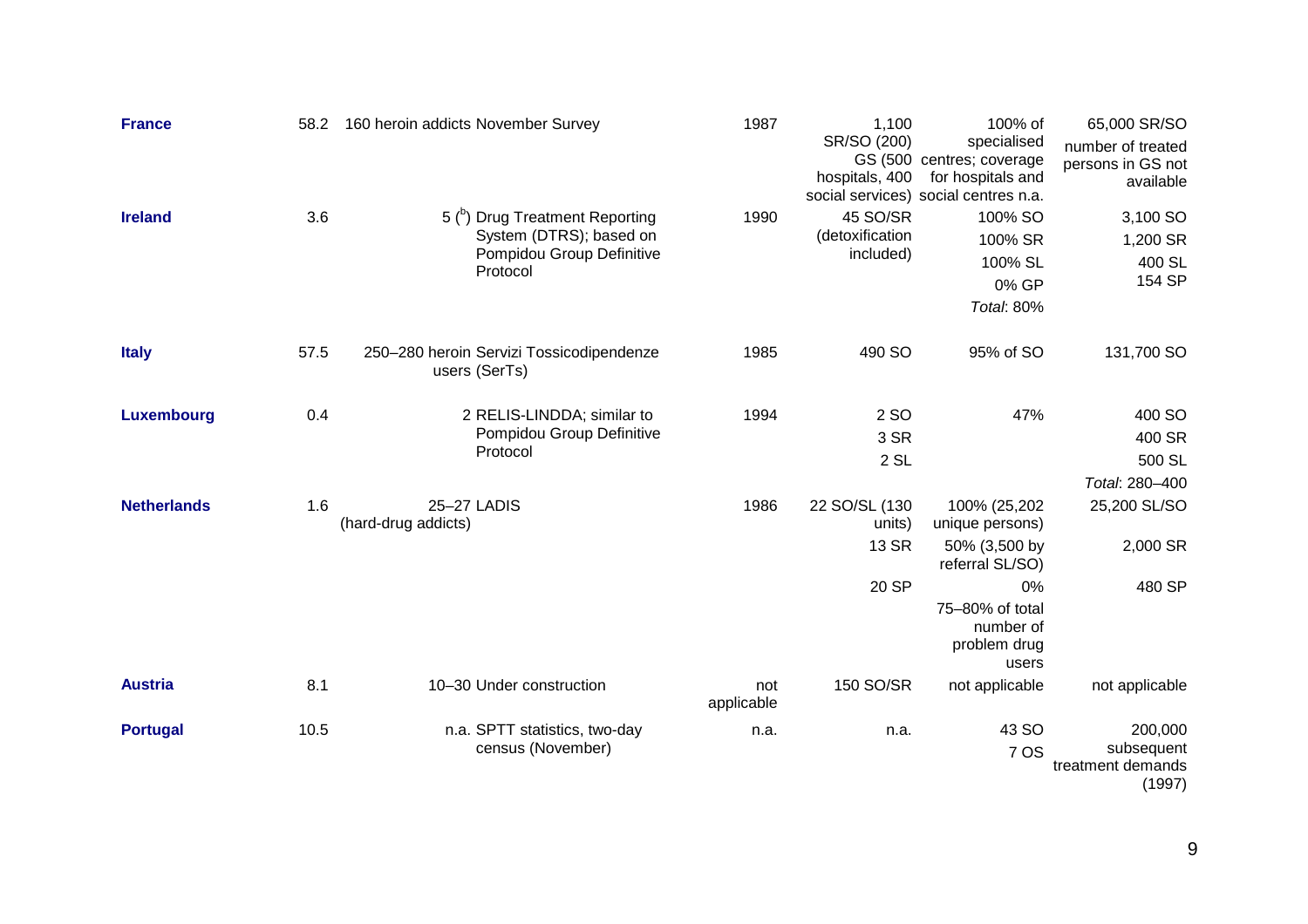|                                 |               |                                  |                                    |                  |                                                                                                                    | 9,000 first treatment<br>demands (1997)                   |
|---------------------------------|---------------|----------------------------------|------------------------------------|------------------|--------------------------------------------------------------------------------------------------------------------|-----------------------------------------------------------|
| <b>Finland</b>                  | 5.1           | 5-10 Based on Pompidou Group     | pilot testing                      | 76 SO            | n.a.                                                                                                               | 41,300 SO                                                 |
|                                 |               | <b>Definitive Protocol</b>       | in 1996                            | 47 SR            |                                                                                                                    | 8,500 SR                                                  |
|                                 |               |                                  |                                    | $<$ 100 SL       |                                                                                                                    |                                                           |
|                                 |               |                                  |                                    | 6 SP (?)         |                                                                                                                    |                                                           |
| <b>Sweden</b>                   | 8.0           | 14-20 DOK                        | n.a.                               | 365 SO<br>360 SR | 66 voluntary-care<br>units                                                                                         | 1,767 persons in<br>voluntary care                        |
|                                 |               |                                  |                                    | 405 SL           | 15 compulsory-<br>care units                                                                                       | 797 persons in<br>compulsory care                         |
| <b>United</b><br><b>Kingdom</b> | 49.1 $(^{c})$ | 47 treated DMD<br>total: 150-200 | 1986 (local)<br>1990<br>(national) | 650 SO/SR/GP     | about 95% of the<br>treatment and<br>care facilities in all<br>regions in<br>England plus<br>Scotland and<br>Wales | 26,000 SO/SR/GP<br>(new episodes per<br>six-month period) |
| Notes:                          |               |                                  |                                    |                  |                                                                                                                    |                                                           |

| $(^\text{a})$ 1996 figure                                       | $n.a. = not available$                                       |
|-----------------------------------------------------------------|--------------------------------------------------------------|
| $($ <sup>b</sup> ) persons treated for problem drug use in 1996 | $OS = other$ services                                        |
| $(^\circ)$ England only, 1996 figure                            | PDA = Person Drug Addicts                                    |
| GO = general outpatient treatment centre                        | $SL =$ specialised low-threshold unit/drop-in/ street agency |
| GP = General Practitioner                                       | SO = specialised outpatient treatment centre                 |
| GR = general residential treatment centre                       | $SP =$ specialised unit in prison                            |
| GS = general services                                           | $SR =$ specialised residential treatment centre              |

# **Table 3. Overview of national definitions and processes**

| Country | <b>Monitoring system</b> |                 | Total number of Definition of treatment episode | <b>Case definition</b> | <b>Double counting</b> |
|---------|--------------------------|-----------------|-------------------------------------------------|------------------------|------------------------|
|         |                          | treated persons |                                                 |                        | avoided?               |
|         |                          | per vear        |                                                 |                        |                        |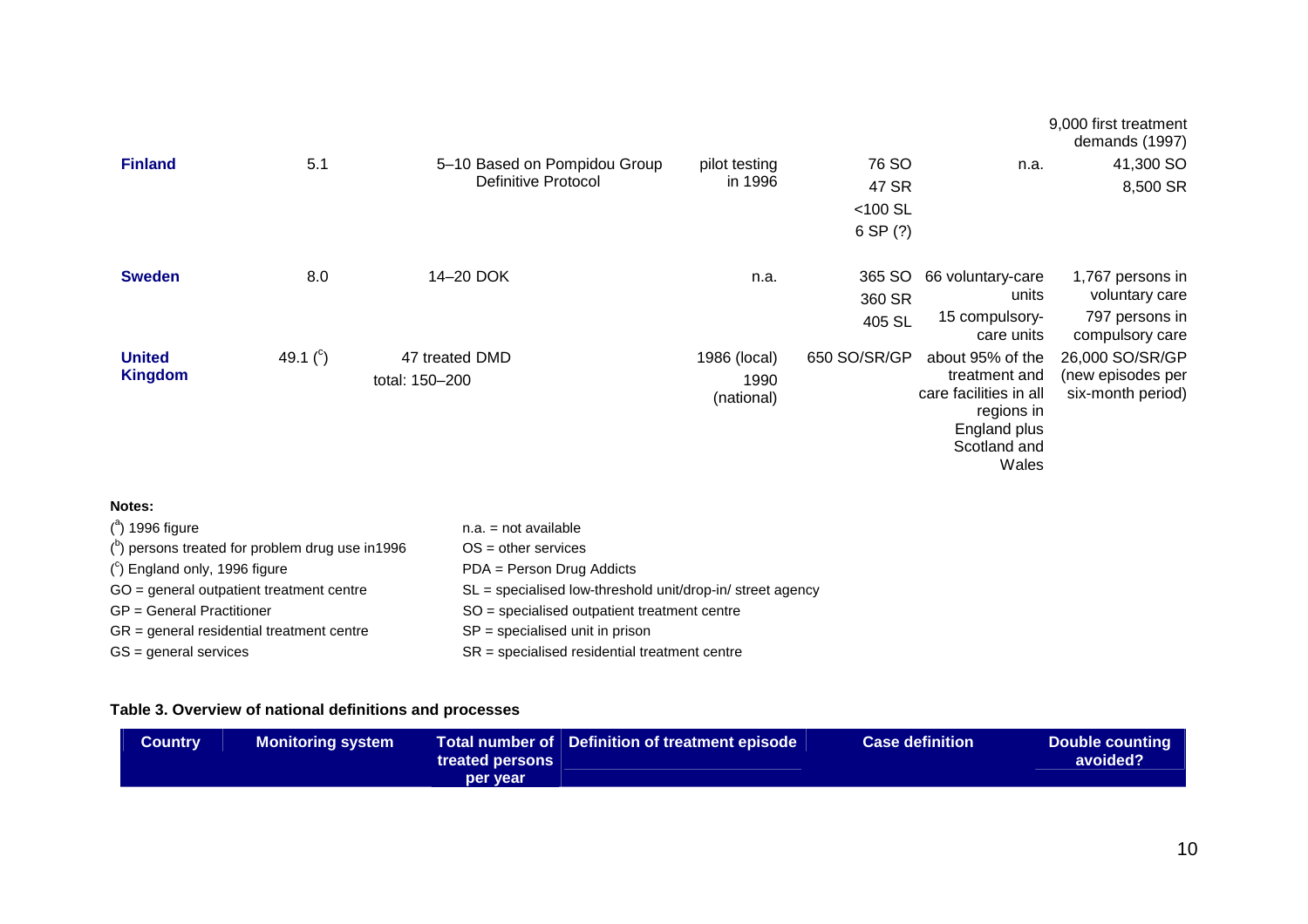| <b>Country</b> | <b>Monitoring system</b>                                    | treated persons<br>per year                         | Total number of Definition of treatment episode    | <b>Case definition</b>                                                                               | <b>Double counting</b><br>avoided?                                                                                |
|----------------|-------------------------------------------------------------|-----------------------------------------------------|----------------------------------------------------|------------------------------------------------------------------------------------------------------|-------------------------------------------------------------------------------------------------------------------|
| <b>Belgium</b> | national: under construction                                |                                                     | not applicable not applicable                      | not applicable.                                                                                      | not applicable                                                                                                    |
|                | regional: VAD (Flanders)                                    | 800 SR                                              | 3,550 SO beginning and end of treatment            | person admitted for treatment<br>during the calendar year                                            | yes, at centre level<br>since 1997                                                                                |
|                | regional: CCAD (French<br>Community):                       |                                                     | 2,400 beginning and end of treatment               | person admitted for treatment<br>during the calendar year                                            | yes, at centre level<br>since 1997                                                                                |
|                | local: ADDIBRU (Brussels)                                   |                                                     | 2,500 beginning and end of treatment               | person admitted for treatment<br>during the calendar year                                            | yes, at centre level<br>since 1997                                                                                |
| <b>Denmark</b> | <b>IUS</b>                                                  |                                                     | n.a. beginning and end of treatment                | person admitted for treatment at yes, using unique<br>a treatment centre during the<br>calendar year | civil-service numbers                                                                                             |
| <b>Germany</b> | <b>EBIS</b>                                                 | (100,000 including<br>other illegal<br>substances)  | 20,000 SO beginning and end of treatment           | ICD 10 diagnosis                                                                                     | partly, within centres                                                                                            |
|                | <b>SEDOS</b>                                                | $(12,500$ including<br>other illegal<br>substances) | 2,500 SR beginning and end of treatment            | ICD 10 diagnosis                                                                                     | information from<br>clients for first<br>treatment                                                                |
| <b>Greece</b>  | <b>National Treatment Demand</b><br><b>Reporting System</b> |                                                     | about 600 as Pompidou Group Definitive<br>Protocol | drug user requesting treatment<br>for his/her problem                                                | fully avoided within<br>each treatment<br>centre as well as<br>between treatment<br>centres using an<br>anonymous |

identification code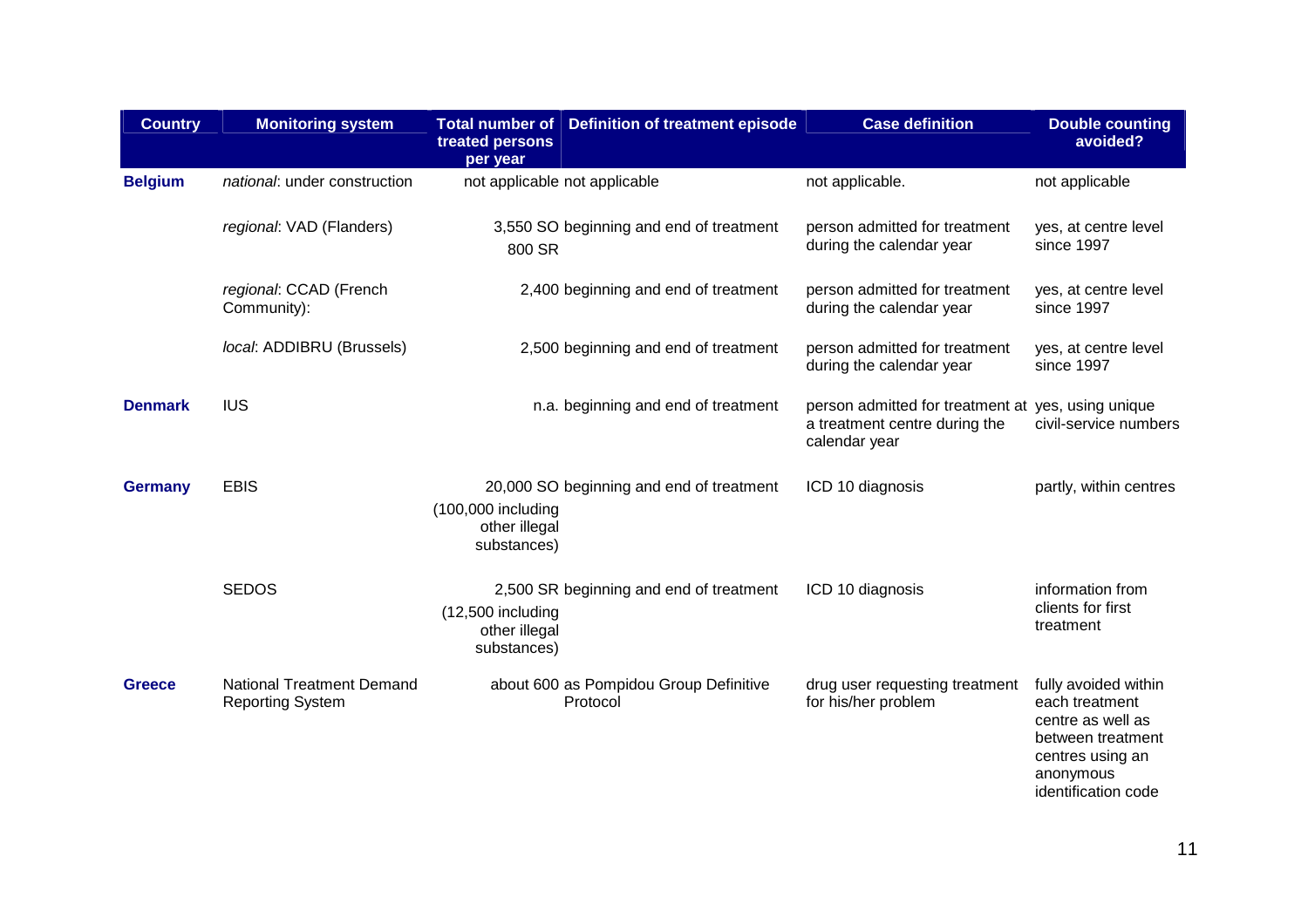| <b>Country</b>           | <b>Monitoring system</b>                         | treated persons<br>per year                         | Total number of Definition of treatment episode                                                                                                                                                                    | <b>Case definition</b>                                                                                                                                                                     | <b>Double counting</b><br>avoided?                                                   |
|--------------------------|--------------------------------------------------|-----------------------------------------------------|--------------------------------------------------------------------------------------------------------------------------------------------------------------------------------------------------------------------|--------------------------------------------------------------------------------------------------------------------------------------------------------------------------------------------|--------------------------------------------------------------------------------------|
|                          |                                                  |                                                     |                                                                                                                                                                                                                    |                                                                                                                                                                                            | (date of birth; third<br>letter of first name of<br>mother and of father;<br>gender) |
| <b>Spain</b>             | <b>SEIT</b>                                      |                                                     | 42,300 SO Beginning of treatment. In case of<br>(opiate or cocaine drop-out, time since last<br>users only) admission: six months                                                                                  | all persons admitted to<br>treatment because of abuse or<br>dependence of listed<br>psychoactive substances are<br>registered                                                              | mostly<br>identification at<br>regional level                                        |
| <b>France</b>            | November Survey                                  | number of treated<br>persons in GS not<br>available | 65,000 SR/SO persons treated in November                                                                                                                                                                           | all persons who receive<br>treatment or who are still in<br>contact with a specialised centre<br>in November because of drug<br>problems are registered                                    | mostly                                                                               |
| <b>Ireland</b>           | <b>Drug Treatment Reporting</b><br>System (DTRS) |                                                     | 3,100 SO number of episodes is not<br>1,200 SR recorded; just one contact per<br>$400$ SL client per annum is counted. A<br>$400$ SL count is carried out each year<br>154 SP between 1 January and 31<br>December | a case is a person who receives partly, within centres;<br>treatment for problem drug use<br>(excluding alcohol as a primary<br>drug) during the calendar year 1<br>January to 31 December | for methadone<br>treatment a scripting<br>control is obligatory                      |
| <b>Italy</b>             | Servizi Tossicodipendenze<br>(SerTs)             |                                                     | 131,700 SO any therapeutic or rehabilitation<br>procedure, whether<br>pharmacological or not, even if<br>performed outside the service                                                                             | all addicts receiving treatment in partly; treatment only<br>the public services in the year                                                                                               | for local residents                                                                  |
|                          | <b>Luxembourg RELIS-LINDDA</b>                   | 500 SL<br>Total: 280-400                            | 400 SO registered admission for HRC<br>400 SR drug-related problems                                                                                                                                                | problem HRC drug use                                                                                                                                                                       | yes, identification<br>used                                                          |
| <b>Netherlands LADIS</b> |                                                  |                                                     | 25,200 SO beginning and end of<br>2.000 SR contact/treatment; end of<br>100 SL contact/treatment also means six<br>months with no contact                                                                          | all persons in contact with an<br>outpatient centre for drug<br>problems are registered; one<br>record is one subscription                                                                 | yes, on all levels<br>using nationally<br>unique code                                |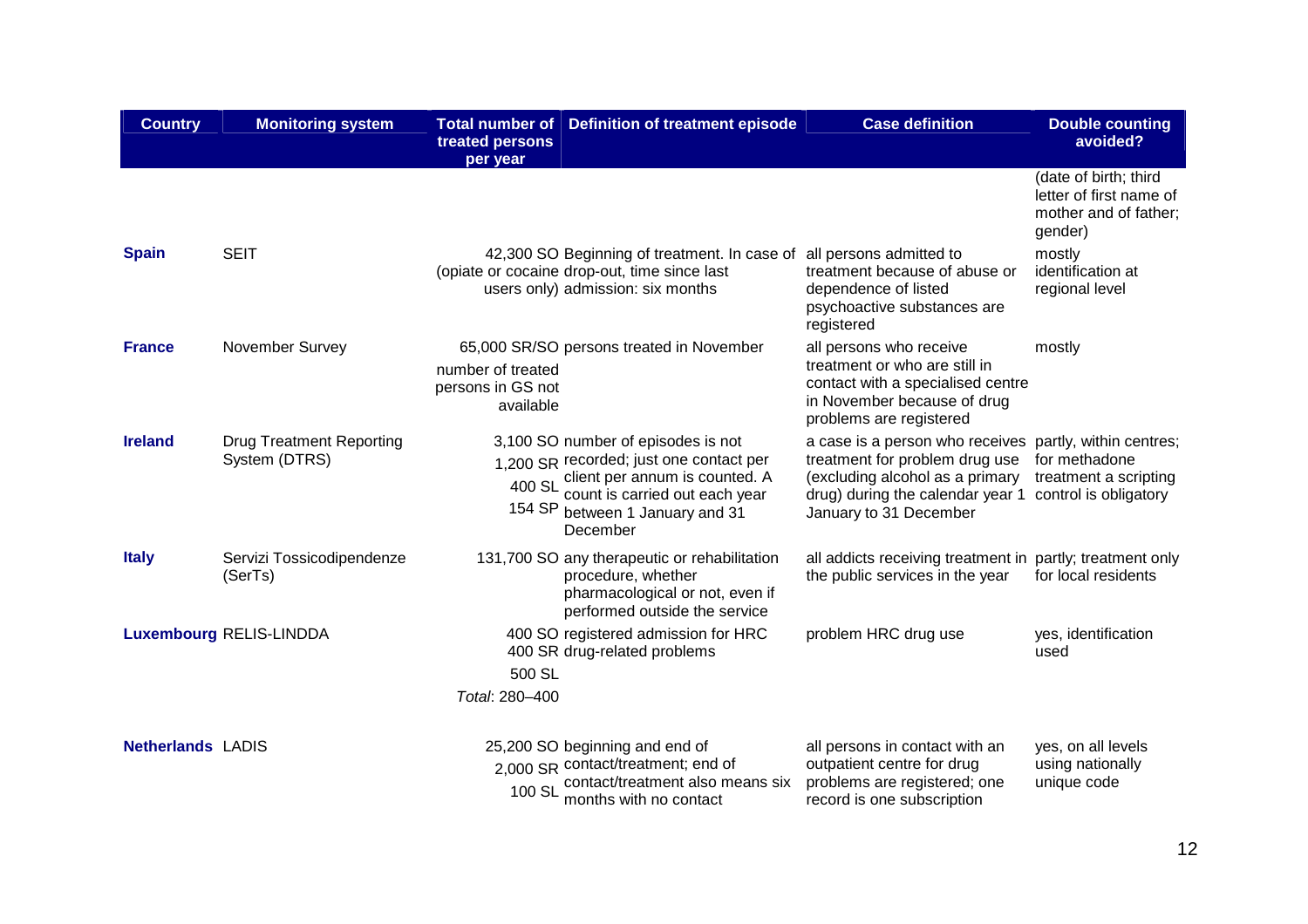| <b>Country</b>                                                                       | <b>Monitoring system</b>                                                            | treated persons<br>per year                                                                             | Total number of Definition of treatment episode                                                                                                               | <b>Case definition</b>                                                                                      | <b>Double counting</b><br>avoided?                                                              |
|--------------------------------------------------------------------------------------|-------------------------------------------------------------------------------------|---------------------------------------------------------------------------------------------------------|---------------------------------------------------------------------------------------------------------------------------------------------------------------|-------------------------------------------------------------------------------------------------------------|-------------------------------------------------------------------------------------------------|
|                                                                                      |                                                                                     | 480 SP                                                                                                  |                                                                                                                                                               |                                                                                                             |                                                                                                 |
| <b>Austria</b>                                                                       | under construction                                                                  | not applicable                                                                                          | not applicable                                                                                                                                                | not applicable                                                                                              | not applicable                                                                                  |
| <b>Portugal</b>                                                                      | SPTT,<br>Two-day census (November)                                                  | 200,000 n.a.<br>subsequent<br>treatment<br>demands (1997)<br>9,000 first<br>treatment<br>demands (1997) |                                                                                                                                                               | n.a.                                                                                                        | n.a.                                                                                            |
| <b>Finland</b>                                                                       | Based on Pompidou Group<br><b>Definitive Protocol</b>                               | abusers)                                                                                                | 46,000 (general period a patient is in treatment in<br>substance a residential treatment unit                                                                 | person treated in treatment unit<br>for substance abuse, central<br>drug treatment units                    | partly, using<br>personal-<br>identification code                                               |
| <b>Sweden</b>                                                                        | <b>DOK</b>                                                                          | 797 compulsory<br>care (1996)                                                                           | 1,767 voluntary period from day of intake until day every period of treatment<br>care of discharge                                                            |                                                                                                             | LINO code: year of<br>$birth - initials - day$<br>of birth (institutional<br>and central level) |
| <b>United</b><br><b>Kingdom</b>                                                      | <b>DMD</b>                                                                          | six months)                                                                                             | 26,000 SO/SR/GP at first presentation and if no<br>(new episodes per contact for six months                                                                   | all persons in contact with a<br>treatment/counselling centre<br>because of drug problems are<br>registered | mostly; identification<br>at regional level                                                     |
| Notes:                                                                               |                                                                                     |                                                                                                         |                                                                                                                                                               |                                                                                                             |                                                                                                 |
| $n.a. = not available$<br><b>GP: General Practitioner</b><br>$GS = general$ services | GO: general outpatient treatment centre<br>GR: general residential treatment centre | $SP =$ specialised unit in prison                                                                       | SL = specialised low-threshold unit/drop-in/ street agency<br>SO = specialised outpatient treatment centre<br>$SR =$ specialised residential treatment centre |                                                                                                             |                                                                                                 |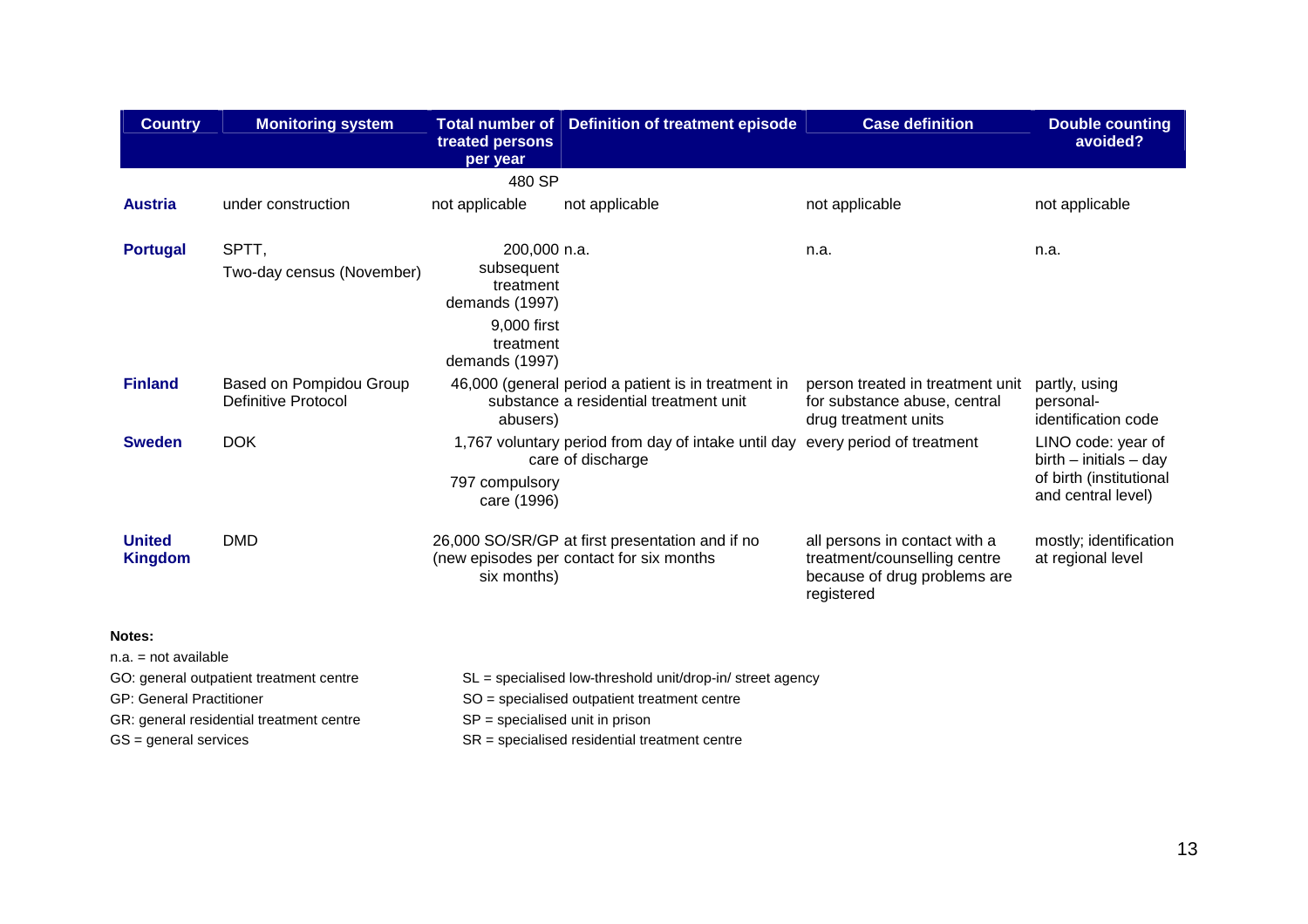# <span id="page-13-0"></span>**National epidemiological situation and monitoring systems**

**Austria** *( 2 )*

# **Epidemiological situation**

No information received.

#### **Overview of Austria's monitoring system**

In Austria, most treatment facilities maintain some statistics to document their activities. This information is partly published in the centres' annual reports. However these reports do not aggregate to national statistics and since there is no documentation standard, many of these systems are not comparable.

Institutions that fulfil a function under the Austrian narcotics law ('Treatment instead of Punishment') and receive funds from the Federal Ministry of Health have for many years been required to complete a very short standard form documenting their activities to the Ministry.

Since health in Austria falls within the competence of the nine federal states, all aspects not related to the narcotics law or to university institutions are the responsibility of the states. As they pay for many of the facilities within their boundaries, they are therefore in a position to ask for annual treatment data as well. Some states demand more detailed information from their institutions than others.

In close cooperation with the Austrian national focal point (Österreichisches Bundesinstitut für Gesundheitswesen – ÖBIG), the Ludwig Boltzmann Institute for Addiction Research was commissioned to develop a national documentation system for non-residential drug therapies. The contract consisted of two distinct components:

- to revise and improve the Ministry of Health's existing standard form for collecting treatment-demand information which had been heavily criticised and to adapt it as closely as possible to European standards (such as the PG–EMCDDA TDI); and
- to develop a larger instrument that could form the basis for an extended national documentation form within some form of national documentation system. This will also follow European standards as closely as possible. How this will be implemented will be decided once the draft has been presented and discussed by the treatment facilities, the state authorities and the national authorities in autumn 2000.

#### **State of implementation**

 $\overline{a}$ 

In Austria, a treatment-monitoring system has been under development for some years. The system will contain a core item set based on the TDI Protocol and a unit form to describe each treatment unit. A unique identifier devised according to the recommendations given in the final report on procedures to avoid double counting in drug-treatment reporting systems (PADCTRS) will be used to avoid double counting  $(3)$ . There is an ongoing process of discussion between political institutions at national and Länder level and representatives from the treatment field. It is planned to follow the PG–EMCDDA TDI Protocol as closely as possible.

 $(2)$  Information in this section refers to the feasibility study and final report of EMCDDA project CT.97.EP.07, August 1998.

 $(3)$  See Origer, A. (1996) Procedures to avoid double counting in drug-treatment reporting systems. Final report, Luxembourg: Ministry of Health, and Chapter 5 below.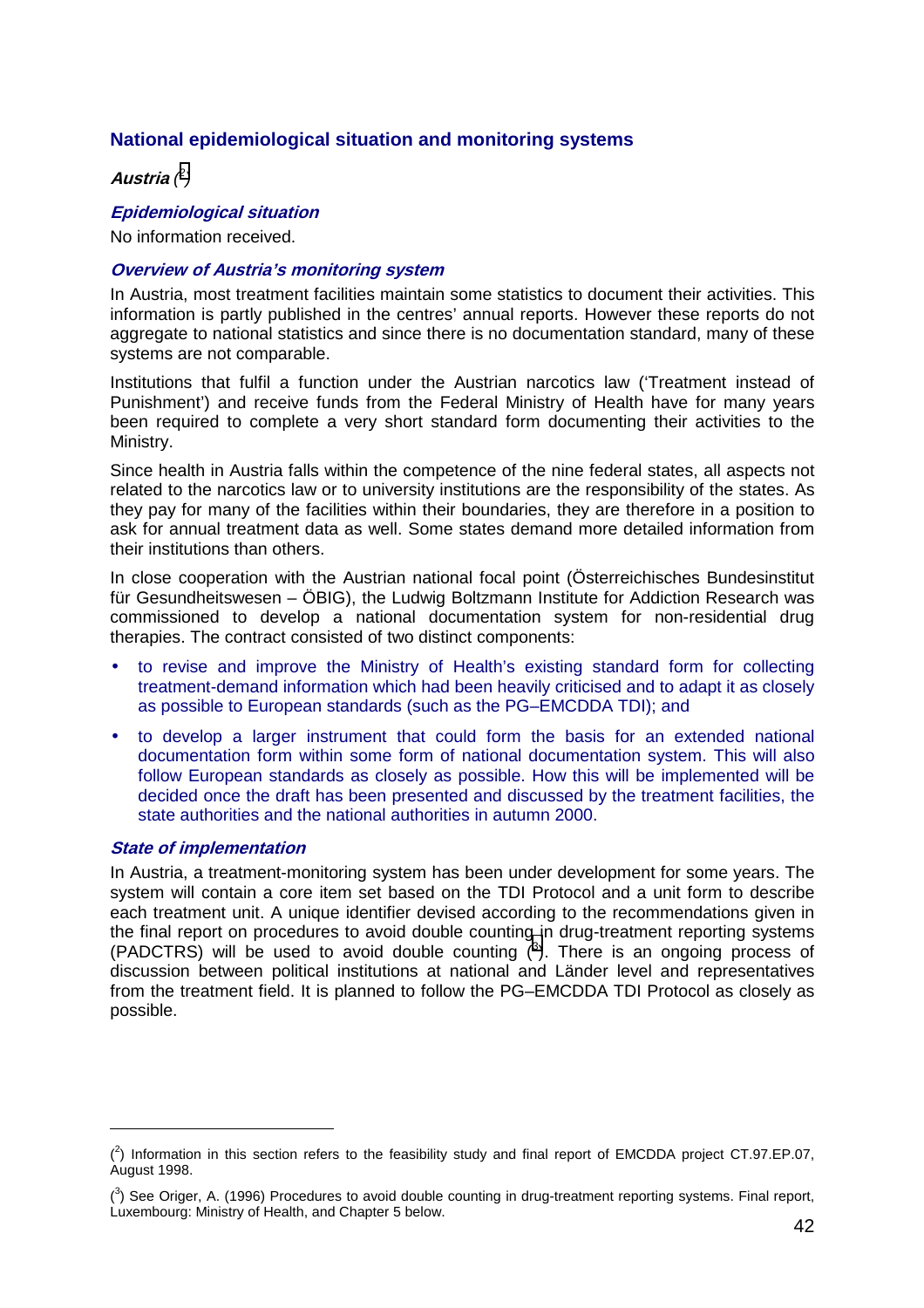# **Belgium** *( 3 )*

# **Epidemiological situation**

*Number of inhabitants* 

| <b>Region</b>             | 1 January 1995 | 1 January 1996 |
|---------------------------|----------------|----------------|
| <b>Belgium</b>            | 9,206,296      | 9,233,278      |
| <b>Flanders</b>           | 5,582,989      | 5,596,928      |
| <b>Brussels region</b>    | 665,909        | 666,206        |
| Wallonia                  | 2,958,333      | 2,970,144      |
| of which German Community | 58,208         | 58,298         |

# *Estimated number of drug addicts*

There are no recent official estimates from Belgian sources. De Zwart and Mensink mention an estimated 10,000 to 15,000 addicts in Belgium  $(4)$ .

#### *Estimated number of treatment demands*

No integrated system for registering demands for drug treatment currently exists in Belgium and there are thus no accurate estimates of treatment demands. Different systems exist within the different Communities and vary in terms of the number and range of services that participate.

The following sections discuss the situation in Flanders only as the other regions did not provide information.

In Flanders, about 850 persons have been treated in specialised residential treatment centres (therapeutic communities and crisis-intervention centres), 90% of them for illicit drugtaking. Figures from other residential treatment centres (psychiatric hospitals) are not published.

In all of Flanders' 85 outpatient treatment centres (centres for mental health), 9.3% of the total patient group ( $N= 45,730$ ) – a total of 4,253 persons – presented for dependence on (licit and illicit) substances. The proportion of illicit drug users in this figure is unknown  $(5)$ .

#### *National care system for drug addicts*

 $\overline{a}$ 

In Flanders, treatment for people with illicit drug problems is offered by a variety of services. Since 1992 to 1993, a growing number of new services have been established and existing services have increased both the quantity and range of the treatment they offer.

The specialised residential therapeutic communities and crisis-intervention centres provide in-patient treatment for a limited number of persons. Other residential treatment centres (psychiatric hospitals) which have traditionally focused on alcohol problems have also begun to treat illicit drug use.

In all of the 85 centres for mental health, help for problems related to dependence on (licit and illicit) products is available. Between 5 and 10 services attract the major proportion of all those seeking such help. Since 1992 to 1993, day-care centres have also played a role in treatment mainly by working with illicit drug users.

In 1996, it was decided to create nine medico-social relief centres (low-threshold services) for illicit drug users. To date, only four such centres are operational in Flanders.

General practitioners (GPs) seem often to treat illicit drug users, although it is unclear to what extent users rely on these doctors.

<sup>(</sup> 4 ) de Zwart, W. M., Mensink, C. (1995) *Jaarboek verslaving 1995, over gebruik en zorg cijfers*, Bohn Stafleu Van Loghum.

<sup>&</sup>lt;sup>(5</sup>) Samenwerkingsplatform Federatie van diensten voor Geestelijke Gezondheidszorg – Verbond der Medisch-Sociale Instellingen, Registratiegegevens Centra voor Geestelijke Gezondheidszorg 1995, Gent, 1996.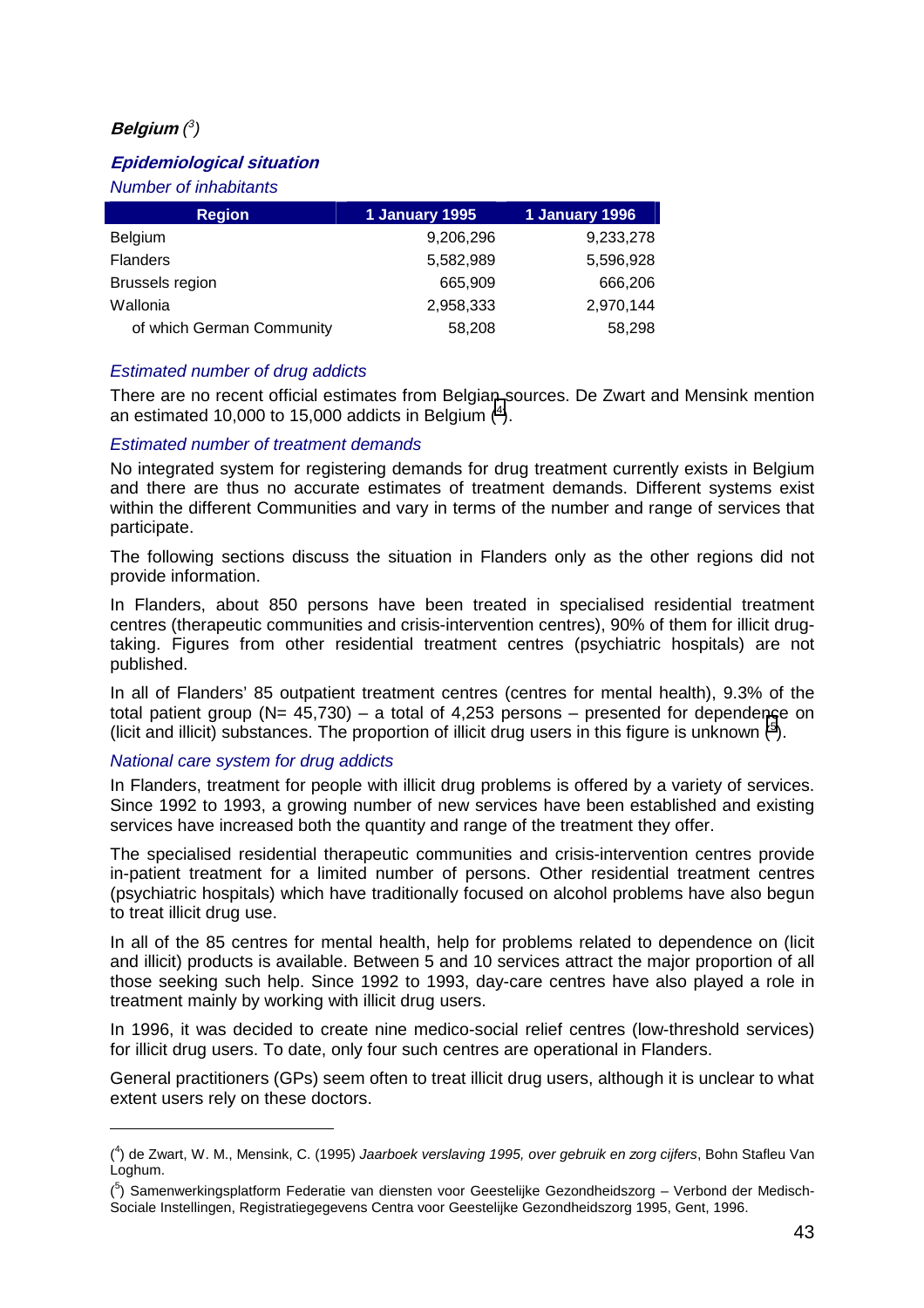#### **Overview of Flanders' monitoring system**

The monitoring system used in Flanders only draws data from the eight specialised residential treatment centres. These centres – three therapeutic community centres and five crisis-intervention centres – have used the Vlaams Informatie Systeem (VLIS) registration system since 1988. At the end of 1996, the Flemish Minister of Health launched a new project to develop a registration system for all treatment facilities dealing with licit and illicit drugs. This project is being developed by the Vereniging voor alcohol en andere drug problemen (Association for alcohol and other drug problems – VAD).

In Belgium, drug addicts tend to apply for care to three types of services:

- institutions specialising in drug addiction;
- mental-health centres; and
- general practitioners.

The breakdown between these three services varies from region to region.

Several monitoring systems exist in Belgium. The Comité de concertation alcool et autres drogues de la Communauté française de Belgique (CCAD), VLIS and ADDIBRU are used by specialised centres, and the MEDARD and PSYFILE systems by mental-health services. No consensual system exists for GPs.

#### **State of implementation**

In 1996, a working group composed of representatives of the CCAD, VLIS, PSYFILE, MEDARD and ADDIBRU systems proposed that the following items be systematically collected by the various monitoring systems and services:

- identification of treatment centre (type);
- patient number code;
- date (of start) of treatment;
- age;
- gender;
- residence (postal code);
- civil status;
- main drug used (primary drug);
- main diagnosis (maximum of three):
- main problem(s) (maximum of three);
- first (or subsequent) contact(s) with the centre;
- source of referral;
- current living status (with whom);
- current living status (where);
- nationality;
- highest educational level reached:
- secondary drugs (1 and 2);
- main source of income; and
- professional situation (employment status).

It was agreed that each of these items should be defined precisely to allow the results to be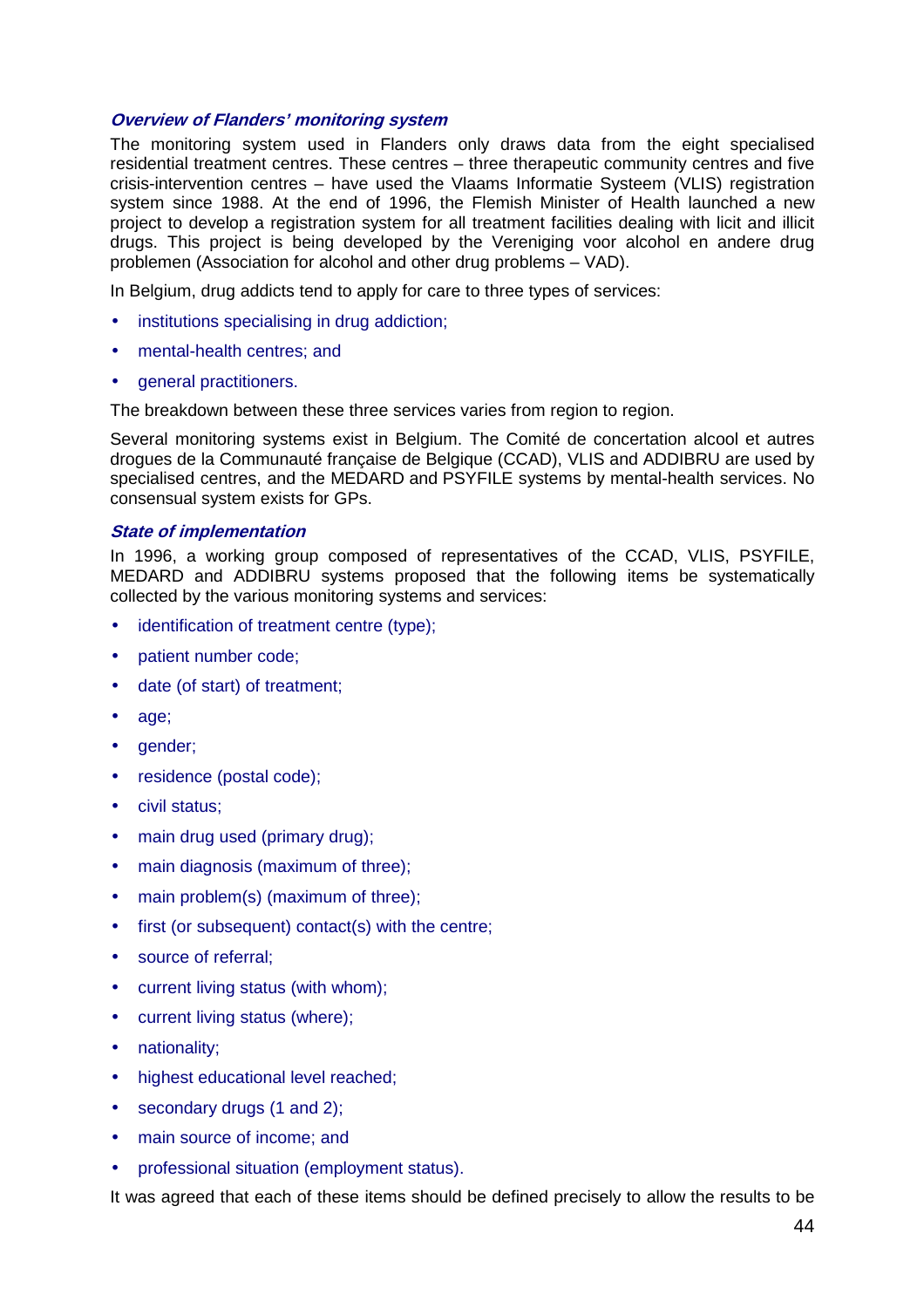compared since codes and definitions may vary from one system to another. Inclusion criteria (what is meant by 'drug addict', 'care applicant', 'patient' and so on) are still be defined.

As a result of this agreement, the ADDIBRU software was modified in Brussels with effect from 1 January 1997. ADDIBRU registration includes, among others, two additional items from the Pompidou Group's Multi-city Study  $(6)$ :

- currently injecting; and
- ever injected.

Other items from the Multi-city Study are not included.

#### *Number of participants*

Eight centres are participating in the actual registration of treatment cases. The project will integrate data from the specialised residential treatment centres, the centres for mental health, the psychiatric hospitals and the medico-social relief centres in Flanders, about 150 centres in total.

#### *Coverage of the monitoring system*

The VLIS registration covers treatment facilities with a RIZIV convention. While the system provides sectoral coverage (kind of treatment), it does not cover all treatment centres globally. The new project aims to cover all specialised treatment centres, both in-patient and outpatient.

#### *Definition of treatments/treatment episode*

A 'treatment episode' is defined as the period during which a patient stays in an in-patient treatment centre. This period starts on the day the patient is taken into treatment and ends when the person leaves, with or without the consent of the centre. When a person returns to the centre, a new treatment episode starts.

#### *Preventing or controlling double counting*

Within the Vlis-dc system double counting is only controlled at the level of each separate institution. A patient returning to the same treatment centre in the same year receives the same file number. There is no control for double counting at coordinating-institution level.

#### **Denmark** *( 7 )*

 $\overline{a}$ 

#### **Epidemiological situation**

#### *Estimated number of drug addicts*

In Denmark, the number of problem drug users is estimated at roughly 12,500 out of a population of 5.3 million.

#### *National care system for drug addicts*

During the last few years, there have been great changes in the treatment available to drug abusers. While the treatment sector has been allocated considerably more resources, new legislation in this area has clearly placed the responsibility for all types of treatment of drug abusers with the counties. The county drug-abuse treatment centres – and, in some areas, municipal centres – now send clients to outpatient treatment, in-patient treatment, methadone-supported treatment and drug-free treatment, usually at both private and public institutions.

 $(6)$  The Multi-city Study was begun in the 1980s as a collaborative exercise among several major European cities facing increasing drug problems in order to develop common methods to assess these problems.

 $\binom{7}{1}$  Information in this section refers to the feasibility study and final report of EMCDDA project CT.97.EP.07, August 1998.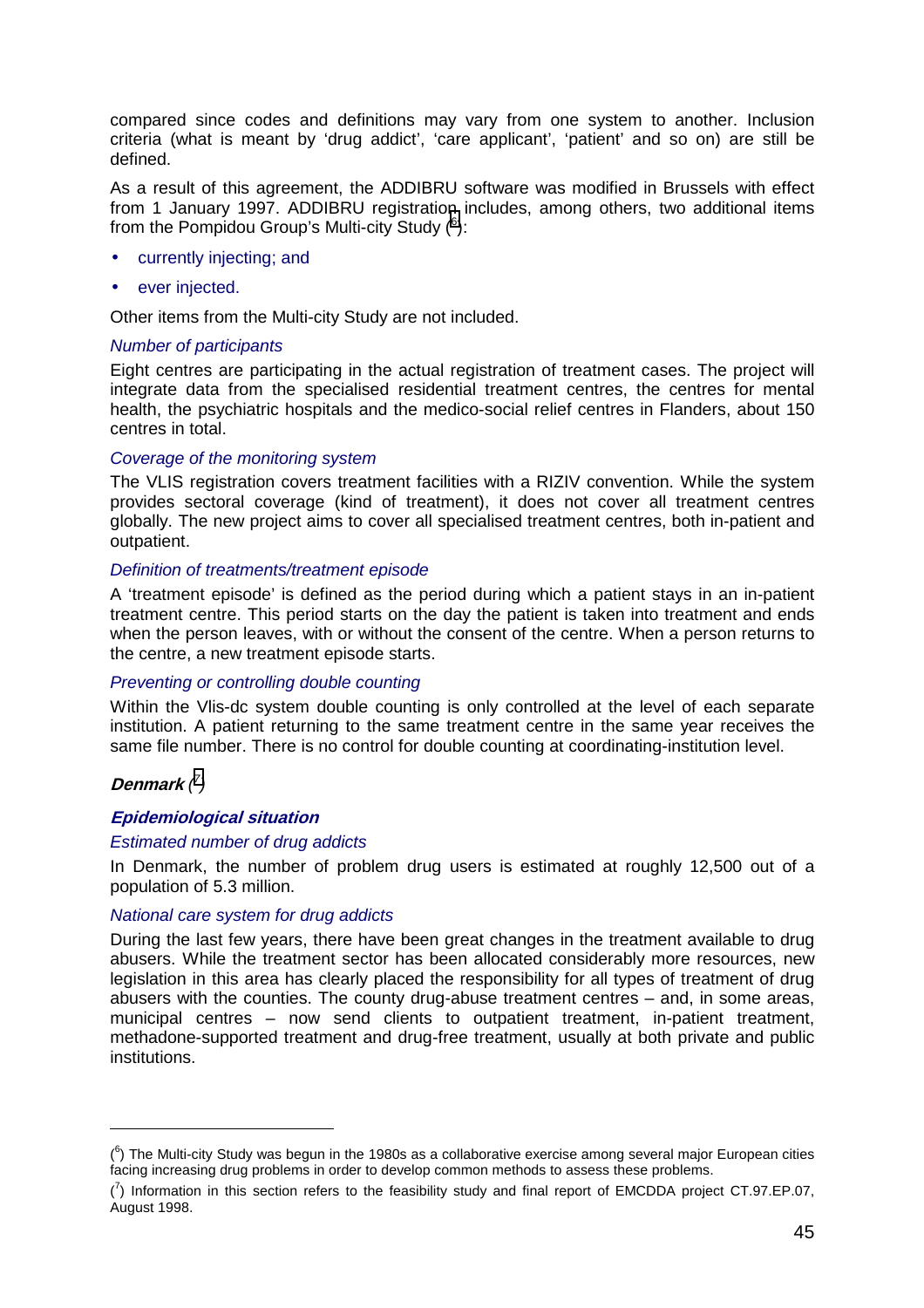#### **Overview of Denmark's monitoring system**

New in-service training opportunities and increased support for research have facilitated developments in treatment. On 1 January 1996, a new national register of drug abusers in treatment – Ind- og Udskrivning af Stofmisbrugere (IUS) – was established by the National Board of Health in cooperation with the Department of Psychiatric Demography at the Psychiatric Hospital in Århus, the Association of County Councils in Denmark, the Ministry of Health and the treatment centres. In the first phase, the numbers of persons undergoing treatment for drug abuse together with a description of their situation and characteristics when they commence treatment will be accessible. In a later phase, the register will include other information, gradually providing more in-depth information about the scope and development of the problems.

#### **State of implementation**

The register includes all persons that the county or municipal centres have sent for treatment for drug abuse, irrespective of whether the treatment is outpatient, day or residential inpatient, methadone-supported or drug-free.

**Finland** *( 8 )*

#### **Epidemiological situation**

No information received.

#### **Overview of Finland's monitoring system**

The Finnish national focal point pilot tested the treatment-demand reporting system in September 1996. Forty-six treatment centres participated in the project, of which only four units treated drug problems exclusively. The reporting form used was almost identical to the original Pompidou Group Definitive Protocol and data collection lasted for about three months. In general, the participating treatment centres had a positive attitude towards the project. Data will continue to be collected at national level by intake workers and therapists when a client contacts a service with a treatment demand. The focal point will receive the individual data which will be identified through an anonymous code only decipherable by the treatment unit. The coverage of treatment services will vary depending on the area.

Currently, statistical data on all outpatient treatment centres (information on substance-abuse treatment in general as drug abuse cannot be separated) are available at the national focal point. Information following the structure of the Pompidou Group Definitive Protocol is available on a voluntary basis from 30% of units. In addition, a census of intoxicant-related cases is taken in every social and health service (in-patient and outpatient) unit every four years. The one-day census provides information about the client's social background, the treatment and the substance abused. The census is implemented by the Social Research Unit for Alcohol Studies of the National Research and Development Centre for Social Welfare and Health (Stakes).

About 80% of in-patient treatment units are included in the social-welfare care register. These units provide general information on treatment, but drug abuse can be separated out using International Classification of Diseases (ICD) 10 codes on a voluntary basis. ICD 10 codes are used only in 50% of cases. Information following the structure of the Pompidou Group Definitive Protocol is available on about 35% of units. This system also works on a voluntary basis.

In Finland, all GPs that have legally prescribed narcotic drugs (mentioned in the narcotics decree) to their patients can be identified.

 $(8)$  Information in this section refers to the feasibility study and final report of EMCDDA project CT.97.EP.07, August 1998.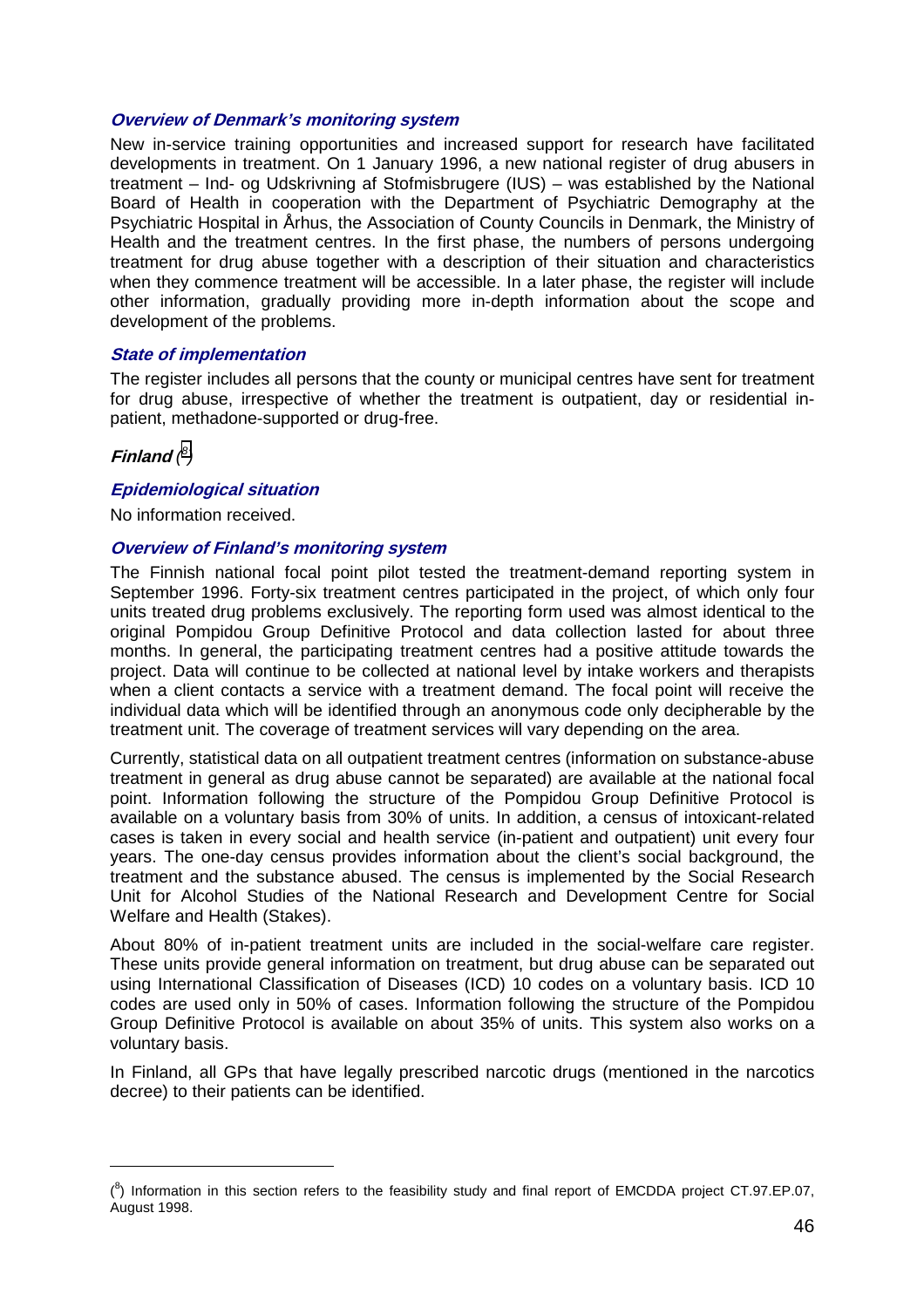Because Finland's drug-treatment information system is still being developed and the data are not yet analysed in depth, more detailed questions concerning coverage and quality cannot yet be answered.

#### **State of implementation**

No information received.

#### **France** *( 9 )*

 $\overline{a}$ 

### **Epidemiological situation**

#### *Number of inhabitants*

There are 58,200,000 inhabitants in France.

#### *Estimated number of drug addicts*

An estimated 160,000 heroin addicts have already been, or about to be, treated.

#### *Estimated number of treatment demands*

There are about 70,000 treatment demands per year in specialised centres (outpatient, inpatient, prison units).

#### *National care system for drug addicts*

This section describes only the specialised structures for drug addicts directly financed by the state (General Health Department, Department of Social Action) as a result of a law of 31 December 1970. Other specialised organisations are financed by departmental councils, municipalities, private donations and so on.

#### *Specialised care and harm-reduction structures*

Specialised structures designed to provide care for drug addicts were implemented by the 31 December 1970 law. This law also guarantees free and anonymous care for those who want it, both for withdrawal treatment in public-health establishments and treatment in specialised care structures set up for drug addicts. The treatment facilities created by the 1970 law are specific structures compared to those monitoring patients in the psychiatric sector, or those providing treatment for alcoholic patients. 60% are run by associations, and 40% by public hospitals.

The following care structures are currently in operation:

- specialised outpatient drug-addiction-treatment centres (ensuring global treatment for drug addicts);
- specialised in-patient drug-addiction-treatment centres (residential therapeutic centres and therapeutic communities);
- permanently manned host areas, therapeutic-relay apartment networks, host-family networks and transitional or emergency housing run by specialised drug-addiction treatment centres;
- specialised drug-treatment centres operating in prisons; and
- low-threshold centres (providing information, syringe exchange, hygiene and rest facilities, and medico-social services).

Since January 1995, all specialised centres have been able to prescribe methadone for those addicted to opiates while general practitioners can only intervene by relay. General practitioners in urban areas, however, have been able to treat drug addicts with Subutex®, a substitution product containing high doses of buprenorphine, since February 1996.

 $(3)$  Information in this section refers to the final report of Reitox sub-task 3.2, July 1997.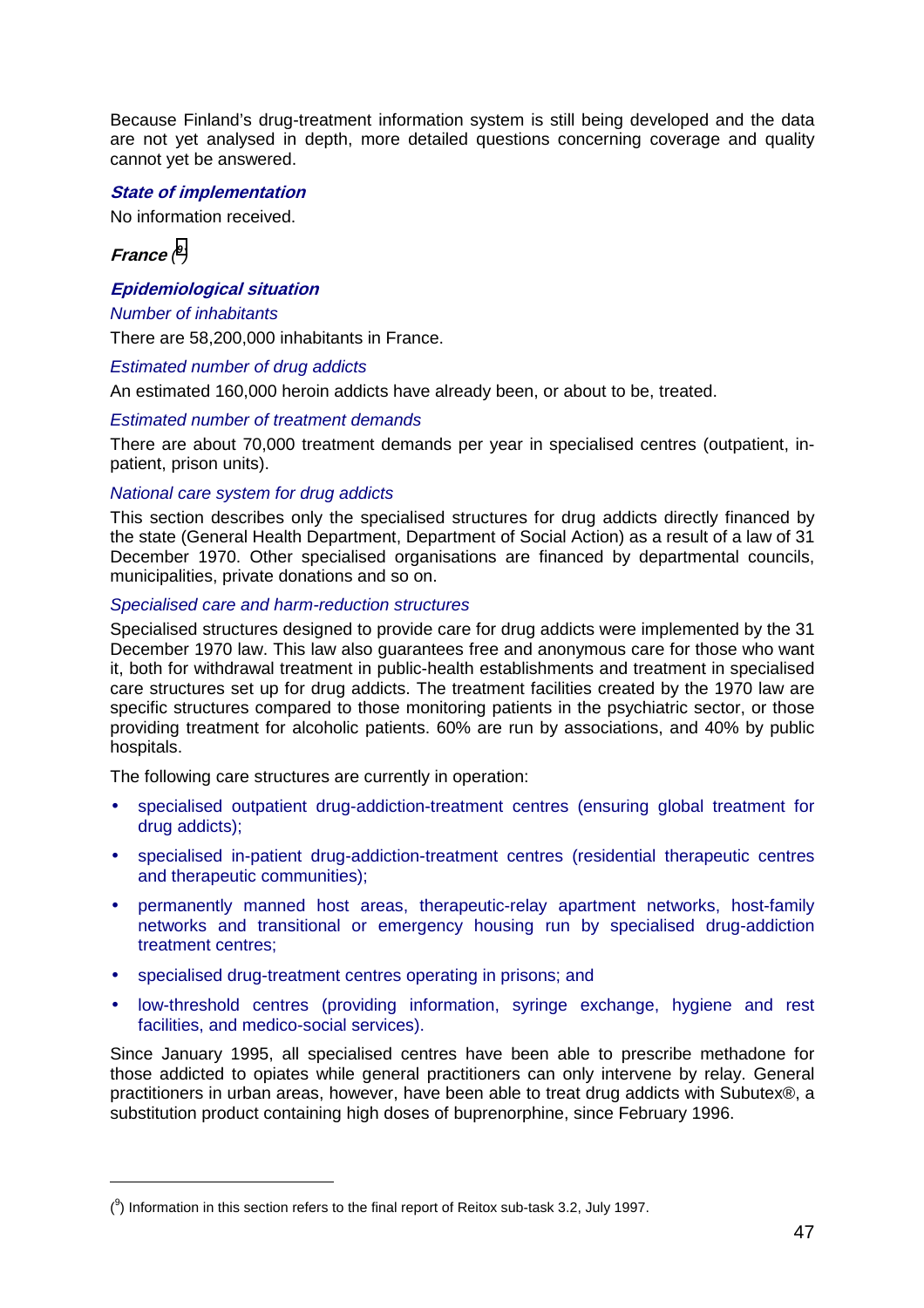In addition to the low-threshold centres, the harm-reduction and drug-prevention policy usually provides tools such as drug-prevention kits, syringe-exchange programmes and automated syringe-distribution and recovering machines.

#### *Specialised drug-prevention and integration structures*

The following drug-prevention structures exist:

- 'listening' areas for young people or their parents (providing information, offering an initial host area for those experiencing problems, those at risk of drug addiction, drug users, their families and those around them);
- emergency housing centres ('sleep-ins') for drug addicts at risk (ensuring emergency housing at night, and offering advice on health and social issues during the day);
- integration workshops (to help rehabilitate drug addicts both socially and professionally);
- permanent social and legal services (providing information and legal advice about civil order and or criminal problems relating to drug laws and the consequences of drug addiction); and
- QIS, a prison programme providing social help to drug users and other addicts to prepare them for leaving prison

#### **Overview of France's monitoring system**

The November survey has been conducted each November since 1987. The survey is a census of all those undergoing treatment for drug addiction during November – whether the treatment was started before or during that month – in specialised centres, hospital services or social services.

Regional services are responsible for gathering the data and checking the questionnaires in their region. The national analysis is conducted by the Studies and Information Systems Service (SESI) of the Ministry of Health.

#### *Participating centres*

The participating centres include:

- specialised outpatient/in-patient centres, treatment units in prison:
- public general and psychiatric hospitals; patients seen during day-time consultations are excluded, except where these are psychiatric consultations or consultations specifically for drug addiction which are included in the survey; and
- in-patient centres for social rehabilitation not specialised in drug treatment, clubs and other organisations run by teams of drug-prevention workers.

#### **State of implementation**

#### *Number of participants*

About 200 specialised centres, 500 hospitals and 400 social centres are linked to the state health scheme.

#### *Coverage of the monitoring system*

The system is national in coverage.

#### *Definition of treatments/treatment episodes*

Inclusion criteria:

- specialised centres: all those undergoing (or beginning) treatment in November;
- non-specialised centres (hospitals and social services): all those undergoing drugaddiction-related treatment in November (for current as well as previous drug use); and
- regular, long-term illicit drug users and licit substance misusers.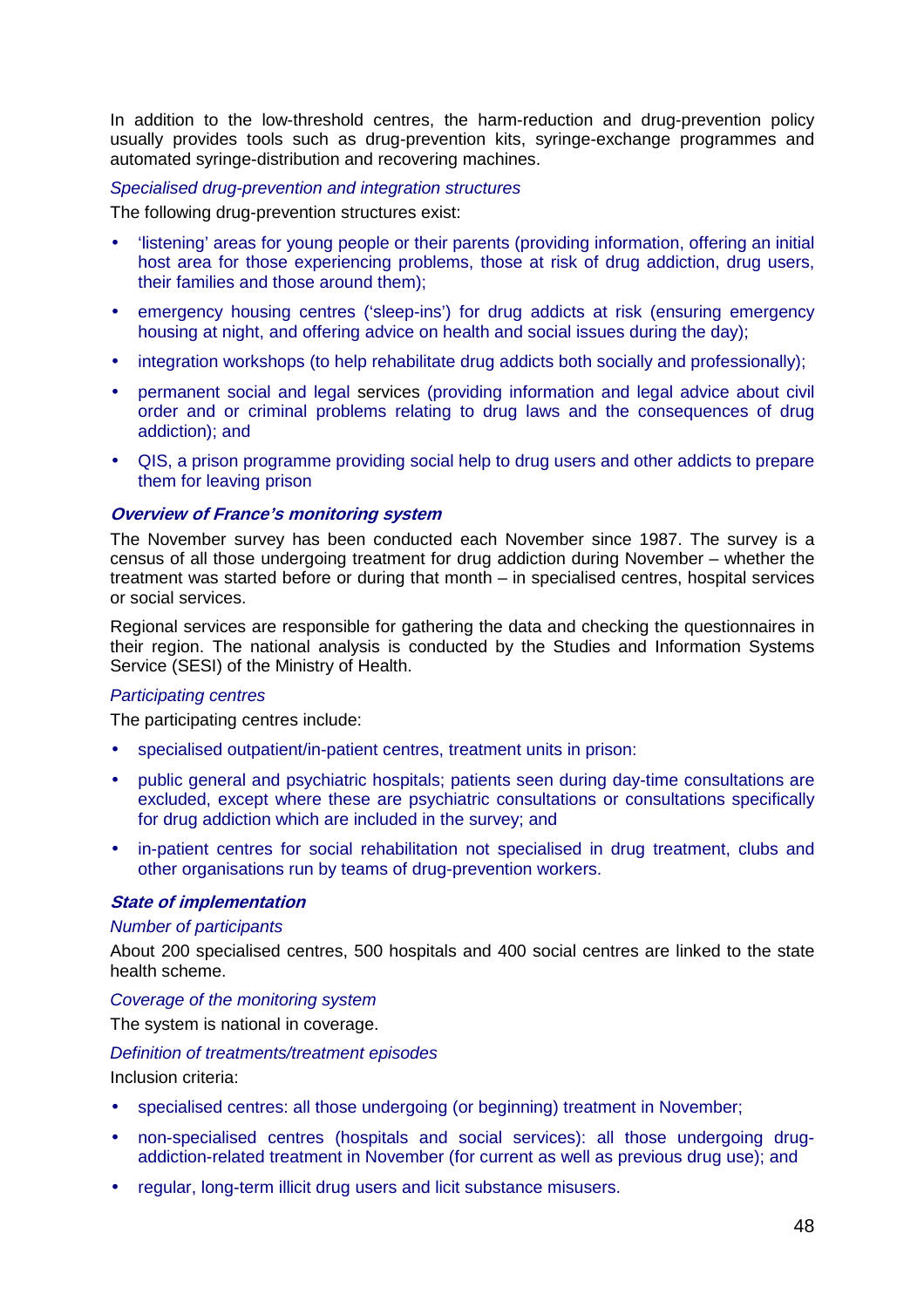#### Exclusion criteria:

• alcohol addicts (alcohol as the main substance used).

#### *Preventing or controlling double counting*

To avoid double counting, hospitals and social services ask whether the patient is simultaneously undergoing treatment in a specialised centre during the November survey. But there is no means of avoiding double-counting at individual level.

#### **Germany** *( 10)*

 $\overline{a}$ 

#### **Epidemiological situation**

#### *Number of inhabitants*

Germany has 81,500,000 inhabitants.

#### *Estimated number of drug addicts*

There are an estimated 100,000–150,000 'hard'-drug addicts in Germany.

#### *National care system for drug addicts*

Around 1970, when the drugs problem first came to prominence in Germany, drug addicts were initially treated in existing outpatient centres designed for alcoholics. Later, increasing numbers of special counselling centres were created specifically for drug addicts.

According to a survey by the Federal Ministry for Health, there are just under 1,100 outpatient counselling centres. In contrast to the early days, there are now far fewer centres specialising exclusively in counselling drug addicts. Nevertheless, the majority of centres have a certain bias towards treating alcoholics or drug addicts. This has been calculated as giving a total treatment density of approximately 72,000 inhabitants per counselling centre.

The outpatient centres carry out an extremely comprehensive and diverse range of measures oriented both towards the individual and towards more general aspects of psychosocial work to assist drug addicts. Work with individual cases consists above all of measures to make contact with users, for example through outreach social work in the drug scene, via practical support services such as emergency beds, contact shops, tea shops, and so on, and through crisis interventions, diagnostic measures and psychosocial counselling on an individual or group basis or including partners and family members. A whole series of centres also carry out psychotherapy oriented towards abstinence, or including methadone substitution. The standard range of therapeutic work and services includes preparing clients for treatment at other centres, negotiating this treatment and accompanying the clients, especially into residential detoxification.

For some years, health-policy considerations have also been applied to revalue outpatient activities to care for people with drug-induced illnesses. As regards services to drug addicts, low-threshold and follow-up services after detoxification have been received far more positively recently alongside more traditional approaches. This has greatly broadened the spectrum of different aid services and provides a more adequate response to the different problems and needs of addicts.

Throughout Germany, there are approximately 400 residential centres for treating drug addiction. Most of these are specialised clinics and therapeutic communities, or specialised departments of psychiatric clinics, some of which have concentrated, particularly in the past few years, on carrying out withdrawal treatments. According to the findings of the Stationäre Einrichtungsbezogene Dokumentations System (SEDOS) system of documenting residential centres, introduced in 1994, approximately 20% of residential centres specialise in treating drug addicts.

 $(10)$  Information in this section refers to the final report of Reitox sub-task 3.2, July 1997.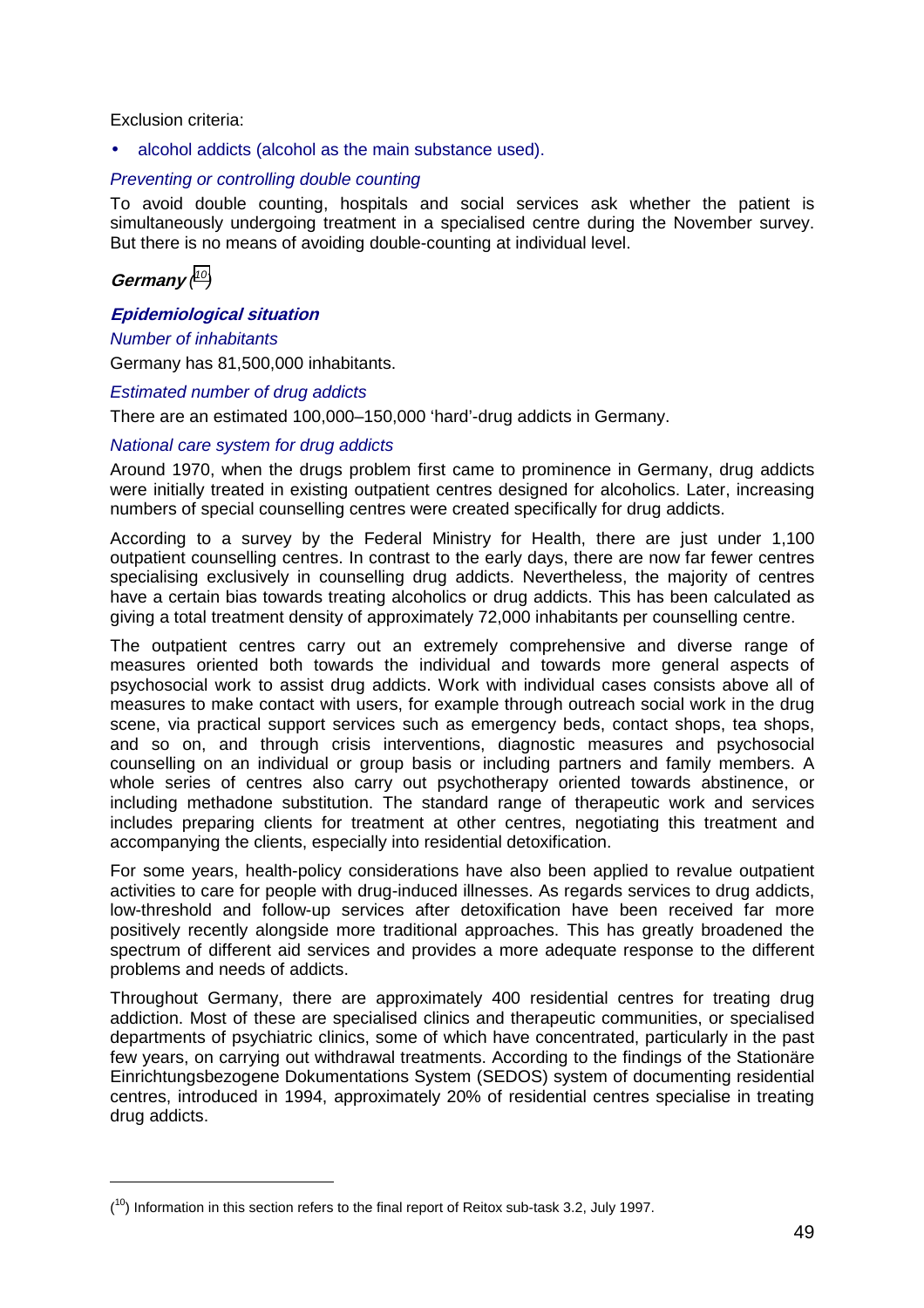In contrast to the wider scope of the work of specialised outpatient centres, the residential specialised centres concentrate almost exclusively on withdrawal treatments.

Methadone substitution as a form of treatment for drug addiction is regulated by the Ruling on the Prescription of Dangerous Drugs. The core of these guidelines is discrimination according to indications; substitution with methadone can only form part of the treatment if certain highly specific indications apply. If other substances are used – particularly codeine and dihydrocodeine – for patients in public-health insurance plans, only the less detailed rules of the Prescription Ruling are relevant; for the private patients, not even these rules apply.

The basic number of methadone-substituted patients is around 35,000. The number of patients on substitution with codeine products is about 20,000 (1995 figure). Nationally, about 2,400 general practitioners in independent practice are authorised to give substitution treatment to patients in public-health insurance plans, and about half of these do so. As the regulations are different for private patients there are no further details on the number of doctors who offer substitution therapy outside the group authorised for settlement under public-health insurance plans. The number of doctors who use codeine or dihydrocodeine as an alternative or adjunct in substitution treatment is quite unknown.

A number of outpatient substitution centres and other specialised substitution-therapy centres exist in Germany, particularly in urban areas. However, compared with the figures for doctors in independent practice, very little substitution treatment is carried out in these specialised centres.

The inadequate monitoring of methadone prescription and the complete lack of monitoring of codeine products in Germany is particularly deplorable.

#### **Overview of Germany's monitoring system**

#### *Outpatient care*

Besides the relatively small-scale (local) systems, the main system for gathering information about the treatment of drug addiction through outpatient centres is the Einrichtungsbezogene Informations System (EBIS) data-collection system, run by the Institute for Therapy Research since 1980.

EBIS gathers information about those receiving care in outpatient-counselling and treatment centres for problems with legal or illegal addictive substances. Approximately half the 1,091 centres of this type in the Federal Republic participate in EBIS. Once a year, tabular data are obtained from these centres on those undergoing treatment, their problems, the nature of the care they receive, and some of the treatment outcomes. These data are compiled from the whole of the Federal Republic and are published in annual reports.

The EBIS system has been run continuously since 1980 and is supported financially by the Federal Ministry for Health. The data from EBIS reveal long-term trends and basic information relating to the drug users treated. With approximately 60 items of data per person treated, EBIS is the most comprehensive routine source of information on people in Germany with addiction problems.

#### *In-patient care*

As with outpatient care, there are various information systems available to describe the treatment of drug addicts as in-patients in specialised clinics. At national level, the SEDOS system, also run by the Institute for Therapy Research, is the main gatherer of data on the treatment of alcoholics and drug addicts in residential facilities.

SEDOS has been in existence since 1994. At present, around 180 in-patient centres participate, including specialised clinics for drug addicts and/or alcoholics, psychiatric centres and transitional institutions such as hostels. In 1995, the second annual evaluation of SEDOS was presented, containing data on 17,000 people from 106 in-patient treatment centres treated that year.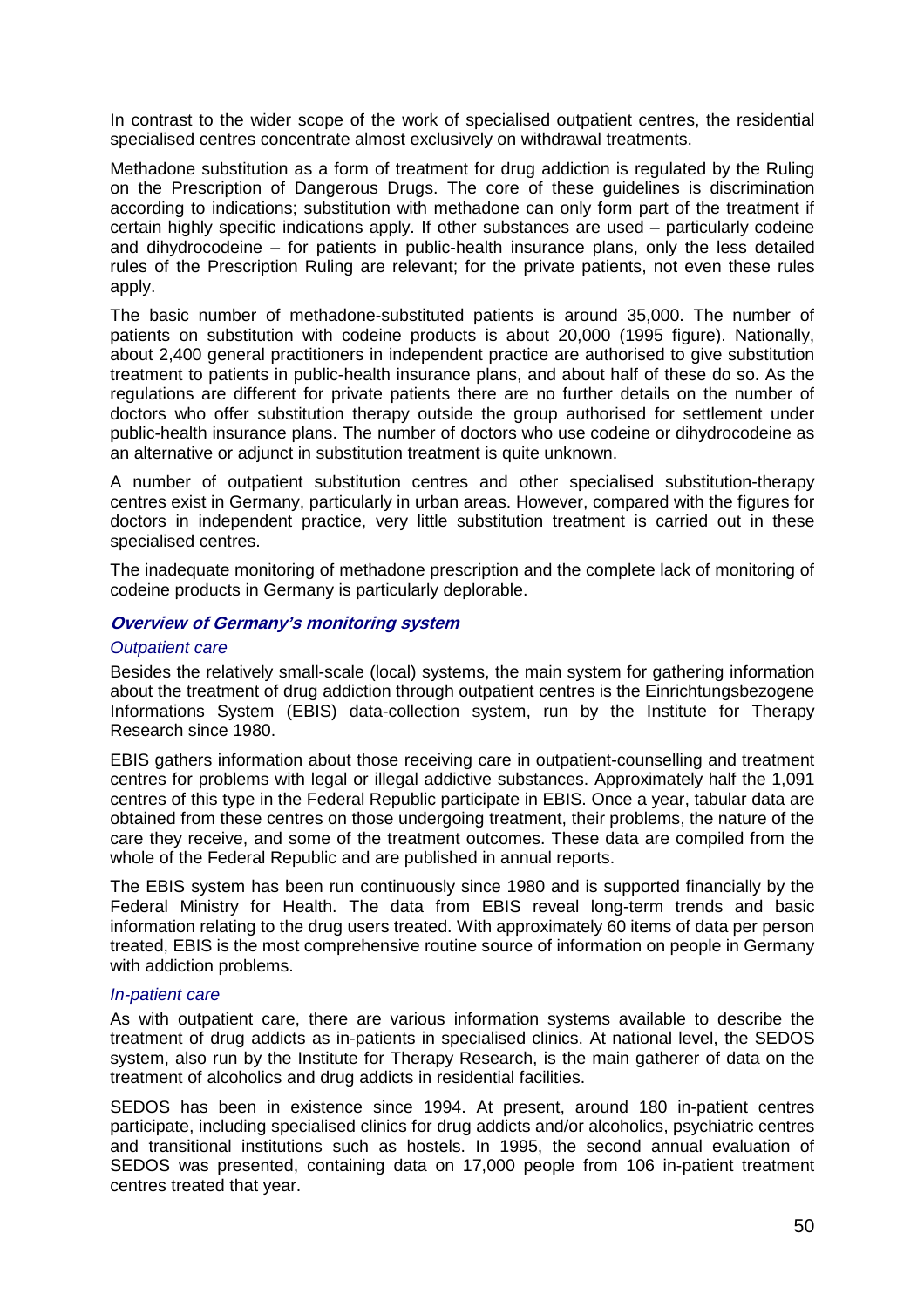Besides EBIS and SEDOS, which are used throughout Germany, a number of smaller regional information-gathering systems are being developed. The statistical board of the German Council on Addiction Problems has ensured that the questionnaires these systems use are compatible so that the information they collect can, in principle, be combined.

# **State of implementation**

*Number of participants* 

- 550 outpatient centres (EBIS);
- 150 in-patient centres (SEDOS).

*Coverage of the monitoring system* 

45–50% (both EBIS and SEDOS).

#### *Definition of treatments/treatment episode*

A 'treatment episode' is defined as the period a patient stays in an in-patient treatment centre. This period starts on the day the patient is taken into treatment and ends when the person leaves, with or without the consent of the centre. When a person returns to the centre, a new treatment episode starts.

#### *Handling to prevent or control double counting*

Within the EBIS and SEDOS systems there is only control for double counting on the level of each institution separately. There is no control for double counting on an upper-institution level.

**Greece** *( 11)*

#### **Epidemiological situation**

No information received.

#### **Overview of Greece's monitoring system**

In May 1994, the Greek national focal point carried out a pilot study to test the application of the adapted and translated Pompidou Group Definitive Protocol which is identical to the original protocol with very few questions added to it. The implementation of the pilot study was satisfactory and as a result the Greek focal point established the National Treatment Demand Reporting System in co-operation with Greek treatment services to study the numbers and characteristics of drug users asking for treatment. The staff of all existing treatment services in the country agreed to participate in developing the reporting system. Those working in the treatment services were trained to administer the protocol at the first contact a drug user would have with the counselling unit of each service.

Since then, the Treatment Demand Reporting System has operated on a routine basis, and data concerning drug users requesting treatment for their drug problem are collected, avoiding duplication of individuals within or between treatment centres. An anonymous code – consisting of the date of birth of the client, the third letter of the first name of the mother, the third letter of the first name of the father and the client's gender – is used to prevent double counting. The protocols are completed by trained interviewers at the first contact the client has with the treatment service and are sent in paper-based form to the focal point at the end of each month. Following the statistical analysis of individual data, feedback is given to the treatment services once a year.

#### **State of implementation**

The reporting system is now in its sixth year of development. However, it covers less than 50% of the total number of treatment demands in the country, because not all treatment

 $(1)$  Information in this section refers to the feasibility study and final report of EMCDDA project CT.97.EP.07, August 1998.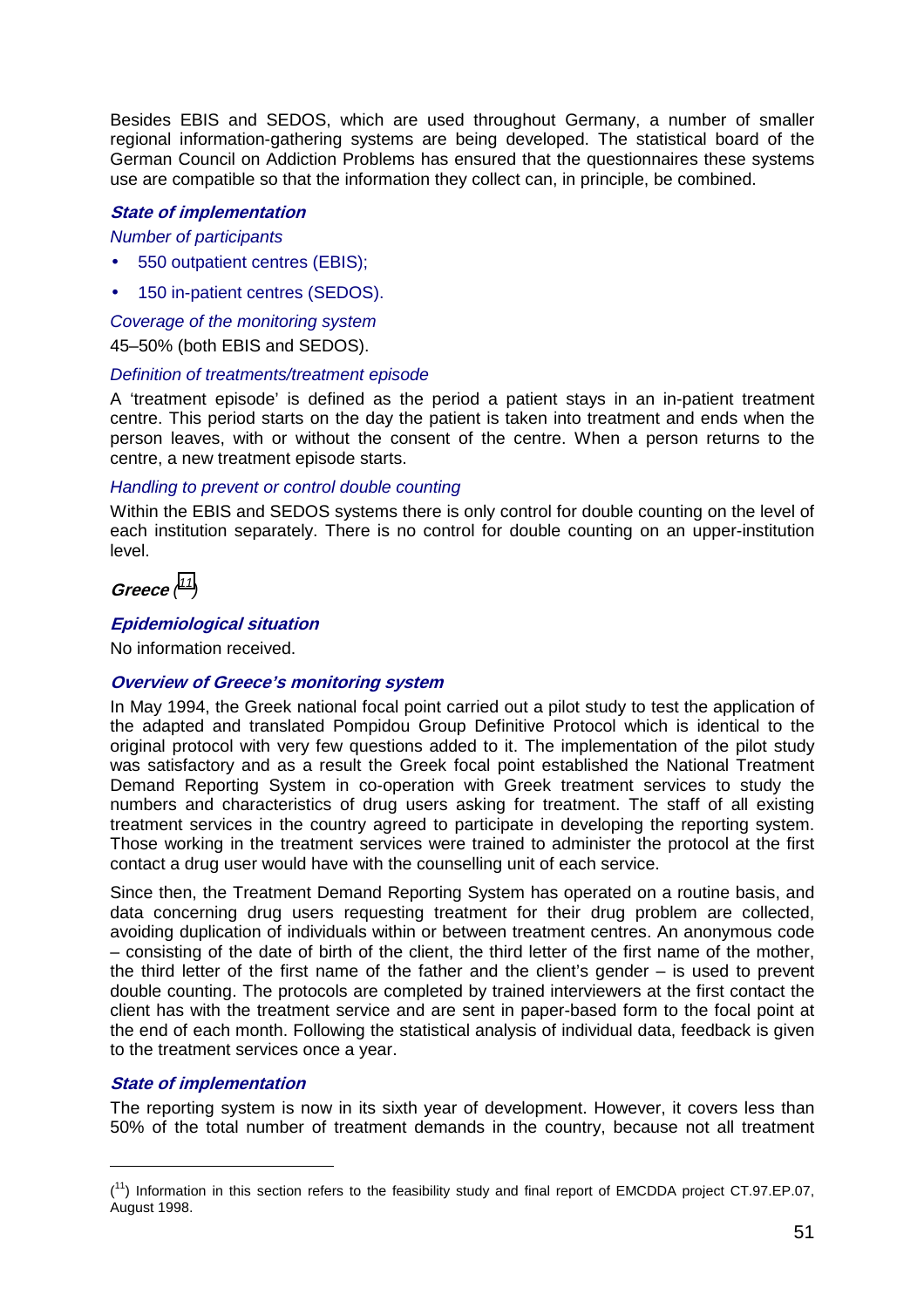services available in Greece continue to participate in the system. In the second semester of 1995, two major treatment services in the greater Athens area – the Therapy Centre for Dependent Individuals (KETHEA) and 18 ANO – stopped providing the necessary information to the focal point for reasons of confidentiality. However, in the same period two pilot methadone-substitution programmes began operating and providing data to the system. The successful implementation of these programmes led to their further continuation and expansion.

A total of nine treatment centres participate in the reporting system: two residential of which one is an in-patient psychiatric hospital and one a therapeutic community; and seven nonresidential.

# **Ireland** *( 12)*

# **Epidemiological situation**

#### *Number of inhabitants*

The population of Ireland is 3.6 million with just over one million people living in Dublin  $(^{13})$ .

# *Estimated number of drug addicts*

It is difficult to estimate the number of drug users as no prevalence estimates have been completed to date.

#### *Estimated number of treatment demands*

The number of drug users presenting to the treatment services is estimated to be 4,000  $(^{14})$ .

#### *National care system for drug addicts*

The aim of Ireland's drug policy is to maintain people in, or restore people to, a drug-free lifestyle. Health promotion is emphasised in drug-prevention programmes provided by the education and health services. While a drug-free society is the ultimate ideal, it is acknowledged that this is not an option for many drug users, at least in the initial stages of treatment. Consequently, a pragmatic approach is taken and as well as providing a number of treatment options, the importance of minimising risk behaviours is stressed in harmreduction programmes.

Drugs issues have become politically important in Ireland in recent years. The fight against drug trafficking and drug abuse was a major theme of the Irish Presidency of the European Union in the latter half of 1996, focusing on reducing the supply of drugs and preventing and treating addiction. Tougher legislative measures were introduced to curb the supply of, and demand for, drugs, including seven-day detention, restrictions on the right to silence in drugtrafficking cases, the seizure of criminal assets and changes in existing bail laws. In addition, police numbers were increased, extra court judges appointed and extra prison places provided.

#### **Overview of Ireland's monitoring system**

The Drug Treatment Reporting System was piloted in Dublin and London in 1989 under the auspices of the Pompidou Group of the Council of Europe. The system has been in operation in the Greater Dublin area since 1990 and data collection was extended to the whole country at the beginning of 1995.

The system provides information on socio-demographic data, problem drug use and risk behaviours.

 $(1<sup>2</sup>)$  Information in this section refers to the final report of Reitox sub-task 3.2, July 1997.

 $(13)$  1996 census.

 $(14)$  1995 data.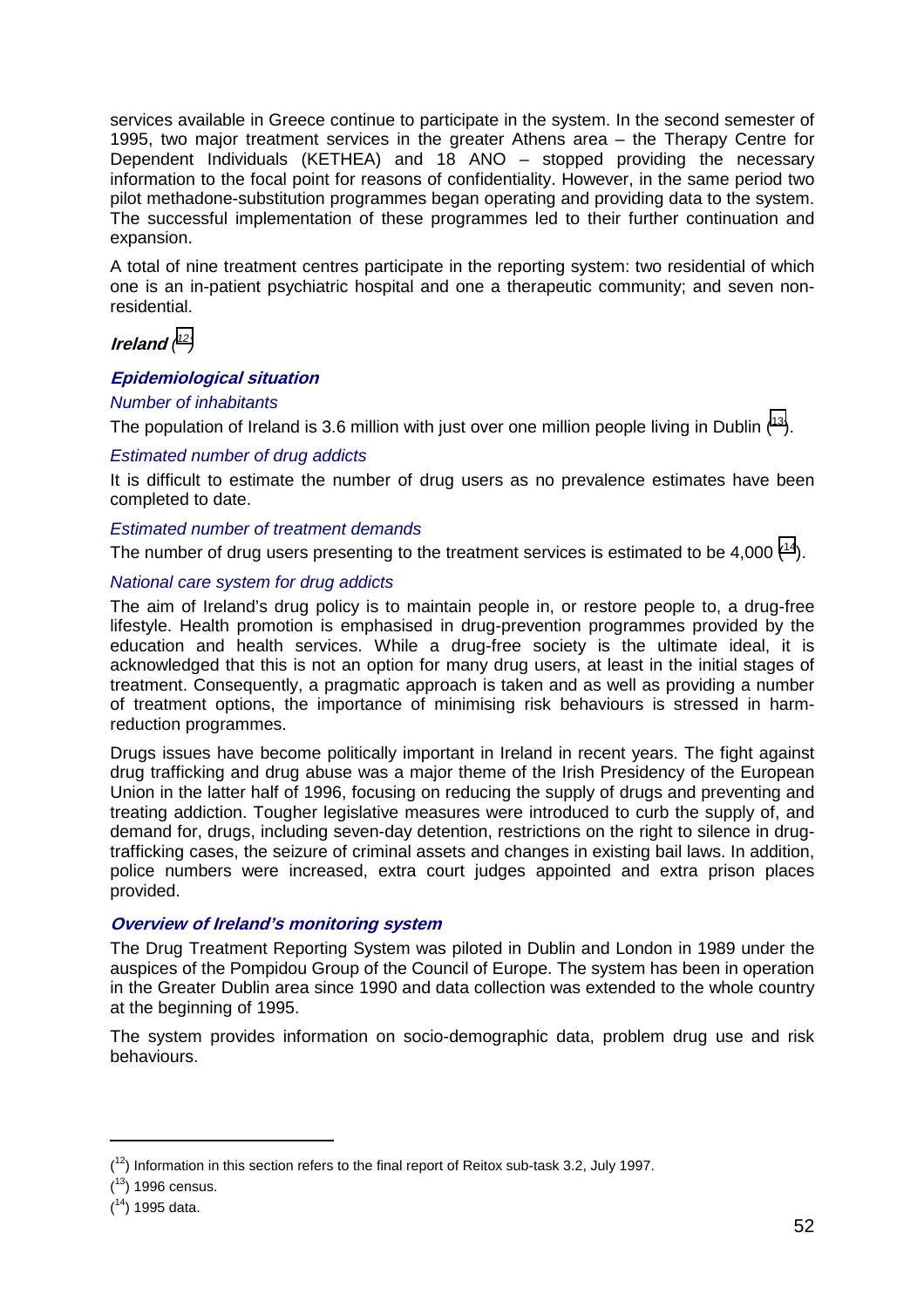#### **State of implementation**

#### *Number of participants*

Approximately 30 centres throughout the country participate. Some of these centres make very few returns to the reporting system because the majority of their clients are treated for alcohol addiction. Most services are statutory specialised non-residential services. Others include statutory and voluntary specialised residential centres. Centres based in the general services and prisons are not yet well represented in the system.

#### *Coverage of the monitoring system*

Since 1995, the monitoring system has collected information from drug-treatment services, statutory and voluntary, at national level. Since problem drug use is mainly concentrated in Dublin in certain socially deprived areas, the bulk of the data returns are from the capital. General practitioners providing treatment to drug users are not currently well represented in the system. Treatment provided in prisons as well as hospital in-patient data are not well covered either. The data are a good reflection of the number of clients making use of drug treatment services in the community.

#### *Definitions*

- Case: for the purpose of the system, a case is a person who receives treatment for his or her drug use at a treatment centre during the calendar year 1 January to 31 December. If a person starts treatment more than once during the same year at the same centre, then only the earliest treatment in that year is counted.
- Treatment: treatment includes non-medical as well as medical interventions. It is broadly defined and includes detoxification as well as interventions aimed at reducing drugrelated harm. Treatment is any activity which is targeted directly at people who have problems with their drug use, and which aims to improve the psychological, medical or social state of individuals who seek help for their drug problems. It does not include requests for social assistance only, interventions solely concerned with the physical complications of drug use, contacts by telephone or contact with the family only.

#### *Handling to prevent or control double counting*

All treatment data in the reporting system are anonymous and because confidentiality is thus assured, this would appear to be one of the reasons for the good response rate. Whereas double counting is avoided within centres, there could be double counting between centres and, therefore, of cases in the system as a whole, although this is less likely since the introduction of the Methadone Treatment List. This list, which is very closely monitored, is a registration system of all those receiving methadone for detoxification or maintenance and is kept centrally at the National Drug Treatment Centre.

**Italy** *( 15)*

#### **Epidemiological situation**

No information received.

#### **Overview of Italy's monitoring system**

In Italy, the main routine reporting system – Servizi Tossicodipendenze (Services for Addicts – SerTs) – focuses on data from public services. A similar private-sector system (mainly consisting of therapeutic communities) is being developed, but because of administrative problems, coverage of the system is still too restricted. However, since most (if not all) private-sector clients are referred by public services, information about these patients is also available.

 $(15)$  Information in this section refers to the feasibility study and final report of EMCDDA project CT.97.EP.07, August 1998.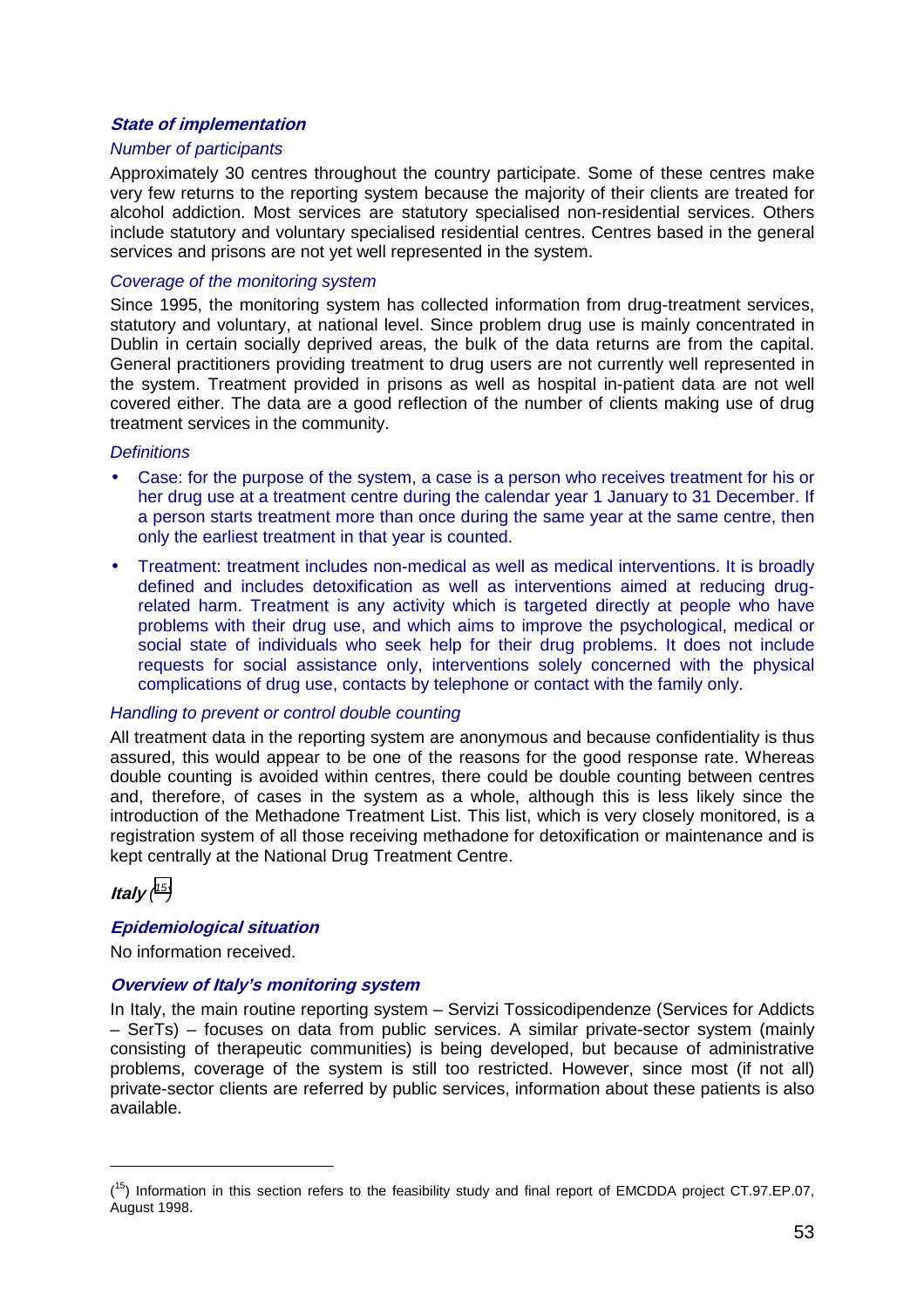SerTs is co-ordinated by the Ministry of Health and has been operational since 1991. It was revised in 1997. A similar data-collection system (but with a more limited set of items and a different timescale) was co-ordinated by the Ministry of the Interior's Standing Drug Monitoring Centre on Drug Addiction between 1985 and 1996.

Over 500 treatment centres complete standardised forms and send them to the Ministry twice a year (punctual prevalence report) or once a year (annual report) for inclusion in SerTs. The system was paper based until 1995, but now the services can choose whether to use paper or electronic forms which can be sent via e-mail to the central server. In some regions, such as Lombardy, Lazio, Emilia-Romagna, the local authority collects the data itself – sometimes through electronic systems, which are able to 'extract' items from databases located in the treatment units – and, following a quality-control procedure, sends them on to the Ministry.

Future aims are to have individualised records, standardise the software for data collection and data transfer and increase the information to be collected. However, national experts expect that further expansion of the items collected, as foreseen in the PG–EMCDDA TDI core item list, will raise at least three main problems:

- because of the large number of units covered, data quality could decrease;
- a time-consuming agreement procedure between the national and the regional level will be required; and
- feasibility studies into collecting additional data will have to be undertaken to test the treatment units' compliance as far as individual data collection is concerned.

#### **State of implementation**

As far as case definition is concerned, clients to be counted are those 'in treatment' at established times: 15 June and December for the punctual prevalence report; and the whole year for the annual report. The word 'treatment' refers to any therapeutic and rehabilitation procedure – whether pharmacological or not – performed by the service, even outside the premises (this allows information about clients in prisons, therapeutic communities or hospitals to be collected).

The problem of double counting has only been specifically assessed in those regions where individual data-based systems have been implemented. However, since for many years severe restrictions existed (mainly due to rules in substitution-treatment prescriptions) for access to clients outside the 'residence unit' (the service located in the residence district) this problem has to date had a limited impact.

# **Luxembourg** *( 16)*

#### **Epidemiological situation**

No information received.

#### **Overview of Luxembourg's monitoring system**

Established in 1994, the Luxemburgish Information Network on Drugs and Drug Addiction (RELIS-LINDDA) is based on a standardised data protocol including 24 core items and over 60 sub-items. 95% of the Pompidou Group Definitive Protocol's items are integrated in the standard protocol. A second protocol, the Actualisation Protocol, is completed each time a previously known drug addict is re-registered after a period of one year following the previous registration. Finally, a third protocol including only the identification code, the name of the institution and the date of admission is used if a previously known addict is re-registered in the course of the year following his or her previous registration. This system provides

 $(16)$  Information in this section refers to the feasibility study and final report of EMCDDA project CT.97.EP.07, August 1998.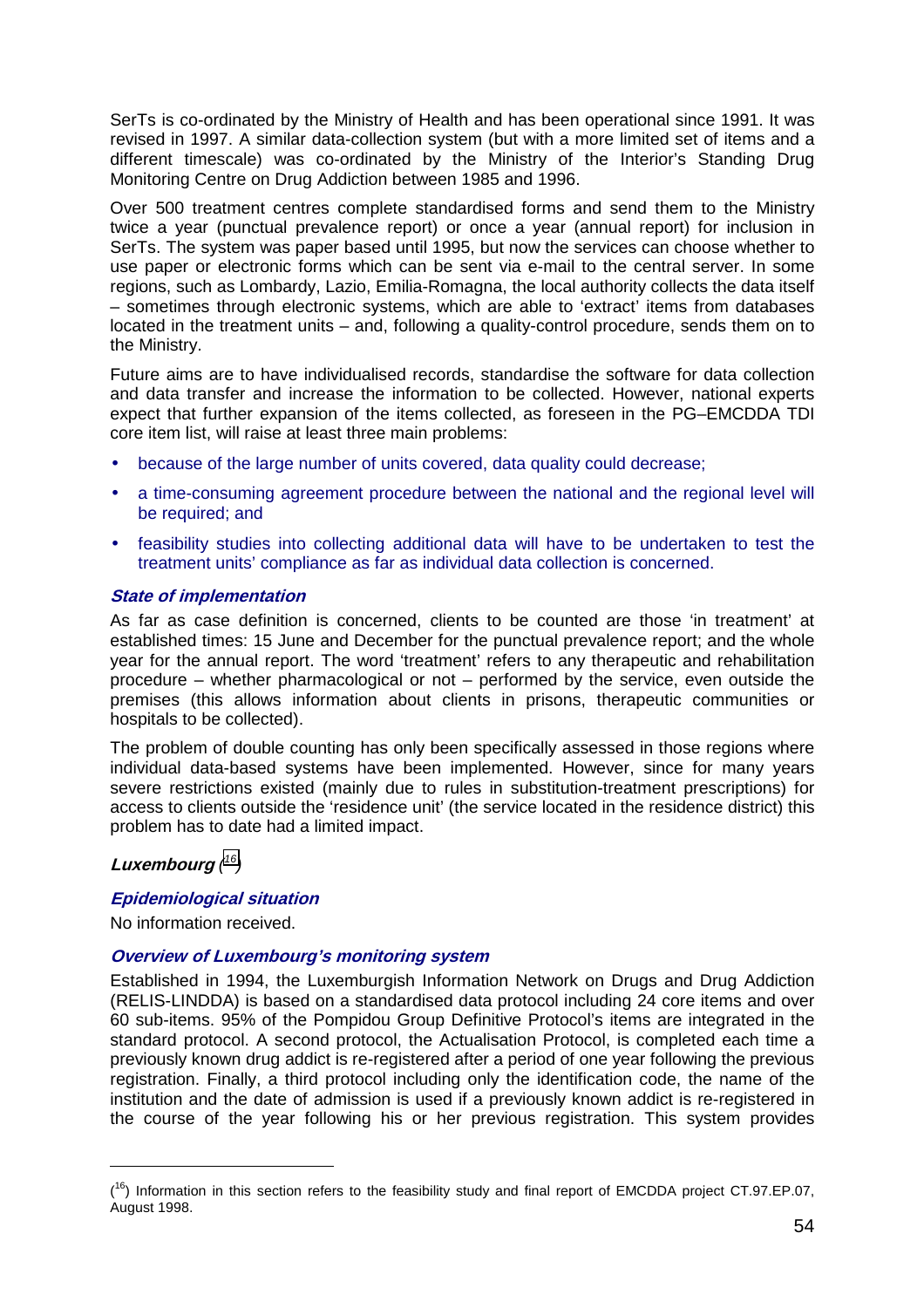updated quality data and allows for the institutional careers of drugs addicts to be followed up with minimal effort.

RELIS-LINDDA relies on the so-called 'institutional contact indicator' which means that the data-providing network includes all specialised drug-treatment institutions, police forces and custodial institutions. Efforts are currently being made to include general practitioners and emergency rooms in the information network.

In terms of prevalence estimation and assessing the impact of specific demand-reduction or law-enforcement interventions – as well as planning new drug-care institutions – RELIS-LINDDA is a nationwide, reliable and highly topical monitoring tool.

Since 1994, the Luxemburgish focal point has been commissioned to design and implement a drug-treatment-reporting system according to the requirements of the EMCDDA and information needs at national level. Initiated by the Luxemburgish focal point and adopted by all members of the 'Mondorf Group' – which currently includes the Ministers of Health of the Länders of Saarland and Rheinland-Pfalz (Germany), the Grand-Duchy of Luxembourg, the President of the region of Lorraine (France) and, since 1994, a governmental representative of the German-speaking Community of Belgium – the project proposed in the framework of task 6.1 of the 1996 to 1997 Reitox work programme focuses on designing and implementing an inter-regional reporting system of epidemiological data in the field of drug addiction based on the existing RELIS-LINDDA network.

The project, renamed TRANS-RELIS in the course of its implementation, currently involves the above-mentioned member regions of the 'Mondorf Group'. Originally, the main objectives of the project intended to fulfil sub-tasks 3.1, 3.2 and 4.2, task 5, of the 1996 to 1997 Reitox work programme covered:

- harmonising and evaluating the applicability, at international level, of the RELIS-LINDDA protocol on which the Luxemburgish information network is based;
- developing, harmonising and rationalising an inter-regional reporting system;
- sharing administrative and human resources and research activities in the field of drugs and drug addiction as well as developing a joint reflection regarding information and prevention strategies, in order to avoid duplication of effort; and
- actively developing communication tools, and devising new and improving the existing telemetric infrastructures used by different participants.

TRANS-RELIS not only provides a wide range of high-quality epidemiological data within the five participating regions, but also, by means of an easy-to-use anonymous identification code to avoid double counting, allows the 'institutional careers' of drug addicts at interregional level to be followed up. This kind of data is of paramount importance for evaluating treatment impact and effectiveness and for planning specialised and non-specialised drugcare networks. Needless to say, the opportunity provided by TRANS-RELIS to assess treatment impact has led to some major opposition from the field.

The TRANS-RELIS network has been fully operational since May 1998, following the final agreement of the National Commission for Informatics and Liberties (CNIL), the French dataprotection authority, regarding the use of the algorithm-based nine-digit code used to identify registered drug addicts anonymously.

#### **State of implementation**

#### *Handling to prevent or control double counting*

In order to avoid double counting and to follow up drug users' careers, RELIS-LINDDA is based on a nine-digit numerical code obtained by inputting three variables (attributors) into a code calculator developed by the focal point itself. The three variables are:

- gender: 01/02;
- date of birth: for example, 10051967; and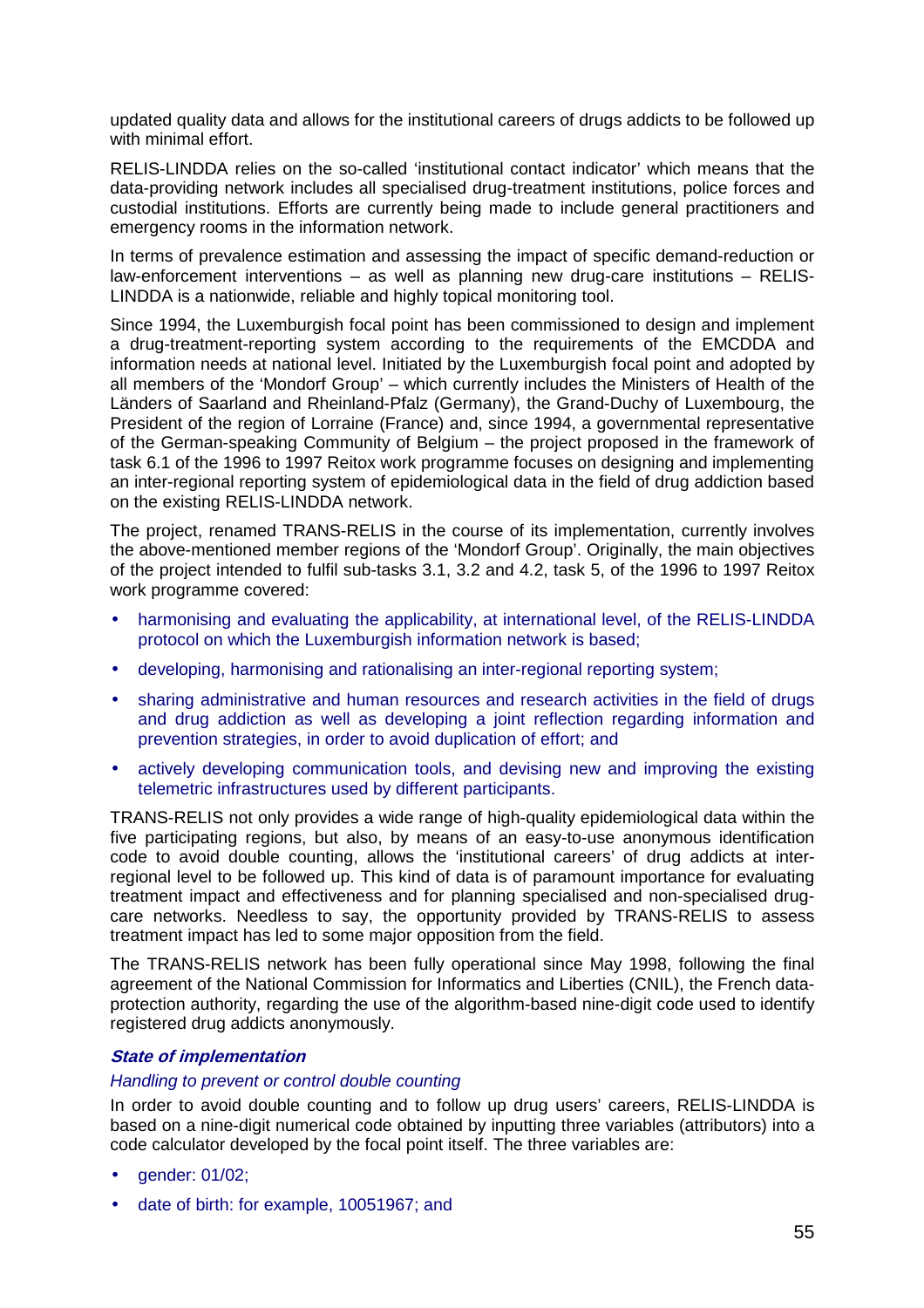#### • country of birth.

This technical device is both time- and cost-effective because it relies on a simple HP calculator that runs an attributor-to-code transcription programme based on a 28-step algorithm.

It is not possible to extract any individual information about the person to whom the code belongs and the transformation key is unknown to participating field institutions and to all members of the focal point. Even if the calculation algorithm were to be discovered, it would not be possible to perform a backwards calculation. Each contact person in the participating field institutions has such a calculator and produces the code directly. Reliability in terms of data protection has recently been recognised by the CNIL.

One of the main assets of this procedure is that no personal data can be inferred directly from the identification code. The inputting and encoding procedures are carried out by the field institutions themselves. The focal point thus receives individualised data (reporting protocols) without any identifying information or attributors on the persons registered – which is undoubtedly the major concern of the field institutions.

#### **Netherlands** *( 17)*

#### **Epidemiological situation**

#### *Number of inhabitants*

In the Netherlands there are 15,493,889 inhabitants.

#### *Estimated number of drug addicts*

There are an estimated 25,000 to 27,000 hard-drug addicts.

#### *Estimated number of treatment demands*

In 1996 there were 23,025 outpatient demands for drug treatment  $(^{18})$ .

#### *National care system for drug addicts*

In the Netherlands, outpatient treatment is provided by the Institutes on Outpatient Addiction Care and Treatment (IAVs). These IAVs consist of 17 former Consultation Bureaus for Alcohol and Drugs (CADs) with about 100 branches and 15 low-threshold services. The IAVs offer a variety of treatment and care options to drug users, ranging from detoxification to substitution programmes, pharmacotherapy, counselling, other forms of psychotherapy, aftercare, social work and rehabilitation programmes  $(^{19})$ .

#### **Overview of the Netherlands' monitoring system**

In the Netherlands, outpatient care and treatment is provided by the IAVs and one Municipal Health Organisation (Amsterdam). The IAVs consist of 17 former CADs with about 110 branches and 15 independent low-threshold services. Most of these organisations are now multi-addiction centres. They offer a variety of treatment and care options to problem alcohol and drug users, ranging from detoxification to substitution programmes, pharmacotherapy, counselling, other forms of psychotherapy, aftercare, social work, low-threshold activities and rehabilitation programmes. The Netherlands has one of the most developed and sophisticated treatment systems for drug addicts in Europe  $(^{20})$ .

The Landeslijke Alkohol en Drugs Informatiesysteem (LADIS) is the nationwide system for collecting data on drug users in treatment. The Organisation Information Systems on Addiction Care and Treatment (IVV), which has recently become part of the Organisation

 $(17)$  Information in this section refers to the final report of Reitox sub-task 3.2, July 1997.

<sup>(</sup> 18) Ouwehand, A.W., et al. (1997) *Key figures LADIS 1996*, Houten: Organisation Information Systems on Addiction Care and Treatment.

<sup>(</sup> 19) Trimbos Institute (1996) *National report: The Netherlands 1996*, Utrecht: Trimbos Institute.

 $(20)$  Ibid.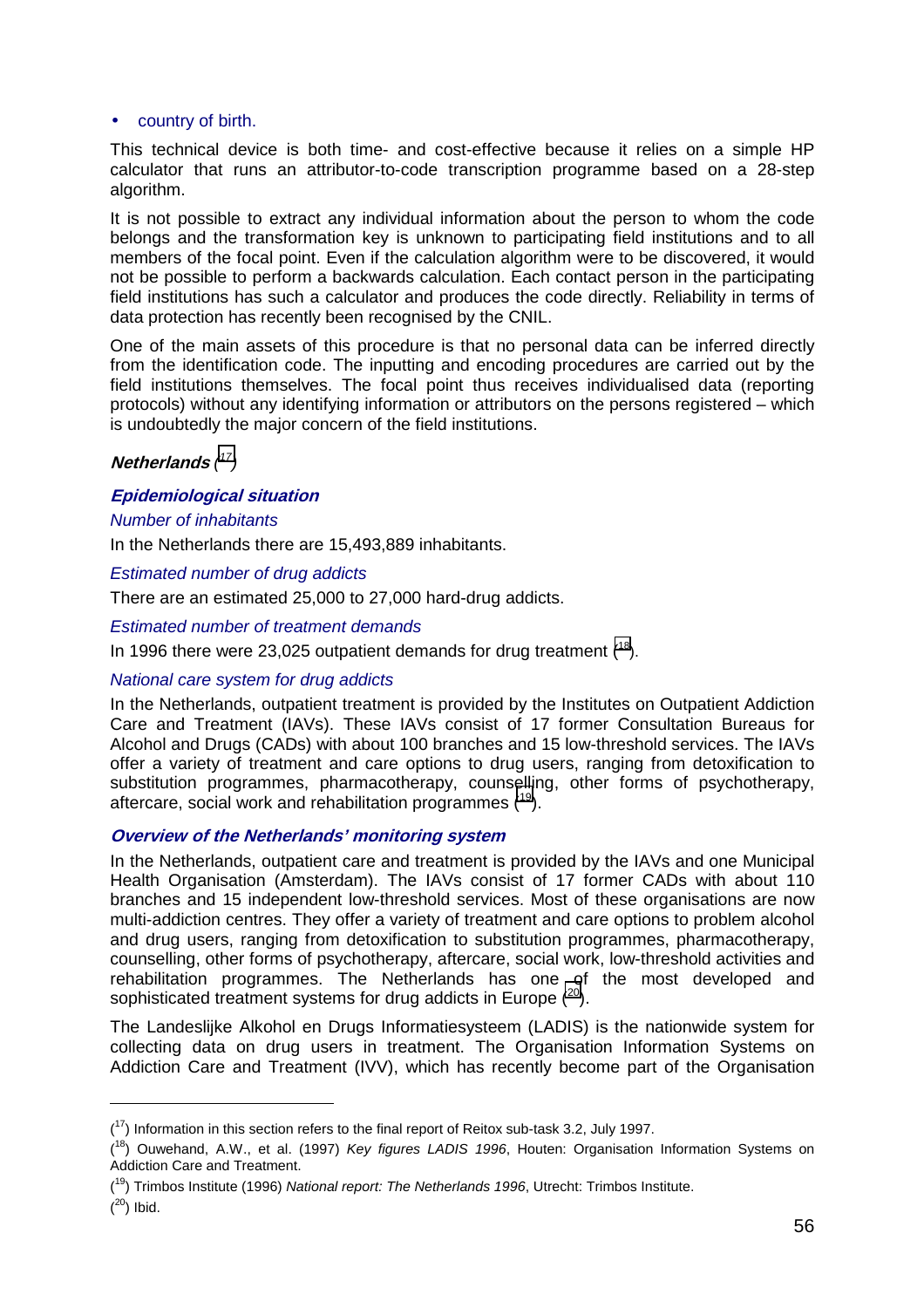Care Information Systems (IVZ), holds this system. Data storage and analysis is centralised at the IVV and provides a control for double counting since the registration year 1994 at institutional as well as national level. Allocation of a unique code to each client enables such corrections. This coding system is built into a tailor-made software programme for the addiction centres called ADDICTIS. This institutional information system is used by all centres in the Netherlands and improves and protects the uniform data collection by standardised automatic delivery to LADIS.

LADIS became operational in 1986. By 1988, all former CADs were participating in the system and all low-threshold services now participate in LADIS as well. Currently, LADIS covers about 90% of outpatient treatment and care for alcohol, drug and gambling problems. The Municipal Health Organisation in Amsterdam will start regular delivery of information in 1998 and the IVV aims at full coverage in the near future. In-patient treatment activities are not (yet) included in the system, although action is being taken to combine information as soon as possible. Most drug clients are referred to in-patient clinics by an outpatient clinic. Therefore more than half of all in-patient clients are already in the LADIS system. In 1997, 25,202 persons were registered for drug problems, about 75% to 85% of all estimated problem hard-drug users in the Netherlands  $(^{21})$ .

Every year, the IVV produces a number of publications based on the LADIS system. These include a yearbook, *Key Figures*, published each spring, several books on client profiles, such as *Women and Drugs*, *Hard-drug users*, *Cannabis users* and *Ecstasy users*, and several studies on alcohol problems. In 1997, a study called *TrendWise* was published in which 10 years of national data from LADIS were analysed and estimates given for treatment demand in 2006 in the Netherlands  $(^{22})$ . In the Netherlands, the Ministry of Health, Welfare and Sport has decided to organise a national drug monitor in which all relevant information on drugs, drug abuse, drug-related problems and drug treatment will be combined. The LADIS information will be an important part of this national monitor.

# **State of implementation**

#### *Preventing or controlling double counting*

From the registration year 1994, double counting has been controlled in the LADIS system at national level by allocating one unique code to each client.

# **Portugal** *( 23)*

 $\overline{a}$ 

#### **Epidemiological situation**

#### *Description of the national care system for drug addicts*

The Prevention and Treatment of Drug Addiction Service (SPTT) is the most important Portuguese health-care and specialised treatment service for addiction to illicit drugs. The SPTT is a department of the Ministry of Health and is part of the national health service. It includes 40 specialised outpatient treatment centres covering the whole country, five detoxification centres, three day-care centres and two therapeutic communities.

In the public sphere, two national health service hospitals – one in Lisbon and one in Oporto – offer specialised treatment services for drug addicts in their psychiatric departments. General practitioners also counsel drug users.

# **Overview of Portugal's monitoring system**

The SPTT produces information in two ways.

 $(2<sup>1</sup>)$  National drug policy paper, VWS 1996.

 $(2^2)$  For more information, see http://www.ivv.nl/.

 $(2^3)$  Information in this section refers to the feasibility study and final report of EMCDDA project CT.97.EP.07, August 1998.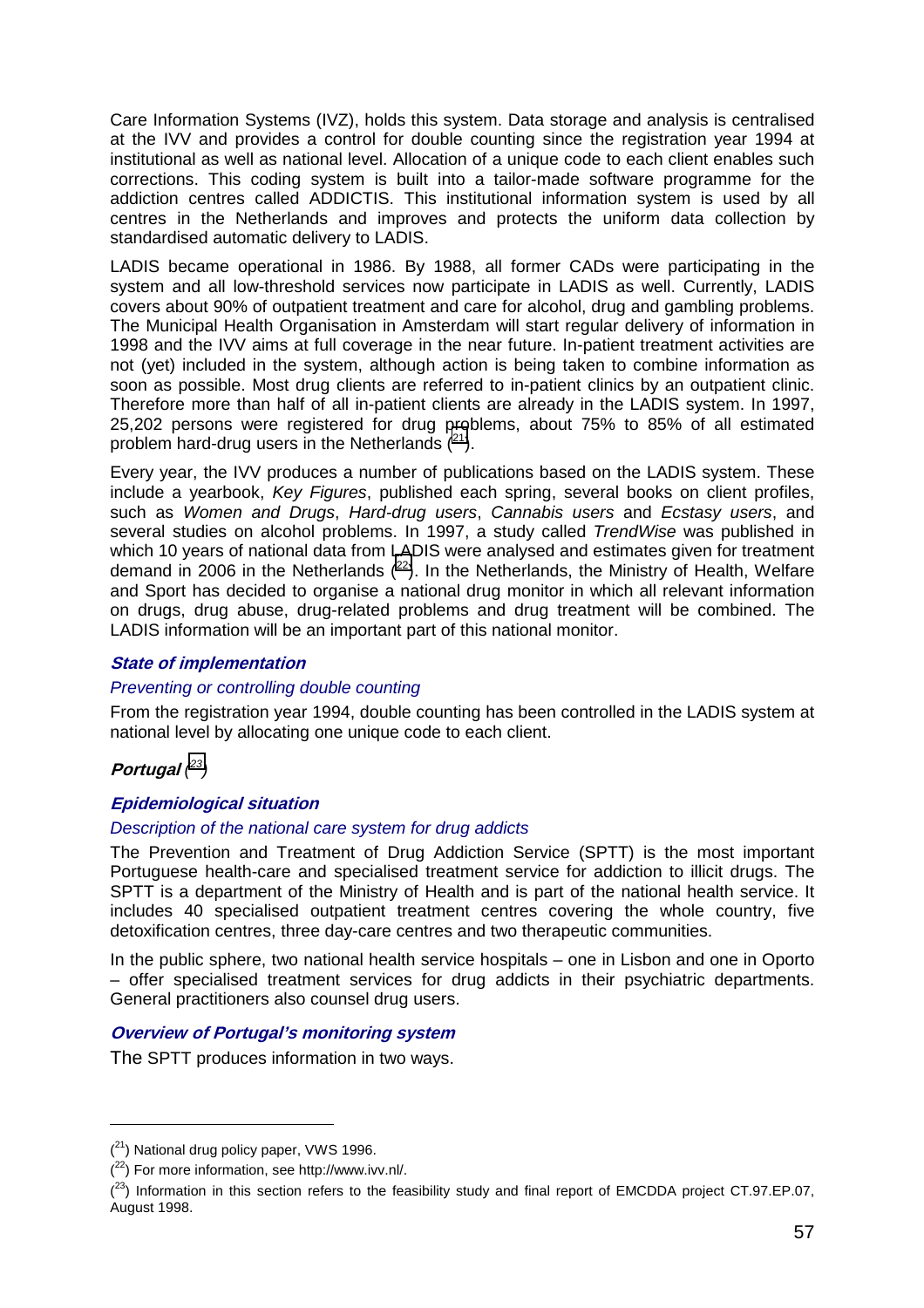- Data are collected by all the treatment centres during the year for inclusion in the administrative monitoring system that collects data for the SPTT annual report. This system does not collect data by patient, but by occurrence. 'First treatment demand' and 'Subsequent treatment demands' are among the indicators used. In 1997, there were about 9,000 first treatment demands and about 200,000 subsequent demands.
- The administrative monitoring system does not provide information about the characteristics of clients. For that purpose, a two-day survey is carried out every November of all patients examined in those two days. Most of the indicators of the PG– EMCDDA TDI Protocol core item list are included in the survey questionnaire.

A common protocol of the SPTT's specialised outpatient treatment centres and some health centres has been established for administering methadone prescribed by the specialised centres in these health centres.

#### **State of implementation**

National health service hospitals and health centres do not have a drug-treatment monitoring system. The number of private-sector organisations is increasing and the SPTT has a protocol with some private residential therapeutic communities (professional and religious) for treatment admissions. Information on patients in private organisations is, however, not available.

# **Spain** *( 24)*

#### **Epidemiological situation**

#### *Number of inhabitants*

In Spain there are 39,395,153 inhabitants of which 19,320,620 are male and 20,074,533 female  $(^{25})$ .

#### *Estimated number of drug addicts*

There are roughly 130,000 drug addicts  $(^{26})$ .

#### *Estimated number of treatment demands*

The notified number of treatment demands in 1995 was 42,317.

#### *National care system for drug addicts*

The different patterns of drug use as well as socio-demographic and personal profiles of drug users determine a variety of interventions and centres providing care. There are three main types of intervention:

- specific programmes including outpatient treatment centres, hospital detoxification units, day treatment centres, residential treatment centres and opiate substitution programmes;
- harm-reduction programmes distributing health kits, providing syringe exchange, promoting lower-risk practices and behaviour, vaccinating against hepatitis, providing tuberculosis detection and control, AIDS prevention, and so on; and
- social and legal support programmes.

#### **Overview of Spain's monitoring system**

The Spanish State Information System on Drug Abuse (SEIT) was established in 1987. It uses three indirect indicators to reflect the health effects of drug use:

• treatment;

 $\overline{a}$ 

 $(24)$  Information in this section refers to the final report of Reitox sub-task 3.2, July 1997.

 $(25)$  1991 census.

 $(26)$  Last-30-day's use of hard drugs.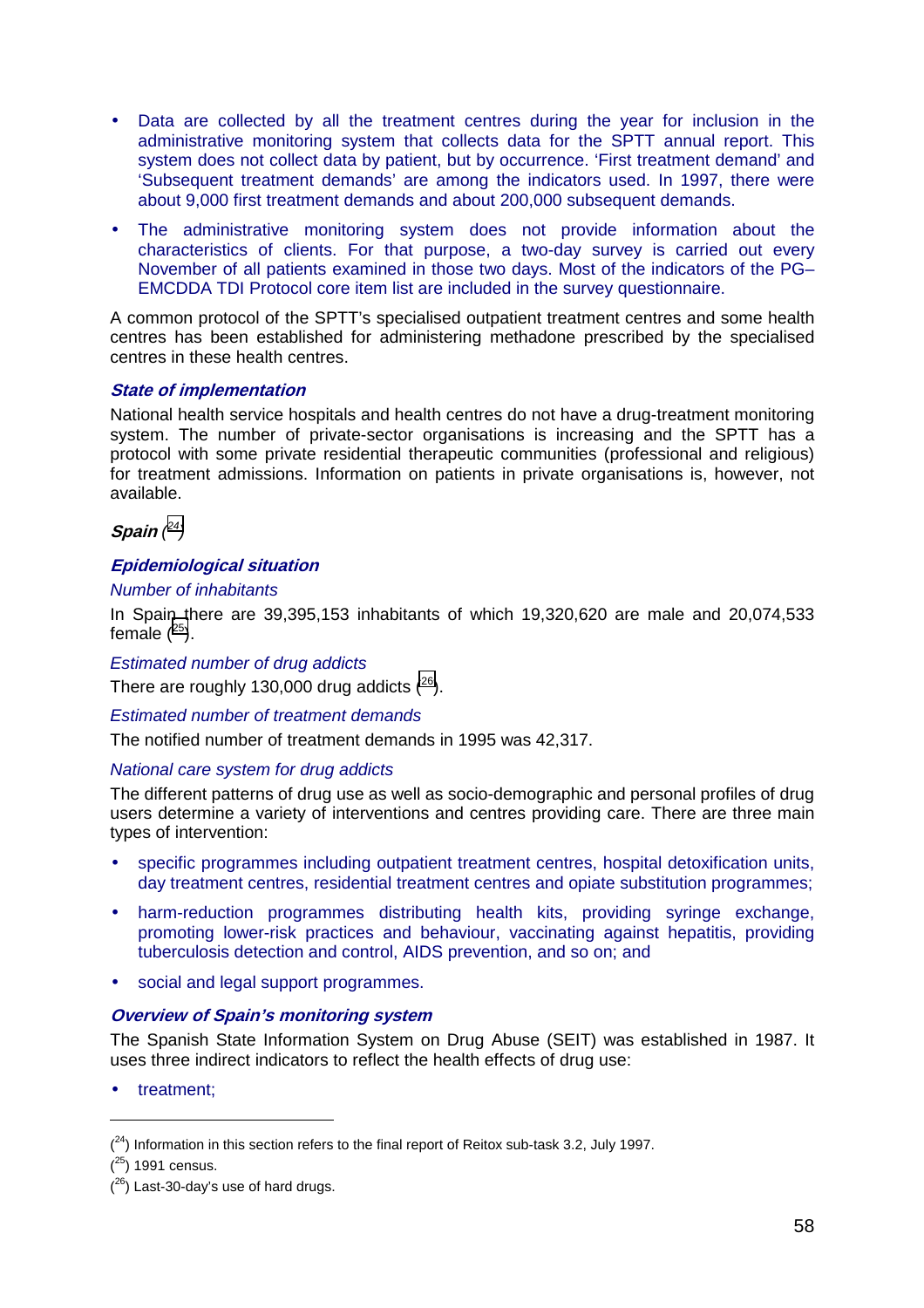- emergencies; and
- mortality.

From 1987 to 1995, all three indicators referred exclusively to opiates or cocaine. In order to be more flexible and comprehensive, starting in 1996 the system was modified to include all psychoactive substances able to generate dependence. Changes introduced in the treatment indicator took into account the Pompidou Group Definitive Protocol.

In addition to the SEIT monitoring system, periodical surveys are carried out of patients attending drug-treatment services. These studies provide a better knowledge of the social and health characteristics of drug users from a sample of SEIT patients.

#### **State of implementation**

#### *Participating centres*

Participating centres include those that provide outpatient care for drug users, including prison units, from which only outpatient cases are recorded. Hospital and other types of residential treatments are excluded, as are information and advice activities, syringe exchange and other low-threshold programmes.

All public and subsidised private centres report cases. Other non-subsidised private outpatient centres may form part of the system and report cases. In practice, there are two main categories of centres:

- specific centres for drug treatment; and
- mental health centres or other health services.

#### *Number of participants*

In 1995, 421 outpatient centres notified cases to the system.

#### *Coverage of the monitoring system*

SEIT coverage is national, but based on the regional systems of the various Autonomous Communities.

#### *Definitions*

• Admission to treatment for psychoactive substance use: number of people per year admitted to outpatient treatment for abuse of or dependence on psychoactive substances (defined list of substances).

#### *Preventing or controlling double counting*

Double counting is eliminated at regional level. Those admitted to treatment during the same year in the same Autonomous Community are counted only the first time they attend a centre. For this purpose, cases are identified by a personal code made up of two letters from each of the client's two family names, gender, date and place of birth.

**Sweden** *( 27)* 

#### **Epidemiological situation**

No information received.

#### **Overview of Sweden's monitoring system**

Currently, Sweden has no national documentation system covering all drug-treatment units. In 1998, the Ministry of Health asked the Board of Social Welfare to investigate this matter and the Swedish national focal point, government representatives and other key persons discussed the issue.

 $(27)$  Information in this section refers to the feasibility study and final report of EMCDDA project CT.97.EP.07, August 1998.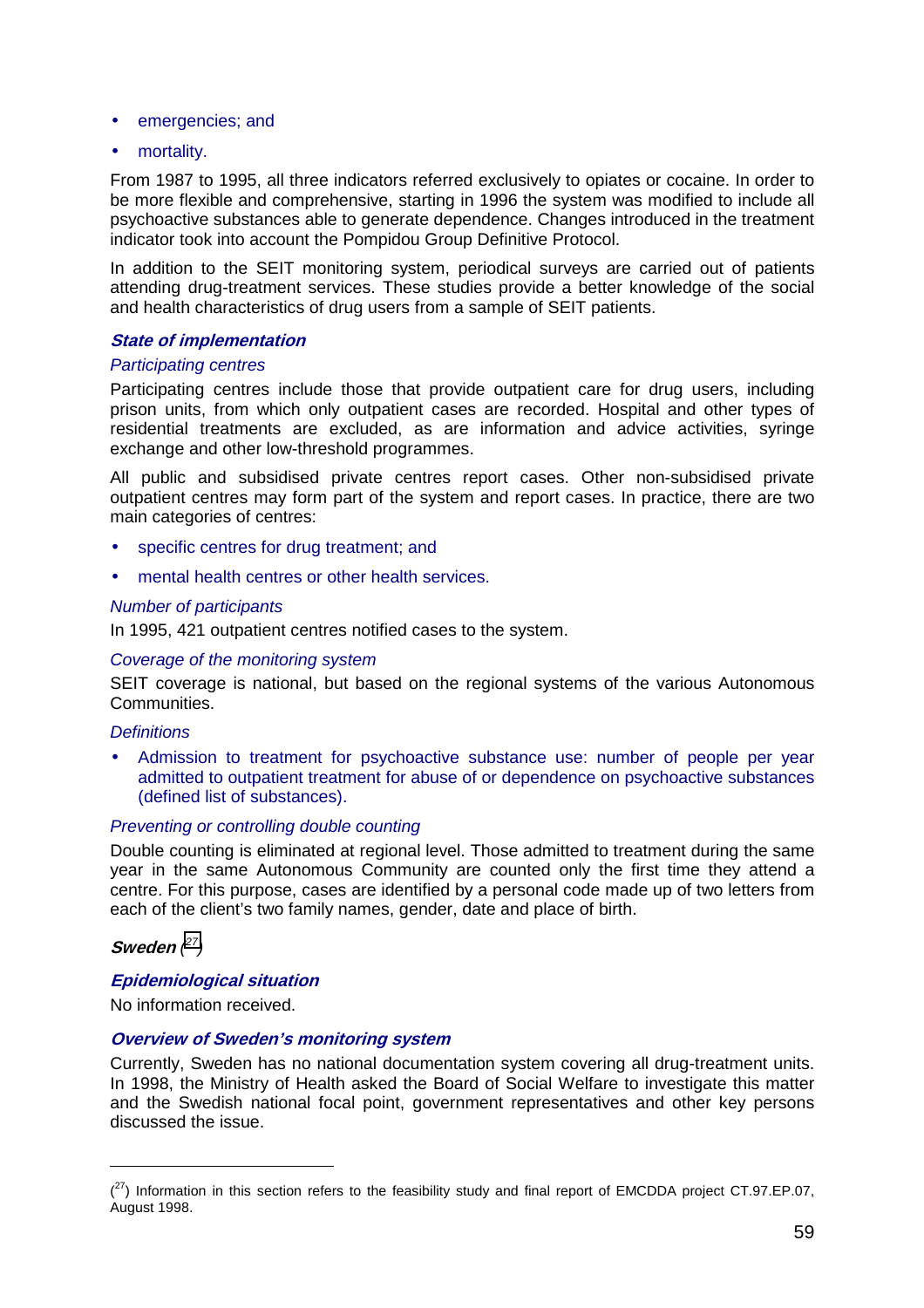The existing documentation system created by the Institute for Development of Knowledge about Treatment of Alcohol and Drug Misusers (IKM) and the National Board of Institutional Care (SiS) covers only a small part of the treatment system, but is expected to grow in the coming years. It includes practically all TDI core items and much more. Although not representative, information from the DOK monitoring system is used to provide some idea about clients in the Swedish treatment system. There is almost total coverage from Sweden's second city, Gotheburg, a middle-sized city, Sundsvall, and from sparsely populated areas.

To institute a national monitoring system in Sweden would require a political mandate and resources to build up a support system.

#### **State of implementation**

The DOK system contains all information about compulsory treatment, but not much is known about other types of treatment. Although Sweden has an extensive network of treatment facilities, only data from about 15% of all clients are recorded in the monitoring system. One possibility might be to make estimates based on typical clients or treatment centres. Satisfactory information about the reliability or representativeness of recorded data, as well as satisfactory coverage of the national monitoring system, is, however, currently not in sight.

# **United Kingdom** *( 28)*

# **Epidemiological situation** *( 29)*

# *Number of inhabitants*

There are an estimated 48,707,459 inhabitants in England  $(30)$ .

#### *Estimated number of drug addicts*

There were 37,164 notified drug addicts in 1995, although the real total is estimated at around 100,000.

#### *Estimated number of treatment demands*

In the six months to the end of September 1995 there were 24,661 new agency episodes:

- 3,263 in national health service-funded general practice;
- 1,538 in community-based statutory drug services;
- 5,081 in non-statutory community-based drug services;
- 521 in in-patient Drug Dependency Units:
- 1,780 in out-patient Drug Dependency Units:
- 759 in residential rehabilitation services; and
- 1,719 in other agencies.

#### *National care system for drug addicts*

The treatment and care system for drug users in England is based on a broad range of service provision including primary health care, specialised health and social care provided by a national network of Community Drug Teams, as well as in-patient (hospital based) and residential facilities (therapeutic communities) for acute detoxification, or other prescribing, and rehabilitation. Low-threshold services, such as syringe exchanges and outreach facilities, are now widely established and service provision within prisons is being developed. Prescribing substitution drugs (normally oral methadone) from statutory community-based drug services is widespread. These prescriptions may take the form of short-term

 $(28)$  Information in this section refers to the final report of Reitox sub-task 3.2, July 1997.

 $(29)$  The following section refers to England only.

 $(30)$  Mid-1994 estimate.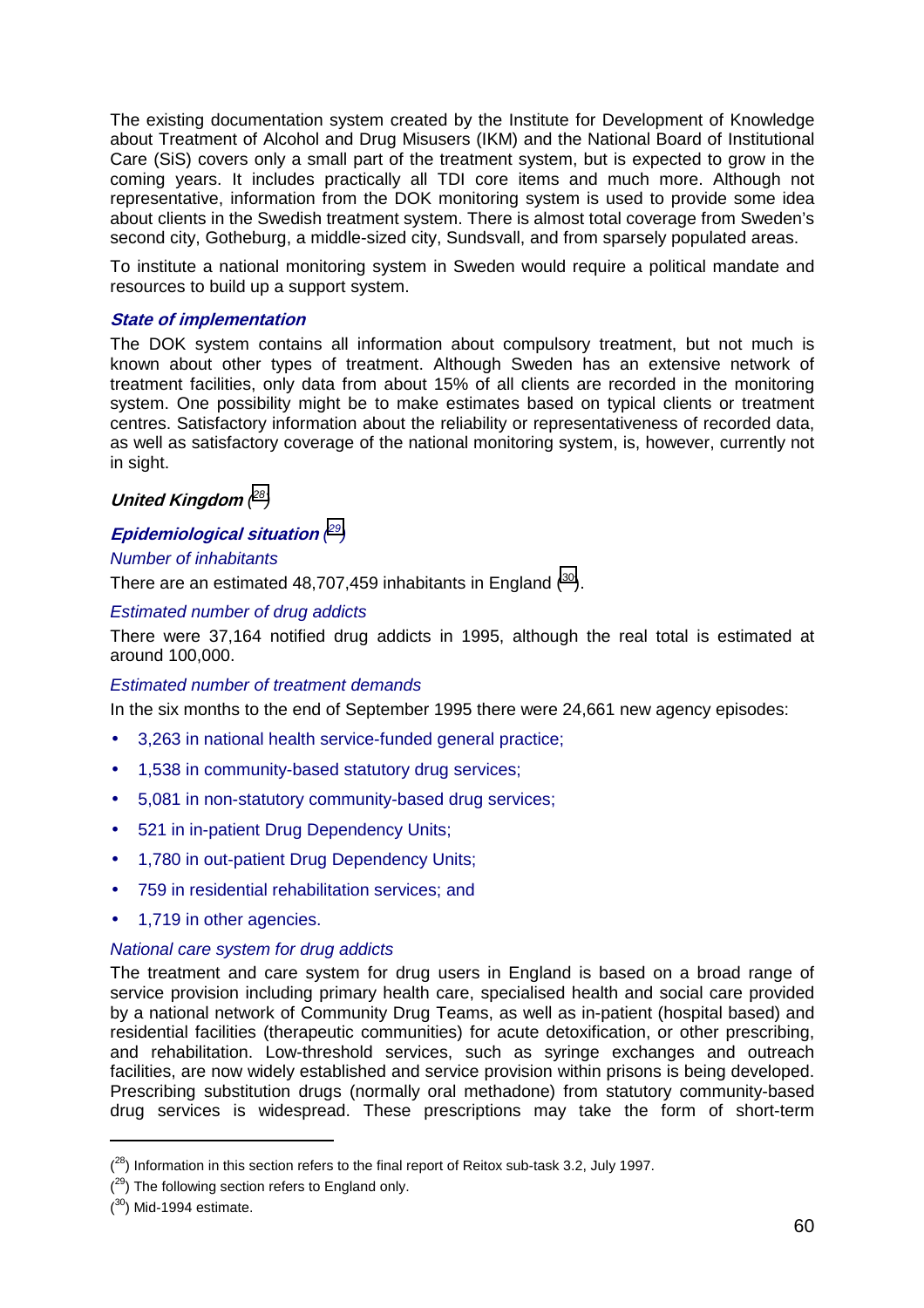detoxification, but are commonly longer term to keep dependent drug users in touch with services. Much of the philosophy behind English drug-treatment policy arose from a report issued by the Advisory Council on the Misuse of Drugs (ACMD) in 1988 stating that, 'the spread of HIV is a greater danger to individual and public health than drug misuse'.

On this basis, drug units accept the need to work with people who will continue to use drugs, concentrating on maintaining service contact and minimising individual and public harm while still ultimately promoting abstinence. As many prescribing drug units are now working to capacity, general practitioners are increasingly expected to play their role in the communitybased prescribing of substitution drugs.

More recently, and with the appointment of the Anti-Drugs Co-ordinator (or Drugs Tsar) and his assistant (Deputy Tsar), policy has become more explicitly broad based  $(^{31})$ . Aiming for, 'a healthy and confident society increasingly free from the harm caused by the misuse of drugs', policy has broadened from a public-health focus to encompass four areas:

- young people;
- communities;
- treatment; and
- availability.

#### **Overview of the UK's monitoring system**

Formerly only the Addicts Index was available to measure the number of drug users seeking treatment. This list was limited to those dependent on certain opiates or cocaine who were seen by a doctor. However, a more extensive database was required to include more drugs and more agencies than the Addicts Index. The Department of Health saw the need to implement a system that would allow those responsible for policy and service planning to respond effectively to changing trends in drug use and to ensure that appropriate services are developed to meet their needs. In 1982, the ACMD recommended that local problem drug teams should be set up which would also collect information in a form capable of collation at both regional and national levels to enable a wider picture to be obtained. In 1984, the Department of Health and Social Security issued a circular (HC(84)14) asking the national health service to review the prevalence of drug misuse locally and report back on the situation. In 1986, a drug-misuse database (DMD) was developed by the Drug Research Unit (DRU) of the University of Manchester. In 1989, the Department of Health commissioned the DRU to adapt the database for use in other regions.

The DMD has now been established in each of the English health regions, as well as in the Isle of Man, Scotland and Wales. The national network is co-ordinated by the DMRU along with the Department of Health.

#### **State of implementation**

#### *Participating centres*

The following agencies routinely report:

- general practice, national health service-funded;
- community-based drug service, statutory;
- community-based drug service, non-statutory;
- Drug Dependency Unit, in-patient;
- Drug Dependency Unit, outpatient;
- residential rehabilitation services; and

<sup>(</sup> 31) See UK Government (1998) *Tackling drugs to build a better Britain: The government's 10-year strategy for tackling drug misuse*, London: The Stationery Office.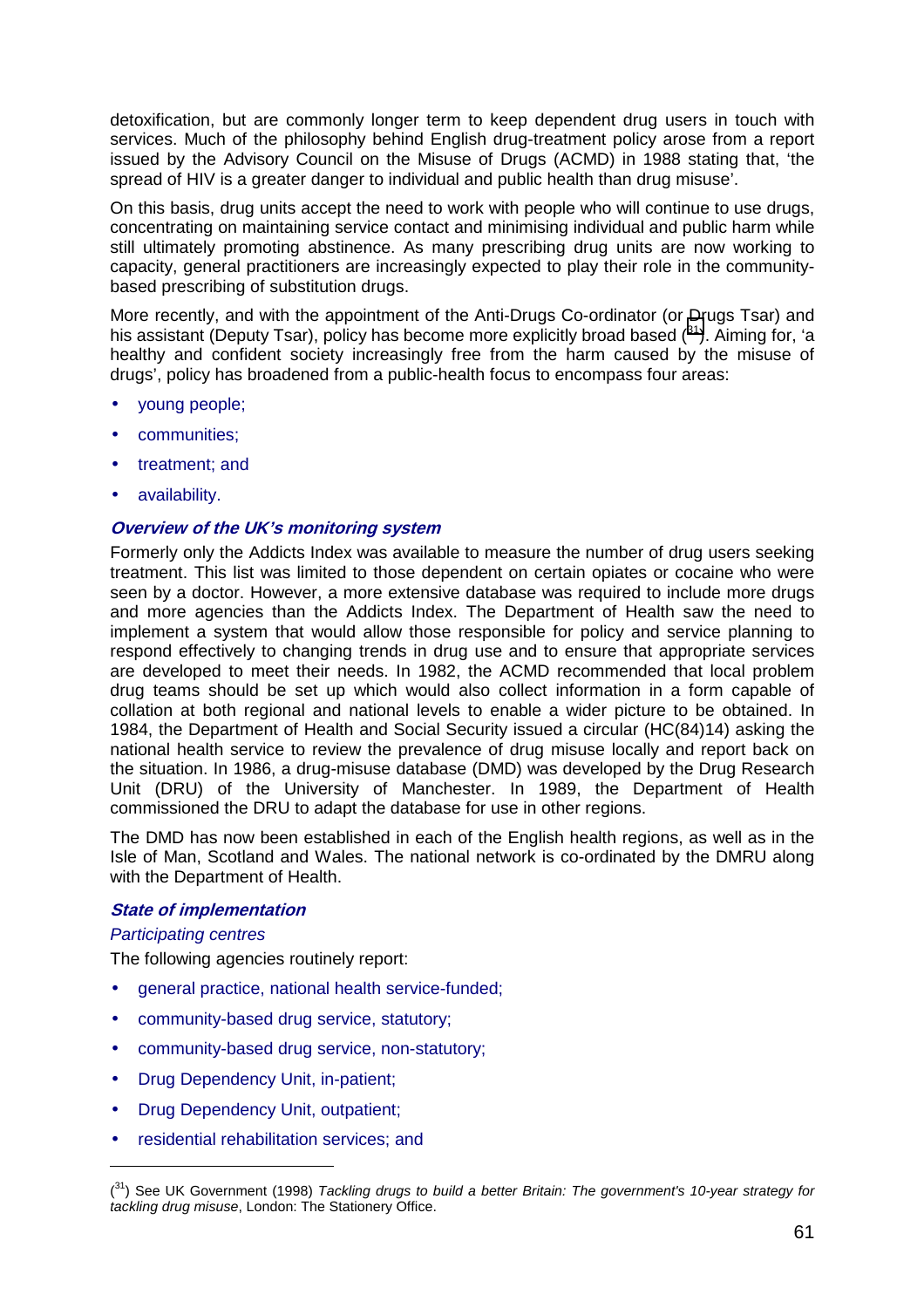• hospital drug clinics.

The following agencies report in some areas:

- police surgeons;
- some hospital outpatient and in-patient facilities;
- day-care services;
- national health service psychiatric wards;
- accident and emergency wards;
- private in-patient or outpatient facilities;
- probation offices;
- prison medical service; and
- syringe-exchange schemes.

#### *Number of participants*

A minimum of 600 (probably closer to 700) separate agencies are known to report to the DMD (1995 figures). This does not include general practitioners as individual GPs are not recorded as separate agencies.

#### *Coverage of monitoring system*

All District Health Authorities in all eight regions in England plus Scotland and Wales.

#### *Definition of treatments/treatment episodes*

Individuals are reported to the DMD when they present to a service with a new episode – in other words they present for the first time or re-present after an interval of at least six months with a drug problem (physical, social, psychological or legal). These new episodes are reported regardless of whether any treatment is to be given. Individuals using alcohol as their primary drug are not reported.

#### *Preventing or controlling double counting*

To avoid making multiple counts of individual drug users who may be known to more than one agency, the DMD uses clients' initials, date of birth and gender as a unique code; hence, without comprising confidentiality, the system can provide accurate estimates of the number of individual drug users presenting to services at local and regional level.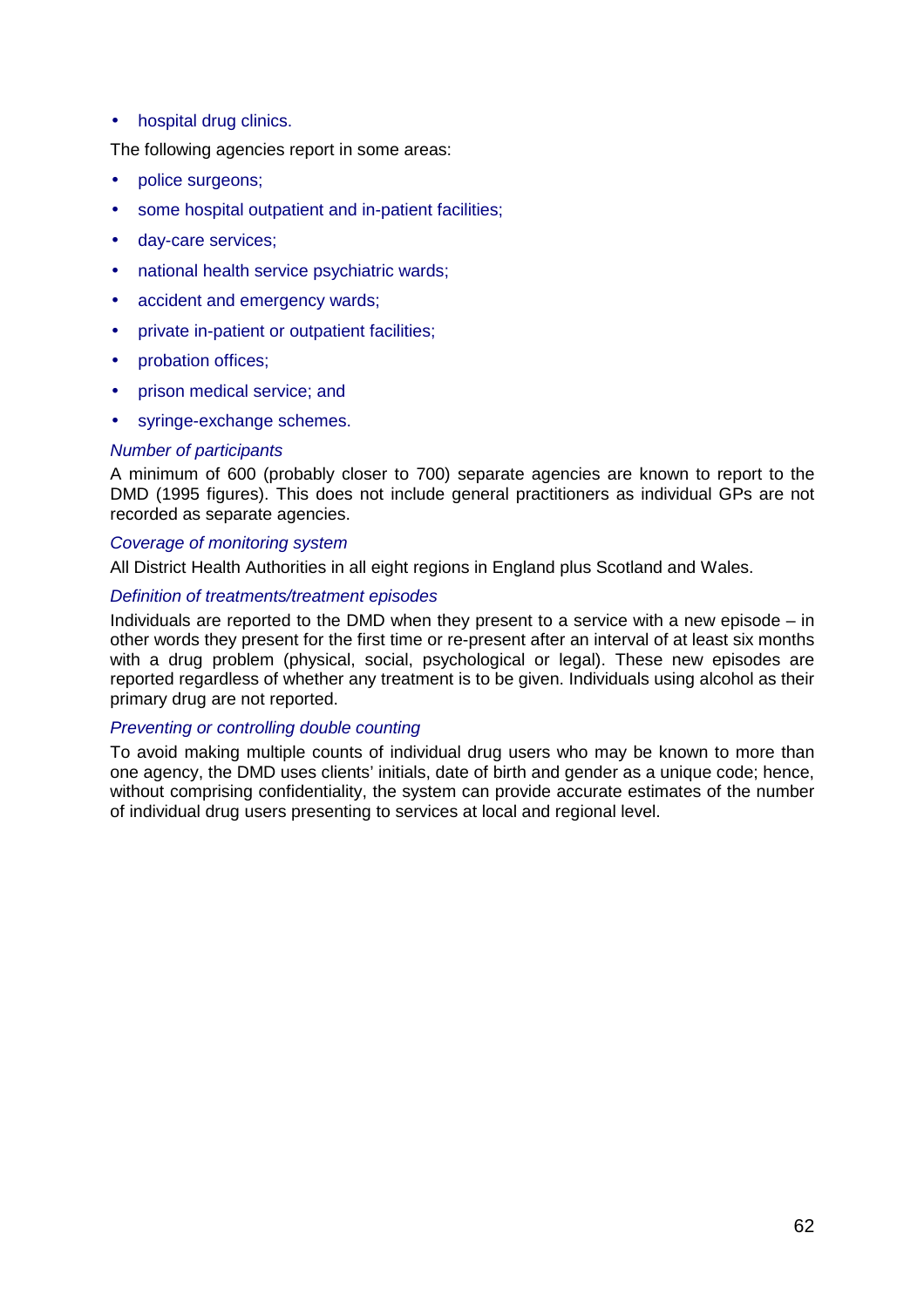# <span id="page-34-0"></span>**Implementation of the TDI Protocol**

#### **Implementation in countries with an existing treatment-monitoring system**

Implementing the TDI Protocol data set in national treatment-monitoring systems will require support from the EMCDDA in several ways.

There is generally considerable willingness at national level for systems to follow adequate European standards. If the TDI Protocol is defined as such by the EMCDDA, implementing its core item list in national systems will require both time and administrative and local commitment, but will not pose too many problems at technical level. Many of the items can already be provided by the national systems, and some necessary changes will be introduced during the routine revision process. The EMCDDA will need to take a clear position on the importance of implementing European standards because decisions about national systems are typically taken by groups of experts who require convincing of the need for changes.

A formal paper from the EMCDDA demonstrating its interest in this treatment indicator, as well as some form of contract between the EMCDDA and the national organisations running the systems, would be helpful in the implementation period. The support of the relevant national representatives on the EMCDDA Management Board is also required.

#### **Implementation in countries creating a new system**

Not all EU countries already have a drug-treatment-monitoring system. For those Member States that are creating such an instrument, the TDI should be used as a minimum standard from which to start which will be extremely useful during the system's development phase. More details, categories and items can be added to the TDI core item list at national level. The experts participating in this project and the systems they represent will help to implement national systems in other countries.

#### **Implementation in Central and Eastern Europe**

A special situation is found in the Central and Eastern European countries (CEECs). Some of these states are already collecting treatment data and may be able to deliver data based on the TDI Protocol fairly quickly. Others are just beginning to set up such a system or are concentrating their efforts on other political fields. According to the decisions of the 1998 Cardiff summit, it will be especially important for the CEECs to follow the TDI standards as soon as possible.

# **Overview of the state of implementation of the TDI Protocol**

In this context, the 'state of implementation' always refers to the availability of data according to the TDI core item list. Data collection at national level should, however, include more than just the TDI items. This item set is only a very basic standard and does not allow sufficient insights into drug-using populations for national purposes.

The results of the field trial to implement a standard protocol  $(32)$  demonstrate that most of the TDI Protocol core items were available in most of the 15 EU Member States, even if in some cases their adaptation to the TDI categories needed to be improved. In other cases, the required information was only partially available. However, in general the national experts reported plans and concrete steps to solve these problems or announced revisions of the

 $\overline{a}$ 

 $(32)$  EMCDDA Project CT.98.EP.10.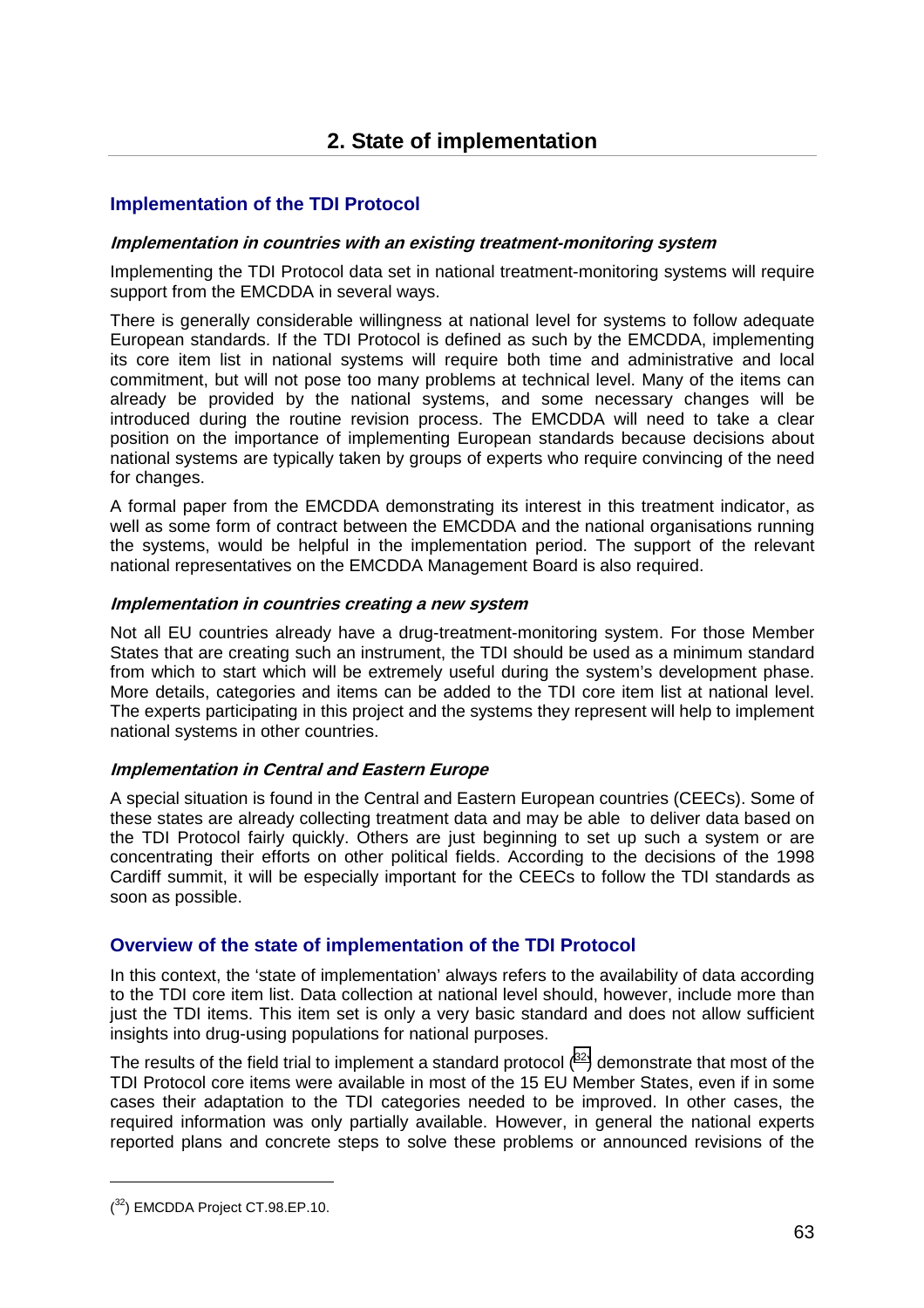national monitoring systems to fulfil the TDI Protocol requirements in future. Some countries had already changed their monitoring system in line with the TDI core item list, but because the reference period for the field trial was 1997, these improvements do not always appear in the tables below. Where possible, explanatory remarks have been added in Table 1 below.

One major exception has to be made concerning item 15, 'Already receiving substitution treatment'. This item was introduced after the expert meeting in Lisbon in 1998, and is only partially available at the moment. Even in countries where at least some information concerning the number of clients in substitution treatment is available, in most cases these data only refer to methadone treatment and do not allow any detailed insights into the global picture of substitution treatment. Currently, no country is able to provide exhaustive information concerning substitution treatment. Those countries that provided some data on substitution treatment mainly reported information about selected groups, regional information or did not report whether these clients are representative of all clients treated for drug problems or not (for example, Finland gave some information about 36 clients receiving methadone as a substitution drug, but as information concerning substitution treatment was only available for these clients these data cannot be used as an estimate of all persons treated for drug problems in Finland).

#### **Treatment centres covered**

While nearly all of the 12 Member States which have national information available include data from outpatient services, only a minority of them also cover residential treatment. Much less data are available for other types of treatment centres. Only the French community of Belgium and England included data from general practitioners. Data from low-threshold agencies and prison units are also rare.

The first target for the rapid implementation of common standards in Europe must be the collection of data from outpatient treatment units. As these units usually reach more drug users and are closer to the drug-using population than centres providing inpatient care or even GPs, this makes sense also from an epidemiological point of view. Including residential treatment could be the next step.

Unfortunately, GPs and low-threshold agencies, which are thought to be even closer to 'normal' drug users, are only included in a minority of national treatment-monitoring systems. It will also be necessary to develop this area of monitoring to reach a more complete picture of the situation in future.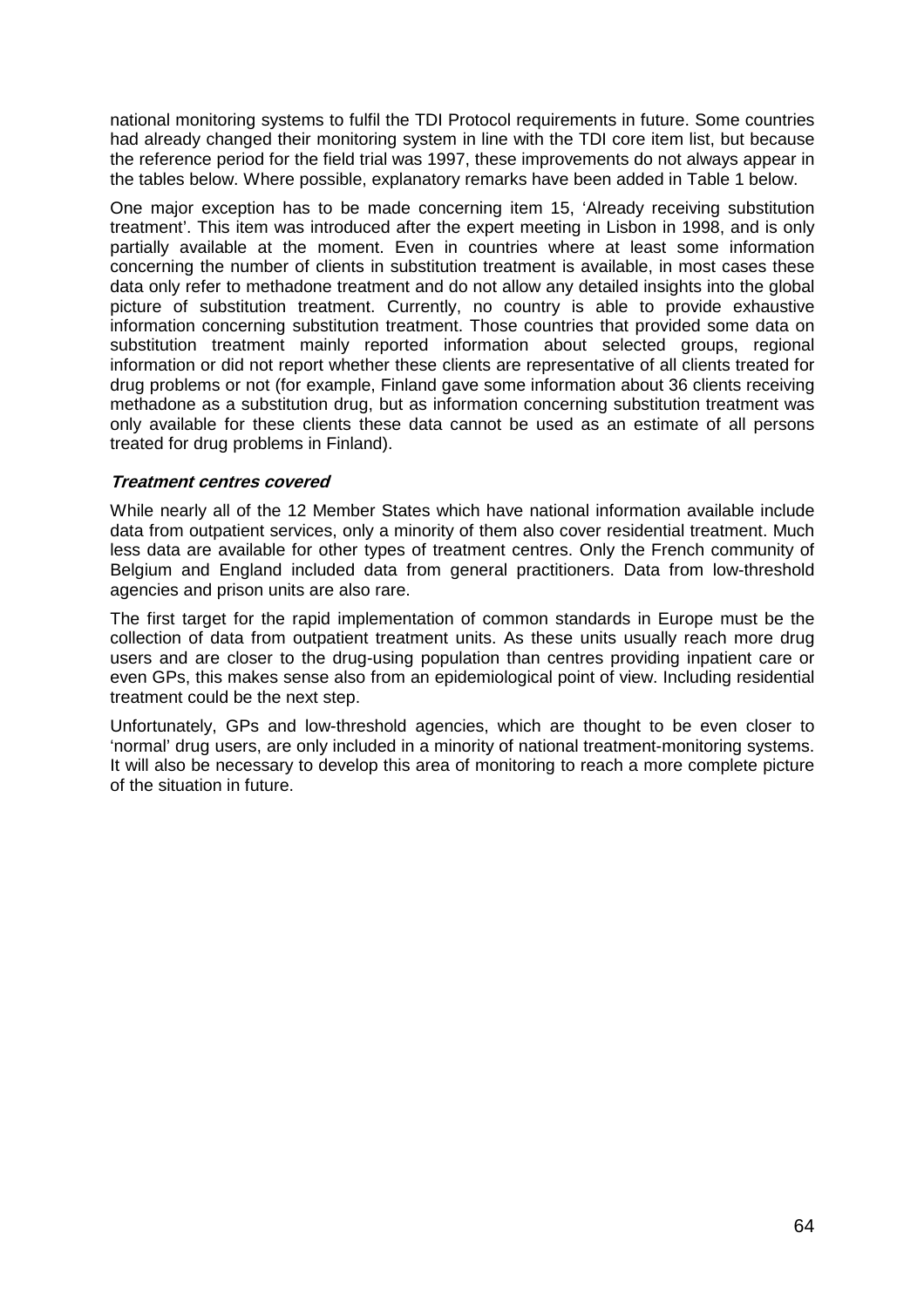# **Table 1. Overall availability of TDI Protocol core items in the EU Member States**

|    | <b>TDI Protocol core item</b>                           | A | B                    | <b>DK</b> | <b>FIN</b>                | F            | D             | EL                        | <b>IRL</b>   |                      |                           | P | Е         | S | <b>NL</b>                 | <b>UK</b>            |
|----|---------------------------------------------------------|---|----------------------|-----------|---------------------------|--------------|---------------|---------------------------|--------------|----------------------|---------------------------|---|-----------|---|---------------------------|----------------------|
| 1. | <b>Treatment-centre type</b>                            |   | XX                   | x         | X                         | X            | X             | X                         | X            | x                    | $\boldsymbol{\mathsf{x}}$ |   | x         |   | X                         | X                    |
| 2. | Date of treatment - month                               |   |                      |           |                           |              |               | Not separately registered |              |                      |                           |   |           |   |                           |                      |
| 3. | Date of treatment - year                                |   |                      |           |                           |              |               | Not separately registered |              |                      |                           |   |           |   |                           |                      |
| 4. | <b>Ever previously treated</b>                          |   | XX                   | XX        | XX                        | XX           | XX            | X                         | XX           | X                    | XX                        |   | XX        |   | X                         |                      |
| 5. | <b>Source of referral</b>                               |   | XX                   |           | XX                        | XX           | x             | XX                        | XX           | XX                   | $\binom{a}{b}$            |   |           |   | XX                        | X.                   |
| 6. | <b>Gender</b>                                           |   | x                    | x         | X                         | X            | X             | X                         | X            | X                    | $\binom{b}{b}$            |   | x         |   | X                         | x                    |
| 7. | Age                                                     |   | X                    | X         | X                         | $\mathsf{x}$ | X.            | X                         | X            | X                    | X                         |   | X         |   | X                         | X                    |
| 8. | <b>Year of birth</b>                                    |   |                      |           |                           |              |               | Not separately registered |              |                      |                           |   |           |   |                           |                      |
| 9. | Living status (with whom)                               |   | XX                   | X         | $(x)$ $(^c)$              |              | XX            | XX                        | XX           | X                    | X                         |   |           |   | XX                        | X                    |
|    | 10. Living status (where)                               |   | XX                   | XX        | XX                        |              | XX            | XX                        | XX           | $\mathsf{x}$         | $\boldsymbol{\mathsf{x}}$ |   |           |   | $\boldsymbol{\mathsf{x}}$ | $(x)$ $\binom{d}{x}$ |
|    | 11. Nationality                                         |   | XX                   | XX        | XX                        |              | <b>XX</b>     | X                         | XX           | $\mathsf{x}$         | X                         |   | XX        |   | <b>XX</b>                 |                      |
|    | 12. Labour status                                       |   | XX                   | XX        | XX                        | X            | XX            | X                         | XX           | XX                   | X                         |   | <b>XX</b> |   | <b>XX</b>                 | X                    |
|    | 13. Highest educational level<br>completed              |   | XX                   | XX        | XX                        |              | XX            | XX                        | XX           | XX                   | X                         |   | XX        |   | XX                        |                      |
|    | 14. Primary drug                                        |   | X                    | X         | X                         | $\mathsf{x}$ | X             | X                         | $\mathsf{x}$ | x                    | $\boldsymbol{\mathsf{x}}$ |   | X         |   | X                         | X                    |
|    | 15. Already receiving substitution<br>treatment         |   | $(x)$ $\binom{d}{x}$ |           | $(x)$ $\binom{d}{x}$      |              | $(x)$ ( $e$ ) | $(x)$ $\binom{d}{x}$      |              | $(x)$ $\binom{d}{x}$ |                           |   |           |   |                           |                      |
|    | 16. Usual route of administration<br>(primary drug)     |   | X                    | X         | X                         |              |               | X                         | X            | X                    | $(x)$ $\binom{1}{1}$      |   | XX        |   | XX                        | <b>XX</b>            |
|    | 17. Frequency of use (primary drug)                     |   | X                    | X         | X                         |              |               | X                         | X            | X                    | (x) (9)                   |   |           |   | x                         | x                    |
|    | 18. Age at first use of primary drug                    |   | X                    | X         | $\boldsymbol{\mathsf{x}}$ |              | $^h$          | X                         | X            | x                    | $(x)$ $(')$               |   | X         |   | $\binom{1}{2}$            | X                    |
|    | 19. Other (=secondary) drugs currently<br>used          |   | X                    | X         | X                         |              | $\mathsf{x}$  | X                         | x            | X                    | (x)( <sup>k</sup> )       |   | X         |   | X                         | X                    |
|    | 20. Ever injected/currently (last 30<br>days) injecting |   | XX                   |           | XX                        | XX           | x             | X                         | X            | XX                   | $(x)$ $(')$               |   | XX        |   | XX                        | X                    |

#### **Notes**:

 $(3)$  Data on orientation after registered treatment only.

 $($ <sup>b</sup>) Age/gender breakdown only on mean age.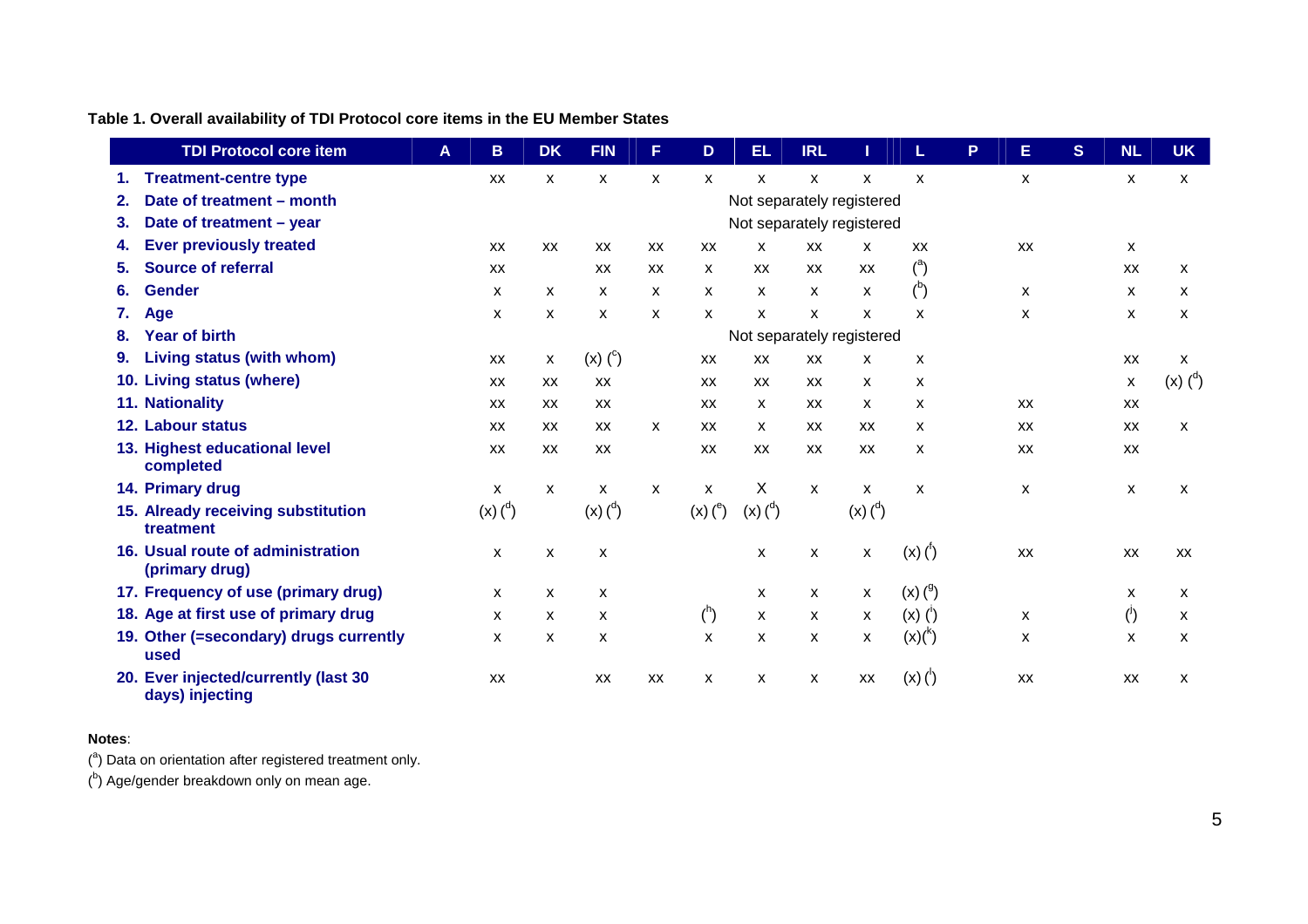$(^\circ)$  More indicators and categories are used in Finnish data collection, making conversion quite difficult.

 $($ <sup>d</sup>) Information partly available.

 $(^\text{e})$  Information already registered, but not yet included in the report.

 $($ <sup>f</sup>) Data to be confirmed.

(<sup>9</sup>) As almost all drug-treatment clients present with daily use of their primary drug, the RELIS protocol has been adapted in the light of past experience. Currently, the protocol includes: 1/day (7%); 2–4/day (51%); more than 4/day (33%); and more than once a week (9%). No changes are foreseen since another categorisation does not appear to be pertinent.

 $(n)$  Age at beginning of problem use is registered.

 $($ <sup>i</sup>) Different age categories are used (10–13, 14–15, 16–17, 18–19, 20–21, 22–25, 26–33, >33). The RELIS data-processing software would have to be updated to meet the TDI requirements.

 $\langle \cdot \rangle$  Age at onset or age at first use is not registered in LADIS. The LADIS item 'length of period the primary problem lasted' in connection with the LADIS item 'user's age when he/she first registered' could be used.

 $\binom{k}{2}$  Preference 1, 2 and 3 drugs are listed separately. A modification of the RELIS software could be applied in order to know combination patterns with the primary drug.

 $($ <sup> $\vert$ </sup>) Data to be confirmed.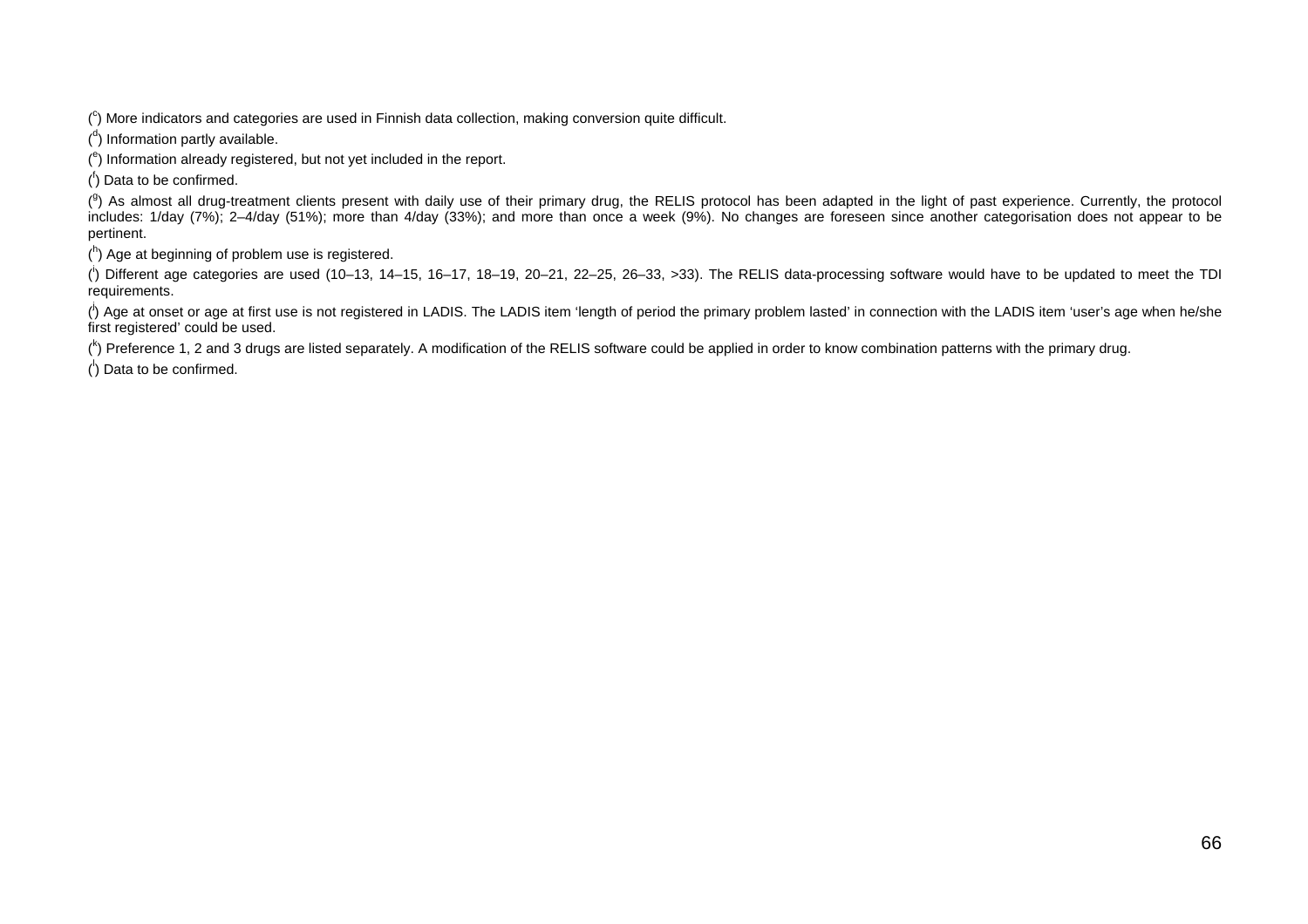# **Availability of data per item**

The following tables give an overview of the availability of the TDI Protocol core items in the national systems in 1997. All data represented here for 1997 refer to the results of the field trial to implement the standard protocol. 'X' indicates that this information was available directly or could be obtained by calculation and recoding from the national systems. In some instances, years indicate that information will be available in future.

The following tables cannot be completed for some countries for several reasons.

Information from Belgium is based on three different monitoring systems, so any given availability should not be interpreted as availability at national level.

Tables are to be completed with 1998 data for the following edition scheduled for 2000.

### **1. Treatment-centre type**

Where data are collected in the respective centres, information on the centre's type is available automatically (see also Chapter 3 below).

|                                |      |              |   | 2. Date of treatment – month |  |       |                           |  |  |                                   |
|--------------------------------|------|--------------|---|------------------------------|--|-------|---------------------------|--|--|-----------------------------------|
| <b>Categories</b>              | Year | $\mathbf{A}$ |   |                              |  |       |                           |  |  | B DK FIN F D ELIRL I L P E S NLUK |
| Date of treatment $-$<br>month | 1997 |              |   |                              |  |       | not separately registered |  |  |                                   |
|                                | 1998 |              |   |                              |  |       |                           |  |  |                                   |
| Quality of data $(^a)$         |      |              | 3 |                              |  | 3 3 3 |                           |  |  | 3                                 |

#### **Note:**

 $(3)$  1 = poor, 2 = average, 3 = excellent, 4 = not known.

|                               |                                            |   | 3. Date of treatment – year |  |       |                           |  |  |  |  |
|-------------------------------|--------------------------------------------|---|-----------------------------|--|-------|---------------------------|--|--|--|--|
| <b>Categories</b>             | Year A B DK FIN F D EL IRL I L P E S NL UK |   |                             |  |       |                           |  |  |  |  |
| Date of treatment $-$<br>year | 1997                                       |   |                             |  |       | not separately registered |  |  |  |  |
|                               | 1998                                       |   |                             |  |       |                           |  |  |  |  |
| Quality of data               |                                            | 3 |                             |  | 3 3 3 |                           |  |  |  |  |

|                           | 4. Ever previously treated |   |    |              |              |              |                |   |                            |      |              |     |    |    |              |
|---------------------------|----------------------------|---|----|--------------|--------------|--------------|----------------|---|----------------------------|------|--------------|-----|----|----|--------------|
| <b>Categories</b>         | Year                       | A | в  |              | DK FIN       | F            | D              |   | EL IRL                     | - 11 | L.           | - P | Е. | S. | <b>NL UK</b> |
| <b>Never</b>              | 1997                       |   | X. | X            | $\mathbf{x}$ | $\mathsf{X}$ | $X$ X          |   | $X$ X                      |      | $\mathsf{X}$ |     | X  |    | X            |
|                           | 1998                       |   |    |              |              |              |                |   |                            |      |              |     |    |    |              |
| <b>Previously treated</b> | 1997                       |   | X. | X            | $\mathbf{x}$ | $\mathbf{x}$ | $X$ X          |   | $\times$ $\times$ $\times$ |      |              |     | X  |    | x            |
|                           | 1998                       |   |    |              |              |              |                |   |                            |      |              |     |    |    |              |
| Not known                 | 1997                       |   | X. | $\mathsf{X}$ | $X$ X        |              | $\mathsf{X}$   |   | $\mathsf{X}$               |      | X            |     | x  |    |              |
|                           | 1998                       |   |    |              |              |              |                |   |                            |      |              |     |    |    |              |
| Quality of data           |                            |   | 2  |              |              |              | 3 <sup>7</sup> | 3 | 3 3                        |      | - 3          |     |    |    | 3            |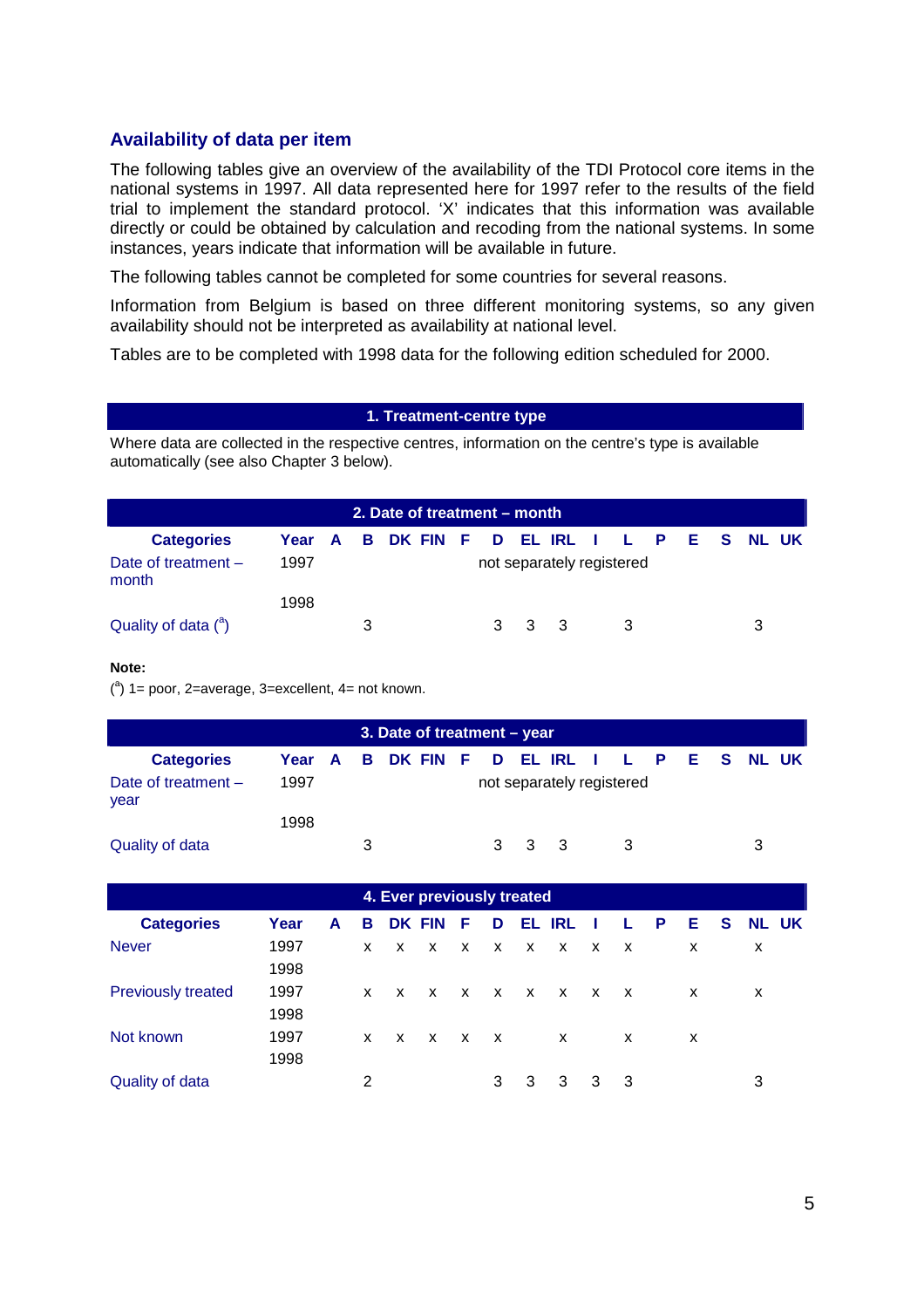| 5. Source of referral  |      |   |                |        |   |   |   |   |        |              |             |  |    |             |                |
|------------------------|------|---|----------------|--------|---|---|---|---|--------|--------------|-------------|--|----|-------------|----------------|
| <b>Categories</b>      | Year | A | В              | DK FIN |   | F | D |   | EL IRL | T            | $L(^{a})$ P |  | E. | $S N L(^b)$ | <b>UK</b>      |
| Self-referred          | 1997 |   | X              |        | X | X | X | X | X      | X            |             |  |    | X           | X              |
|                        | 1998 |   |                |        |   |   |   |   |        |              |             |  |    |             |                |
| Family/friends         | 1997 |   | x              |        | X | X | X | X | X      | X            |             |  |    | X           | X              |
|                        | 1998 |   |                |        |   |   |   |   |        |              |             |  |    |             |                |
| Other drug-            | 1997 |   | x              |        | X | X | X | X | X      | X            |             |  |    | X           | X              |
| treatment centre       | 1998 |   |                |        |   |   |   |   |        |              |             |  |    |             |                |
| <b>GP</b>              | 1997 |   | X              |        | X | X | X | X | X      | X            |             |  |    | X           | X              |
|                        | 1998 |   |                |        |   |   |   |   |        |              |             |  |    |             |                |
| Hospital/other         | 1997 |   | X              |        | X | X | X | X | X      | X            |             |  |    | X           | $\binom{c}{ }$ |
| medical source         | 1998 |   |                |        |   |   |   |   |        |              |             |  |    |             |                |
| <b>Social services</b> | 1997 |   | X              |        | X | X | X | X | X      | X            |             |  |    | X           | $\binom{c}{ }$ |
|                        | 1998 |   |                |        |   |   |   |   |        |              |             |  |    |             |                |
| Court/probation/       | 1997 |   | x              |        | X | X | X | X | X      | X            |             |  |    | X           | X              |
| police                 | 1998 |   |                |        |   |   |   |   |        |              |             |  |    |             |                |
| Other                  | 1997 |   | x              |        | X | X | X | X | X      | X            |             |  |    | X           | X              |
|                        | 1998 |   |                |        |   |   |   |   |        |              |             |  |    |             |                |
| Not known              | 1997 |   | X              |        | X | X |   | X | X      | X            |             |  |    | X           | X              |
|                        | 1998 |   |                |        |   |   |   |   |        |              |             |  |    |             |                |
| Quality of data        |      |   | $\overline{2}$ |        |   |   | 3 | 3 |        | $\mathbf{2}$ | $2 - 3$     |  |    | 3           | $\overline{2}$ |

 $(3)$  Data on orientation after registered treatment is available, requested item not.

 $($ <sup>b</sup>) The category 'GP' is not separately registered in LADIS.

1998

 $($ <sup>c</sup>) Data for the categories 'Hospital/other medical source' and 'Social services' could not be individually identified and are within the category 'Other'.

|                        | 6. Gender |   |   |    |                           |        |   |    |              |              |                           |   |   |   |              |    |
|------------------------|-----------|---|---|----|---------------------------|--------|---|----|--------------|--------------|---------------------------|---|---|---|--------------|----|
| <b>Categories</b>      | Year      | A | В |    | <b>DK FIN</b>             | F      | D | EL | <b>IRL</b>   |              |                           | P | Е | S | <b>NL UK</b> |    |
| <b>Male</b>            | 1997      |   | X | X  | $\boldsymbol{\mathsf{x}}$ |        | X | X  | $\mathsf{x}$ | $\mathsf{x}$ | $\boldsymbol{\mathsf{x}}$ |   | X |   |              |    |
|                        | 1998      |   |   |    |                           |        |   |    |              |              |                           |   |   |   |              |    |
| Female                 | 1997      |   | X | X  | $\boldsymbol{\mathsf{x}}$ |        | X | X  | X            | $\mathsf{x}$ | $\mathbf{x}$              |   | х |   |              |    |
|                        | 1998      |   |   |    |                           |        |   |    |              |              |                           |   |   |   |              |    |
| Not known              | 1997      |   | X |    | X                         |        |   |    | X            |              |                           |   | X |   |              |    |
|                        | 1998      |   |   |    |                           |        |   |    |              |              |                           |   |   |   |              |    |
| <b>Quality of data</b> |           |   | 3 |    |                           |        | 3 | 3  |              | 3            | 3                         |   |   |   | 3            | 3  |
|                        |           |   |   |    |                           |        |   |    |              |              |                           |   |   |   |              |    |
|                        |           |   |   |    |                           | 7. Age |   |    |              |              |                           |   |   |   |              |    |
| <b>Categories</b>      | Year      | A | в | DK | <b>FIN</b>                | F      | D | н  | IRI          |              |                           | P | Е | S | <b>NL</b>    | UK |

Age 1997 x x x x x x x x x x x x x

Quality of data 3 3 2 3 3 3 3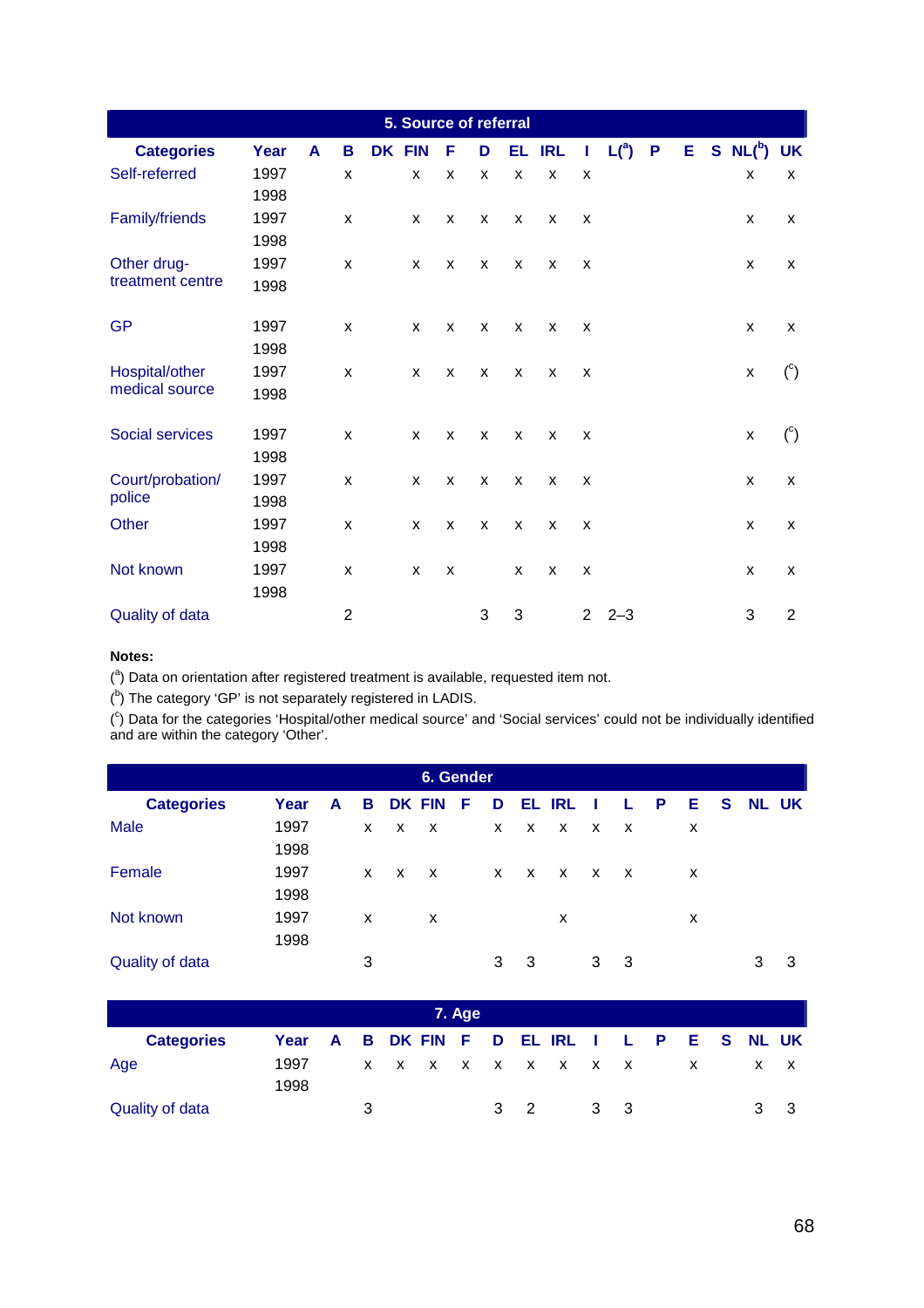|                                                     |      |  |   | 8. Year of birth                           |  |     |  |  |  |  |  |  |               |  |
|-----------------------------------------------------|------|--|---|--------------------------------------------|--|-----|--|--|--|--|--|--|---------------|--|
| <b>Categories</b>                                   |      |  |   | Year A B DK FIN F D EL IRL I L P E S NL UK |  |     |  |  |  |  |  |  |               |  |
| not separately registered in the field trial<br>Age |      |  |   |                                            |  |     |  |  |  |  |  |  |               |  |
|                                                     | 1998 |  |   |                                            |  |     |  |  |  |  |  |  |               |  |
| Quality of data                                     |      |  | 3 |                                            |  | 3 3 |  |  |  |  |  |  | $\mathcal{B}$ |  |

| 9. Living status (with whom) |      |   |                |   |               |   |              |                |                         |                           |                           |   |   |              |              |                           |
|------------------------------|------|---|----------------|---|---------------|---|--------------|----------------|-------------------------|---------------------------|---------------------------|---|---|--------------|--------------|---------------------------|
| <b>Categories</b>            | Year | A | В              |   | <b>DK FIN</b> | F | D            | EL             | <b>IRL</b>              |                           | L                         | P | Е | $\mathbf{s}$ | <b>NL UK</b> |                           |
| Alone                        | 1997 |   | X              | X |               |   | X            | X              | X                       | X                         | X                         |   |   |              | X            | X                         |
|                              | 1998 |   |                |   |               |   |              |                |                         |                           |                           |   |   |              |              |                           |
| With parents                 | 1997 |   | X              |   |               |   | X            | X              | $\mathsf{x}$            | X                         | $\boldsymbol{\mathsf{x}}$ |   |   |              | X            | $\boldsymbol{\mathsf{x}}$ |
|                              | 1998 |   |                |   |               |   |              |                |                         |                           |                           |   |   |              |              |                           |
| Alone with child             | 1997 |   | x              | X |               |   | X            |                | ${^{a}}$ x x $x {^{b}}$ |                           |                           |   |   |              | X            | $\binom{c}{ }$            |
|                              | 1998 |   |                |   |               |   |              |                |                         |                           |                           |   |   |              |              |                           |
| With partner (alone)         | 1997 |   | X              | X |               |   | X            | X              | $\mathsf{x}$            | $\boldsymbol{\mathsf{x}}$ | $\boldsymbol{\mathsf{x}}$ |   |   |              | X            | х                         |
|                              | 1998 |   |                |   |               |   |              |                |                         |                           |                           |   |   |              |              |                           |
| With partner and child       | 1997 |   | X              | X |               |   | $\mathsf{x}$ | $\mathsf{X}^-$ | $\binom{d}{ }$          |                           | $x \times (^b)$           |   |   |              | X            | $\binom{c}{ }$            |
|                              | 1998 |   |                |   |               |   |              |                |                         |                           |                           |   |   |              |              |                           |
| With friends                 | 1997 |   | X              | X |               |   | X            | X              | X                       | X                         | X                         |   |   |              |              | $\binom{c}{ }$            |
|                              | 1998 |   |                |   |               |   |              |                |                         |                           |                           |   |   |              |              |                           |
| Other                        | 1997 |   | X              |   |               |   | X            | X              | X                       | X                         | $\boldsymbol{\mathsf{x}}$ |   |   |              | X            | $\boldsymbol{\mathsf{x}}$ |
|                              | 1998 |   |                |   |               |   |              |                |                         |                           |                           |   |   |              |              |                           |
| Not known                    | 1997 |   | X              | X |               |   | X            | X              | X                       |                           |                           |   |   |              | X            | X                         |
|                              | 1998 |   |                |   |               |   |              |                |                         |                           |                           |   |   |              |              |                           |
| <b>Quality of data</b>       |      |   | $\overline{2}$ |   |               |   | 2            | 3              |                         | 2                         | 3                         |   |   |              | 3            | 3                         |

(<sup>a</sup>) The category 'Alone with child' does not exist in the Greek Protocol and was coded as 'Other'.

 $($ <sup>b</sup>) No information on living status with children, only number of own children.

(<sup>c</sup>) Data for the category 'Alone with child' could not be individually identified and are within category 'Alone'; data for category 'With partner and child(ren)' are within category 'With partner'; data for category 'With friends' are within category 'Other'.

 $($ <sup>d</sup>) The category 'With partner and child(ren)' is not available separately.

|                        | 10. Living status (where) |   |   |   |          |  |   |              |              |              |              |  |  |  |                          |   |
|------------------------|---------------------------|---|---|---|----------|--|---|--------------|--------------|--------------|--------------|--|--|--|--------------------------|---|
| <b>Categories</b>      | Year                      | A | в |   | DK FIN F |  | D | $EL(^{a})$   | <b>IRL</b> I |              |              |  |  |  | $L$ P E S NL $(^{b})$ UK |   |
| <b>Stable</b>          | 1997                      |   | X | X |          |  | x | X            | X            | X            | $\mathsf{X}$ |  |  |  | х                        |   |
| accommodation          | 1998                      |   |   |   |          |  |   |              |              |              |              |  |  |  |                          |   |
| Unstable               | 1997                      |   | X | X |          |  | X | X            | X            | X            | $\mathsf{X}$ |  |  |  | x                        |   |
| accommodation          | 1998                      |   |   |   |          |  |   |              |              |              |              |  |  |  |                          |   |
| Institutions (prisons, | 1997                      |   | X | X |          |  | X | $\mathsf{x}$ | X            | $\mathsf{x}$ | $\mathsf{X}$ |  |  |  |                          |   |
| clinics)               | 1998                      |   |   |   |          |  |   |              |              |              |              |  |  |  |                          |   |
| Not known              | 1997                      |   | X | X |          |  | X | X            | X            |              |              |  |  |  | X                        |   |
|                        | 1998                      |   |   |   |          |  |   |              |              |              |              |  |  |  |                          |   |
| <b>Quality of data</b> |                           |   | 2 |   |          |  | 3 |              |              | 2            | 3            |  |  |  | 3                        | 2 |

### **Notes:**

 $(3)$  The question was combined with the previous ('Living status (with whom)') as one. This had already been changed in 1999.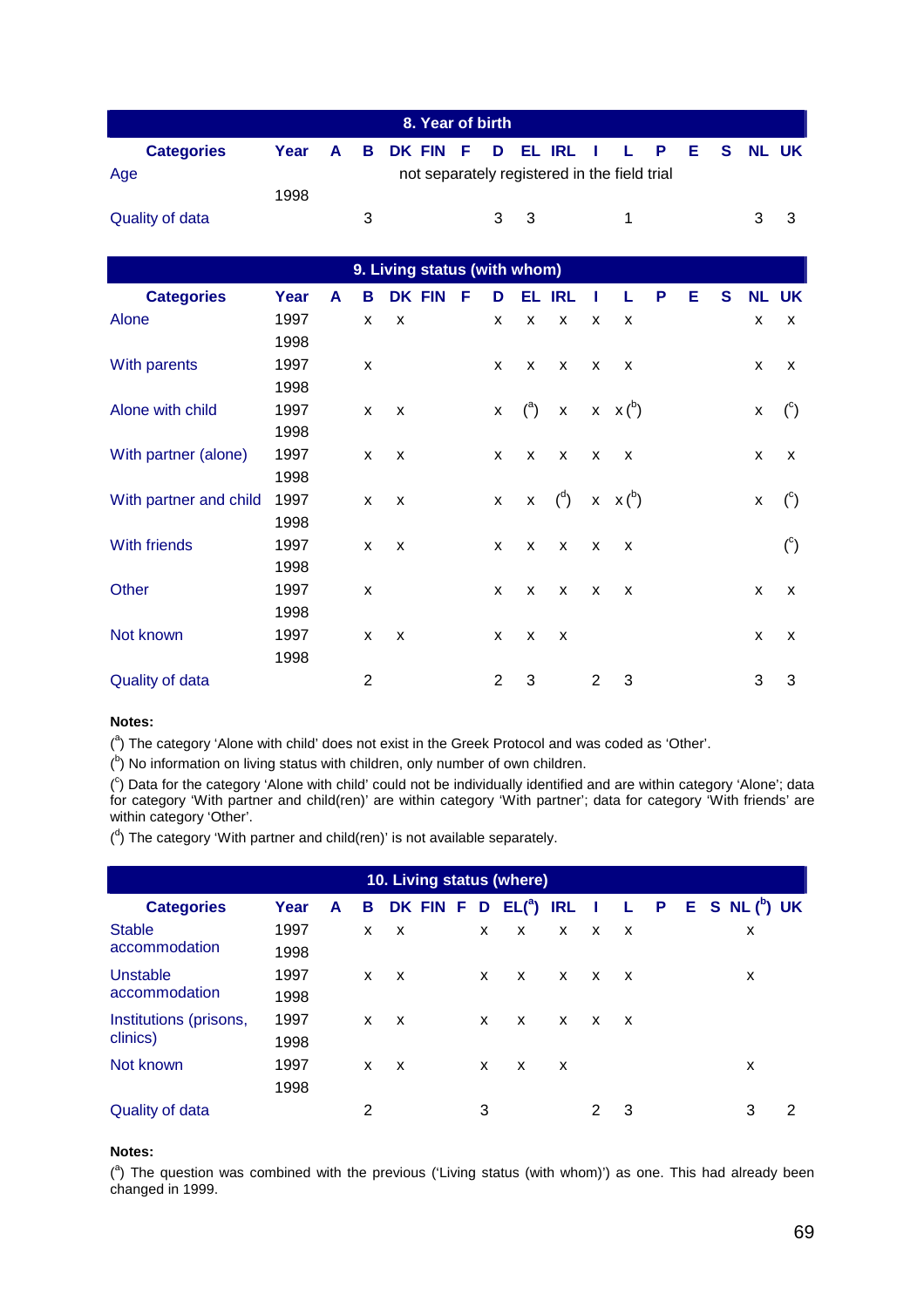$(5)$  Stability of living status is not accounted for in LADIS and a proxy measure was used where the LADIS categories 'Having an own home or renting one and living in parental home' were transferred to the TDI category 'Stable accommodation'.

| 11. Nationality        |      |   |              |   |               |   |                           |   |              |              |                           |   |   |   |              |
|------------------------|------|---|--------------|---|---------------|---|---------------------------|---|--------------|--------------|---------------------------|---|---|---|--------------|
| <b>Categories</b>      | Year | A | в            |   | <b>DK FIN</b> | F | D                         |   | EL IRL       |              |                           | P | Е | S | <b>NL UK</b> |
| National of this       | 1997 |   | X            | X | $\mathsf{x}$  |   | X                         | X | $\mathsf{X}$ | $\mathsf{x}$ | $\boldsymbol{\mathsf{x}}$ |   | X |   | X            |
| country                | 1998 |   |              |   |               |   |                           |   |              |              |                           |   |   |   |              |
| <b>EU</b> national     | 1997 |   | X            | X | $\mathsf{X}$  |   | X                         | X | $\mathsf{X}$ | $\mathsf{X}$ | $\mathsf{X}$              |   | X |   | X            |
|                        | 1998 |   |              |   |               |   |                           |   |              |              |                           |   |   |   |              |
| National of another    | 1997 |   | $\mathsf{x}$ | X | $\mathsf{X}$  |   | X                         | X | $\mathsf{X}$ | $\mathsf{x}$ | $\mathsf{X}$              |   | X |   | x            |
| country                | 1998 |   |              |   |               |   |                           |   |              |              |                           |   |   |   |              |
| Not known              | 1997 |   | X            | X | X.            |   | $\boldsymbol{\mathsf{x}}$ |   | X            |              |                           |   | X |   | X            |
|                        | 1998 |   |              |   |               |   |                           |   |              |              |                           |   |   |   |              |
| <b>Quality of data</b> |      |   | 2            |   |               |   | 1                         | 3 |              |              | 3                         |   |   |   | 3            |

| 12. Labour status            |      |   |              |              |               |              |                           |              |              |              |              |              |   |  |                      |                |
|------------------------------|------|---|--------------|--------------|---------------|--------------|---------------------------|--------------|--------------|--------------|--------------|--------------|---|--|----------------------|----------------|
| <b>Categories</b>            | Year | A | В            |              | <b>DK FIN</b> | F            | D                         |              | EL IRL       | - 1          | L            | $\mathsf{P}$ |   |  | $E$ S NL $(^{a})$ UK |                |
| Regular employment           | 1997 |   | X            | X            | X             | X            | X                         | $\mathsf{x}$ | X            | $\mathsf{x}$ | X            |              | X |  | X                    | x              |
|                              | 1998 |   |              |              |               |              |                           |              |              |              |              |              |   |  |                      |                |
| <b>Pupil/student</b>         | 1997 |   | X            | X            | X             | $\mathsf{x}$ | $\boldsymbol{\mathsf{x}}$ | $\mathsf{x}$ | $\mathbf{x}$ | $\mathsf{X}$ | $\mathsf{X}$ |              | X |  | X                    | $\binom{b}{b}$ |
|                              | 1998 |   |              |              |               |              |                           |              |              |              |              |              |   |  |                      |                |
| <b>Economically inactive</b> | 1997 |   | $\mathsf{x}$ | $\mathsf{x}$ | $\mathsf{X}$  | $\mathbf{x}$ | $\mathbf{x}$              | $\mathbf{1}$ | $\mathsf{X}$ | $\mathbf{x}$ | $\mathsf{X}$ |              | X |  | X                    | (5)            |
| $\binom{c}{ }$               | 1998 |   |              |              |               |              |                           |              |              |              |              |              |   |  |                      |                |
| <b>Unemployed</b>            | 1997 |   | X            | X            | $\mathsf{x}$  | $\mathsf{x}$ | $\mathsf{x}$              | $\mathsf{x}$ | $\mathsf{x}$ | X            | X            |              | X |  | X                    | x              |
|                              | 1998 |   |              |              |               |              |                           |              |              |              |              |              |   |  |                      |                |
| Other                        | 1997 |   | X            | X            | X             | $\mathsf{x}$ | $\mathsf{x}$              | $\mathsf{x}$ | $\mathsf{x}$ | $\mathsf{X}$ | $\mathsf{x}$ |              | X |  | X                    | X              |
|                              | 1998 |   |              |              |               |              |                           |              |              |              |              |              |   |  |                      |                |
| Not known                    | 1997 |   | X            | X            | X             |              | X                         | $\mathsf{x}$ | $\mathbf{x}$ | $\mathsf{X}$ |              |              | X |  | X                    | X              |
|                              | 1998 |   |              |              |               |              |                           |              |              |              |              |              |   |  |                      |                |
| <b>Quality of data</b>       |      |   | $1 - 2$      |              |               |              | 2                         | 2            |              | 2            | 3            |              |   |  | 3                    | 3              |

#### **Notes:**

(<sup>a</sup>) Different categories of the LADIS variable 'Source of income' were used: for the TDI category 'Regular employment' the LADIS category 'Income/small businessman etc.' was used; for the TDI category 'Economically inactive' the LADIS category 'Pension' and 'No personal income' were used; the LADIS category 'On welfare' was used for the TDI category 'Unemployed'.

 $($ <sup>b</sup>) Data for the categories 'Pupil/student' and 'Economically inactive' could not be individually identified and are within the category 'Other'.

( c ) The category 'Economically inactive' did not exist in 1997, but had already been changed in 1999.

|                                                              |              |   |    |     |            |    |   |              | 13. Highest educational level completed |       |     |   |    |    |       |  |
|--------------------------------------------------------------|--------------|---|----|-----|------------|----|---|--------------|-----------------------------------------|-------|-----|---|----|----|-------|--|
| <b>Categories</b>                                            | Year         | A | в  | DK. | <b>FIN</b> | F. | D | EL           | IRL                                     |       | (°) | P | E. | S. | NL UK |  |
| Never went to<br>school/never<br>completed primary<br>school | 1997<br>1998 |   | x  | x   | x          |    | x | X            | X                                       | x     | X   |   | x  |    | x     |  |
| Primary level of<br>education                                | 1997<br>1998 |   | x. | X   | X          |    | X | $\mathsf{x}$ | $\mathsf{X}$                            | $X$ X |     |   | x  |    | x     |  |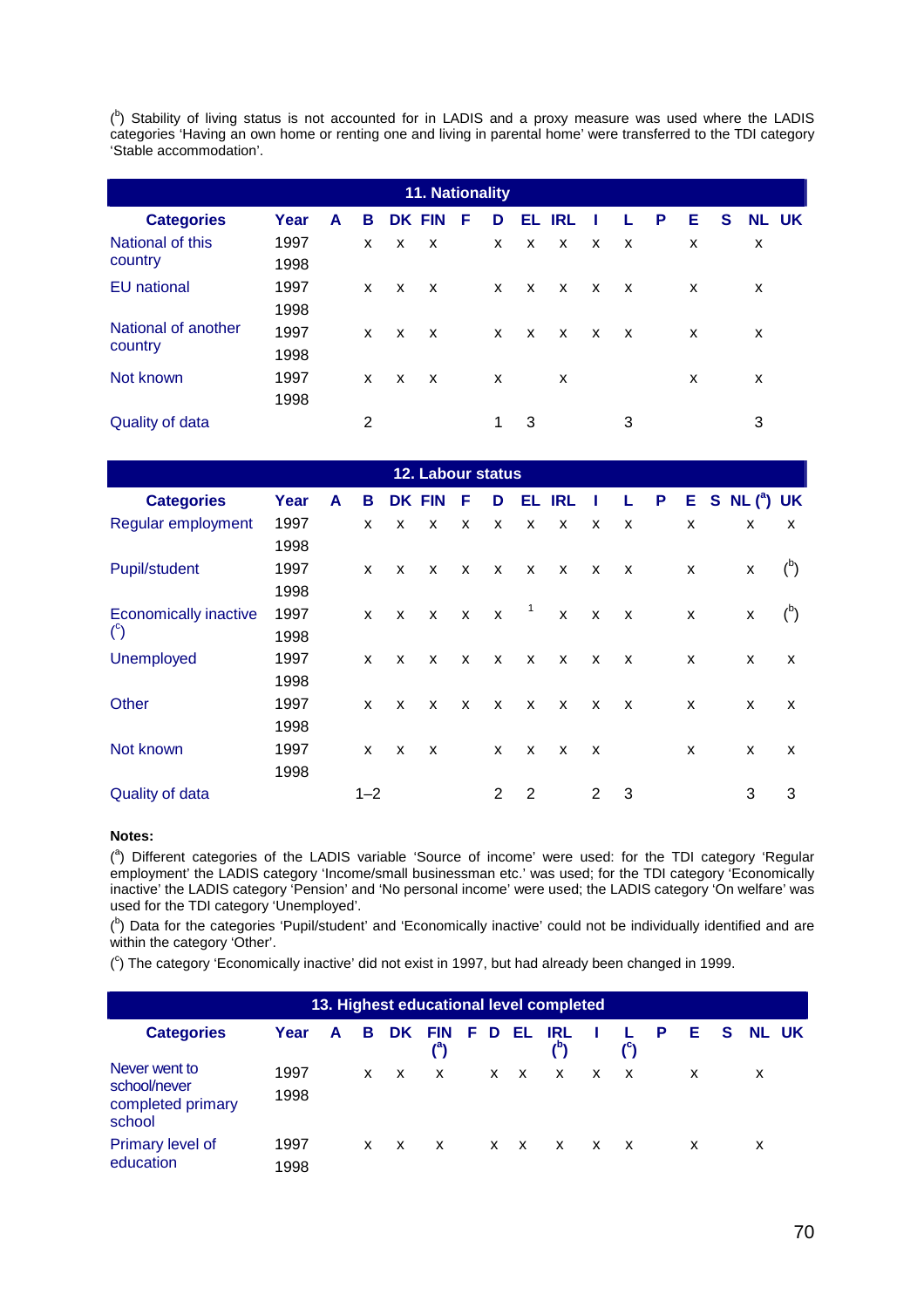| Secondary level of     | 1997 | X.         | $\mathsf{X}$ | X            |   | $X$ X      | $\mathsf{X}$ | $\mathsf{X}$ | $\mathsf{X}$ | x | X |
|------------------------|------|------------|--------------|--------------|---|------------|--------------|--------------|--------------|---|---|
| education              | 1998 |            |              |              |   |            |              |              |              |   |   |
| Higher level of        | 1997 | X.         | $\mathsf{X}$ | $\mathsf{X}$ |   | x x        | $\times$ X   |              |              | x | X |
| education              | 1998 |            |              |              |   |            |              |              |              |   |   |
| Not known              | 1997 | $x \times$ |              | $\mathsf{X}$ |   | $x \times$ | $\mathsf{X}$ | $\mathsf{X}$ |              | x | X |
|                        | 1998 |            |              |              |   |            |              |              |              |   |   |
| <b>Quality of data</b> |      | $2 - 3$    |              |              | 2 | - 2        |              |              |              |   |   |

(<sup>a</sup>) The category 'Not known' might also include some cases from categories 1 and 2, because in Finnish data collection there is also a category 'Other' which includes some particular forms of training where primary school might be in the background; however, it cannot be defined accurately enough to be separated into these two categories.

 $($ <sup>b</sup>) The category 'Not known' includes clients with an unknown educational level and clients who are still in education; information collected is the educational level reached rather than the educational level completed.

( c ) The RELIS protocol provides data on 'Started school level' and 'Completed school level'. The 'Never went to school or never completed primary school level' includes persons who started primary school and, before completion, were sent to specialised education institutions because of their inability to meet the requirements of the primary school courses.

|                      |      |   |                    |                    | 14. Primary drug |   |                    |                    |                    |                    |   |   |                    |   |                    |                    |
|----------------------|------|---|--------------------|--------------------|------------------|---|--------------------|--------------------|--------------------|--------------------|---|---|--------------------|---|--------------------|--------------------|
| <b>Categories</b>    | Year | A | B                  | <b>DK FIN</b>      |                  | F | D                  | EL.                | <b>IRL</b>         | ı                  | L | P | Ε                  | S | <b>NL</b>          | <b>UK</b>          |
| Opiates (total)      | 1997 |   | X                  | X                  |                  |   | X                  | X                  | X                  | X                  |   |   | X                  |   | X                  | X                  |
|                      | 1998 |   |                    |                    |                  |   |                    |                    |                    |                    |   |   |                    |   |                    |                    |
| <b>Heroin</b>        | 1997 |   | X                  | X                  |                  |   | x                  | X                  | X                  | $\pmb{\mathsf{x}}$ |   |   | $\pmb{\times}$     |   | $\pmb{\times}$     | X                  |
|                      | 1998 |   |                    |                    |                  |   |                    |                    |                    |                    |   |   |                    |   |                    |                    |
| Methadone            | 1997 |   | x                  | X                  |                  |   | X                  |                    | X                  | $\pmb{\mathsf{X}}$ |   |   | X                  |   | X                  | X                  |
|                      | 1998 |   |                    |                    |                  |   |                    |                    |                    |                    |   |   |                    |   |                    |                    |
| Other opiates        | 1997 |   | X                  | X                  |                  |   | X                  | X                  | X                  | $\pmb{\times}$     |   |   | X                  |   | X                  | X                  |
|                      | 1998 |   |                    |                    |                  |   |                    |                    |                    |                    |   |   |                    |   |                    |                    |
| Cocaine (total)      | 1997 |   | X                  | X                  |                  |   | X                  | X                  | $\pmb{\mathsf{x}}$ | X                  |   |   | X                  |   | X                  | X                  |
|                      | 1998 |   |                    |                    |                  |   |                    |                    |                    |                    |   |   |                    |   |                    |                    |
| Cocaine              | 1997 |   | $\pmb{\times}$     | $\pmb{\mathsf{X}}$ |                  |   | X                  |                    | $\pmb{\mathsf{x}}$ | $\pmb{\mathsf{x}}$ |   |   | $\pmb{\mathsf{x}}$ |   | $\pmb{\mathsf{X}}$ | X                  |
|                      | 1998 |   |                    |                    |                  |   |                    |                    |                    |                    |   |   |                    |   |                    |                    |
| <b>Crack</b>         | 1997 |   |                    |                    |                  |   | $\pmb{\mathsf{x}}$ |                    | $\pmb{\mathsf{X}}$ | $\pmb{\mathsf{x}}$ |   |   | X                  |   | $\pmb{\mathsf{x}}$ | $\pmb{\mathsf{x}}$ |
|                      | 1998 |   |                    |                    |                  |   |                    |                    |                    |                    |   |   |                    |   |                    |                    |
| Stimulants (total)   | 1997 |   | $\pmb{\times}$     | X                  |                  |   | X                  | X                  | X                  | X                  |   |   | X                  |   | $\pmb{\mathsf{x}}$ | X                  |
|                      | 1998 |   |                    |                    |                  |   |                    |                    |                    |                    |   |   |                    |   |                    |                    |
| Amphetamines         | 1997 |   | X                  | X                  |                  |   |                    |                    | X                  | X                  |   |   | X                  |   | X                  | X                  |
|                      | 1998 |   |                    |                    |                  |   |                    |                    |                    |                    |   |   |                    |   |                    |                    |
| <b>MDMA</b> and      | 1997 |   | X                  |                    |                  |   |                    | $\pmb{\mathsf{X}}$ | $\pmb{\mathsf{x}}$ | $\pmb{\mathsf{x}}$ |   |   | $\pmb{\mathsf{x}}$ |   |                    | $\pmb{\mathsf{x}}$ |
| derivatives          | 1998 |   |                    |                    |                  |   |                    |                    |                    |                    |   |   |                    |   |                    |                    |
| Other stimulants     | 1997 |   | X                  |                    |                  |   | X                  |                    | X                  |                    |   |   | X                  |   | $\pmb{\mathsf{x}}$ | X                  |
|                      | 1998 |   |                    |                    |                  |   |                    |                    |                    |                    |   |   |                    |   |                    |                    |
| <b>Hypnotics and</b> | 1997 |   | X                  | X                  |                  |   | X                  | X                  | X                  | X                  |   |   | X                  |   | X                  | X                  |
| sedatives (total)    | 1998 |   |                    |                    |                  |   |                    |                    |                    |                    |   |   |                    |   |                    |                    |
| <b>Barbiturates</b>  | 1997 |   | X                  |                    |                  |   |                    |                    | x                  | X                  |   |   | X                  |   | X                  | X                  |
|                      | 1998 |   |                    |                    |                  |   |                    |                    |                    |                    |   |   |                    |   |                    |                    |
| Benzodiazepines      | 1997 |   | $\pmb{\mathsf{X}}$ | $\pmb{\mathsf{X}}$ |                  |   |                    | X                  | X                  | X                  |   |   | X                  |   | $\pmb{\mathsf{x}}$ | X                  |
|                      | 1998 |   |                    |                    |                  |   |                    |                    |                    |                    |   |   |                    |   |                    |                    |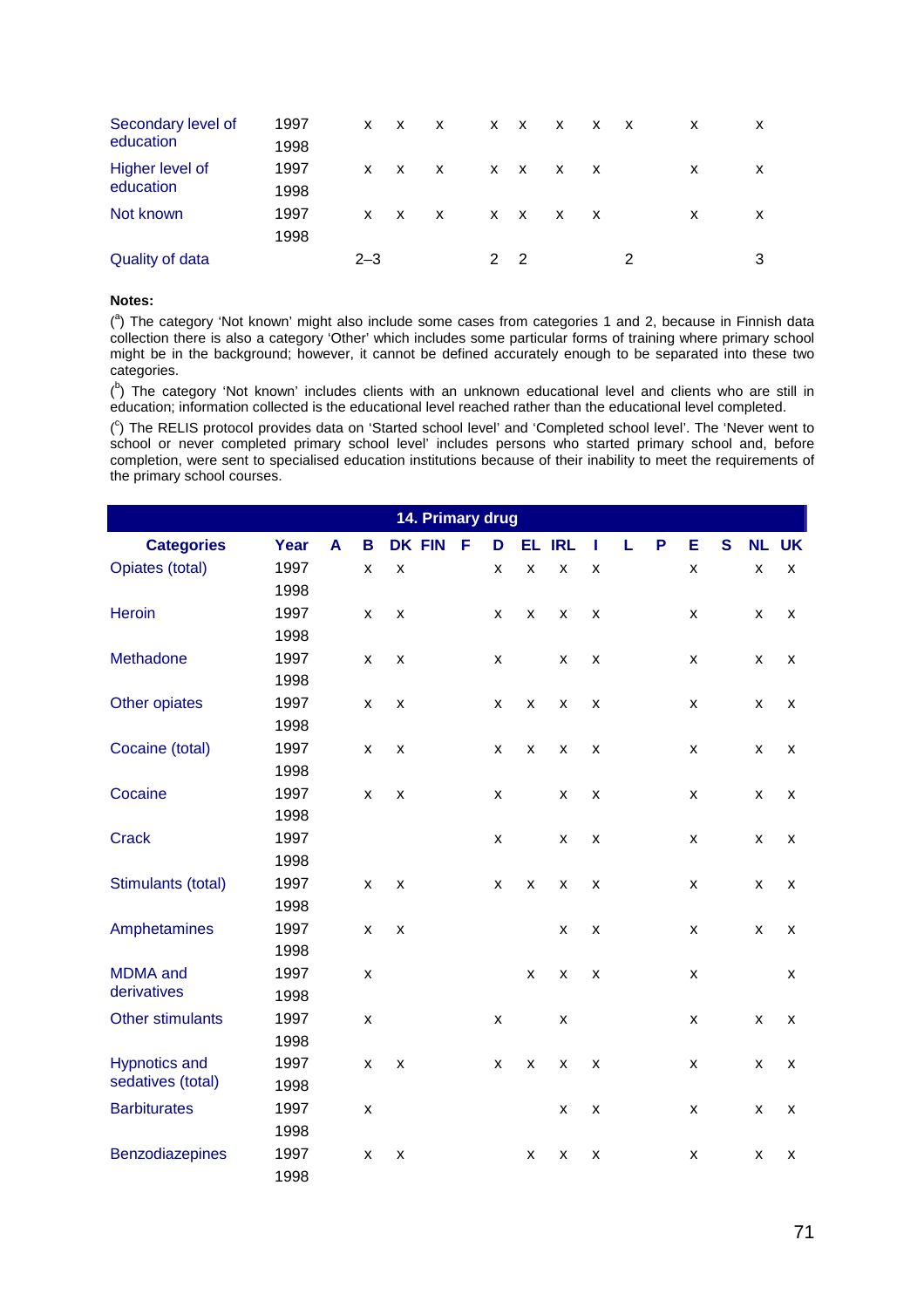| <b>Others</b>             | 1997 | X              |                           |   |   | X                         |                           |   | X | X | X |
|---------------------------|------|----------------|---------------------------|---|---|---------------------------|---------------------------|---|---|---|---|
|                           | 1998 |                |                           |   |   |                           |                           |   |   |   |   |
| Hallucinogens             | 1997 | X              | X                         | X | X | X                         | $\mathsf{x}$              |   | X | X | X |
|                           | 1998 |                |                           |   |   |                           |                           |   |   |   |   |
| <b>LSD</b>                | 1997 | X              | X                         |   | X | X                         | $\boldsymbol{\mathsf{x}}$ |   | X | X | X |
|                           | 1998 |                |                           |   |   |                           |                           |   |   |   |   |
| <b>Others</b>             | 1997 |                |                           |   |   |                           |                           |   | X | X | X |
|                           | 1998 |                |                           |   |   |                           |                           |   |   |   |   |
| <b>Volatile inhalants</b> | 1997 | X              | $\boldsymbol{\mathsf{x}}$ | X | X | $\boldsymbol{\mathsf{x}}$ |                           |   | X | X | X |
| (total)                   | 1998 |                |                           |   |   |                           |                           |   |   |   |   |
| Cannabis (total)          | 1997 | X              | X                         | X | X | X                         | X                         |   | X | X | X |
|                           | 1998 |                |                           |   |   |                           |                           |   |   |   |   |
| Other substances          | 1997 | X              | X                         | X | X | X                         | X                         |   | X |   | X |
| (total)                   | 1998 |                |                           |   |   |                           |                           |   |   |   |   |
| Quality of data           |      | $\overline{2}$ |                           | 3 | 3 |                           |                           | 3 |   | 3 |   |

|                   |                     |      |   |                    |          |   |                           | 15. Already receiving substitution treatment ( <sup>a</sup> ) |                    |   |   |   |             |            |                |
|-------------------|---------------------|------|---|--------------------|----------|---|---------------------------|---------------------------------------------------------------|--------------------|---|---|---|-------------|------------|----------------|
| <b>Categories</b> |                     | Year | A | B                  | DK FIN F | D |                           | <b>EL IRL</b>                                                 | $\blacksquare$     | L | P | Е | $\mathbf s$ |            | <b>NL UK</b>   |
| Heroin            | Yes                 | 1997 |   |                    |          |   |                           |                                                               |                    |   |   |   |             |            |                |
|                   |                     | 1998 |   |                    |          |   |                           |                                                               |                    |   |   |   |             |            |                |
|                   | No                  | 1997 |   |                    |          |   |                           |                                                               | $\pmb{\mathsf{X}}$ |   |   |   |             |            |                |
|                   |                     | 1998 |   |                    |          |   |                           |                                                               |                    |   |   |   |             |            |                |
|                   | <b>Not</b><br>known | 1997 |   |                    |          |   |                           |                                                               |                    |   |   |   |             |            |                |
|                   |                     | 1998 |   |                    |          |   |                           |                                                               |                    |   |   |   |             |            |                |
| Methadone         | Yes                 | 1997 |   | $\pmb{\mathsf{x}}$ |          |   |                           |                                                               | $\pmb{\mathsf{X}}$ |   |   |   |             |            |                |
|                   |                     | 1998 |   |                    |          |   |                           |                                                               |                    |   |   |   |             |            |                |
|                   | No                  | 1997 |   | $\pmb{\mathsf{x}}$ |          |   |                           |                                                               | X                  |   |   |   |             |            |                |
|                   |                     | 1998 |   |                    |          |   |                           |                                                               |                    |   |   |   |             |            |                |
|                   | <b>Not</b><br>known | 1997 |   | $\pmb{\mathsf{X}}$ |          |   |                           |                                                               | $\pmb{\mathsf{X}}$ |   |   |   |             |            |                |
|                   |                     | 1998 |   |                    |          |   |                           |                                                               |                    |   |   |   |             |            |                |
| Other opiates Yes |                     | 1997 |   |                    |          |   |                           |                                                               |                    |   |   |   |             |            |                |
|                   |                     | 1998 |   |                    |          |   |                           |                                                               |                    |   |   |   |             |            |                |
|                   | No                  | 1997 |   |                    |          |   |                           |                                                               | $\pmb{\mathsf{X}}$ |   |   |   |             |            |                |
|                   |                     | 1998 |   |                    |          |   |                           |                                                               |                    |   |   |   |             |            |                |
|                   | <b>Not</b><br>known | 1997 |   |                    |          |   |                           |                                                               |                    |   |   |   |             |            |                |
|                   |                     | 1998 |   |                    |          |   |                           |                                                               |                    |   |   |   |             |            |                |
| Other             | Yes                 | 1997 |   |                    |          |   |                           |                                                               |                    |   |   |   |             |            |                |
| substances        |                     | 1998 |   |                    |          |   |                           |                                                               |                    |   |   |   |             |            |                |
|                   | No                  | 1997 |   |                    |          |   |                           |                                                               | $\pmb{\mathsf{X}}$ |   |   |   |             |            |                |
|                   |                     | 1998 |   |                    |          |   |                           |                                                               |                    |   |   |   |             |            |                |
|                   | Not<br>known        | 1997 |   |                    |          |   |                           |                                                               |                    |   |   |   |             |            |                |
|                   |                     | 1998 |   |                    |          |   |                           |                                                               |                    |   |   |   |             |            |                |
| Quality of data   |                     |      |   | $\overline{c}$     |          | 1 | $\ensuremath{\mathsf{3}}$ |                                                               |                    |   |   |   |             | $\sqrt{3}$ | $\overline{2}$ |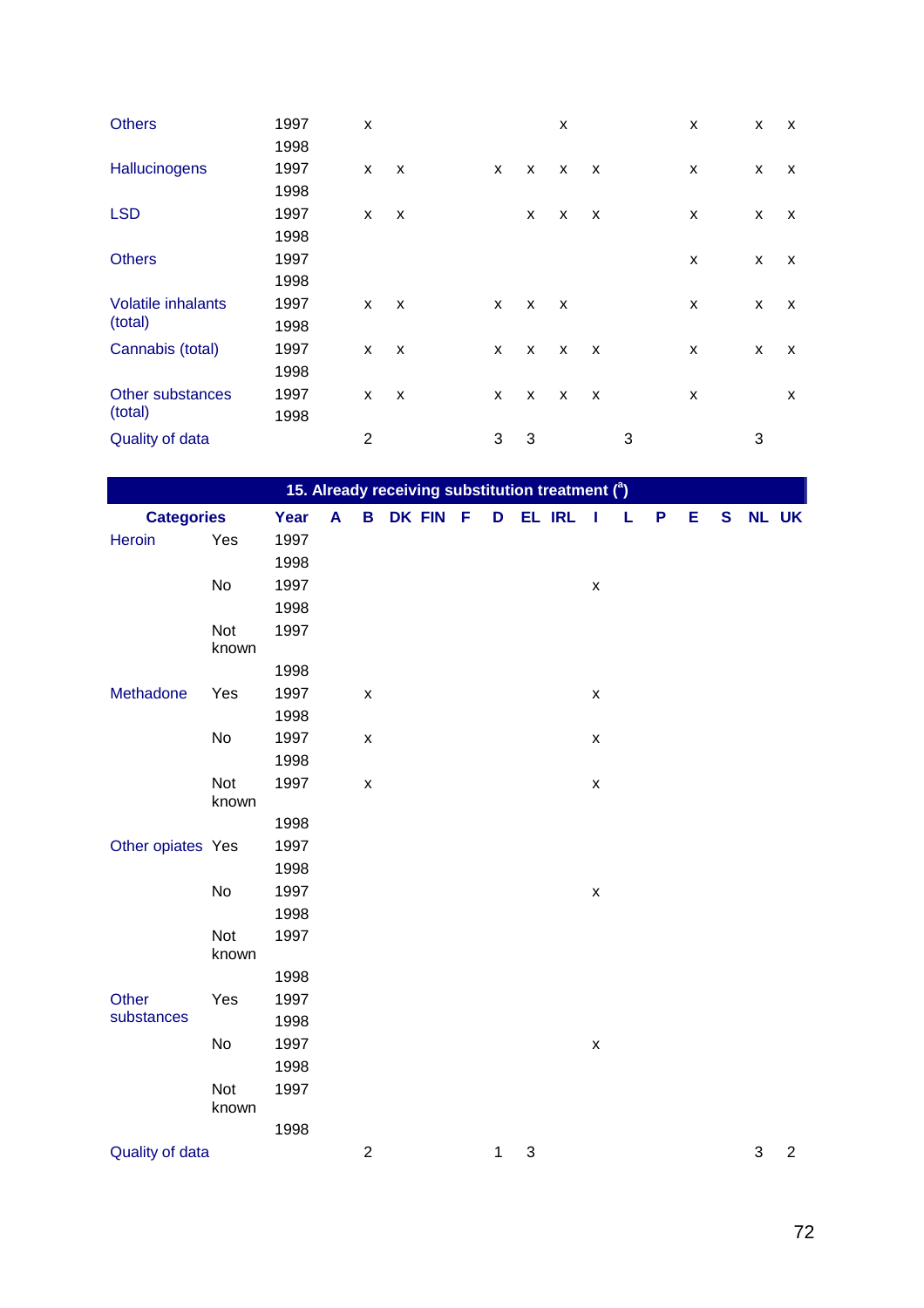(<sup>a</sup>) Item 15, 'Already receiving substitution treatment', was not asked in the 1997 and 1998 protocols.

|                        | 16. Usual route of administration (primary drug) |   |   |   |               |   |   |    |                           |   |   |   |   |   |                           |
|------------------------|--------------------------------------------------|---|---|---|---------------|---|---|----|---------------------------|---|---|---|---|---|---------------------------|
| <b>Categories</b>      | Year                                             | A | в |   | <b>DK FIN</b> | F | D | EL | <b>IRL</b>                |   | P | Е | S |   | <b>NL UK</b>              |
| Inject                 | 1997                                             |   | X | X |               |   |   | X  | X                         | X |   | X |   | x | x                         |
|                        | 1998                                             |   |   |   |               |   |   |    |                           |   |   |   |   |   |                           |
| Smoke/inhale           | 1997                                             |   | X | X |               |   |   | X  | $\boldsymbol{\mathsf{x}}$ | X |   | X |   | X | $\boldsymbol{\mathsf{x}}$ |
|                        | 1998                                             |   |   |   |               |   |   |    |                           |   |   |   |   |   |                           |
| Eat/drink              | 1997                                             |   | X | X |               |   |   | X  | $\boldsymbol{\mathsf{x}}$ | X |   | X |   | X | $\boldsymbol{\mathsf{x}}$ |
|                        | 1998                                             |   |   |   |               |   |   |    |                           |   |   |   |   |   |                           |
| <b>Sniff</b>           | 1997                                             |   | X | X |               |   |   | X  | $\boldsymbol{\mathsf{x}}$ | X |   | X |   | X | X                         |
|                        | 1998                                             |   |   |   |               |   |   |    |                           |   |   |   |   |   |                           |
| <b>Others</b>          | 1997                                             |   | X |   |               |   |   | X  |                           |   |   | X |   | X | X                         |
|                        | 1998                                             |   |   |   |               |   |   |    |                           |   |   |   |   |   |                           |
| Not known              | 1997                                             |   | X | X |               |   |   | X  |                           | X |   | X |   | X | x                         |
|                        | 1998                                             |   |   |   |               |   |   |    |                           |   |   |   |   |   |                           |
| <b>Quality of data</b> |                                                  |   | 2 |   |               |   | 1 | 3  |                           |   |   |   |   | 3 | 2                         |

| 17. Frequency of use (primary drug)            |              |   |   |                           |  |   |   |    |                           |             |   |   |   |              |        |
|------------------------------------------------|--------------|---|---|---------------------------|--|---|---|----|---------------------------|-------------|---|---|---|--------------|--------|
| <b>Categories</b>                              | Year         | A | в | <b>DK FIN</b>             |  | F | D | EL | <b>IRL</b>                |             | P | Е | S | <b>NL UK</b> |        |
| Not used in past<br>month/used<br>occasionally | 1997<br>1998 |   | X | $\boldsymbol{\mathsf{x}}$ |  |   |   | X  | $\boldsymbol{\mathsf{x}}$ |             |   |   |   | X            | x      |
| Used once per week<br>or less                  | 1997<br>1998 |   | X | X                         |  |   |   | X  | $\mathsf{x}$              |             |   |   |   | x            | x      |
| Used 2-6 days per<br>week                      | 1997<br>1998 |   | X | X                         |  |   |   | X  | $\boldsymbol{\mathsf{x}}$ |             |   |   |   | X            | x      |
| <b>Used daily</b>                              | 1997<br>1998 |   | X | X                         |  |   |   | X  | X                         |             |   |   |   | X            | X      |
| Not known                                      | 1997<br>1998 |   | X | X                         |  |   |   | X  |                           |             |   |   |   | X<br>X       | x<br>x |
| Quality of data                                |              |   | 1 |                           |  |   |   | 3  |                           | $2 - 2 - 3$ |   |   |   | 3            | 2      |

|                   | 18. Age at first use of primary drug<br>A B DK FIN F D EL IRL I L P E S NL UK |  |         |            |  |  |  |  |            |    |  |  |  |
|-------------------|-------------------------------------------------------------------------------|--|---------|------------|--|--|--|--|------------|----|--|--|--|
| <b>Categories</b> | Year                                                                          |  |         |            |  |  |  |  |            |    |  |  |  |
| Age at first use  | 1997                                                                          |  |         | $x \times$ |  |  |  |  | $x \times$ |    |  |  |  |
|                   | 1998                                                                          |  |         |            |  |  |  |  |            |    |  |  |  |
| Quality of data   |                                                                               |  | $1 - 2$ |            |  |  |  |  |            | 22 |  |  |  |

|                   |      |   |   | 19. Other (= secondary) drugs currently used |   |   |            |              |              |    |              |       |          |              |   |
|-------------------|------|---|---|----------------------------------------------|---|---|------------|--------------|--------------|----|--------------|-------|----------|--------------|---|
| <b>Categories</b> | Year | A | в | DK FIN                                       | F | D | EL         | <b>IRL</b>   |              | L. | $\mathsf{P}$ | - E - | <b>S</b> | <b>NL UK</b> |   |
| Opiates (total)   | 1997 |   |   | $x \times$                                   |   |   | $x \times$ | $\mathsf{X}$ |              |    |              | х     |          |              |   |
|                   | 1998 |   |   |                                              |   |   |            |              |              |    |              |       |          |              |   |
| Heroin            | 1997 |   |   | $x \times$                                   |   |   | X.         | $\mathsf{X}$ | $\mathsf{X}$ |    |              | X     |          | X.           | X |
|                   | 1998 |   |   |                                              |   |   |            |              |              |    |              |       |          |              |   |
| Methadone         | 1997 |   | x | x                                            |   |   |            | X            | X            |    |              | X     |          | X            | x |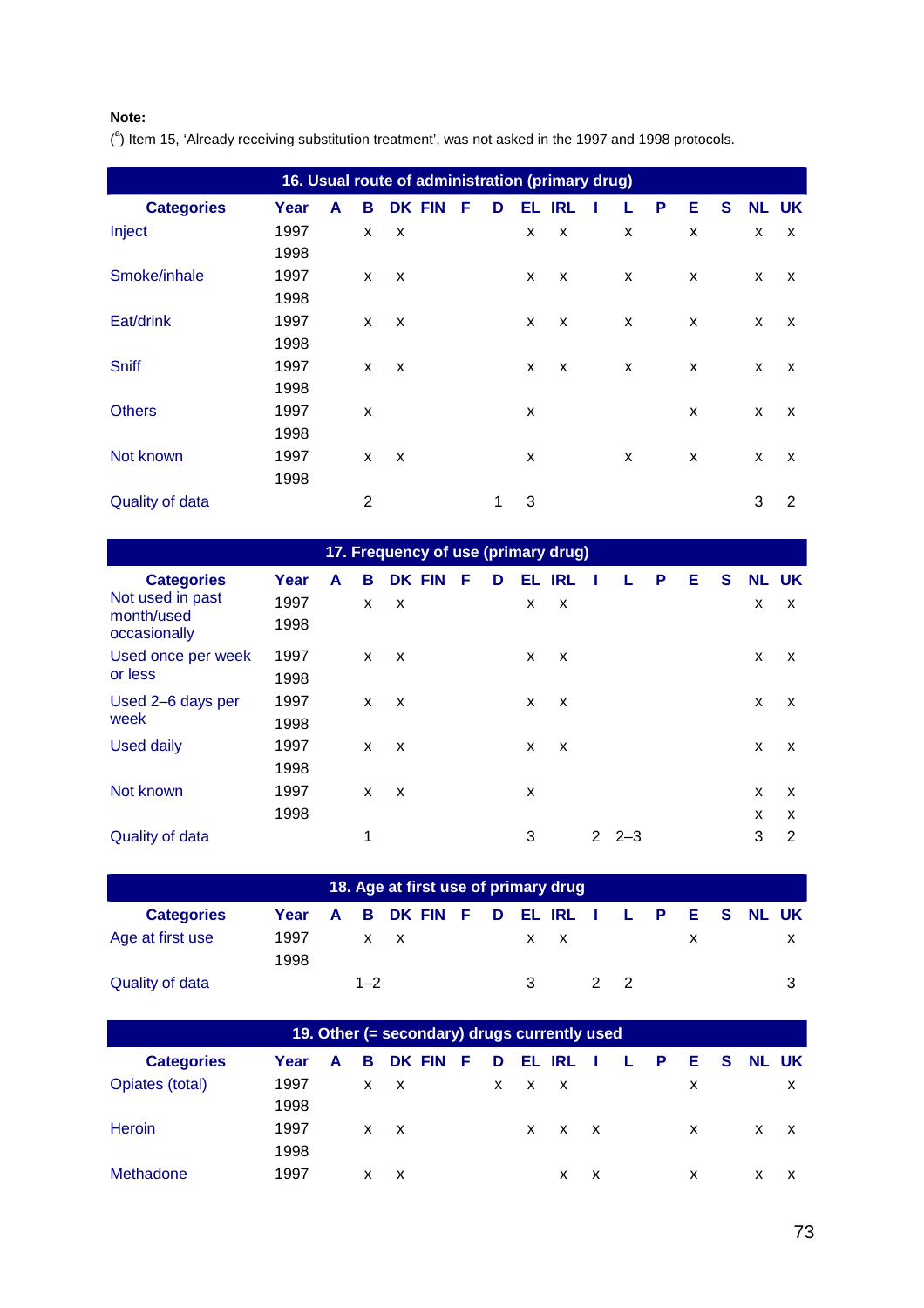| 1997 | X                  | X                  |      |    |                           | X | X                  |   | X                  | X                  | x                  |
|------|--------------------|--------------------|------|----|---------------------------|---|--------------------|---|--------------------|--------------------|--------------------|
| 1998 |                    |                    |      |    |                           |   |                    |   |                    |                    |                    |
| 1997 | X                  | $\pmb{\mathsf{x}}$ |      | X  |                           | x |                    |   | $\pmb{\mathsf{x}}$ |                    | X                  |
| 1998 |                    |                    |      |    |                           |   |                    |   |                    |                    |                    |
| 1997 | X                  | X                  |      |    |                           | X | X                  |   | X                  | X                  | X                  |
| 1998 |                    |                    |      |    |                           |   |                    |   |                    |                    |                    |
| 1997 |                    |                    |      |    |                           | X |                    |   | $\pmb{\mathsf{x}}$ | $\pmb{\mathsf{x}}$ | X                  |
| 1998 |                    |                    |      |    |                           |   |                    |   |                    |                    |                    |
| 1997 | X                  | X                  |      | X  |                           | x |                    |   | x                  |                    | X                  |
| 1998 |                    |                    |      |    |                           |   |                    |   |                    |                    |                    |
| 1997 | X                  | X                  |      |    |                           | X | $\pmb{\mathsf{x}}$ |   | X                  | X                  | X                  |
| 1998 |                    |                    |      |    |                           |   |                    |   |                    |                    |                    |
| 1997 | X                  |                    |      |    |                           | X |                    |   | $\pmb{\mathsf{x}}$ |                    | X                  |
| 1998 |                    |                    |      |    |                           |   |                    |   |                    |                    |                    |
| 1997 |                    |                    |      |    |                           | X |                    |   | X                  | X                  | X                  |
| 1998 |                    |                    |      |    |                           |   |                    |   |                    |                    |                    |
| 1998 | $\pmb{\mathsf{x}}$ | $\pmb{\mathsf{X}}$ |      | x  | X                         | X |                    |   | $\pmb{\mathsf{x}}$ |                    | X                  |
| 1998 |                    |                    |      |    |                           |   |                    |   |                    |                    |                    |
| 1997 | X                  |                    |      |    |                           | X | X                  |   | X                  | X                  | X                  |
| 1998 |                    |                    |      |    |                           |   |                    |   |                    |                    |                    |
| 1997 | $\pmb{\mathsf{x}}$ | X                  |      |    |                           | X | X                  |   | x                  | X                  | X                  |
| 1998 |                    |                    |      |    |                           |   |                    |   |                    |                    |                    |
| 1997 |                    |                    |      |    |                           | X |                    |   | X                  | X                  | X                  |
| 1998 |                    |                    |      |    |                           |   |                    |   |                    |                    |                    |
| 1997 | X                  | X                  |      | x  |                           | x |                    |   | X                  |                    | X                  |
| 1998 |                    |                    |      |    |                           |   |                    |   |                    |                    |                    |
| 1997 | X                  | $\pmb{\mathsf{X}}$ |      |    |                           | X | $\pmb{\mathsf{X}}$ |   | X                  | X                  | X                  |
| 1998 |                    |                    |      |    |                           |   |                    |   |                    |                    |                    |
| 1997 |                    |                    |      |    |                           |   |                    |   | X                  |                    | X                  |
| 1998 |                    |                    |      |    |                           |   |                    |   |                    |                    |                    |
| 1997 |                    | x                  |      | x  |                           | X |                    |   | x                  |                    | X                  |
| 1998 |                    |                    |      |    |                           |   |                    |   |                    |                    |                    |
| 1997 | x                  | $\pmb{\mathsf{X}}$ |      | X  | $\boldsymbol{\mathsf{X}}$ | X | $\pmb{\mathsf{x}}$ |   | X                  | $\pmb{\mathsf{X}}$ | $\pmb{\mathsf{X}}$ |
| 1998 |                    |                    |      |    |                           |   |                    |   |                    |                    |                    |
| 1997 | X                  | $\pmb{\mathsf{X}}$ |      | XX |                           | x |                    |   | x                  |                    | X                  |
| 1998 |                    |                    |      |    |                           |   |                    |   |                    |                    |                    |
|      | $\overline{c}$     |                    |      | 3  | $\mathfrak{S}$            |   |                    | 3 |                    | 3                  | $\overline{c}$     |
|      |                    |                    | 1998 |    |                           |   |                    |   |                    |                    |                    |

|                            |      |   |    | 20. Ever injected/currently (last 30 days) injecting |   |  |                     |                      |    |   |              |   |
|----------------------------|------|---|----|------------------------------------------------------|---|--|---------------------|----------------------|----|---|--------------|---|
| <b>Categories</b>          | Year | A | в  | DK FIN F                                             |   |  |                     | D EL IRL I $L(^a)$ P | Е. | S | <b>NL UK</b> |   |
| <b>Currently injecting</b> | 1997 |   | x  |                                                      |   |  | $X$ $X$ $X$ $X$ $X$ |                      | x  |   | X.           | X |
|                            | 1998 |   |    |                                                      |   |  |                     |                      |    |   |              |   |
| Ever injected, but not     | 1997 |   | X. |                                                      |   |  | $X$ $X$ $X$ $X$ $X$ |                      | X  |   | X.           |   |
| currently                  | 1998 |   |    |                                                      |   |  |                     |                      |    |   |              |   |
| Never injected             | 1997 |   | X. |                                                      | x |  | $X$ $X$ $X$ $X$     |                      | X  |   | x.           |   |
|                            | 1998 |   |    |                                                      |   |  |                     |                      |    |   |              |   |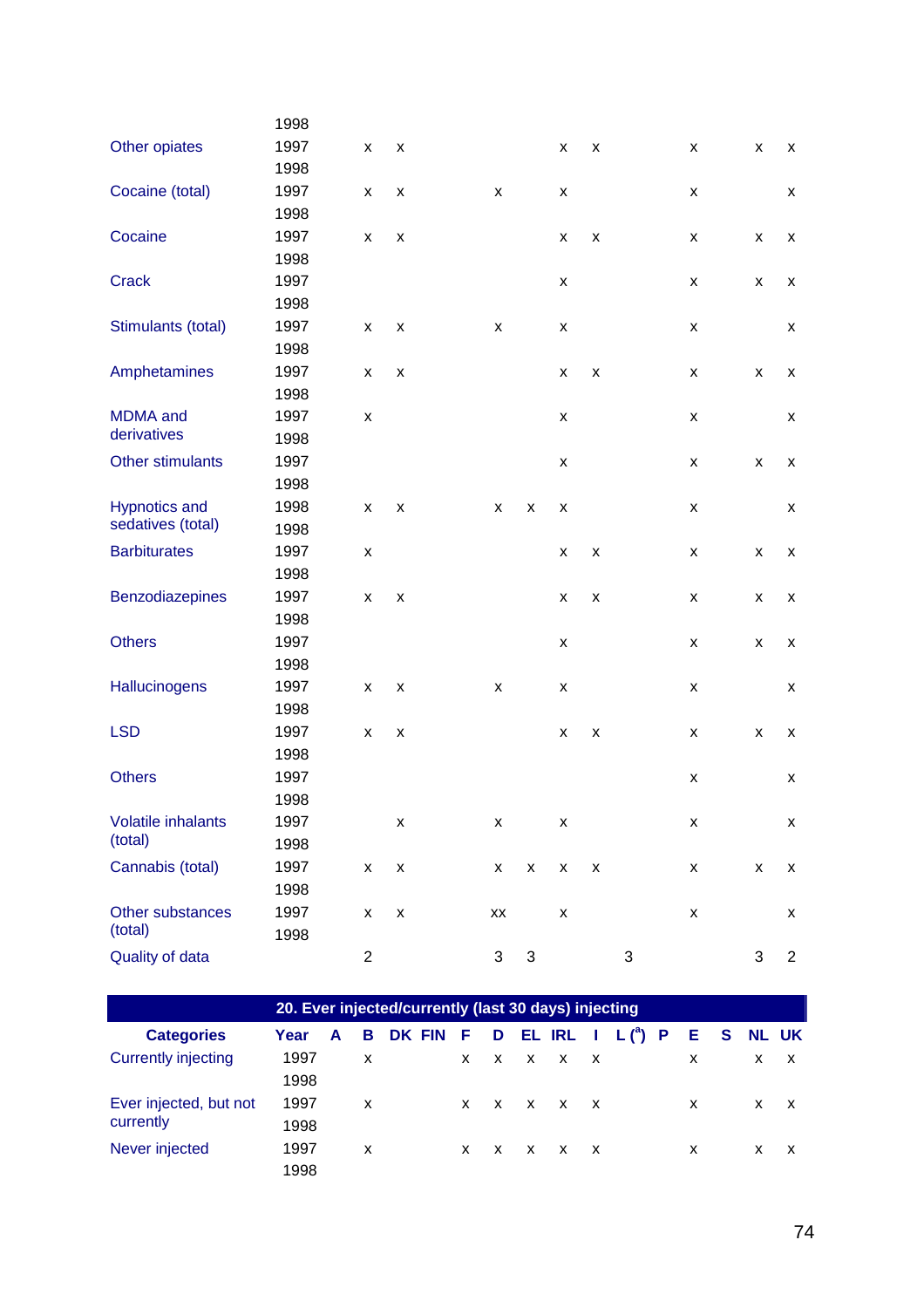| Not known       | 1997 | х |  |  |  |         |
|-----------------|------|---|--|--|--|---------|
|                 | 1998 |   |  |  |  |         |
| Quality of data |      |   |  |  |  | ົດ<br>∠ |

 $(3)$  Data available from 1998.

# **'Wish list' of relevant additional items**

The following items were proposed as potential additional items for the TDI Protocol core item list by various experts. They may be interesting for further national research and could be implemented for national purposes.

### **Treatment-related items**

- type of treatment;
- type of health service;
- characteristics of the staff; and
- type of treatments offered (methadone maintenance, treatment with other drugs, counselling).

### **Further epidemiological information**

- type of region;
- code for area of residence;
- place of living;
- route of administration (secondary drugs);
- age at first use (secondary drugs);
- age at first injection;
- current poly-drug user;
- health problems:
- number of non-fatal overdoses:
- total number of admissions in specialised in-patient drug institutions;
- HIV status;
- hepatitis B/C status;
- main source of income (earned income, social funds, relatives, other sources including illegal sources); and
- legal situation.

### **General information**

- client co-operation (very good, good, moderate, poor );
- client understanding (very good, good, moderate, poor ); and
- ever previously treated by the same institution.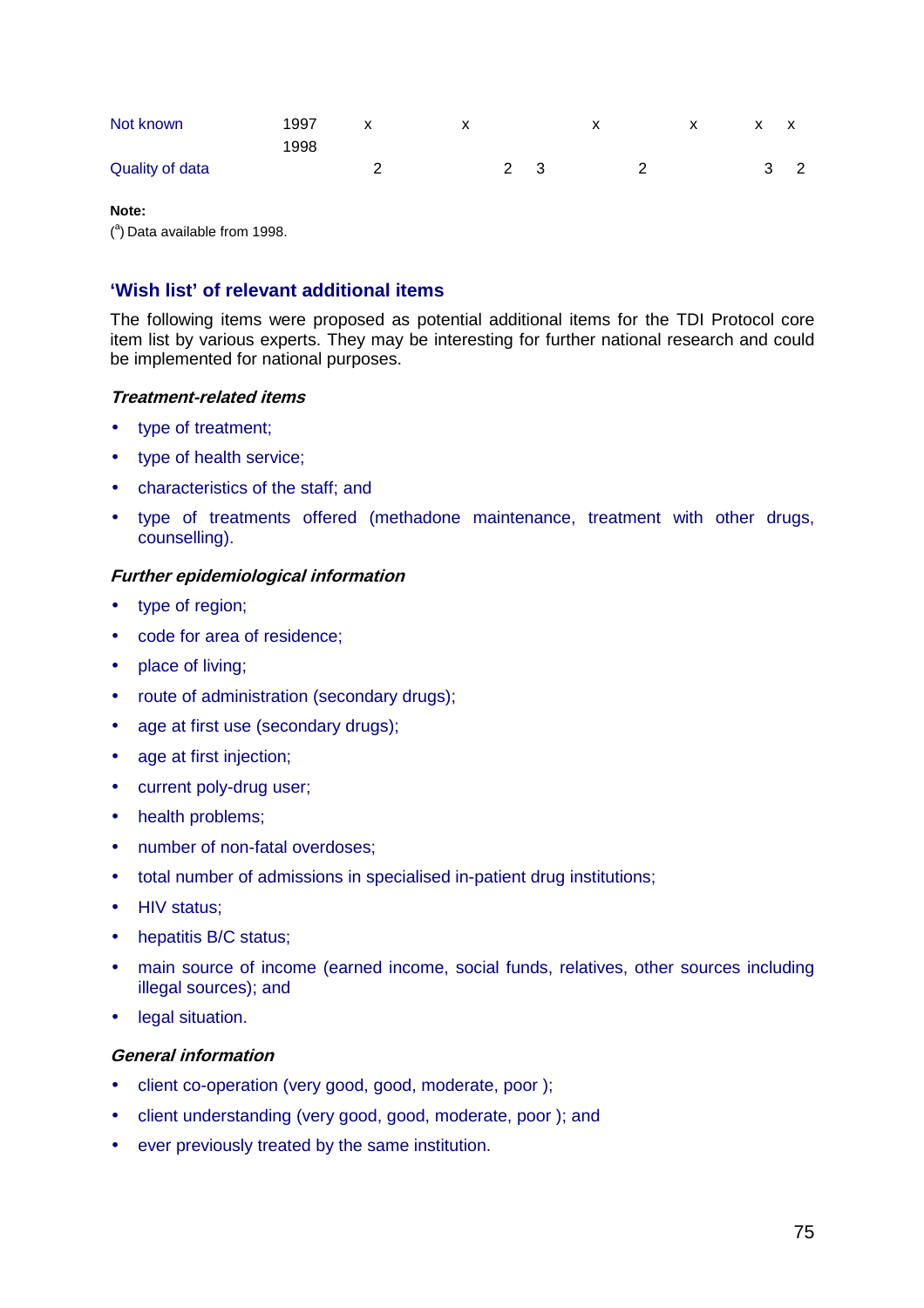# <span id="page-47-0"></span>**General remarks**

This chapter describes the availability of every item collected during the field trial to implement the standard protocol and gives examples of how these data may be used or analysed.

The figures are usually based on valid cases, meaning that cases in the category 'Not known' have been eliminated from the analysis. In some instances, missing cases have been registered separately.

The following tables usually include all cases reported by the countries, including 'Not known' categories. Nevertheless, in some cases it remains unclear if clients reported in the 'Not known' categories are really not known or if they are missing. This must be clarified in future. Over and above that, some tables lacked a 'Not known' category, which caused some problems.

Percentages '<1' represent real percentages between 0.0% and 0.5%.

In most cases, the graphs and tables are only given for selected main categories of drugs. This is because a huge amount of data was collected making it impossible to carry out every possible analysis. Taking into consideration that this project should give an idea of what may be presented during the next few years, the selected graphs and figures seem to be sufficient. In general, graphs and tables have been designed to provide a 'European perspective' meaning that data from all countries have been pooled in one graph. Single national information presented in a 'European' project would not make sense since every national expert is expected to know more about his or her individual country than an external data-collector. European data collection and analysis should open new horizons and allow new or different insights. Single-country profiles have been produced where they seemed to make sense or where they were considered necessary.

| <b>Main category</b>               | <b>Subcategories included</b> |
|------------------------------------|-------------------------------|
| 1. Opiates (total)                 | 11 heroin                     |
|                                    | 12 methadone                  |
|                                    | 13 other opiates              |
| 2. Cocaine (total)                 | 21 cocaine                    |
|                                    | 22 crack                      |
| 3. Stimulants (total)              | 31 amphetamines               |
|                                    | 32 MDMA and other             |
|                                    | derivatives                   |
|                                    | 33 other stimulants           |
| 4. Hypnotics and sedatives (total) | 41 barbiturates               |
|                                    | 42 benzodiazepines            |
|                                    | 43 others                     |
| 5. Hallucinogens (total)           | 51 LSD                        |
|                                    | 52 others                     |
| 6. Volatile inhalants              |                               |
| 7. Cannabis (total)                |                               |
| 9. Other substances (total)        |                               |

**Table 1. Main categories and subcategories of drugs**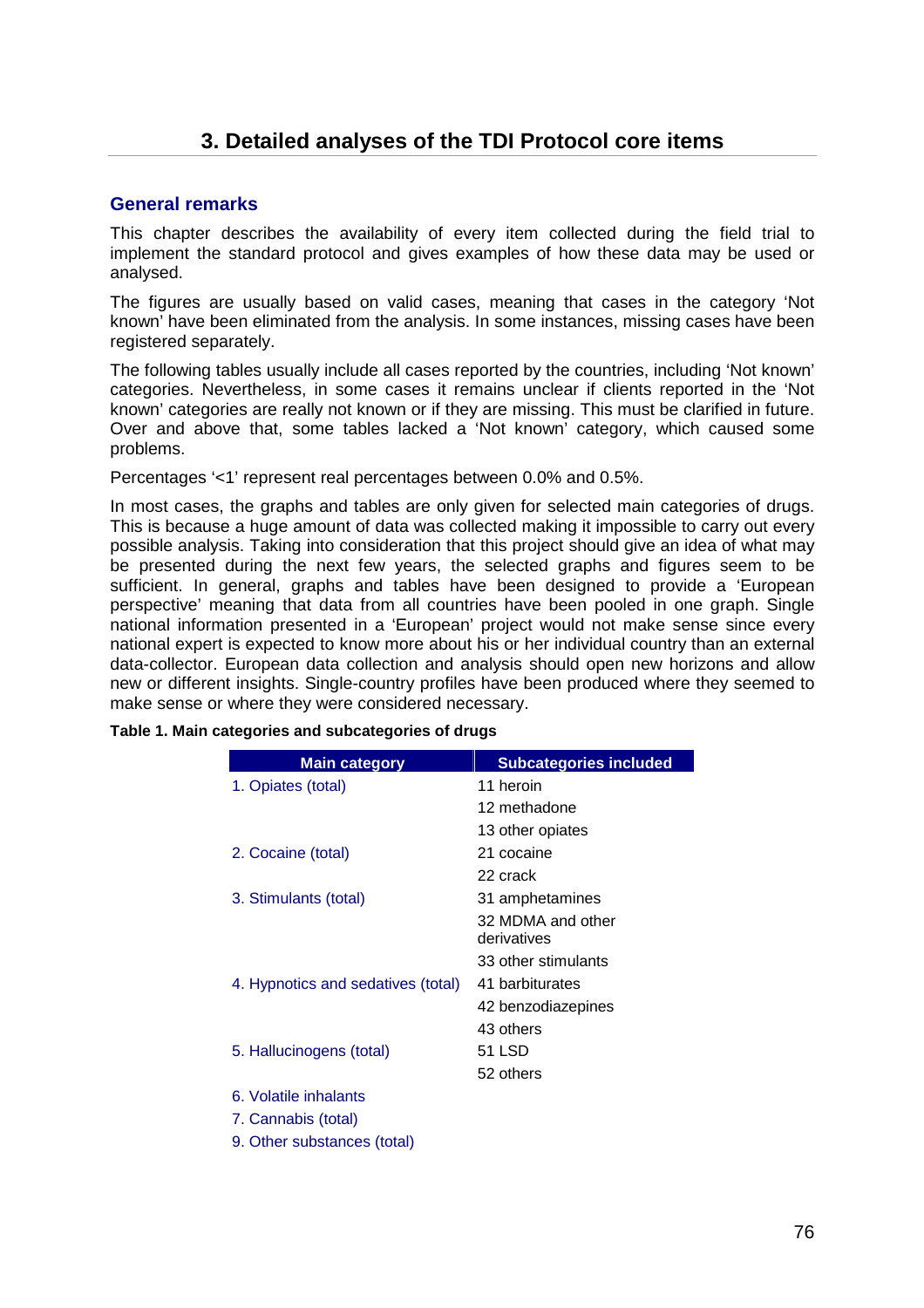[Table 1](#page-47-0) clarifies which subcategories of drugs are included in the main categories. If results for 'opiates' are reported, these will therefore always include heroin, methadone and other opiates as the main drugs. In some cases, this may be misleading and additional information is given where needed.

The main aim of this project was to give an overview of the current state of implementation of the TDI Protocol in the 15 EU Member States. This chapter also offers suggestions and gives examples of how future data analysis at European level may look.

Scientific discussions of single-item results or explanatory notes why certain results are as they are not included here.

In the context of the field trial it was more important for the data collected according to the standards set out in the TDI core item list to:

- allow a joint analysis to be made:
- offer enough information to compare the characteristics of clients treated for drug problems and registered by national monitoring systems;
- provide information about the state of implementation of the TDI Protocol at national level; and
- give an overview of where improvements should be made at both European and national level.

Overall, the results are quite satisfying, even if some items are only just beginning to be implemented or are still being implemented. It is surprising to see how much has been done since the core item list was approved by the expert's meeting in 1998. Several countries have already taken changes and the requirements of the TDI Protocol into consideration.

If a certain country is excluded from the analysis of a particular item with no explanatory remark this is usually because such information was not presented by the country concerned.

# **Treatment-centre type**

Table 2 below summarises the information given concerning the composition of the national data sources  $(33)$ . It provides valuable insights into the different countries' monitoring systems.

- One difference among the monitoring systems concerns the proportion of in-patient and outpatient treatment centres reporting to the system, underlining the need to separate these data accordingly.
- It would be helpful to add an additional column estimating the proportion of cases covered by the monitoring system nation-wide.
- A column giving the total number of every type of treatment centre in the country would also be useful. Where this information cannot be given, an appropriate estimate (with explanatory remarks) would be sufficient as well.

 $(33)$  All data given in the table were provided in summer 1999.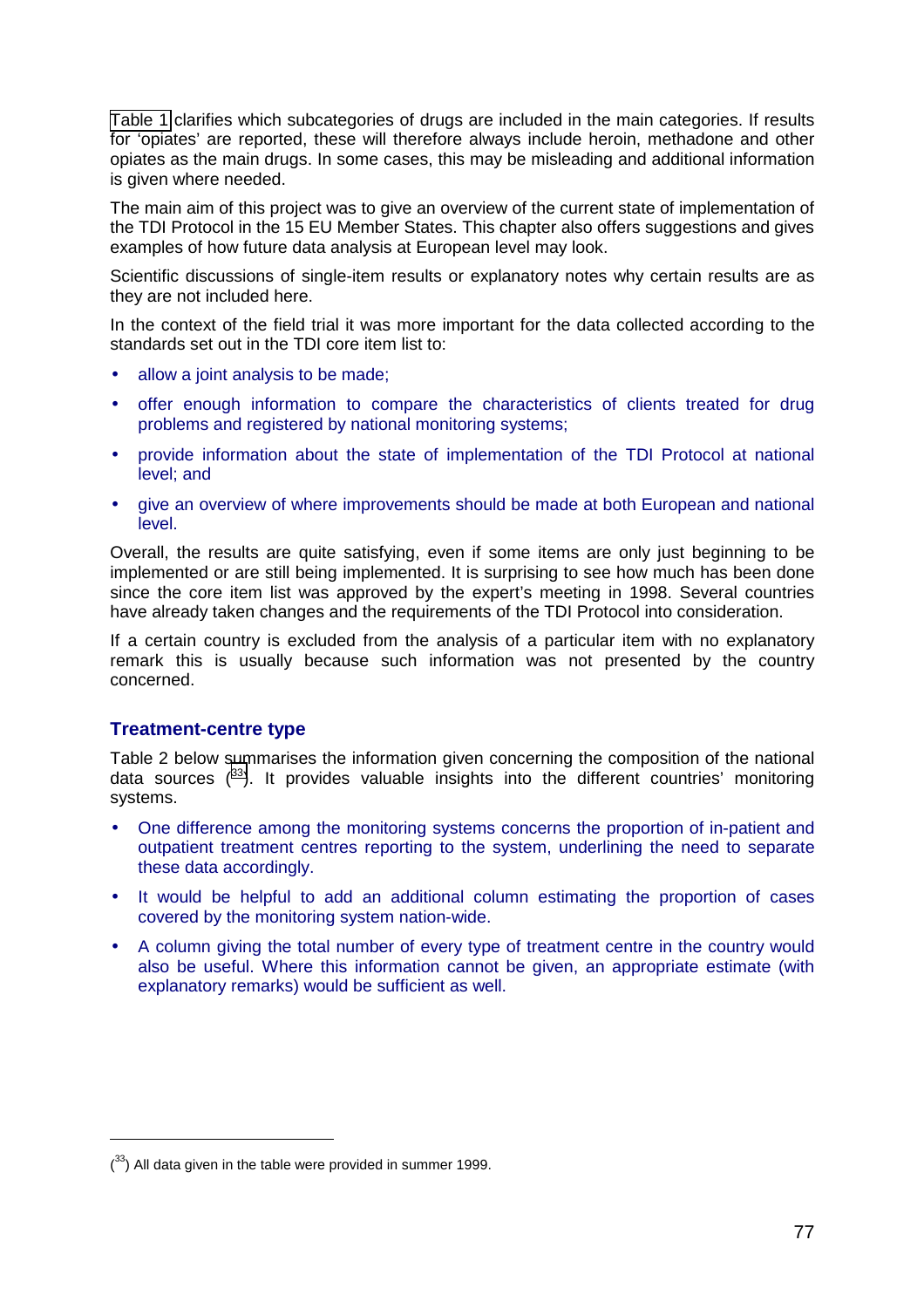# **Table 2. Composition of national data sources**

| <b>Country</b>                          | <b>Covered</b><br>$Y/N$ ( <sup>a</sup> ) | number of<br>units<br>covered (b) | % of units<br>covered $(^\circ)$     | % of cases<br>covered $(^a)$ |
|-----------------------------------------|------------------------------------------|-----------------------------------|--------------------------------------|------------------------------|
| <b>Belgium (Brussels)</b>               |                                          |                                   |                                      |                              |
| 1. outpatient treatment centres         | Υ                                        | 10                                | 100                                  | 74                           |
| 2. in-patient treatment centres         | Υ                                        | 7                                 | 100                                  | 26                           |
| 3. low-threshold/drop-in/street agency  |                                          |                                   |                                      |                              |
| 4. general practitioners                | (Y)                                      |                                   | 1 (network of general practitioners) |                              |
| 5. treatment units in prison            | (Y)                                      |                                   | 1 (network of general practitioners) |                              |
| <b>Belgium (French Community)</b>       |                                          |                                   |                                      |                              |
| 1. outpatient treatment centres         | Υ                                        | 23                                | ?                                    | 53                           |
| 2. in-patient treatment centres         | Y                                        | 7                                 | $\overline{\mathcal{C}}$             | 37                           |
| 3. low-threshold/drop-in/street agency  | Y                                        | $\overline{c}$                    | ?                                    | 5                            |
| 4. general practitioners                | Y                                        | 3                                 | $\overline{\mathcal{C}}$             | 5                            |
| 5. treatment units in prison            | Y                                        | 1                                 | ?                                    | <1                           |
| <b>Belgium (Flemish Community)</b>      |                                          |                                   |                                      |                              |
| 1. outpatient treatment centres         | Υ                                        | 83                                | 80                                   | 82                           |
| 2. in-patient treatment centres         | Y                                        | 10                                | 10                                   | 18                           |
| 3. low-threshold/drop-in/street agency  | N                                        |                                   |                                      |                              |
| 4. general practitioners                | N                                        |                                   |                                      |                              |
| 5. treatment units in prison            | N                                        |                                   |                                      |                              |
| <b>Denmark</b>                          |                                          |                                   |                                      |                              |
| 1. outpatient treatment centres         |                                          | ?                                 | 100                                  |                              |
| 2. in-patient treatment centres         |                                          |                                   |                                      |                              |
| 3. low-threshold/drop-in/street agency  |                                          |                                   |                                      |                              |
| 4. general practitioners                |                                          |                                   |                                      |                              |
| 5. treatment units in prison            |                                          |                                   |                                      |                              |
| <b>England</b>                          |                                          |                                   |                                      |                              |
| 1. outpatient treatment centres         | Y                                        |                                   |                                      |                              |
| 2. in-patient treatment centres         | Y                                        |                                   |                                      |                              |
| 3. low-threshold/drop-in/street agency  | Y                                        |                                   |                                      |                              |
| 4. general practitioners                | Υ                                        |                                   |                                      |                              |
| 5. treatment units in prison            | N                                        |                                   |                                      |                              |
| <b>Finland</b>                          |                                          |                                   |                                      |                              |
| 1. outpatient treatment centres         | Y                                        | 37                                | 34                                   | 75                           |
| 2. in-patient treatment centres         | Υ                                        | 24                                | 52                                   | 22                           |
| 3. low-threshold/drop-in/street agency  | N                                        |                                   |                                      |                              |
| 4. general practitioners                | N                                        |                                   |                                      |                              |
| 5. treatment units in prison            | Y                                        | 4                                 | 17                                   | 3                            |
| <b>France</b>                           |                                          |                                   |                                      |                              |
| 1. outpatient treatment centres         | Υ                                        | 256                               |                                      |                              |
| 2. in-patient treatment centres         | Υ                                        |                                   |                                      |                              |
| 3. low-threshold/drop-in/street agency  | N                                        |                                   |                                      |                              |
| 4. general practitioners                | N                                        |                                   |                                      |                              |
| 5. treatment units in prison            | Y                                        | 15                                |                                      |                              |
| <b>Germany (SEDOS, in-patient data)</b> |                                          |                                   |                                      |                              |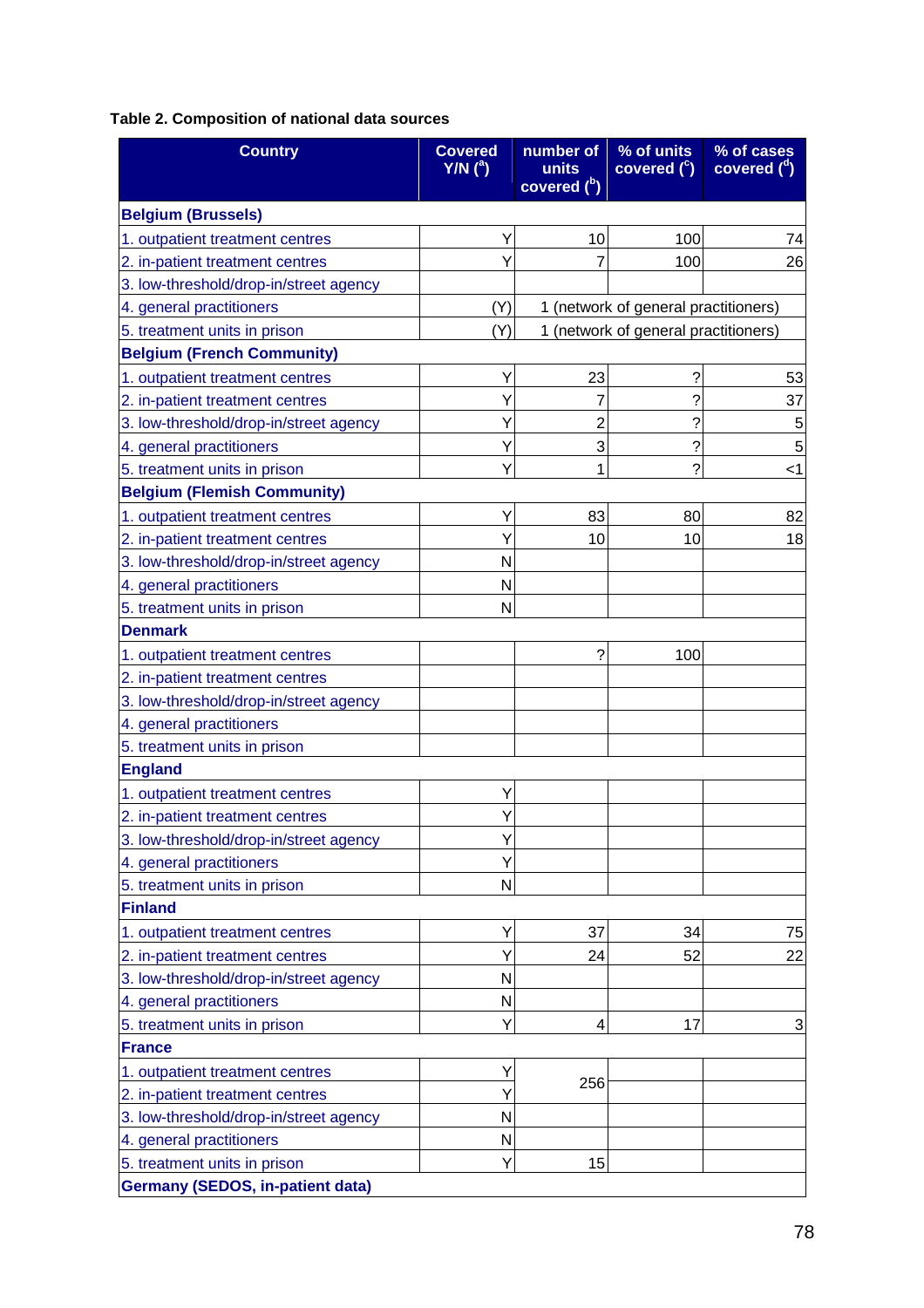| <b>Country</b>                         | <b>Covered</b><br>$Y/N$ ( <sup>a</sup> ) | number of<br>units<br>covered (b) | % of units<br>covered $(^\circ)$ | % of cases<br>covered $(^\alpha)$ |
|----------------------------------------|------------------------------------------|-----------------------------------|----------------------------------|-----------------------------------|
| 1. outpatient treatment centres        | N                                        |                                   | 36                               | 100                               |
| 2. in-patient treatment centres        | Y                                        | 22                                | $6 - 8$                          | 100                               |
| 3. low-threshold/drop-in/street agency | N                                        |                                   |                                  |                                   |
| 4. general practitioners               | N                                        |                                   |                                  |                                   |
| 5. treatment units in prison           | N                                        |                                   |                                  |                                   |
| <b>Germany (EBIS, outpatient data)</b> |                                          |                                   |                                  |                                   |
| 1. outpatient treatment centres        | Y                                        | 455                               | 36                               | 100                               |
| 2. in-patient treatment centres        | N                                        |                                   |                                  |                                   |
| 3. low-threshold/drop-in/street agency | (Y)                                      |                                   |                                  |                                   |
| 4. general practitioners               | N                                        |                                   |                                  |                                   |
| 5. treatment units in prison           | N                                        |                                   |                                  |                                   |
| <b>Greece</b>                          |                                          |                                   |                                  |                                   |
| 1. outpatient treatment centres        | Υ                                        | $\overline{2}$                    | 29                               |                                   |
| 2. in-patient treatment centres        | Y                                        | 7                                 | 64                               |                                   |
| 3. low-threshold/drop-in/street agency |                                          |                                   |                                  |                                   |
| 4. general practitioners               | N                                        |                                   |                                  |                                   |
| 5. treatment units in prison           |                                          |                                   |                                  |                                   |
| <b>Ireland</b>                         |                                          |                                   |                                  |                                   |
| 1. outpatient treatment centres        | Y                                        | 42                                | 78                               | 74                                |
| 2. in-patient treatment centres        | Y                                        | 10                                | 19                               | 23                                |
| 3. low-threshold/drop-in/street agency | Y                                        | $\overline{2}$                    | 4                                | 4                                 |
| 4. general practitioners               | N                                        |                                   |                                  |                                   |
| 5. treatment units in prison           | N                                        |                                   |                                  |                                   |
| <b>Italy</b>                           |                                          |                                   |                                  |                                   |
| 1. outpatient treatment centres        | Y                                        | 50                                | 10                               | 88                                |
| 2. in-patient treatment centres        | Y                                        | 19                                |                                  | 6                                 |
| 3. low-threshold/drop-in/street agency | N                                        |                                   |                                  |                                   |
| 4. general practitioners               | N                                        |                                   |                                  |                                   |
| 5. treatment units in prison           | Y                                        | 5                                 | 2                                | 6                                 |
| Luxembourg                             |                                          |                                   |                                  |                                   |
| 1. outpatient treatment centres        | Y                                        | 4                                 | 100                              |                                   |
| 2. in-patient treatment centres        | Y                                        | $\overline{2}$                    | 100                              |                                   |
| 3. low-threshold/drop-in/street agency | Y                                        | 1                                 | 50                               |                                   |
| 4. general practitioners               | N                                        |                                   |                                  |                                   |
| 5. treatment units in prison           | N                                        |                                   |                                  |                                   |
| <b>Netherlands</b>                     |                                          |                                   |                                  |                                   |
| 1. outpatient treatment centres        | Υ                                        | 110                               | 95                               | 95                                |
| 2. in-patient treatment centres        |                                          |                                   |                                  |                                   |
| 3. low-threshold/drop-in/street agency |                                          |                                   |                                  |                                   |
| 4. general practitioners               |                                          |                                   |                                  |                                   |
| 5. treatment units in prison           |                                          |                                   |                                  |                                   |
| <b>Portugal</b>                        |                                          |                                   |                                  |                                   |
| 1. outpatient treatment centres        |                                          |                                   |                                  |                                   |
| 2. in-patient treatment centres        |                                          |                                   |                                  |                                   |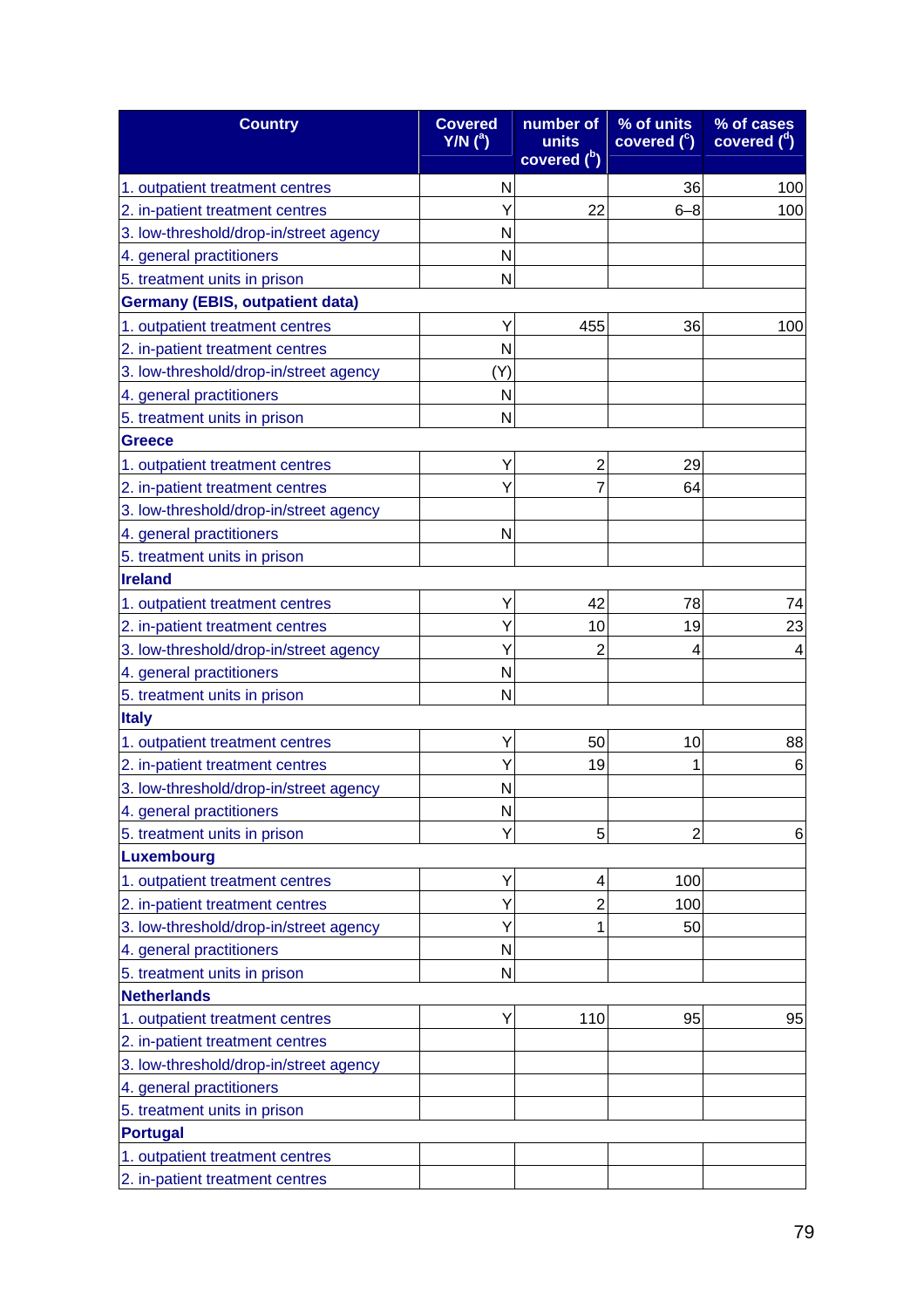| <b>Country</b>                         | <b>Covered</b><br>$Y/N$ $(^a)$ | number of<br>units<br>covered $(^{b})$ | % of units<br>covered $(^\circ)$ | % of cases<br>covered $(^d)$ |
|----------------------------------------|--------------------------------|----------------------------------------|----------------------------------|------------------------------|
| 3. low-threshold/drop-in/street agency |                                |                                        |                                  |                              |
| 4. general practitioners               |                                |                                        |                                  |                              |
| 5. treatment units in prison           |                                |                                        |                                  |                              |
| <b>Spain</b>                           |                                |                                        |                                  |                              |
| 1. outpatient treatment centres        | Y                              | 435                                    | 85                               | 94.2                         |
| 2. in-patient treatment centres        | N                              |                                        |                                  |                              |
| 3. low-threshold/drop-in/street agency | N                              |                                        |                                  |                              |
| 4. general practitioners               | N                              |                                        |                                  |                              |
| 5. treatment units in prison           | Υ                              | 30                                     | 20                               | 5.8                          |
| <b>Sweden</b>                          |                                |                                        |                                  |                              |
| 1. outpatient treatment centres        |                                |                                        |                                  |                              |
| 2. in-patient treatment centres        |                                |                                        |                                  |                              |
| 3. low-threshold/drop-in/street agency |                                |                                        |                                  |                              |
| 4. general practitioners               |                                |                                        |                                  |                              |
| 5. treatment units in prison           |                                |                                        |                                  |                              |

Blank cells indicate data not available.

 $? = not known$ 

 $(3)$  Do units in each category report to the monitoring system?

 $($ <sup>b</sup>) Number of units in each category reporting to the monitoring system.

 $(°)$  Estimated proportion of each type of treatment unit (of all those existing in the country) covered by the monitoring system.

 $($ <sup>d</sup>) Proportion of the cases/episodes reported to the monitoring system from each type of treatment unit. These figures should add up 100%.

# **Remarks**

- In Belgium, data are still collected by four regional monitoring systems (Brussels region, Flemish Community, French Community and German-speaking Community). To date it is not possible to calculate national figures, but national data on treatment demand are provided from 1999 onwards.
- The collection of treatment data in Finland is based on the voluntary participation of treatment centres. An estimate of the treatments which are not included is not possible since the total number of treatments is not known. The available data cover a period of 7.5 months of 1998 for most of the participating units. However, in some cases only 2.5 months are covered. Over and above that, some clients with alcohol as their main drug have been included in the data collection, but all these clients have also been treated for severe problems related to illegal drug use. This leads to a quite high proportion of cases in the 'Other substances' category of the tables that summarise drug-related information and unfortunately no further information regarding the type of drug is given for these persons.
- France still has no ongoing treatment-monitoring system. French information is based on data from the November survey, an annual survey of specialised treatment centres covering about 95% of all treatment units and about 15,000 drug users (including 1,350 drug users in prisons). Unfortunately it is not possible to distinguish between outpatient and in-patient treatment centres.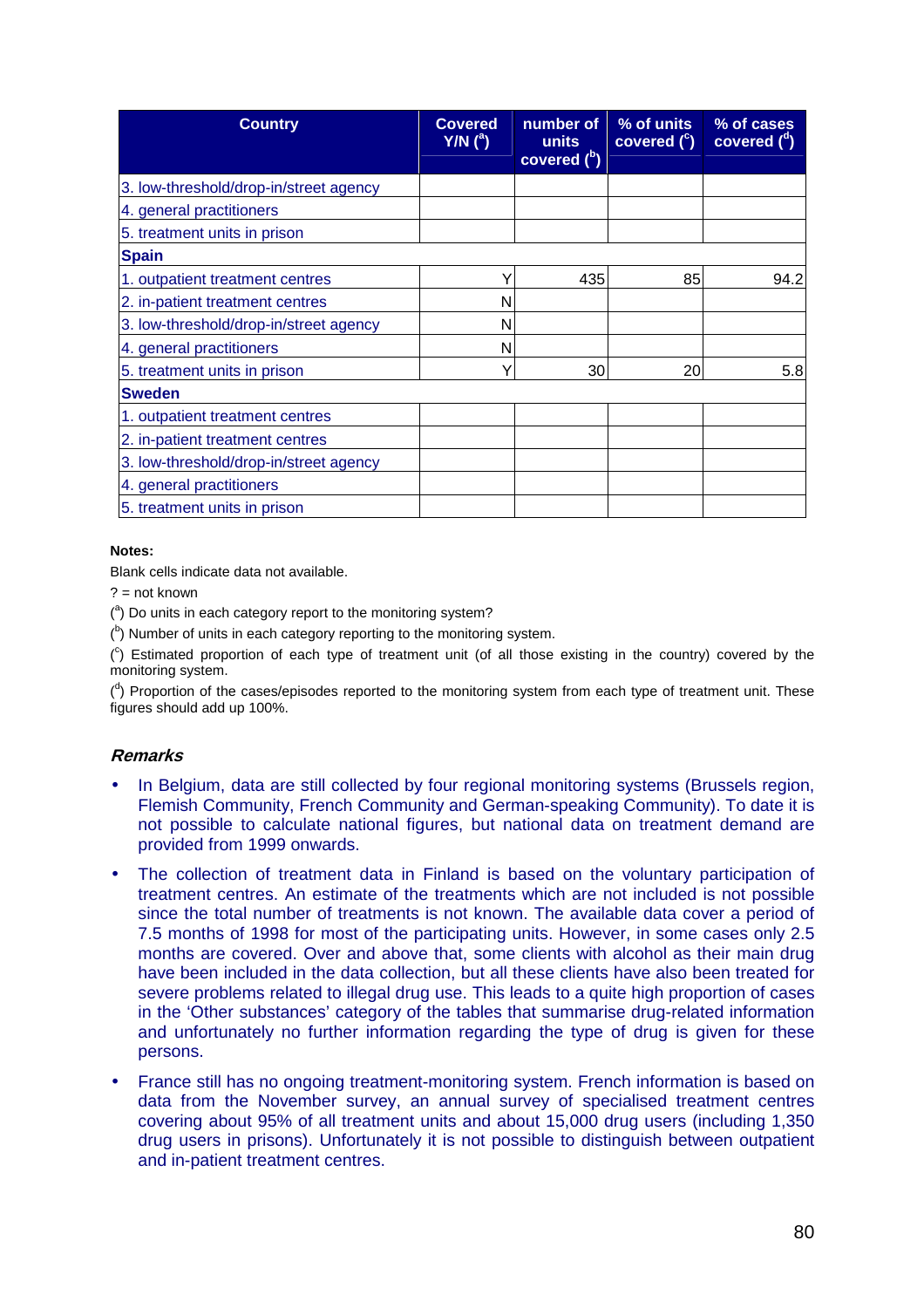- As some characteristics of clients treated in in-patient centres differ greatly from those of drug users treated in outpatient facilities (for example, age distribution) it has been decided to divide the German data into two separate files. Nevertheless data from GPs and prisons are not included in the German data. Information given by low-threshold services or street agencies might be included in the outpatient-monitoring system, but cannot be analysed separately. The in-patient data used for this field trial is only a certain sample from the SEDOS system.
- In Ireland, a feasibility study has been carried out by the Drug Misuse Research Division of the Health Research Board to determine the feasibility of including GPs and prisons in the monitoring system and, if endorsed, to implement the inclusion of both groups.
- There is currently no national monitoring system for the treatment of drug users in Italy. But national experts and politicians have already begun to discuss developing solutions to fit European requirements. For the 1999 field trial, data from two regional monitoring systems were used. Data inconsistencies and empty cells are mainly the result of differences in regional (case) definitions or differences in categories.
- The Dutch data do not include any in-patient treatment units, but cover nearly all outpatient treatment facilities in the Netherlands. Only a few outpatient treatment centres are not included in the system, but it can be assumed that those clients who appear in these centres are also registered in the Dutch monitoring system LADIS due to their additional contacts with treatment units which do report to the system. Double counting has been eliminated. The data include 6,407 unique clients who fit the criteria defined in the TDI Protocol. This is roughly 25% of all unique drug users registered in LADIS in 1997.
- Portugal has begun a system of treatment monitoring within a major treatment organisation. Further details on coverage of centres, patients and so on are not yet available.
- The precise number of centres in Spain is not known, therefore the figure for '% of units covered' is only an estimate.
- Until 1997, Sweden only had national, aggregated statistics covering detoxification in inpatient, healthcare clinics and care and treatment in residential centres. The latter represent less than one-third of all services for substance abusers provided by the local social-service agencies. Most of the care and treatment today is given in outpatient format. From 1998, Sweden collected data directly from these local agencies in order to obtain a full picture of the number of clients in various forms of care. Unfortunately, these data cannot be broken down into type of substance abuse, since that is not recorded in these agencies' data systems, but only on gender and age groups. In 1999, however, Sweden also inaugurated a system for regular (annual) data collection from all the specialised treatment units for substance abusers known to the social services department of the National Board of Health and Welfare. From this register it is planned to select those units that have a high proportion of drug abusers, to begin to build a system for continuous reporting on the TDI Protocol.
- In the United Kingdom, separate treatment-monitoring systems are run in England, Scotland and Wales. Although the different systems are very similar, no way has been found to provide data for all of the UK (except Northern Ireland, since there is no existing treatment-monitoring system in Northern Ireland yet). Because of the limited time available, only data from England were used in this field trial. Double counting was eliminated at regional level where possible. The English data do not cover the whole 12 month period because data on drug misuse are collected every six months. The information given is for the period April to September 1997.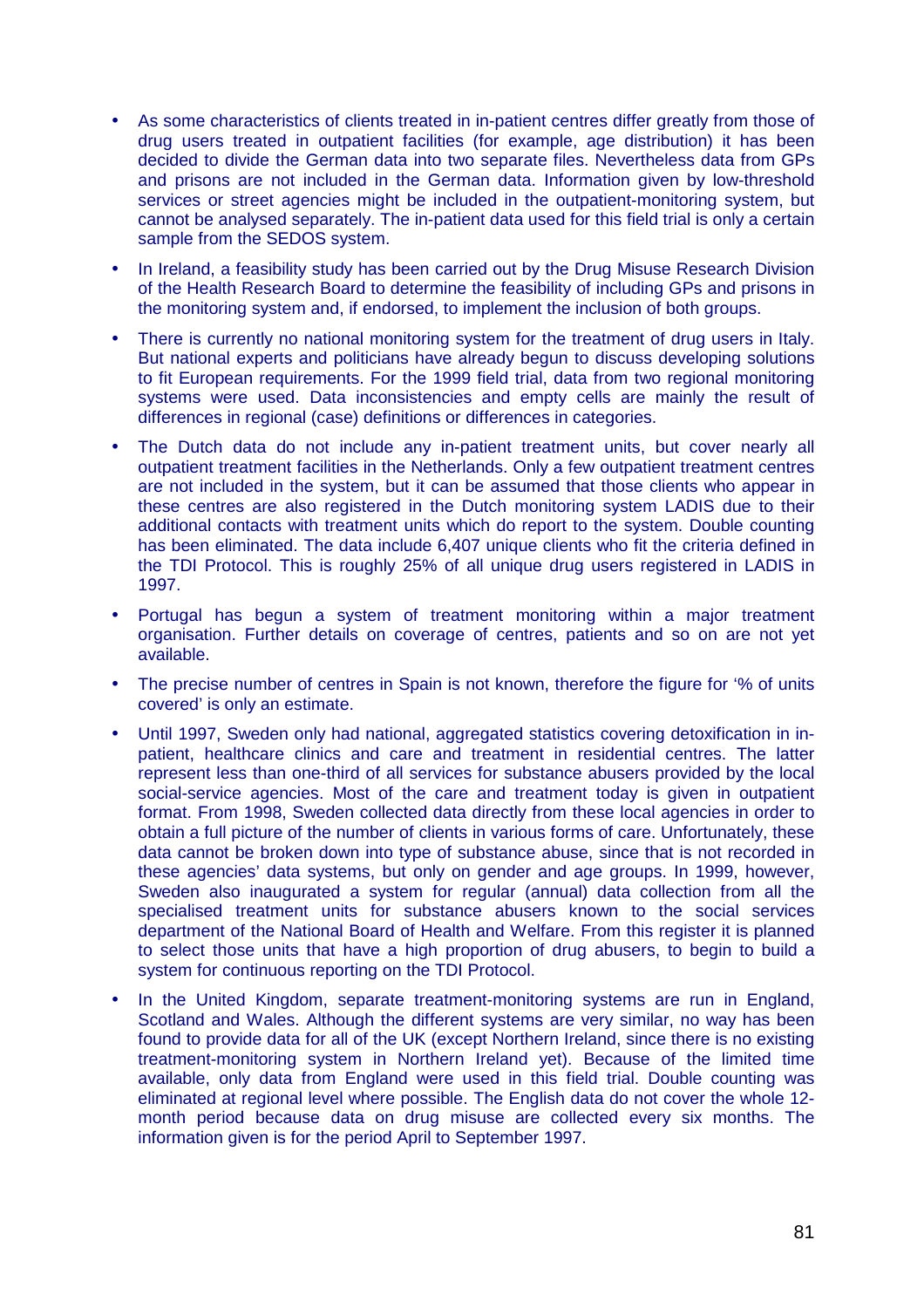# **Ever previously treated**



| <b>Country</b>                | % never<br>treated before | % previously<br>treated | % not known | number |
|-------------------------------|---------------------------|-------------------------|-------------|--------|
| <b>Belgium (Brussels)</b>     | 34                        | 30                      | 36          | 1,544  |
| <b>Belgium (CCAD)</b>         | 11                        | 33                      | 56          | 1,681  |
| Belgium (VAD)( <sup>a</sup> ) | 85                        | 15                      | 0           | 2,105  |
| <b>Denmark</b>                | 25                        | 71                      | 4           | 4,583  |
| Finland $(^{b})$              | 36                        | 60                      | 5           | 2,765  |
| <b>France</b>                 | 36                        | 61                      | 4           | 15,078 |
| <b>Germany (EBIS)</b>         | 39                        | 61                      | 0           | 11,570 |
| <b>Germany (SEDOS)</b>        | 14                        | 83                      | 3           | 1,775  |
| <b>Greece</b>                 | 60                        | 40                      | 0           | 570    |
| <b>Ireland</b>                | 31                        | 65                      | 4           | 4,910  |
| Italy $(^\circ)$              | 57                        | 43                      | 0           | 6,059  |
| <b>Luxembourg</b>             | 4                         | 91                      | 5           |        |
| <b>Netherlands</b>            | 45                        | 55                      |             | 6,407  |
| <b>Spain</b>                  | 36                        | 62                      | 2           | 52,440 |

### **Notes:**

Blank cells indicate data not available.

 $(3)$  Ever previously treated in the same treatment centre for the same problem; outpatient treatment centres only.  $({}^{b})$  N (missing) =97; the 'Not known' category in the table includes the number of answers 'not known'; 'N (missing)' includes totally missing answers.

 $(°)$  Partly structural limitations due to impossible distinction between prevalent and incident cases.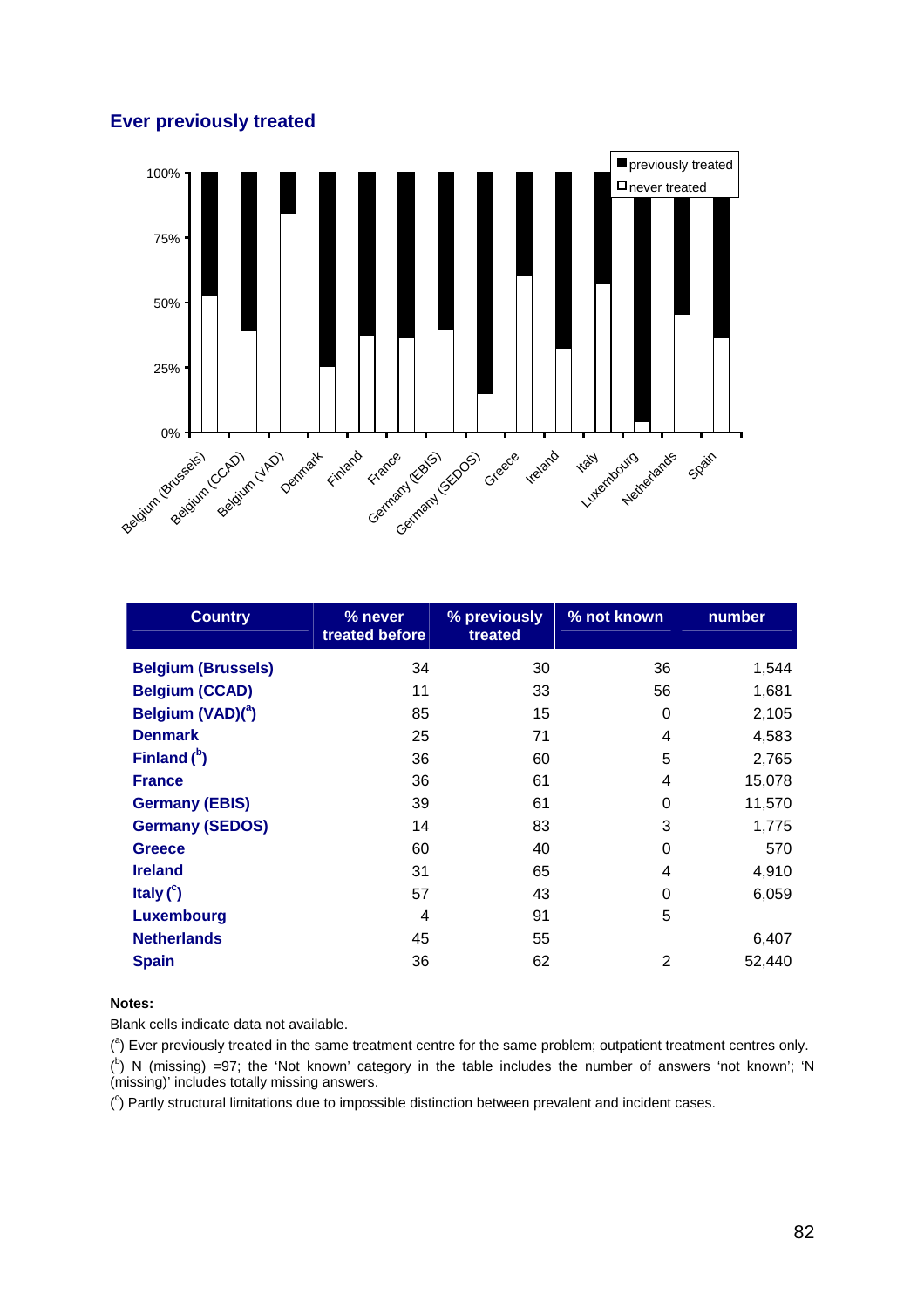### **Remarks**

Not much is known about the registration of primary or subsequent treatments if no additional information about controls for double counting or the definition of treatment episodes is provided with the data. This item is quite close to the problem of double counting which remains unsolved in a couple of countries. In some countries, control for double counting only takes place at treatment-centre level which only allows information to be given about whether a certain person has ever been treated in the same centre for the same problem before or not. Other countries have controls for double counting at regional or national level.



| <b>Country</b>                           | % self-<br>referred or<br>by family/<br>friends | % other<br>drug-<br>treatment<br>centre | %GP/hospital/<br>other medical<br><b>source</b> | % social<br><b>services</b> | $%$ court/<br>probation/<br>police | % other        | % not<br>known | number |
|------------------------------------------|-------------------------------------------------|-----------------------------------------|-------------------------------------------------|-----------------------------|------------------------------------|----------------|----------------|--------|
| <b>Belgium</b><br>(Brussels)             | 41                                              | 13                                      | 16                                              | $\overline{4}$              | 15                                 | 5              | $\overline{7}$ | 1,544  |
| <b>Belgium</b><br>(CCAD)                 | 58                                              | 5                                       | 11                                              | 4                           | 10                                 | 5              | 5              | 1,681  |
| <b>Belgium</b><br>$(VAD)$ <sup>a</sup> ) | 25                                              | 18                                      | 16                                              | 5                           | 24                                 | 11             |                | 2,560  |
| England $(^{b})$                         | 47                                              | $6\phantom{1}6$                         | 21                                              |                             | 5                                  | 10             | 10             | 21,996 |
| Finland $(^c)$                           | 59                                              | 12                                      | 9                                               | 5                           | 1                                  | 13             |                | 2,785  |
| <b>France</b>                            | 61                                              | 8                                       | 12                                              | 5                           | 10                                 | $\overline{2}$ | $\overline{2}$ | 15,035 |
| Germany<br>$(EBIS)$ ( <sup>d</sup> )     | 48                                              | 7                                       | 20                                              | 11                          | 7                                  | $\,6$          |                | 56,352 |
| Germany<br>(SEDOS)                       | 3                                               | 83                                      | 3                                               | $\overline{2}$              | 4                                  | 5              |                | 1,724  |
| <b>Greece</b>                            | 86                                              | 2                                       | 6                                               | 1                           | 1                                  | 3              | 1              | 570    |
| <b>Ireland</b>                           | 51                                              | 13                                      | 14                                              | 4                           | 11                                 | 4              | $\overline{2}$ | 4,910  |

# **Source of referral**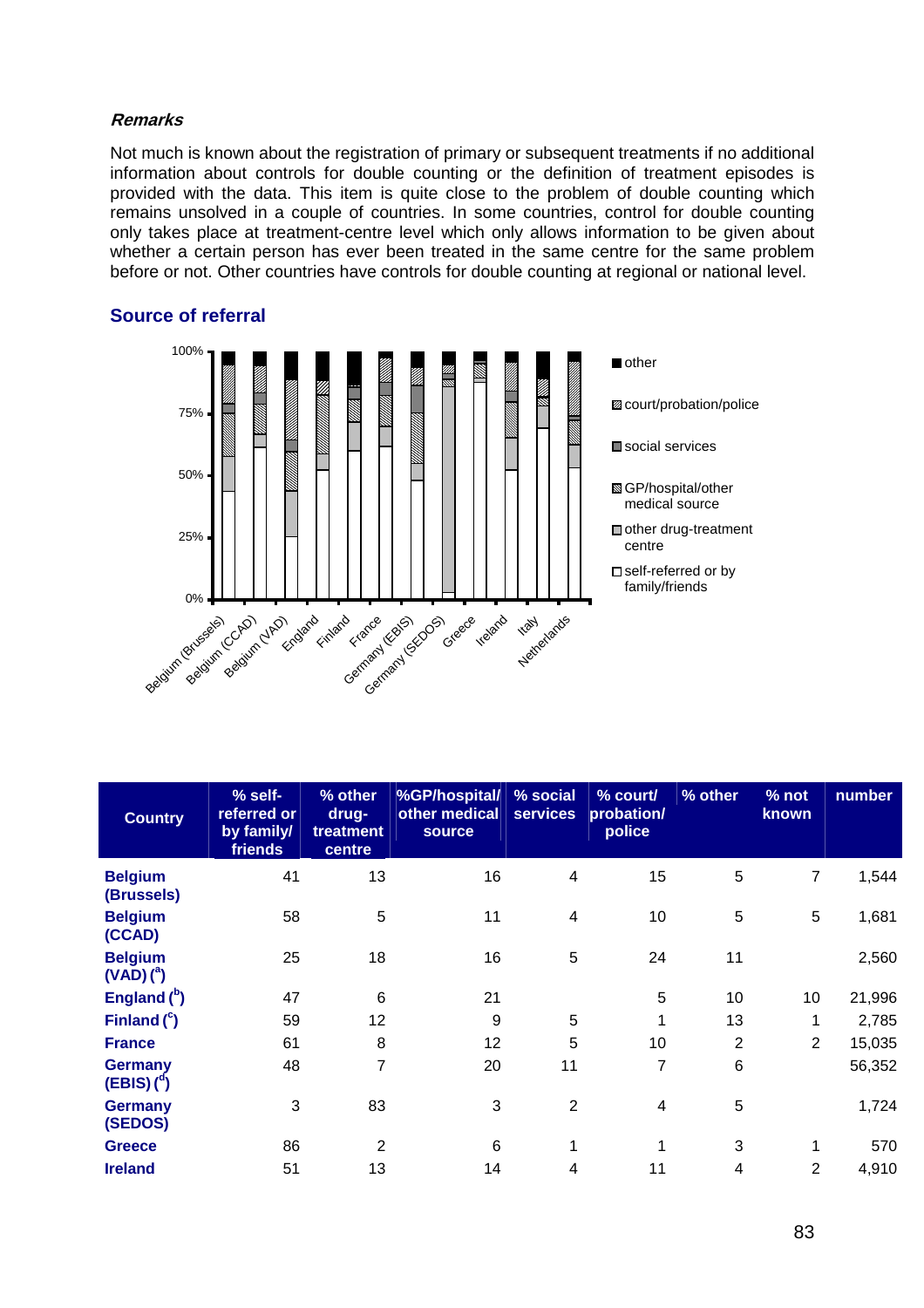| <b>Italy</b>                                                | 69 | 9 |    |   |    | 11 |   | 6,059 |
|-------------------------------------------------------------|----|---|----|---|----|----|---|-------|
| <b>Luxembourg</b><br><b>Netherlands</b><br>$($ <sup>e</sup> | 52 | a | 10 | - | 22 | 4  | ∼ | 6,407 |

Blank cells indicate data not available.

(<sup>a</sup>) The categories 'Self-referred' and 'Family/friends' cannot be separated.

 $($ <sup>b</sup>) Data for the categories 'Hospital/other medical source' and 'Social services' could not be individually identified and are within the category 'Other'.

( c ) N (missing)=77; as a source of referral the category 'Social services' includes only child-protection social services. Other social services are included in the category 'Other', because one of the Finnish data-collection categories ('Other social and health care services') does not allow social and health-care services to be distinguished.

(<sup>d</sup>) Data also include clients whose main diagnosis is alcohol, pathological gambling, eating disorders, and so on.

 $($ <sup>e</sup>) The category 'GP' is not registered separately in LADIS.

### **Remarks**

The extreme differences between the data of the two German treatment-monitoring systems suggests that the type of treatment centre has an important impact on the results of this item. It can be assumed that the situation in other countries will not differ very much from the that in Germany and underlines that it does not make much sense to pool in-patient and outpatient information.

Some of the item's sub-categories are not available in a few countries, but because single categories have been pooled for the analysis this does not lead to serious problems.

The categorisation of 'social services' seems to be problematic in England and Finland, but information has been given on how to deal with the problem (see footnotes).

|           | $B(^{a})$ | $B(^{b})$ | B <sup>c</sup> | D <sup>d</sup> | $D(^e)$ | <b>DK</b>      | Е              | EL             | <b>EN</b>         | F              | <b>FIN</b>     | $\mathbf{I}(\mathfrak{h})$ | <b>IRL</b>     | L              | <b>NL</b> |
|-----------|-----------|-----------|----------------|----------------|---------|----------------|----------------|----------------|-------------------|----------------|----------------|----------------------------|----------------|----------------|-----------|
| Age       | %         | %         | $\frac{9}{6}$  | %              | %       | %              | %              | %              | $\%$              | %              | %              | $\frac{9}{6}$              | %              | %              | %         |
| $<$ 15    | $<$ 1     | 1         | $\overline{c}$ | 1              | $<$ 1   | $<$ 1          | $<$ 1          | $<$ 1          | 1                 | $<$ 1          | 1              | $<$ 1                      |                | $<$ 1          | $<$ 1     |
| $15 - 19$ | 2         | 11        | 26             | 13             | 4       | $\overline{4}$ | 5              | 9              | 13                | $\overline{4}$ | 20             | 4                          | 26             | 3              | 9         |
| $20 - 24$ | 18        | 25        | 23             | 26             | 28      | 16             | 19             | 17             | 27                | 17             | 28             | 20                         | 34             | 12             | 18        |
| $25 - 29$ | 30        | 31        | 17             | 24             | 33      | 19             | 30             | 26             | 27                | 29             | 21             | 27                         | 19             | 27             | 24        |
| $30 - 34$ | 28        | 17        | 11             | 14             | 16      | 20             | 26             | 25             | 18                | 28             | 13             | 26                         | 12             | 31             | 20        |
| $35 - 49$ | 14        | 8         | 8              | 14             | 16      | 17             | 13             | 13             | 8                 | 14             | $\overline{7}$ | 17                         | 5              | 23             | 15        |
| $40 - 44$ | 4         | 3         | 6              | 3              | 1       | 15             | $\overline{4}$ | 5              | $\overline{4}$    | 5              | 6              | 4                          | $\overline{2}$ | $\overline{4}$ | 8         |
| $45 - 49$ | 1         | 1         | 4              | 3              | 1       | $\overline{7}$ | 1              | $\overline{c}$ | 2                 | $\overline{2}$ | 3              | 1                          | 1              |                | 3         |
| $50 - 54$ | $<$ 1     | 1         | $\overline{2}$ | 1              | $<$ 1   | 1              | $<$ 1          | 1              | 1                 | $<$ 1          | $<$ 1          | $<$ 1                      | $<$ 1          |                | 1         |
| $55 - 59$ | $<$ 1     | $<$ 1     | $\overline{2}$ | 1              | $<$ 1   | $<$ 1          | $<$ 1          | $<$ 1          | $<$ 1             | $<$ 1          | $<$ 1          | $<$ 1                      | $<$ 1          |                | $<$ 1     |
| $60 - 64$ | $<$ 1     | $<$ 1     |                | $<$ 1          | $<$ 1   | $<$ 1          | $<$ 1          | $<$ 1          | $<$ 1             | $<$ 1          | $<$ 1          | $<$ 1                      | $<$ 1          |                | $<$ 1     |
| $>= 65$   |           | $<$ 1     |                |                |         | $<$ 1          | $<$ 1          | $<$ 1          | $<$ 1             | $<$ 1          | $<$ 1          | $<$ 1                      | $<$ 1          |                | $<$ 1     |
| number    | 1,544     | 1,534     |                | 2,973 11,626   | 1,331   | 4,580 52,185   |                |                | 570 21,996 15,063 |                | 2,844          | 6,059                      | 4,910          |                | 6,407     |

# **Age distribution (**<sup>34</sup>**)**

 $(34)$  Data for men and women have been pooled.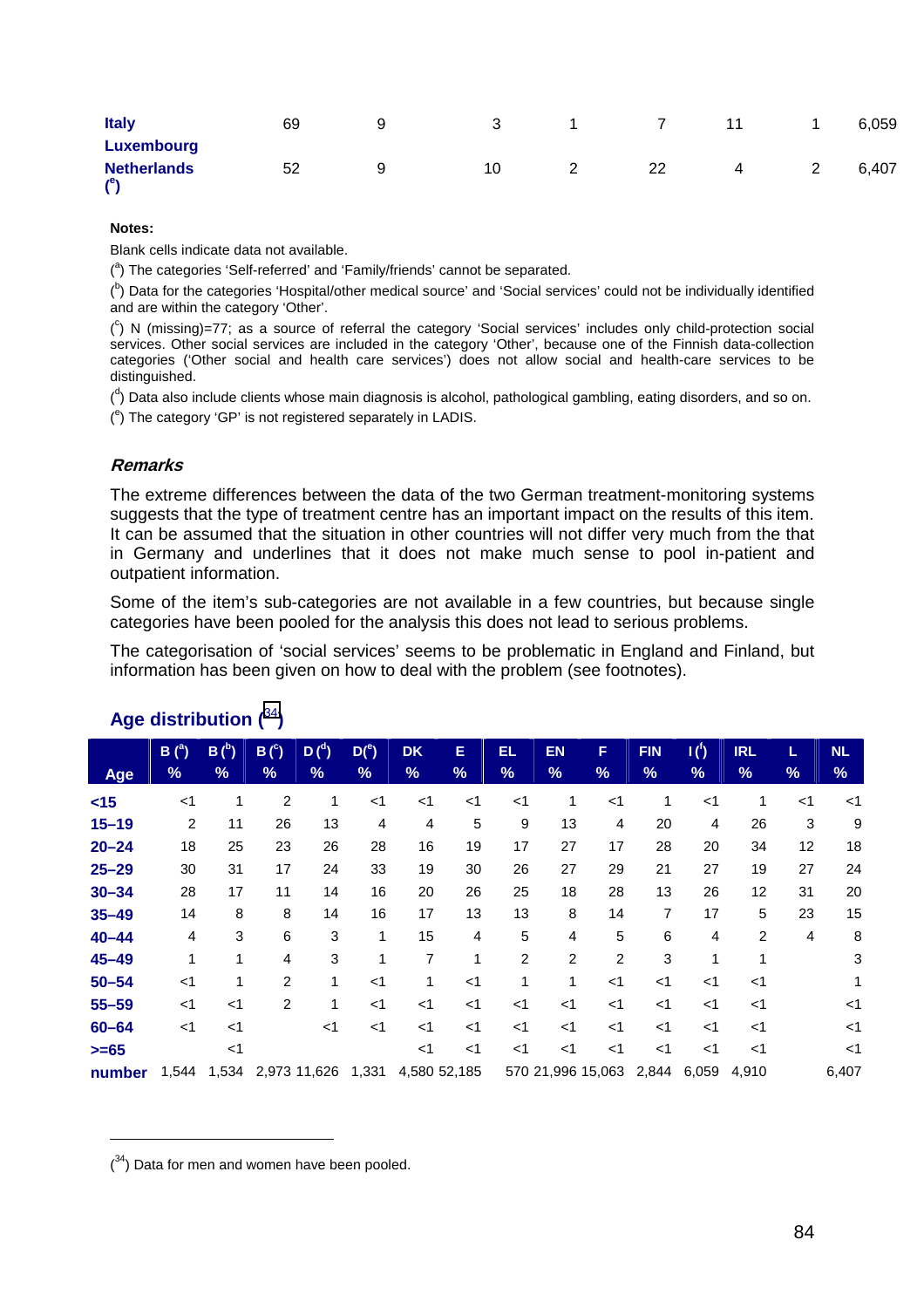| not<br>known  | -81 |                |  | 255            | 18 $(9)$ |                     | 24 |  |
|---------------|-----|----------------|--|----------------|----------|---------------------|----|--|
| $\bar{x}$ (M) |     | 27.0 25.8 28.3 |  | 32.0 29.7 29.6 |          | 27.3 29.8 24.7 28.8 |    |  |
| $\bar{x}$ (F) |     | 28.4 30.9 29.1 |  | 32.0 28.8 27.2 |          | 24.5 29.4 23.3 27.3 |    |  |
| $\bar{x}$ (T) |     | 26.4 27.2 28.7 |  | 32.0 29.3 29.3 |          | 26.6 29.6 24.4 28.5 |    |  |

Blank cells indicate data not available.

 $(3)$  Age distribution ends at  $>=$ 60.

(b) CCAD (French community).

 $(^{\circ})$  VAD (Flemish community); age distribution ends at  $>=$  55.

 $\binom{d}{1}$  EBIS (outpatient); age distribution ends at >=60; uses different age categories (30–39, 40–49, 50–59).

( e ) SEDOS (in-patient); age distribution ends at >=60; uses different age categories (30–39, 40–49, 50–59).

 $($ <sup>f</sup>) Mean age is calculated on the basis of Lazio region data only.

 $(9) = N$  (missing).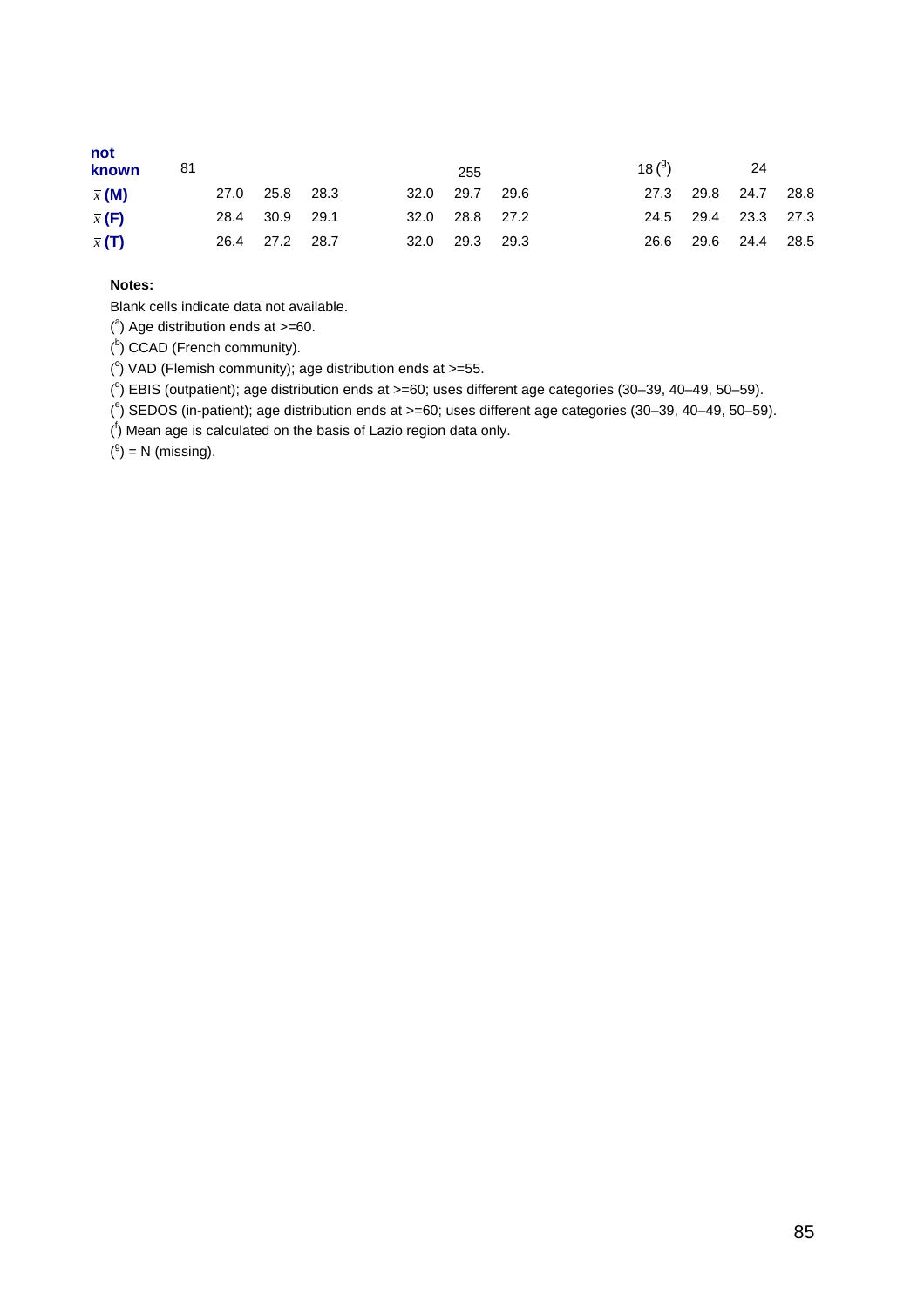**Age distribution (all countries)** 



**Age distribution (cluster 2)** 



### **Age distribution (cluster 1)**



### **Age distribution (cluster 3)**

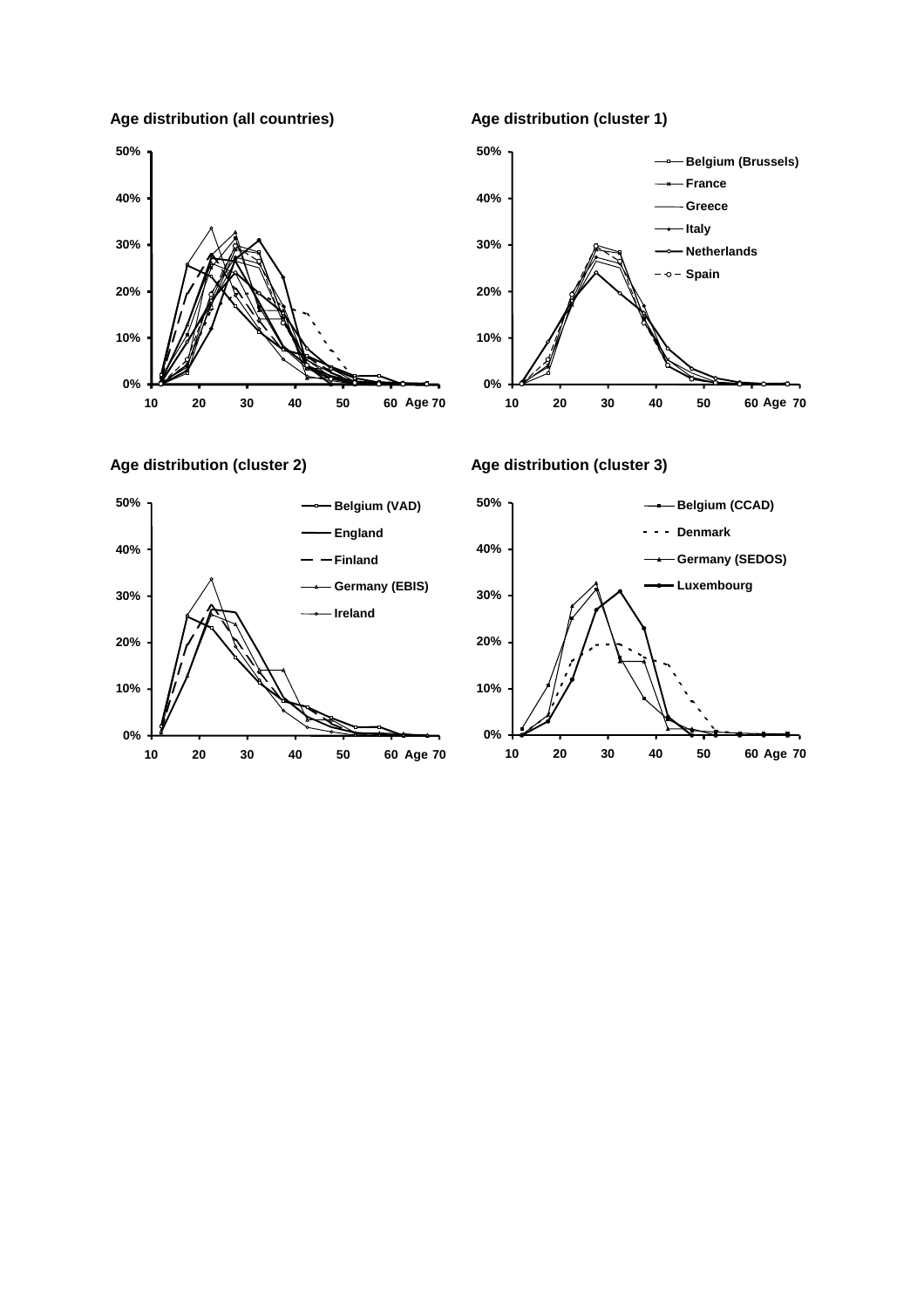### **Remarks**

Again, a separation between different treatment-centre types would be valuable here. Currently, the given mean age only reflects that of the treated drug-using population, but this figure is distorted by the proportion of in- and outpatient treatment centres reporting to the monitoring system. It is a well-known fact that the age distributions of clients treated in outpatient treatment centres differ markedly from those treated in in-patient centres.

Different groups of countries with more or less similar age distributions can be identified. This may be caused by similar distributions of in- and outpatient treatment services in the monitoring systems.

A problem to be solved in future concerns the differences between intervals of age categorisation. In most cases, this is only related to the last category which is not very problematic. In single cases, modifications concerning category ranges are also necessary.



# **Living status (with whom)**

| <b>Country</b>                                    | alone or<br>with child<br>% | with<br><b>parents</b><br>% | with partner<br>and/or child(ren)<br>% | with friends<br>or other<br>$\frac{9}{6}$ | not<br><b>known</b><br>% | number |
|---------------------------------------------------|-----------------------------|-----------------------------|----------------------------------------|-------------------------------------------|--------------------------|--------|
| <b>Belgium (Brussels)</b><br>$($ <sup>a</sup> $)$ | 29                          | 31                          |                                        | 19                                        | 21                       | 1,544  |
| <b>Belgium (CCAD)</b>                             | 31                          | 29                          | 23                                     |                                           | 10                       | 1,681  |
| Belgium (VAD) (b)                                 | 20                          | 45                          | 26                                     | 8                                         |                          | 2,731  |
| Denmark $(^c)$                                    | 55                          |                             | 19                                     | 16                                        | 10                       | 4,580  |
| England $d$                                       | 14                          | 18                          | 15                                     | 5                                         | 48                       | 21,996 |
| Finland $(^\circ)$                                |                             |                             |                                        |                                           |                          |        |
| Germany (EBIS) (1)                                | 29                          | 28                          | 29                                     | 12                                        | 2                        | 12,600 |
| <b>Germany (SEDOS)</b>                            | 35                          | 24                          | 22                                     | 17                                        | 3                        | 1,331  |
| Greece $(^9)$                                     | 10                          | 67                          | 14                                     | 9                                         | 1                        | 570    |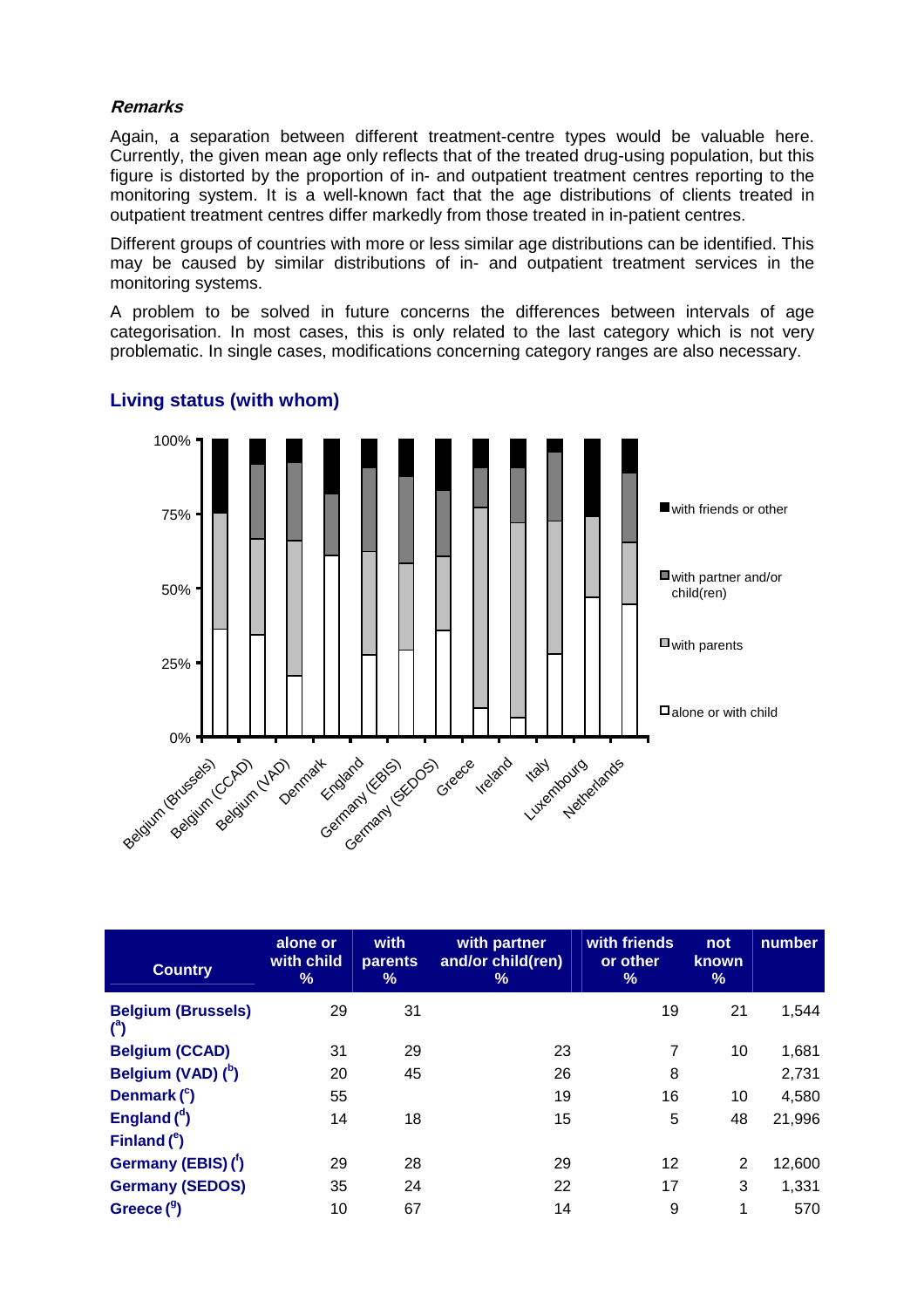| Ireland $(^{h})$         |    | 62 | 18 | 9  | ა | 4.910 |
|--------------------------|----|----|----|----|---|-------|
| Italy $($ <sup>i</sup> ) | 28 | 45 | 23 |    |   | 2,625 |
| Luxembourg               | 47 | 27 | ี  | 20 |   |       |
| Netherlands $(')$        | 41 | 19 | 22 | 10 |   | 6.407 |

Blank cells indicate data not available.

(<sup>a</sup>) The category 'Alone or with child' also includes 'With partner and/or child(ren)'; the category 'Other' includes living in an institution (e.g., prison).

<sup>(b</sup>) The category 'With parents' also includes living with other family; 'Other' includes living in an institution; 'With partner (alone)' and 'With partner and child(ren)' are already pooled at raw-data level; the category 'With friends' is not available.

 $(^\circ)$  The categories 'With parents' and 'Other' are empty.

 $($ <sup>d</sup>) Data for the category 'Alone with child' could not be individually identified and are within the category 'Alone'; data for the category 'With partner and child(ren)' are within the category 'With partner'; data for the category 'With friends' are within the category 'Other'; the English category 'Parents and partner' is also within the category 'Other'; ignoring the large number of unknown cases may be misleading in the bar graph.

 $(°)$  An accurate conversion of Finnish categories is not possible and would lead to a misleading interpretation.

( f ) The category 'With partner and child(ren)' consists of 'With child(ren) and other' data.

 $(9)$  The category 'Alone with child' does not exist in the Greek Protocol and was coded as 'Other'.

 $($ <sup>h</sup>) The category 'With partner and child(ren)' is not available separately.

 $($ <sup>i</sup>) Item not covered by the Lazio region monitoring system.

(<sup>i</sup>) The category 'With friends' is not registered in LADIS.

# **Remarks**

As can be seen from the above footnotes, this item and its categories appear much more problematic than other items. The detailed breakdown of these categories requires changes and modifications in nearly all countries.

The chosen way of reporting this item solves some of the current problems since the pooled categories have been constructed which makes slight uncertainties disappear.

The categories of this item seemed to be defined quite clearly, making an assignment of national data to TDI categories quite clear – especially in comparison to the related item 'Living status (where)'.

# **Living status (where)**

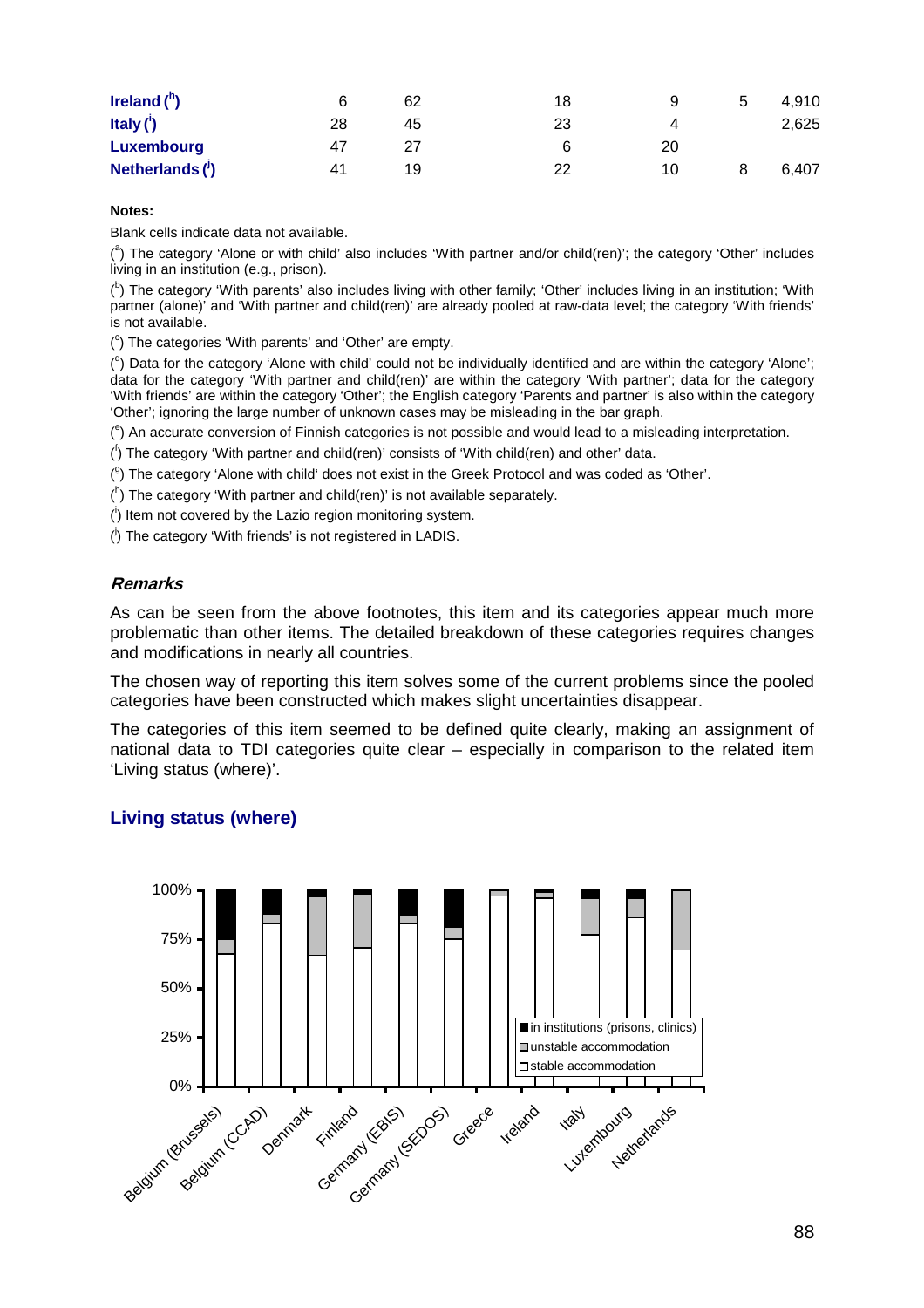| <b>Country</b>                      | stable<br>accommodation<br>% | unstable<br>accommodation<br>% | in institutions<br>% | not known<br>% | number |
|-------------------------------------|------------------------------|--------------------------------|----------------------|----------------|--------|
| <b>Belgium</b><br>(Brussels) $(^a)$ | 57                           | 6                              | 21                   | 16             | 1,544  |
| <b>Belgium (CCAD)</b>               | 79                           | 4                              | 11                   | 6              | 1,681  |
| <b>Denmark</b>                      | 64                           | 29                             | 3                    | 4              | 4,580  |
| Finland $(^{b})$                    | 69                           | 27                             | $\overline{2}$       | $\overline{2}$ | 2,828  |
| <b>Germany (EBIS)</b>               | 81                           | 4                              | 12                   | 3              | 11,627 |
| <b>Germany (SEDOS)</b>              | 71                           | 6                              | 18                   | 6              | 1,775  |
| Greece $(^c)$                       | 96                           | 3                              | $<$ 1                | 1              | 570    |
| <b>Ireland</b>                      | 91                           | 3                              | 1                    | 5              | 4,910  |
| Italy $\binom{d}{b}$                | 77                           | 19                             | 4                    |                | 2,665  |
| <b>Luxembourg</b>                   | 86                           | 10                             | 4                    |                |        |
| Netherlands $(^e)$                  | 59                           | 26                             |                      | 15             | 6,407  |

Blank cells indicate data not available.

(<sup>a</sup>) 'Living with friends' is included in the category 'Stable accommodation'.

 $(2)$  N (missing)=34; 'Living with friends' is included in the category 'Unstable accommodation'; other Finnish categories have been converted; prisoners are not included in the 'Institutions' category because, according to Finnish instructions, prisoners have given the living status before they were in prison.

 $(°)$ The question was combined with 'Living status (with whom)'.

 $\binom{d}{k}$  Item not covered by the Lazio region monitoring system.

 $(°)$  The stability of the living status is not accounted for in LADIS and a proxy measure was used where the LADIS categories 'Having an own home or renting one and living in the parental home' were transferred to the TDI category 'Stable accommodation'; the TDI category 'In institutions' is not registered in LADIS; a number of LADIS categories such as 'Roaming; Living in pension houses etc.' were transferred to the TDI category 'Unstable accommodation'.

# **Remarks**

This item seems to be quite problematic as nearly nothing is known of how countries assign data to these categories.

What becomes clear is that the definition given in the TDI Protocol is not sufficient to guarantee comparability between countries. For example, the category 'Living with friends' has been transferred to two different and contrary categories in two cases. Combining this with the other item accounting for living status or calculating proxy estimates demonstrates that the categories of this item will have to be more clearly specified.

Conversion rules defining national equivalences are of central importance if broad (constructed) categories like 'Stable accommodation' and 'Unstable accommodation' are to be compared.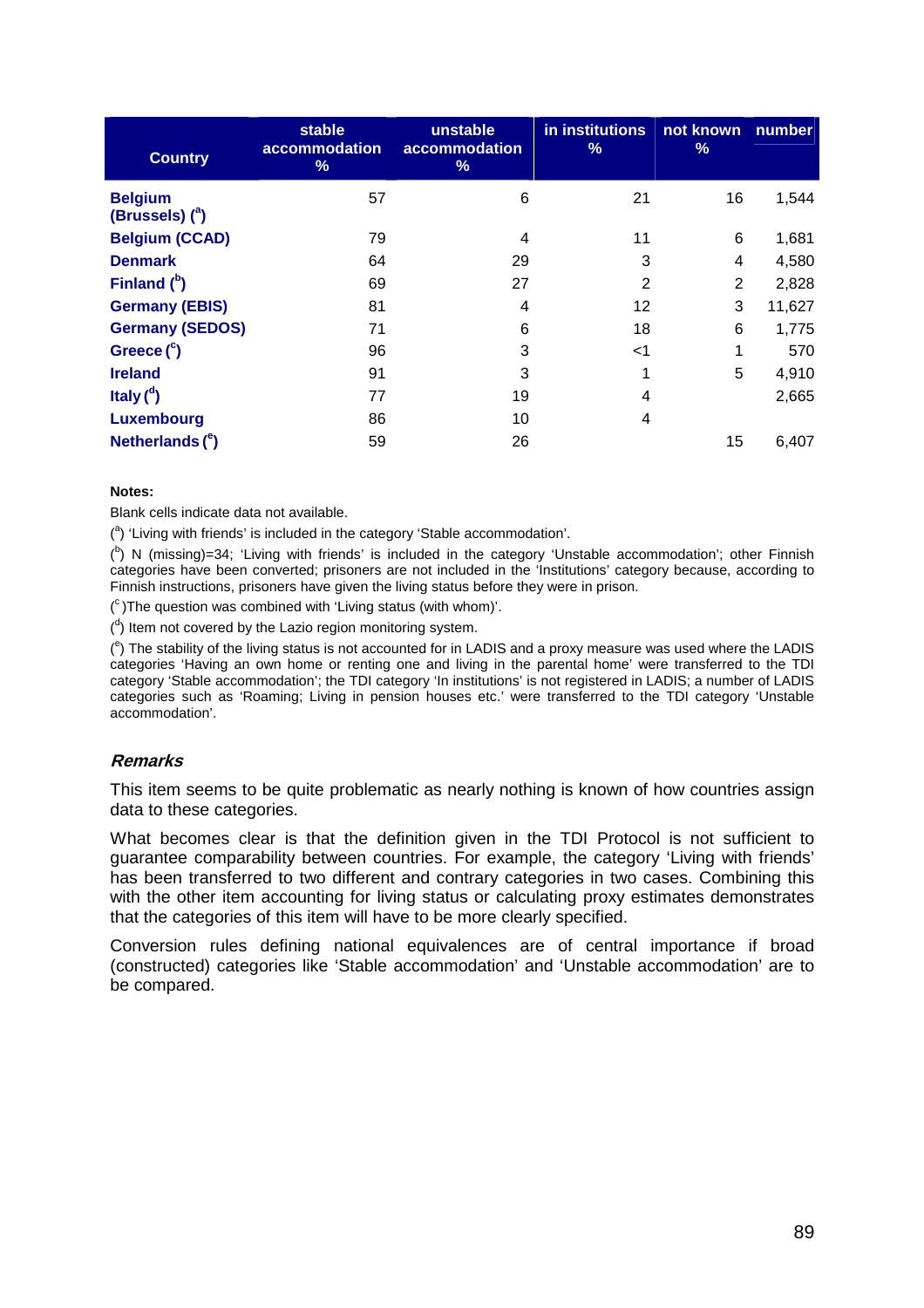# **Nationality**



| <b>Country</b>            | <b>National of</b><br>this country<br>% | <b>EU national</b><br>% | national of<br>another<br>country<br>% | not<br>known% | number |
|---------------------------|-----------------------------------------|-------------------------|----------------------------------------|---------------|--------|
| <b>Belgium (Brussels)</b> | 47                                      | 12                      | 25                                     | 16            | 1,544  |
| <b>Belgium (CCAD)</b>     | 77                                      | 12                      | 8                                      | 3             | 1,681  |
| <b>Denmark</b>            | 93                                      |                         | 6                                      | $<$ 1         | 4,580  |
| Finland $(^a)$            | 97                                      | -1                      | $\overline{2}$                         | 1             | 2,779  |
| <b>Germany (EBIS)</b>     | 35                                      | 2                       | 6                                      | 57            | 11,627 |
| <b>Germany (SEDOS)</b>    | 69                                      | 2                       | 23                                     | 6             | 1,775  |
| <b>Greece</b>             | 98                                      |                         | 1                                      |               | 570    |
| <b>Ireland</b>            | 98                                      |                         | <1                                     | 1             | 4,910  |
| <b>Italy</b>              | 94                                      | ا>                      | 6                                      |               | 6,059  |
| Luxembourg $(^{b})$       | 65                                      | 30                      | 5                                      |               |        |
| <b>Netherlands</b>        | 88                                      | 2                       | 7                                      | 4             | 6,407  |
| <b>Spain</b>              | 83                                      | <1                      | 3                                      | 13            | 52,440 |

### **Notes:**

Blank cells indicate data not available.

 $(^\text{a})$  N (missing)=83

 $\binom{b}{k}$  RELIS data differentiate between native Luxemburgers and naturalised citizens (% of nationals = sum of both). There is no breakdown by gender on a routine basis.

## **Remarks**

Nationality seems to be one of the items which are easily available. Assignment to TDI categories does not seem problematic.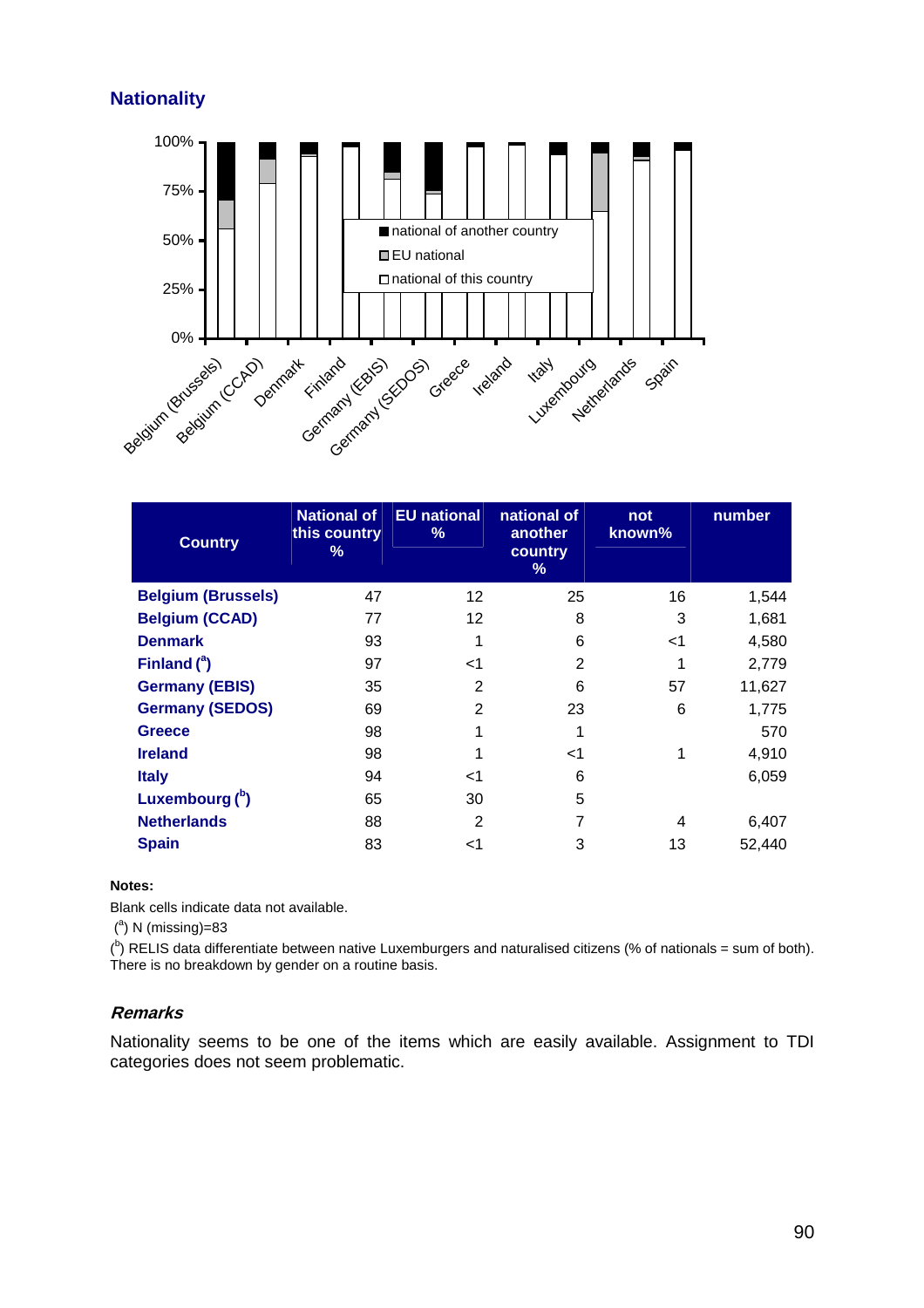# **Labour status**



| <b>Country</b>                          | regular<br>employment<br>% | pupil/<br><b>student</b><br>% | economically<br>inactive<br>% | unemployment<br>or other<br>% | not<br>known<br>% | number |
|-----------------------------------------|----------------------------|-------------------------------|-------------------------------|-------------------------------|-------------------|--------|
| <b>Belgium</b><br>(Brussels) $(^a)$     | 8                          |                               |                               | 28                            | 64                | 1,544  |
| <b>Belgium (CCAD)</b><br>$\binom{b}{b}$ | 12                         | 8                             | $\overline{2}$                | 70                            | $\overline{7}$    | 1,681  |
| Belgium (VAD) (°)                       | 40                         | 24                            |                               | 33                            | 3                 | 2,933  |
| <b>Denmark</b>                          | 7                          | 1                             | 27                            | 61                            | $\overline{4}$    | 4,580  |
| England $(^d)$                          | 15                         |                               |                               | 71                            | 14                | 21,996 |
| Finland $(^e)$                          | 9                          | 17                            | 6                             | 64                            | 4                 | 2,803  |
| France $(^{f})$                         | 17                         | 5                             | 24                            | 54                            |                   | 14,684 |
| Germany (EBIS) (9)                      | 57                         | 8                             | 3                             | 29                            | 3                 | 11,627 |
| <b>Germany (SEDOS)</b><br>$^{\circ}$    | 18                         | 1                             | $\overline{c}$                | 77                            | $\overline{2}$    | 1,775  |
| Greece (1)                              | 38                         | $\overline{4}$                |                               | 57                            | $\mathbf{1}$      | 570    |
| Ireland $(')$                           | 14                         | $\overline{4}$                | $<$ 1                         | 78                            | 3                 | 4,910  |
| Italy $\binom{k}{k}$                    | 32                         | 1                             | 11                            | 50                            | 5                 | 6,059  |
| Luxembourg $()$                         | 50                         | 5                             | $\sqrt{5}$                    | 40                            |                   |        |
| Netherlands $(^{m})$                    | 23                         | $\overline{2}$                | 11                            | 54                            | 9                 | 6,407  |
| Spain $($ <sup>n</sup> )                | 25                         | 2                             | 3                             | 61                            | 8                 | 52,440 |

#### **Notes:**

Blank cells indicate data not available.

(<sup>a</sup>) The categories 'Pupil/student' and 'Economically inactive' are not available; only main source of income is registered; the category 'Unemployed' means 'Never worked' (10%) and the category 'Other' represents occasional work (18%).

(b) 17% 'Other'.

(<sup>c</sup>) The category 'Economically inactive' includes 'Unemployed'.

<sup>(d</sup>) Data for the categories 'Pupil/student' and 'Economically inactive' could not be individually identified and are within the category 'Other' (5%).

 $(°)$  N(missing)= 59; the 'Economically inactive' category does not include invalids who are in the category 'Other'  $(4%).$ 

( f ) 18% 'Other'.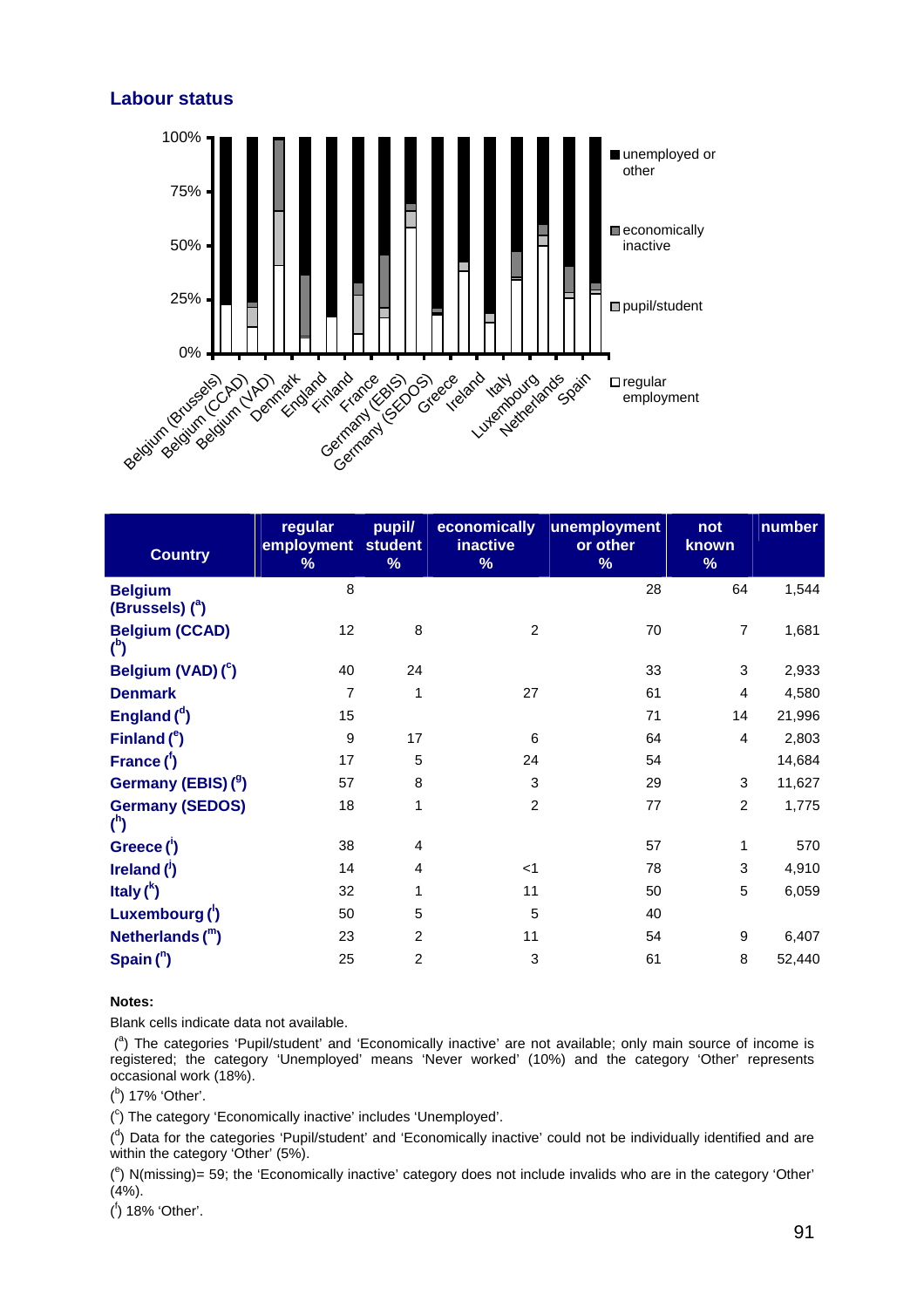$(9)$  8% 'Other'.

( h ) 9% 'Other'.

( i ) 2% 'Other'; the category 'Economically inactive' did not exist in 1997, but had already been changed in 1999. (<sup>j</sup>) 3% 'Other'.

( k ) 6% 'Other'.

( l ) 12% 'Other' (including occasional work).

(m) 5% 'Other'; different categories of the LADIS variable 'Source of income' were used: for the TDI category 'Regular employment' the LADIS category 'Income/small businessman etc.' was used; for the TDI category 'Economically inactive' the LADIS categories 'Pension' and 'No personal income' were used; the LADIS category 'On welfare' was used for the TDI category 'Unemployed'; the fit of the other categories was rather self-evident. ( n ) 9% 'Other'.

# **Remarks**

'Labour status' is one of the items which requires slight modifications in definitions or guidelines on how to transfer different labour situations to the TDI categories.

Two countries used 'Main source of income' as a proxy estimate for labour status because this item is not registered in their national systems.

Some of the percentage rates in the 'Other' category are quite high, indicating that a considerable number of cases could not clearly be assigned to one of the TDI categories. An assumption might be that this category includes 'Occasional work' which is somewhere in between regular work and unemployment. Again, it would be very valuable to know how national items have been transferred.

Labour status is one of the items that makes it easy to give examples of how data from treatment-monitoring systems can be combined with other statistics. For example, this item allows direct comparisons to be made with general statistics, such as unemployment rate among a country's population. This would allow comparisons to be made of the economic and/or social status of clients treated for drug problems and the general population.



# **Highest educational level completed**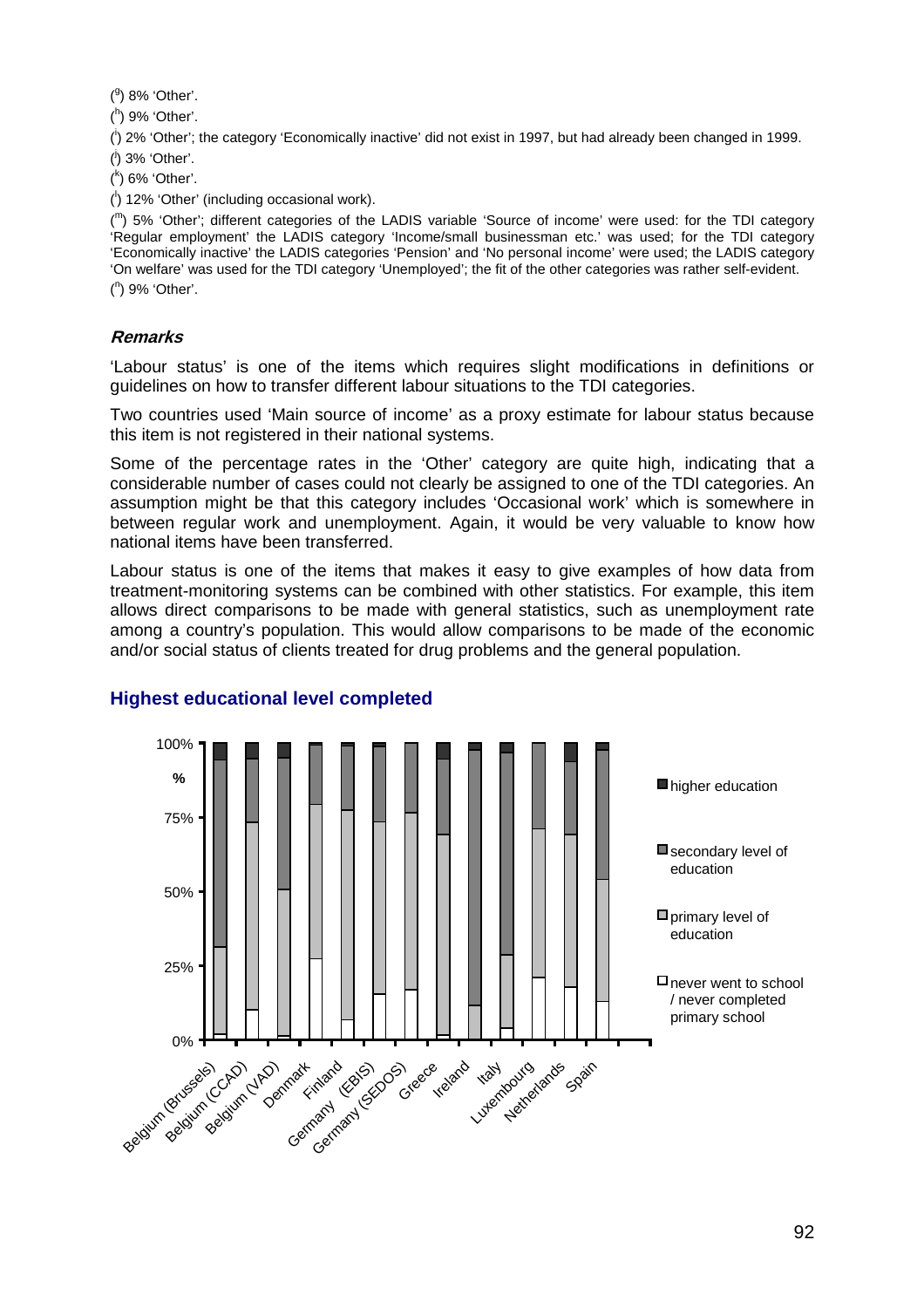| <b>Country</b>                 | never went to<br>school/never<br>completed<br>primary school<br>% | primary level<br>of education<br>% | secondary<br>level of<br>education<br>℅ | higher<br>level of<br>education<br>% | not<br>known<br>% | number |
|--------------------------------|-------------------------------------------------------------------|------------------------------------|-----------------------------------------|--------------------------------------|-------------------|--------|
| <b>Belgium</b><br>(Brussels)   | 1                                                                 | 12                                 | 26                                      | $\overline{2}$                       | 58                | 1,544  |
| <b>Belgium (CCAD)</b>          | 8                                                                 | 48                                 | 16                                      | 4                                    | 25                | 1,681  |
| Belgium (VAD) ( <sup>a</sup> ) |                                                                   | 36                                 | 32                                      | 4                                    | 27                | 2,953  |
| <b>Denmark</b>                 | 21                                                                | 40                                 | 15                                      |                                      | 24                | 4,580  |
| Finland $(^{b})$               | 6                                                                 | 60                                 | 18                                      |                                      | 15                | 2,760  |
| Germany (EBIS) (°)             | 13                                                                | 49                                 | 21                                      | 1                                    | 17                | 13,596 |
| <b>Germany (SEDOS)</b>         | 16                                                                | 58                                 | 23                                      |                                      | 3                 | 1,775  |
| <b>Greece</b>                  | $\overline{2}$                                                    | 67                                 | 25                                      | 5                                    | 1                 | 570    |
| Ireland $\binom{d}{k}$         | $<$ 1                                                             | 10                                 | 74                                      | $\overline{2}$                       | 14                | 4,818  |
| <b>Italy</b>                   | 4                                                                 | 23                                 | 64                                      | 3                                    | 6                 | 6,059  |
| Luxembourg $(^\mathrm{e})$     | 21                                                                | 50                                 | 29                                      |                                      |                   |        |
| <b>Netherlands</b>             | 14                                                                | 41                                 | 20                                      | 5                                    | 19                | 6,407  |
| <b>Spain</b>                   | 12                                                                | 38                                 | 40                                      | $\overline{2}$                       | 8                 | 52,440 |

Blank cells indicate data not available.

(<sup>a</sup>) 'Not known' includes special schools for the handicapped, not-completed school programmes, part-time schooling and so on.

 $($ <sup>b</sup>) N(missing)=102; the category 'Not known' in the highest educational level might also include some cases from categories 1 and 2, because in Finnish data collection there is also a category 'Other' (60 cases) which includes some particular forms of training where primary school might be in the background; however, it cannot be defined accurately enough to be separated into these two categories.

 $(°)$  The category 'Higher level of education' is from a different table than the other data.

 $($ <sup>d</sup>) The category 'Not known' includes clients with an unknown educational level (n=457) and those still in education (n=202); the information collected is the educational level reached rather than the educational level completed

(<sup>e</sup>) The RELIS protocol provides data on 'Started school level' and 'Completed school level'. 'Never went to school or never completed primary school level' includes those who started primary school and, before completion, were orientated to specialised education institutions because of their inability to meet the requirements of primaryschool courses.

### **Remarks**

Educational systems differ greatly among EU Member States. To avoid problems arising from the unsystematic assignment of national item categories to TDI categories it was suggested to use the International Standard Classification of Education (ISCED) as a standard for transferring items. These classifications are an example of internationally accepted standards leading to comparable classifications. Where possible, similar international standards should be found or defined for other items.

Nevertheless, some slight uncertainties remained concerning the categorisation of special schools for the handicapped or additional studies to improve qualifications. In one case, the reported item differs from the requested one (educational level 'reached' instead of 'completed'), but as long as no better solution can be provided this may serve as an appropriate proxy estimate.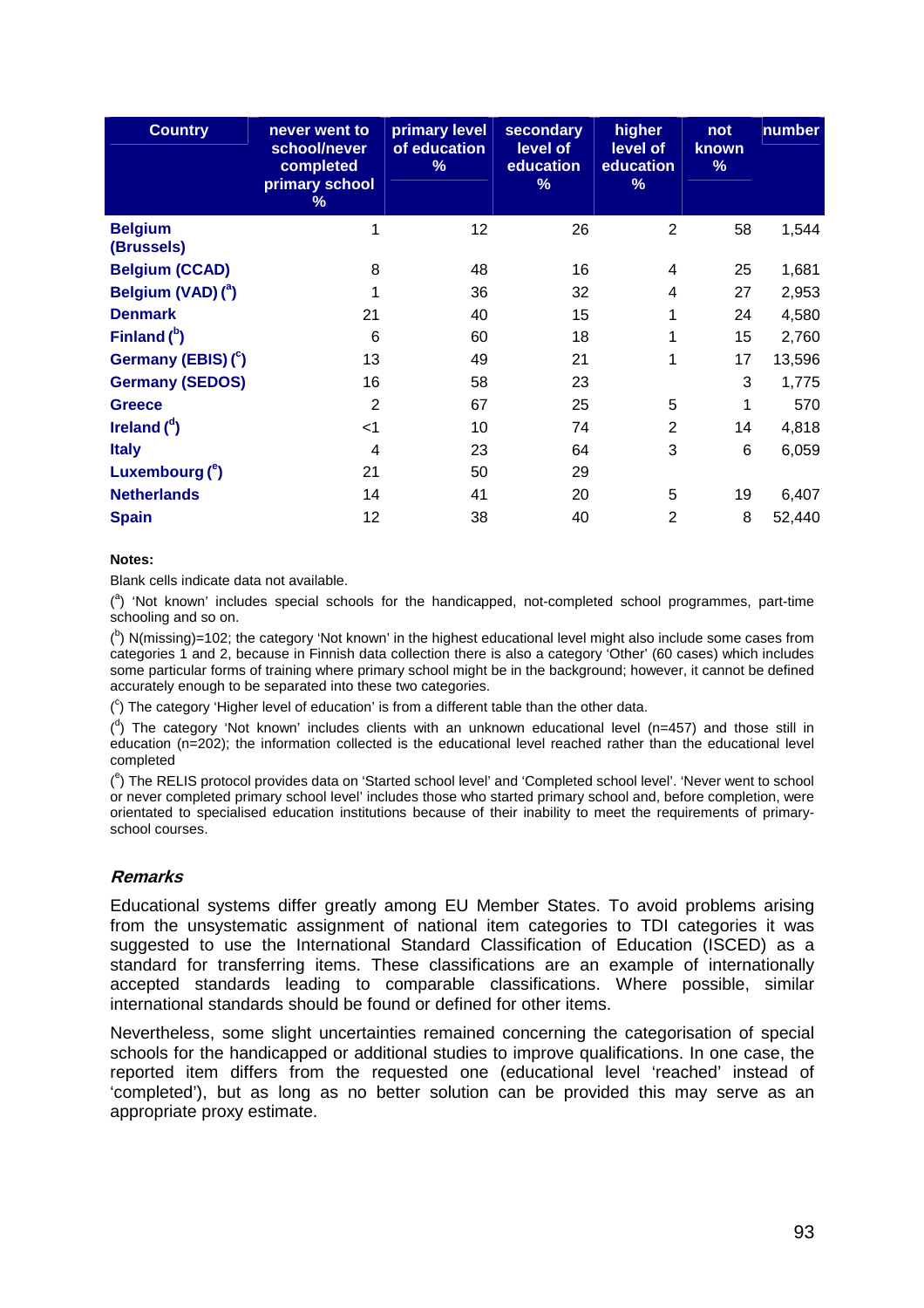# **Primary drug (age distribution)**

### **Belgium (Brussels)**

# **Belgium (CCAD)**







# **Germany (EBIS)**



### **Ireland**



# **Spain**





# **England**



# **Germany (SEDOS)**



## **Italy**



# **Belgium (VAD)**



### **Finland**



### **Greece**



### **Netherlands**

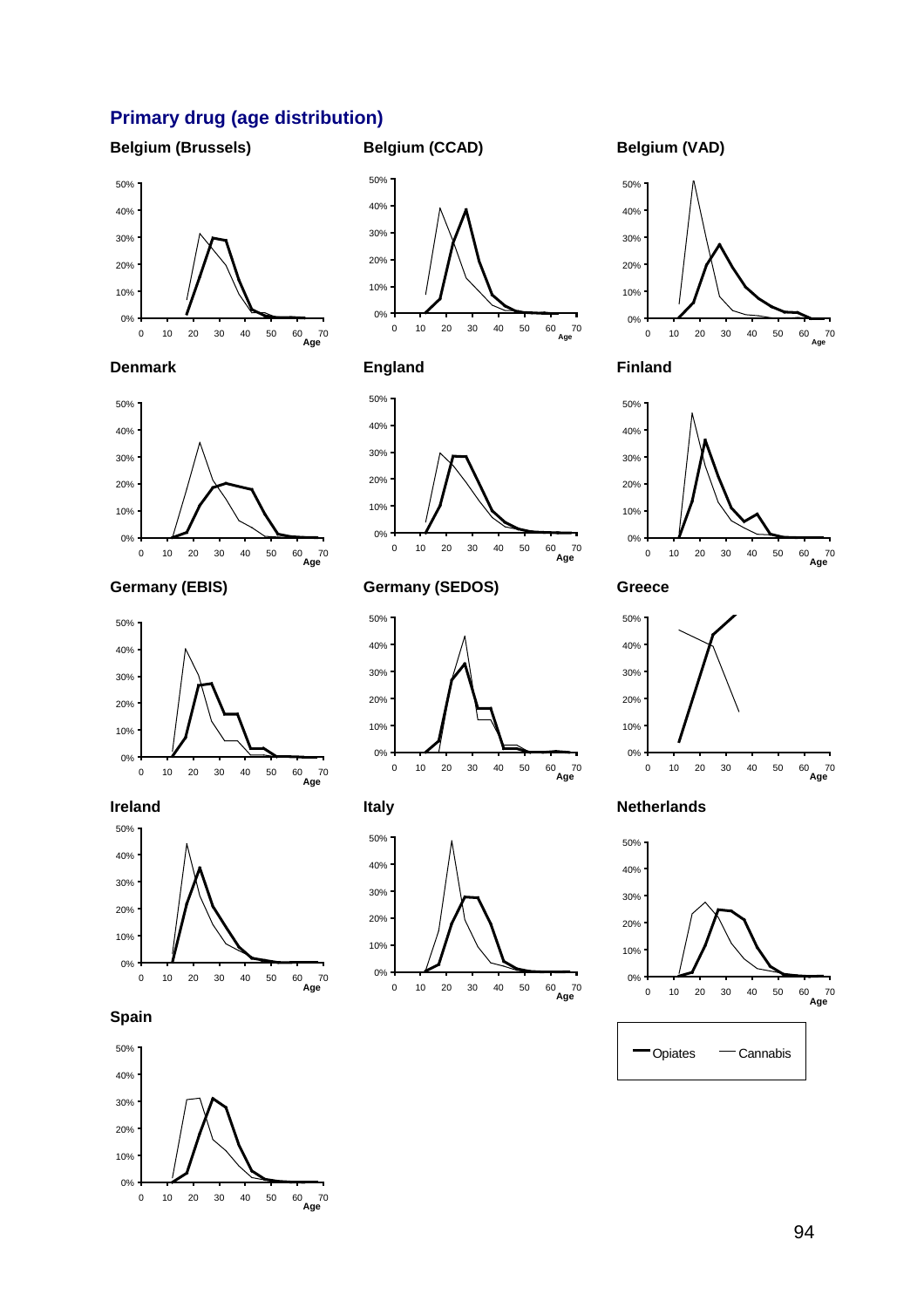| <b>Country</b>                              |                  |                                                      |     |    |                 | Age                      |                |                   |                |                  |                  |                      | <b>Number</b> |
|---------------------------------------------|------------------|------------------------------------------------------|-----|----|-----------------|--------------------------|----------------|-------------------|----------------|------------------|------------------|----------------------|---------------|
|                                             | < 15             | $15-19$ 20-4 25-9 30-4 35-9 40-4 45-9 50-4 55-9 60-4 |     |    |                 |                          |                |                   |                |                  |                  | $\ge$ $\ge$ $\ge$ 65 |               |
| Primary drug: opiates (%)                   |                  |                                                      |     |    |                 |                          |                |                   |                |                  |                  |                      |               |
| <b>Belgium (Brussels)</b><br>$\binom{a}{b}$ |                  | $\overline{2}$                                       | 16  | 32 | 31              | 15                       | 3              | 1                 | $<$ 1          | $<$ 1            |                  |                      | 1,108         |
| Belgium (CCAD)                              | $<$ 1            | 5                                                    | 26  | 38 | 19              | $\overline{7}$           | 3              | $<$ 1             | $<$ 1          |                  |                  |                      | 1,001         |
| Belgium (VAD) ( <sup>a</sup> )              | $\boldsymbol{0}$ | 6                                                    | 20  | 27 | 19              | 12                       | $\overline{7}$ | 4                 | 2              | $\boldsymbol{2}$ |                  |                      | 937           |
| <b>Denmark</b>                              |                  | $\overline{2}$                                       | 12  | 19 | 20              | 19                       | 18             | 9                 | 1              | $<$ 1            | $<$ 1            | $<$ 1                | 3,204         |
| England                                     | $<$ 1            | 10                                                   | 29  | 28 | 18              | 8                        | 4              | $\overline{2}$    | $<$ 1          | $<$ 1            | $<$ 1            | $<$ 1                | 15,680        |
| Finland                                     | $<$ 1            | 14                                                   | 36  | 23 | 11              | 6                        | 9              | 1                 | $<$ 1          |                  |                  |                      | 585           |
| Germany (EBIS) (b)                          | $<$ 1            | $\overline{7}$                                       | 27  | 27 | 16              | 16                       | 3              | 3                 | $<$ 1          | $<$ 1            | $<$ 1            |                      | 7,954         |
| Germany (SEDOS)<br>$\binom{b}{b}$           | $<$ 1            | $\overline{\mathbf{4}}$                              | 27  | 33 | 16              | 16                       | 1              | 1                 | $<$ 1          | $<$ 1            | $<$ 1            |                      | 1,158         |
| Greece $(^c)$                               |                  | 4                                                    |     | 44 |                 | 52                       |                |                   |                |                  |                  |                      | 476           |
| Ireland                                     | $<$ 1            | 22                                                   | 35  | 21 | 13              | 6                        | $\overline{2}$ | 1                 | $<$ 1          | $<$ 1            | $<$ 1            |                      | 3,888         |
| Italy                                       | $<$ 1            | 3                                                    | 18  | 28 | 28              | 18                       | $\overline{4}$ | 1                 | < 1            | $<$ 1            | $<$ 1            | $<$ 1                | 5,272         |
| <b>Netherlands</b>                          | $<$ 1            | $\overline{2}$                                       | 12  | 25 | 24              | 21                       | 11             | 4                 | 1              | $<$ 1            | $<$ 1            | $<$ 1                | 3,132         |
| Spain                                       | $<$ 1            | 3                                                    | 18  | 31 | 28              | 14                       | 4              | 1                 | < 1            | $<$ 1            | $<$ 1            | $\leq$ 1             | 44,201        |
| Primary drug: cannabis (%)                  |                  |                                                      |     |    |                 |                          |                |                   |                |                  |                  |                      |               |
| <b>Belgium (Brussels)</b>                   |                  | $\overline{7}$                                       | 33  | 27 | 20              | 9                        | $\overline{2}$ | $\overline{c}$    |                |                  |                  |                      | 98            |
| Belgium (CCAD)                              | $\overline{7}$   | 39                                                   | 27  | 13 | 8               | 3                        | 1              | 1                 |                | 1                |                  |                      | 197           |
| Belgium (VAD) ( <sup>a</sup> )              | 5                | 52                                                   | 29  | 8  | 3               | 1                        | 1              | $<$ 1             |                | $<$ 1            |                  |                      | 521           |
| <b>Denmark</b>                              | $<$ 1            | 18                                                   | 35  | 21 | 14              | 6                        | 4              | 1                 | $<$ 1          |                  |                  |                      | 398           |
| England                                     | 4                | 30                                                   | 25  | 19 | 12              | 6                        | $\overline{2}$ | 1                 | 1              | $<$ 1            | $\mathbf 0$      | $\mathbf 0$          | 1,934         |
| Finland                                     | $\overline{c}$   | 46                                                   | 27  | 13 | $6\phantom{1}6$ | 4                        | 1              | 1                 |                |                  |                  |                      | 473           |
| Germany (EBIS) (b)                          | $\overline{2}$   | 40                                                   | 30  | 13 | 6               | 6                        | 1              | 1                 | $<$ 1          | $<$ 1            | $<$ 1            |                      | 1,976         |
| Germany (SEDOS)<br>$\binom{b}{b}$           | $\boldsymbol{0}$ | $\boldsymbol{0}$                                     | 27  | 43 | 12              | 12                       | 3              | 3                 | 0              | 0                | $\boldsymbol{0}$ |                      | 37            |
| Greece $(^\circ)$                           |                  | 45                                                   |     | 39 |                 | 15                       |                |                   |                |                  |                  |                      | 66            |
| Ireland                                     | 3                | 44                                                   | 25  | 14 | 7               | $\overline{\mathcal{A}}$ | $\overline{c}$ |                   |                |                  |                  |                      | 516           |
| Italy                                       | 1                | 15                                                   | 49  | 19 | 9               | 3                        | $\mathbf{2}$   | 1                 |                |                  |                  | $<$ 1                | 320           |
| Netherlands                                 | 1                | 23                                                   | 28  | 22 | 12              | $\overline{7}$           | $\mathfrak{S}$ | $\overline{2}$    | $\mathbf{1}$   | $<$ 1            | $<$ 1            |                      | 1,177         |
| Spain                                       | $\overline{2}$   | 31                                                   | 31  | 16 | 12              | 6                        | $\overline{2}$ | $\mathbf{1}$      | < 1            | < 1              |                  | $<$ 1                | 2,208         |
| Primary drug: cocaine (%)                   |                  |                                                      |     |    |                 |                          |                |                   |                |                  |                  |                      |               |
| <b>Belgium (Brussels)</b>                   |                  |                                                      |     |    |                 |                          |                |                   |                |                  |                  |                      |               |
| Belgium (CCAD)                              |                  | $\overline{2}$                                       | 32  | 33 | 14              | 12                       | 2              | 4                 | $\overline{2}$ |                  |                  |                      | 57            |
| Belgium (VAD) ( <sup>a</sup> )              |                  | 13                                                   | 24  | 25 | 22              | 9                        | 3              | $\overline{2}$    |                | $\overline{2}$   |                  |                      | 169           |
| <b>Denmark</b>                              |                  | 30                                                   | 30  |    |                 | 30                       |                | 10                |                |                  |                  |                      | 10            |
| England                                     | 1                | 10                                                   | 22  | 27 | 23              | 12                       | 4              | $\overline{2}$    | 1              | $<$ 1            | $<$ 1            | $\pmb{0}$            | 925           |
| Finland                                     |                  |                                                      | 100 |    |                 |                          |                |                   |                |                  |                  |                      | $\sqrt{5}$    |
| Germany (EBIS) (b)                          | $<$ 1            | 5                                                    | 23  | 31 | 18              | 18                       | $\sqrt{3}$     | 3                 | $<$ 1          | $<$ 1            |                  |                      | 830           |
| Germany (SEDOS)<br>$\binom{b}{b}$           | $\boldsymbol{0}$ | $\,6$                                                | 31  | 32 | 15              | 15                       | 1              | 1                 | $\mathbf 0$    | $\pmb{0}$        | $\pmb{0}$        |                      | 88            |
| Greece $(^c)$                               |                  |                                                      |     |    |                 |                          |                | not reliable, N=2 |                |                  |                  |                      |               |
| Ireland                                     | $\mathbf 0$      | 24                                                   | 43  | 19 | 10              | $\overline{2}$           | $\mathbf 0$    | 2                 | 0              | $\pmb{0}$        | $\pmb{0}$        | $\boldsymbol{0}$     | 42            |
| Italy                                       |                  | $\overline{7}$                                       | 18  | 32 | 8               | 17                       | 10             | 4                 | $\overline{2}$ | $\mathbf{1}$     | 1                |                      | 257           |
| Netherlands                                 | $<$ 1            | 5                                                    | 22  | 29 | 20              | 13                       | 6              | $\overline{2}$    | $\mathbf{1}$   | $<$ 1            | $<$ 1            | $<$ 1                | 1,387         |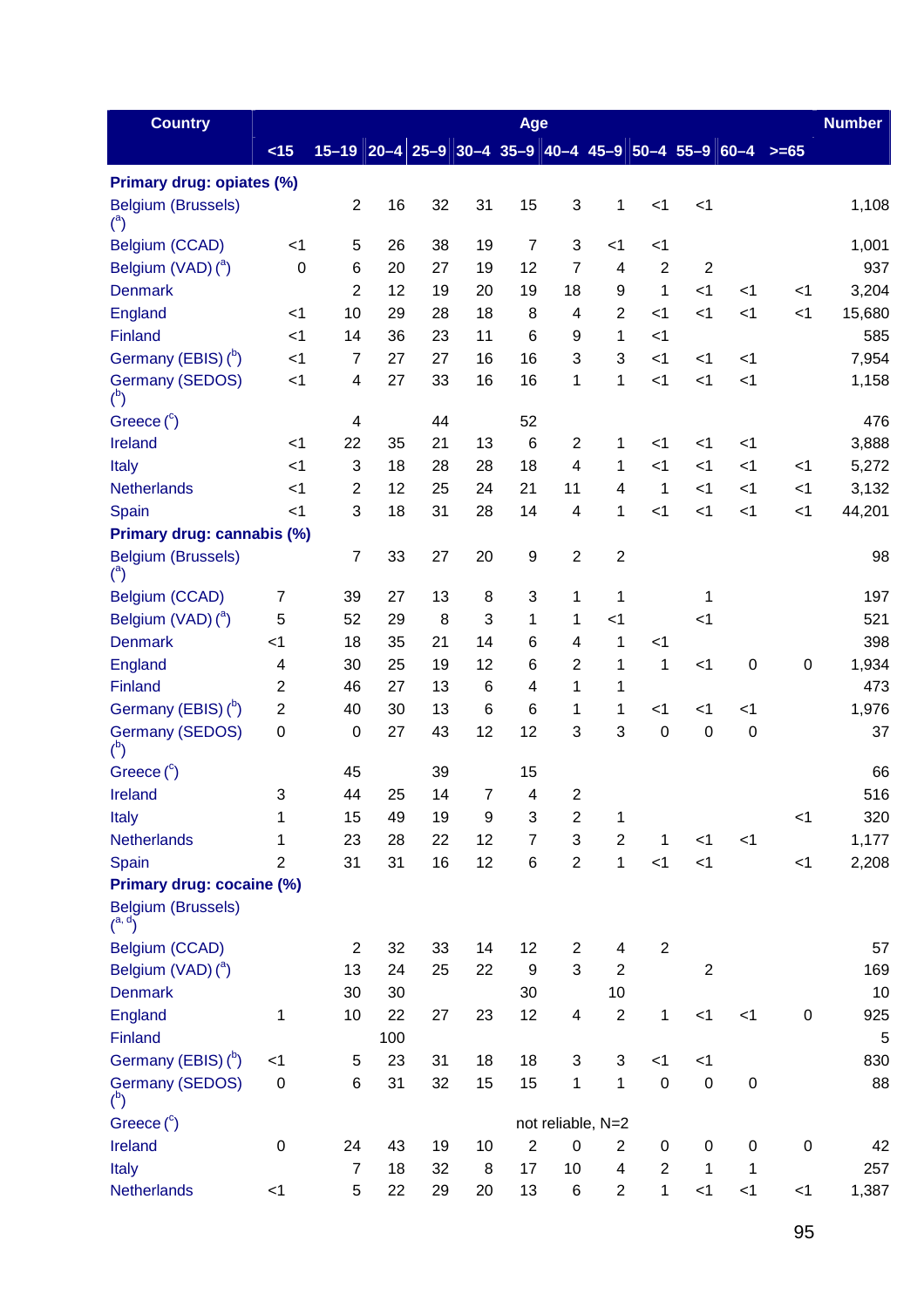| <b>Country</b>                             |                |                                                           |    |                |                | Age            |                   |                |                |             |          |          | <b>Number</b> |
|--------------------------------------------|----------------|-----------------------------------------------------------|----|----------------|----------------|----------------|-------------------|----------------|----------------|-------------|----------|----------|---------------|
|                                            | < 15           | $15-19$ 20-4 25-9 30-4 35-9 40-4 45-9 50-4 55-9 60-4 >=65 |    |                |                |                |                   |                |                |             |          |          |               |
| Spain                                      | $<$ 1          | 7                                                         | 23 | 27             | 24             | 13             | 4                 | 1              | $<$ 1          | $<$ 1       | $<$ 1    |          | 4,625         |
| Primary drug: stimulants (%)               |                |                                                           |    |                |                |                |                   |                |                |             |          |          |               |
| Belgium (Brussels)<br>$\mathcal{L}^{a, d}$ |                | 4                                                         | 24 | 31             | 21             | 10             | $\overline{7}$    | 1              | $\overline{2}$ |             |          |          | 107           |
| Belgium (CCAD)                             | $\overline{4}$ | 35                                                        | 39 | 14             | 6              |                | 2                 |                |                |             |          |          | 51            |
| Belgium (VAD) ( <sup>a</sup> )             | $\overline{2}$ | 42                                                        | 35 | 10             | $\overline{4}$ | 2              | 3                 | 1              | 1              | $<$ 1       |          |          | 479           |
| <b>Denmark</b>                             |                | 14                                                        | 41 | 20             | 13             | $\overline{7}$ | 5                 |                |                |             |          |          | 76            |
| <b>England</b>                             | $<$ 1          | 18                                                        | 27 | 25             | 17             | 7              | 4                 | 2              | $<$ 1          | <1          | $<$ 1    | $\Omega$ | 2,230         |
| Finland                                    | 0              | 13                                                        | 30 | 27             | 18             | 6              | 4                 | 1              | $<$ 1          |             |          | $<$ 1    | 971           |
| Germany (EBIS) $(^e)$                      |                |                                                           |    |                |                |                |                   |                |                |             |          |          |               |
| <b>Germany (SEDOS)</b><br>$^{\circ}$       |                |                                                           |    |                |                |                |                   |                |                |             |          |          |               |
| Greece $(^\circ)$                          |                |                                                           |    |                |                |                | not reliable, N=1 |                |                |             |          |          |               |
| Ireland                                    | 1              | 49                                                        | 38 | $\overline{7}$ | 4              | 1              | $<$ 1             | $\Omega$       | $\mathbf 0$    | $\mathbf 0$ | $\Omega$ | $\Omega$ | 298           |
| <b>Italy</b>                               |                | 13                                                        | 56 | 11             | 5              | 11             | $\overline{2}$    | $\overline{2}$ |                |             |          |          | 55            |
| <b>Netherlands</b>                         | 2              | 37                                                        | 28 | 13             | 9              | 5              | 3                 | 2              | 1              | <1          |          | $<$ 1    | 324           |
| Spain                                      | 1              | 37                                                        | 38 | 13             | 6              | $\overline{2}$ | $\overline{2}$    | 1              |                | ا>          |          | $<$ 1    | 568           |

Blank cells indicate data not available.

 $($ <sup>a</sup>) Different age distribution (ends at >=55).

 $($ <sup>b</sup>) Different age distribution (30–40; 40–50; 50–60; >=60).

 $(^{\circ})$  Different age distribution (<=19; 20-29; >=30).

 $\binom{d}{k}$  'Cocaine' and 'stimulants' are not distinguishable.

 $(°)$  Not calculated.

# **Remarks**

As in the section 'Age distribution', here the intervals of the age distributions also differ from TDI requirements in some countries

Graphs are only presented for opiates and cannabis as primary drugs. These two groups of clients may serve as prototypes for types of drug users. Nevertheless, information is also available for many other drug sub-types.

Yet drug addicts who attend treatment for opiate-related problems form the largest group of all registered clients. Analyses of other drug types may be more difficult due to small sample sizes and the lack of reliable data.

For this analysis, individual country profiles have been given preference. This seemed to be the best way of providing an overview of the current situation in the EU Member States. Pooling data or calculating means on the basis of several countries would have led to loss of information and data quality. On the other hand, differences in shape or height of country profiles in the graphs again reflect differences in the proportions of treatment-centre types reporting to the monitoring system.

The primary drug of treated and registered clients is available in all participating countries. If certain countries are not included it is because the data have been collected via crosstabulations. This may have led to the main drug being available but not stratified by the second item (as with Luxembourg).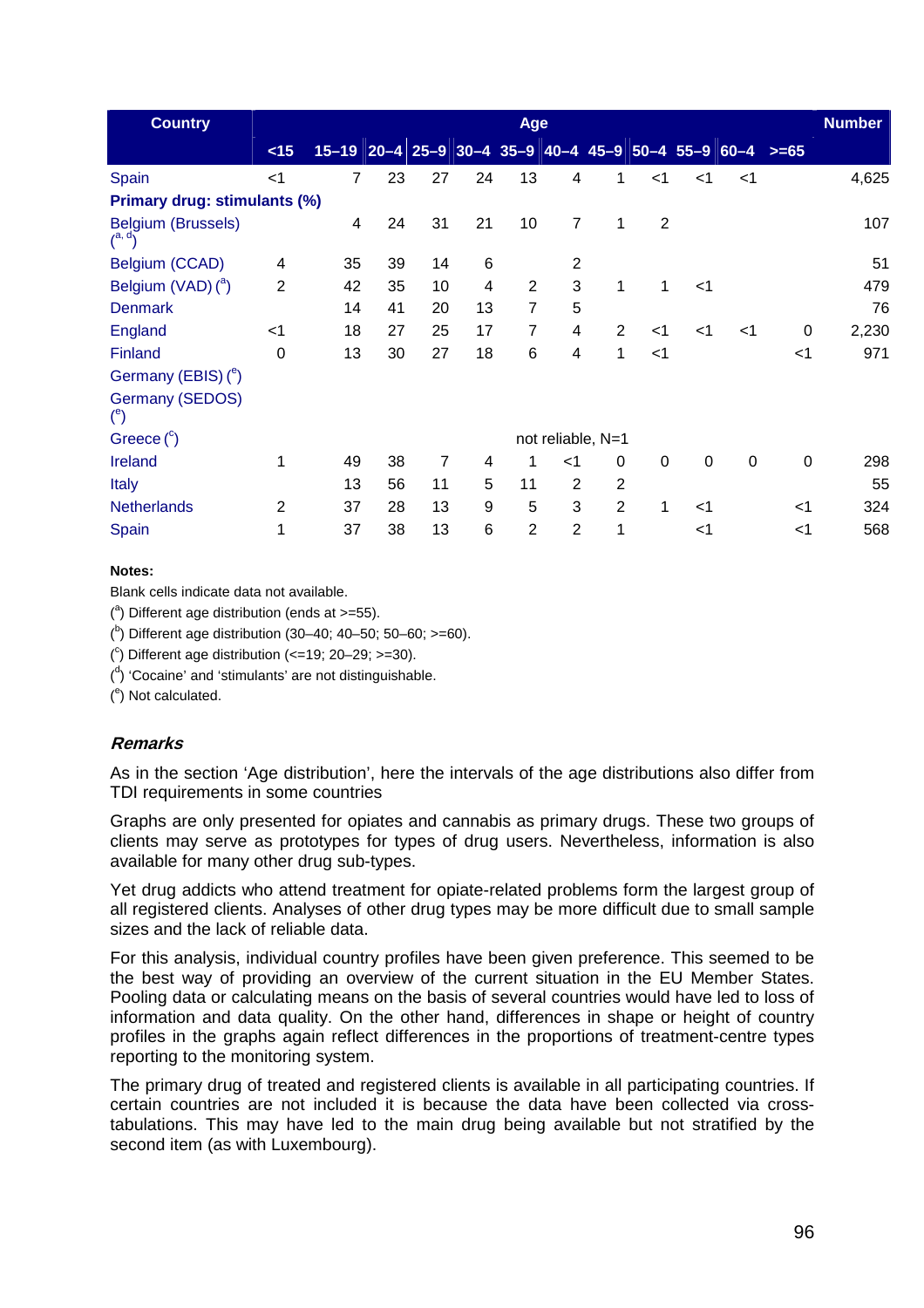In future, different stratifications – for example, by route of administration, new versus old cases, and so on – would be interesting. As in the previous tables describing age distributions, a 'Not known' category should be added.

# **Primary drug (per country)**

### **Belgium (Brussels)**



### **Belgium (CCAD)**



### **Belgium (VAD)**



**Drug 7% N** Opiates 78 1,204 Cocaine (<sup>a</sup>) Stimulants 7 111 Hypnotics/sedatives 7 110 Hallucinogens 1 9 Volatile inhalants  $\leq 1$  1 Cannabis 7 103 Other <1 6 Total 100 1,544

| Drug                | %        | N     |
|---------------------|----------|-------|
| Opiates             | 68       | 1,091 |
| Cocaine             | 4        | 61    |
| <b>Stimulants</b>   | 3        | 52    |
| Hypnotics/sedatives | 7        | 114   |
| Hallucinogens       | ہ ۔      | 2     |
| Volatile inhalants  | $\leq$ 1 | 5     |
| Cannabis            | 13       | 213   |
| Other               | 5        | 73    |
| Total               | 100      | 1.611 |

| Drug                | %   | N     |
|---------------------|-----|-------|
| Opiates             | 24  | 501   |
| Cocaine             | 5   | 96    |
| Stimulants          | 14  | 287   |
| Hypnotics/sedatives | 5   | 95    |
| Hallucinogens       | 5   | 106   |
| Volatile inhalants  | 1   | 13    |
| Cannabis            | 21  | 451   |
| Other               | 26  | 556   |
| Total               | 100 | 2.105 |

(<sup>a</sup>) included in 'stimulants' category

#### **Denmark**



**Drug % N**  Opiates 70 3,211 Cocaine 1 25 Stimulants 2 76

| Hypnotics/sedatives | 1   | 54    |
|---------------------|-----|-------|
| Hallucinogens       | ا>  | 4     |
| Volatile inhalants  | ا>  | 2     |
| Cannabis            | g   | 398   |
| Other               | 18  | 810   |
| Total               | 100 | 4,580 |

#### **England**



| Drug $(^a)$                                     | %   | N      |  |  |  |  |
|-------------------------------------------------|-----|--------|--|--|--|--|
| Opiates                                         | 71  | 15,680 |  |  |  |  |
| Cocaine                                         | 4   | 925    |  |  |  |  |
| Stimulants                                      | 10  | 2.230  |  |  |  |  |
| Hypnotics/sedatives                             | 3   | 647    |  |  |  |  |
| Hallucinogens                                   | ا>  | 49     |  |  |  |  |
| Volatile inhalants                              | 1   | 148    |  |  |  |  |
| Cannabis                                        | 9   | 1.934  |  |  |  |  |
| Other                                           | 2   | 383    |  |  |  |  |
| Total                                           | 100 | 21.996 |  |  |  |  |
| $^{\text{a}}$ ) 77 drug-free users and 38 poly- |     |        |  |  |  |  |

drug users recorded under 'Other'

### **Finland**



|  | Opiates Cocaine Stimulants Cannabis |  |
|--|-------------------------------------|--|
|  |                                     |  |

| Drug ( <sup>a</sup> )      | ℀   | N     |
|----------------------------|-----|-------|
| Opiates                    | 22  | 573   |
| Cocaine                    | ا>  | 5     |
| Stimulants                 | 36  | 962   |
| Hypnotics/sedatives        | 4   | 112   |
| Hallucinogens              | -1  | 7     |
| Volatile inhalants         | ا>  | 4     |
| Cannabis                   | 18  | 466   |
| Other $($ <sup>a</sup> $)$ | 20  | 528   |
| Total                      | 100 | 2.657 |

( a ) N (missing)=205; category 'Other' includes alcohol as primary drug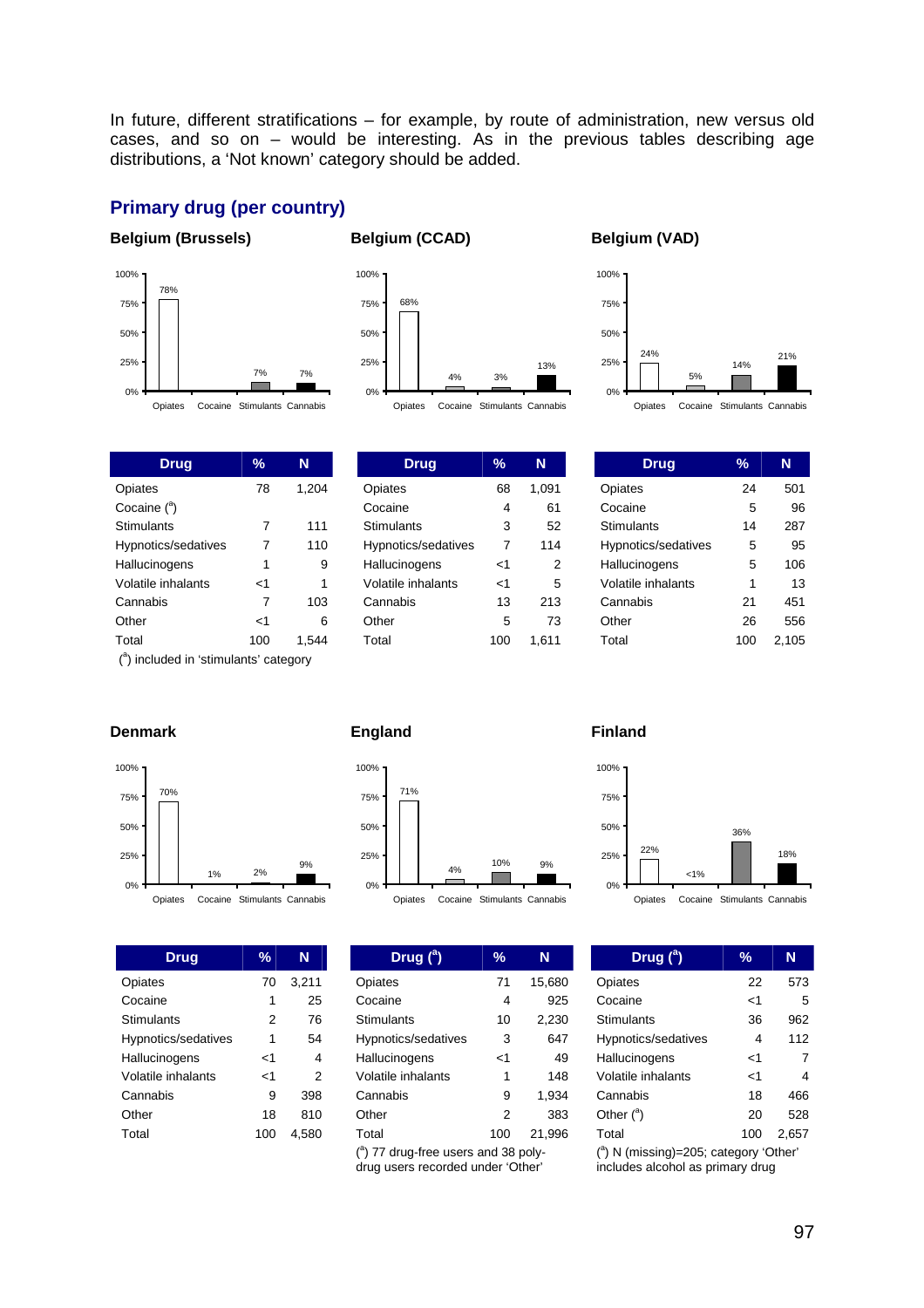

| Drua                | $\frac{0}{2}$ | N      |
|---------------------|---------------|--------|
| Opiates             | 80            | 10,909 |
| Cocaine             | 3             | 462    |
| Stimulants          | 1             | 177    |
| Hypnotics/sedatives | 3             | 349    |
| Hallucinogens       | 0             | 54     |
| Volatile inhalants  | 0             | 42     |
| Cannabis            | 12            | 1,601  |
| Other               | 1             | 112    |
| Total               | 100           | 13.706 |
|                     |               |        |

# **Germany (EBIS)**



Opiates Cocaine Stimulants Cannabis

| Drug                        | %   | N      |
|-----------------------------|-----|--------|
| Opiates                     | 68  | 7.954  |
| Cocaine                     | 7   | 830    |
| Stimulants ( <sup>a</sup> ) |     |        |
| Hypnotics/sedatives         | 6   | 655    |
| Hallucinogens               | 2   | 211    |
| Volatile inhalants          | 0   | 0      |
| Cannabis                    | 17  | 1.977  |
| Other $($ <sup>a</sup> $)$  |     |        |
| Total                       | 100 | 11.627 |
| not calculated              |     |        |

# **Germany (SEDOS)**



Opiates Cocaine Stimulants Cannabis

| Drug                            | %   | N     |
|---------------------------------|-----|-------|
| Opiates                         | 90  | 1,158 |
| Cocaine                         | 7   | 89    |
| Stimulants ( <sup>a</sup> )     |     |       |
| Hypnotics/sedatives             | 1   | 8     |
| Hallucinogens                   | 0   | 0     |
| Volatile inhalants              | 0   | 0     |
| Cannabis                        | 3   | 37    |
| Other $($ <sup>a</sup> $)$      |     |       |
| Total                           | 100 | 1,292 |
| ( <sup>a</sup> ) not calculated |     |       |

### **Greece**



| Drua                                  | %   | N   |
|---------------------------------------|-----|-----|
| Opiates                               | 85  | 476 |
| Cocaine ( <sup>a</sup> )              |     |     |
| Stimulants ( <sup>a</sup> )           |     |     |
| Hypnotics/sedatives                   | з   | 16  |
| Hallucinogens ( <sup>a</sup> )        |     |     |
| Volatile inhalants ( <sup>a</sup> )   |     |     |
| Cannabis                              | 12  | 66  |
| Other $($ <sup>a</sup> $)$            |     |     |
| Total                                 | 100 | 558 |
| ( <sup>a</sup> ) figures not reliable |     |     |

# **Ireland**



| Drug                | $\frac{9}{6}$ | Ν     |  |
|---------------------|---------------|-------|--|
| Opiates             | 80            | 3,905 |  |
| Cocaine             | 1             | 42    |  |
| <b>Stimulants</b>   | 6             | 299   |  |
| Hypnotics/sedatives | 2             | 75    |  |
| Hallucinogens       | 1             | 26    |  |
| Volatile inhalants  | 1             | 27    |  |
| Cannabis            | 11            | 518   |  |
| Other               | 1 -           | 2     |  |
| Total               |               | 4.8   |  |

**Italy** 



Opiates Cocaine Stimulants Cannabis

| Drug                | ℆   | N     |
|---------------------|-----|-------|
| Opiates             | 87  | 5,272 |
| Cocaine             | 5   | 292   |
| Stimulants          | 1   | 50    |
| Hypnotics/sedatives | 1   | 82    |
| Hallucinogens       | ا>  | 2     |
| Volatile inhalants  | -1  | 1     |
| Cannabis            | 5   | 319   |
| Other               | 1ح  | 30    |
| Total               | 100 | 6.048 |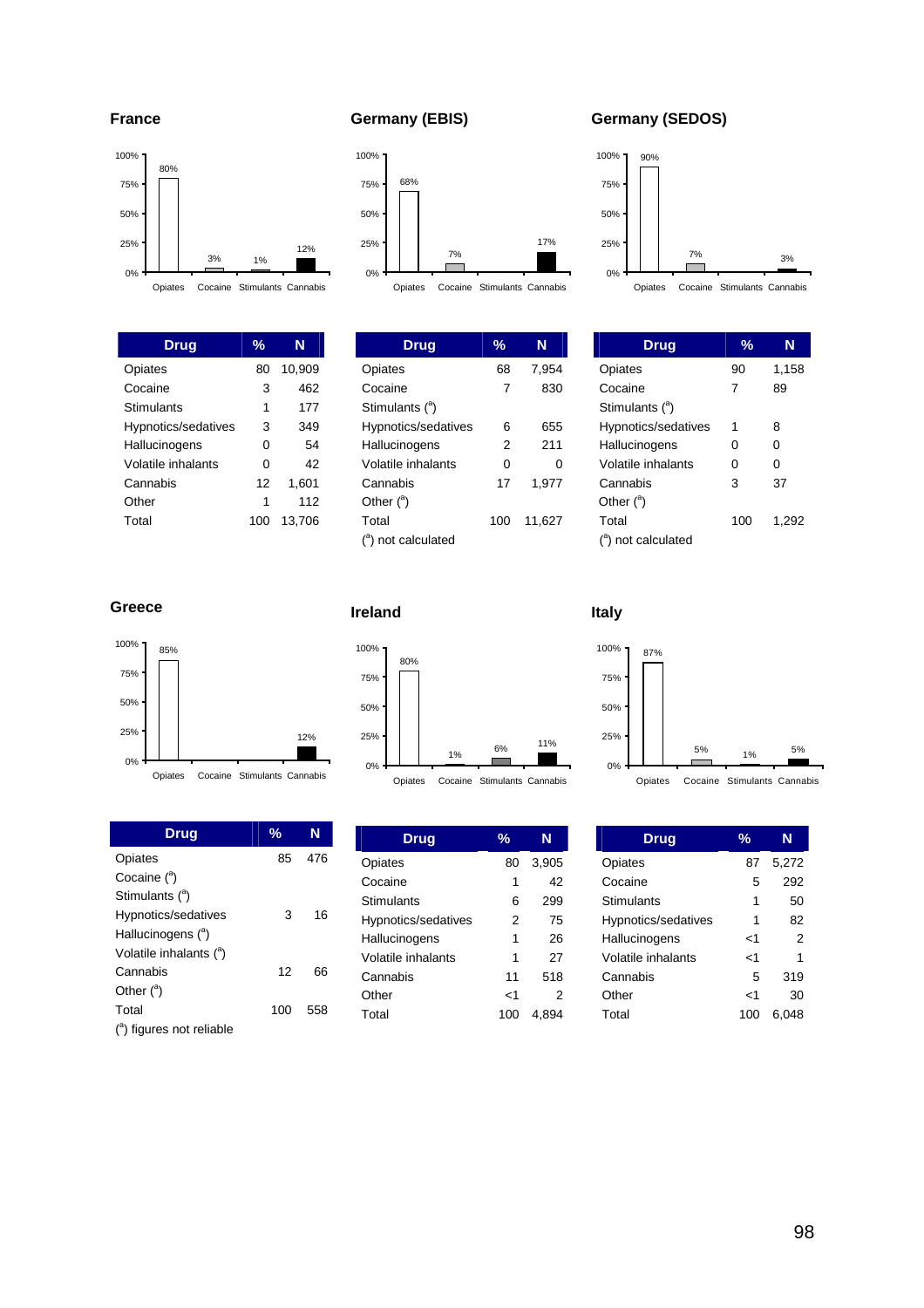**Luxembourg** 





( a ) RELIS provides data on

'preference 1, 2, 3 substances' and breakdown data by IV and non-IV use blank cells: not available

#### **Netherlands**



| Drua                | %   | N     |
|---------------------|-----|-------|
| Opiates             | 49  | 3,131 |
| Cocaine             | 22  | 1,387 |
| Stimulants          | 5   | 324   |
| Hypnotics/sedatives | 3   | 207   |
| Hallucinogens       | 3   | 179   |
| Volatile inhalants  | ا>  | 2     |
| Cannabis            | 18  | 1,177 |
| Other               | 0   | 0     |
| Total               | 100 | 6,407 |



Opiates Cocaine Stimulants Cannabis

| Drug                | %   | N      |
|---------------------|-----|--------|
| Opiates             | 85  | 44.523 |
| Cocaine             | 9   | 4.647  |
| Stimulants          | 1   | 584    |
| Hypnotics/sedatives | 1   | 263    |
| Hallucinogens       | -1  | 85     |
| Volatile inhalants  | -1  | 16     |
| Cannabis            | 4   | 2.214  |
| Other               | -1  | 108    |
| Total               | 100 | 52,440 |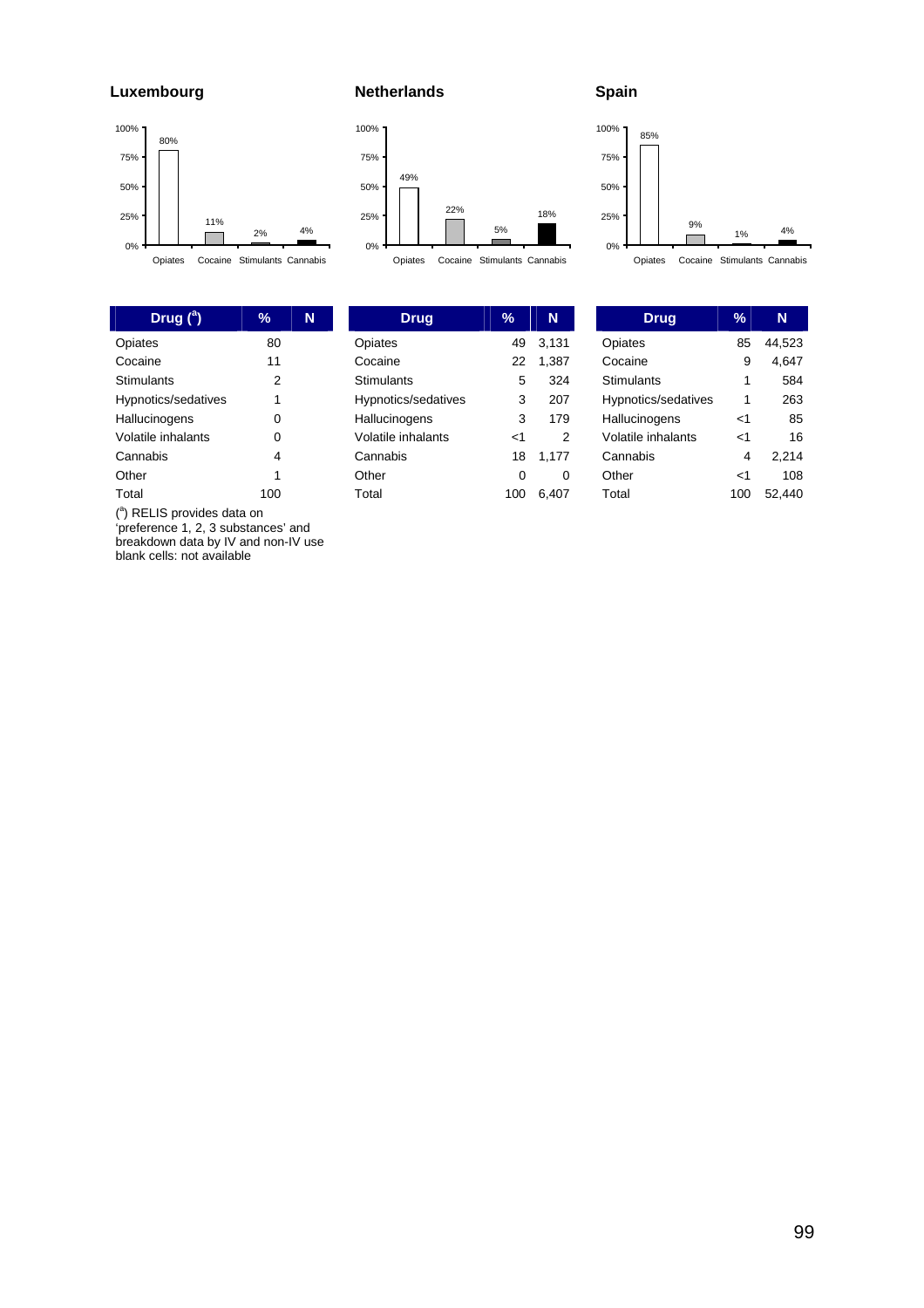## **Remarks**

These figures provide an overview of the distribution of primary drugs used by clients registered by the national monitoring systems. For some drugs, the number of registered clients is very small. Again opiates, cocaine and cannabis usually account for more than 90% of all clients. The large figures for opiate and cannabis users make further stratifications or detailed analyses interesting.

With single exceptions (for example, Finland which has a very high proportion of stimulant users) the figures look quite similar and may prompt scientists to analyse single drugs (such as cannabis) in more detail. See the section 'Primary drug (age distribution)' for additional remarks.



# **Usual route of administration (primary drug)**

Opiates Cocaine Stimulants Cannabis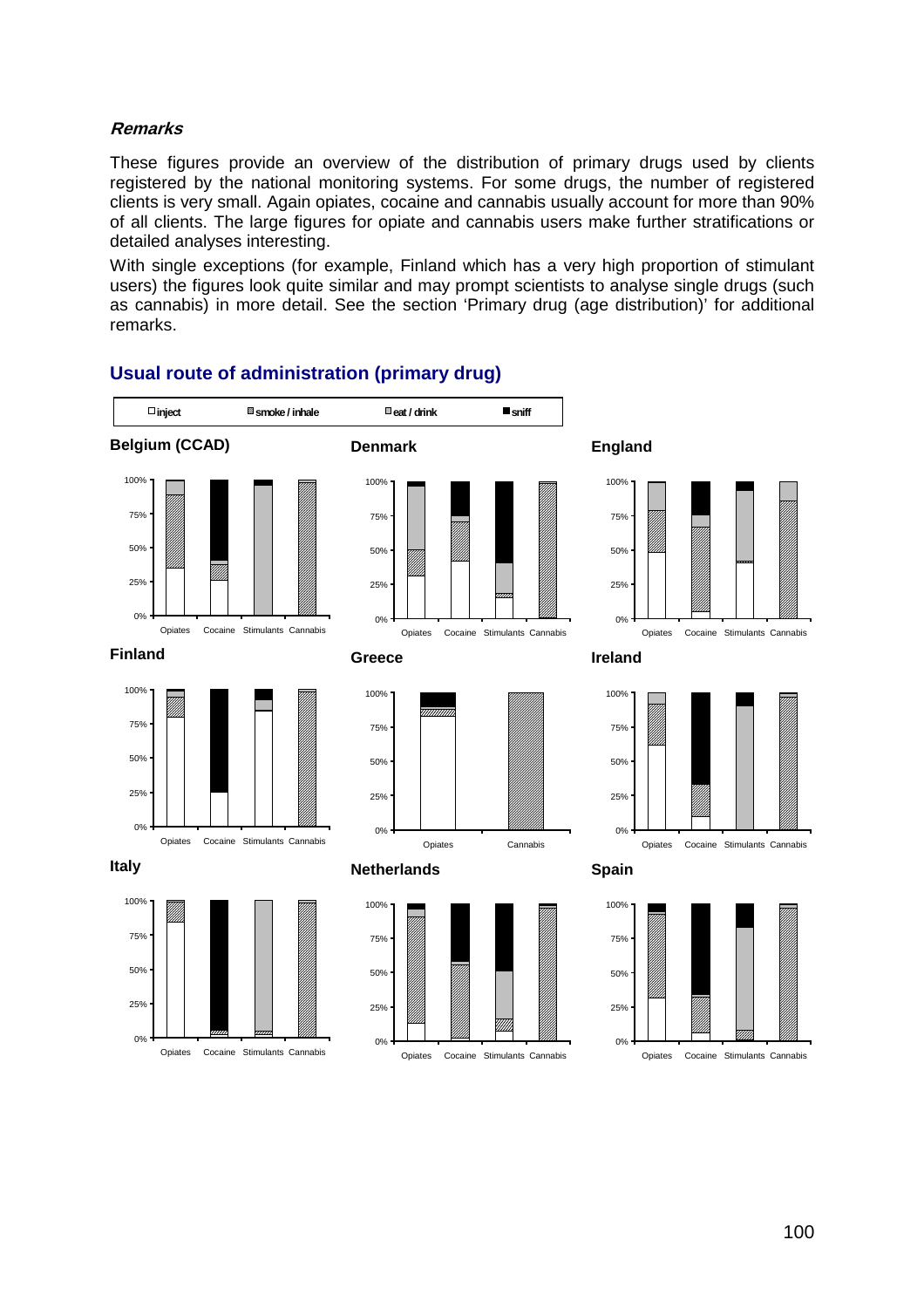### **Remarks**

This item gives useful information concerning patterns of use and possible problems related to certain routes of administration (such as injecting). Considerable differences can be seen among countries. Analyses carried out at national level may explain some of these differences and give valuable information on how or why consumption habits have changed or may be influenced.

Additional remarks are necessary to allow a realistic interpretation of the data. For example, the proportion of opiate users receiving methadone is of interest as this sub-group will increase the share in the 'Eat/drink' category.

| <b>Country</b>               | inject           | smoke/inhale   | eat/drink      | sniff          | others         | not known                 | number |
|------------------------------|------------------|----------------|----------------|----------------|----------------|---------------------------|--------|
| Primary drug: opiates (%)    |                  |                |                |                |                |                           |        |
| Belgium (CCAD)               | 31               | 49             | 9              | 1              |                | 10                        | 1,091  |
| Denmark $(^a)$               | 30               | 19             | 44             | 3              |                | 4                         | 3,211  |
| England $(^{b})$             | 47               | 29             | 20             | 1              | < 1            | 4                         | 15,680 |
| Finland $(^\circ)$           | 78               | 15             | 4              | 1              |                | $\overline{2}$            | 569    |
| Greece                       | 82               | 5              | $\overline{2}$ | 10             |                | 1                         | 476    |
| Ireland                      | 62               | 30             | 8              | $<$ 1          |                |                           | 3,850  |
| Italy                        | 79               | 14             | 1              |                | $<$ 1          | 6                         | 5,271  |
| Netherlands                  | 10               | 61             | 5              | 3              | 1              | 21                        | 3,131  |
| Spain                        | 30               | 58             | $\overline{2}$ | 5              | 1              | 4                         | 44,523 |
| Primary drug: cocaine (%)    |                  |                |                |                |                |                           |        |
| Belgium (CCAD)               | 26               | 11             | 3              | 59             |                |                           | 61     |
| <b>Denmark</b>               | 40               | 28             | 4              | 24             |                | 4                         | 25     |
| <b>England</b>               | 5                | 56             | 8              | 23             | < 1            | 8                         | 925    |
| Finland $(^c)$               | 20               |                |                | 60             |                | 20                        | 5      |
| Greece                       |                  |                |                |                |                |                           |        |
| Ireland                      | 10               | 24             |                | 67             |                |                           | 42     |
| Italy                        | 3                | 3              | $<$ 1          | 90             | $<$ 1          | 4                         | 675    |
| <b>Netherlands</b>           | $\overline{2}$   | 37             | $\overline{2}$ | 29             | 3              | 28                        | 1,387  |
| Spain                        | 6                | 26             | 1              | 64             | $<$ 1          | 3                         | 4,647  |
| Primary drug: stimulants (%) |                  |                |                |                |                |                           |        |
| Belgium (CCAD)               |                  |                | 96             | 4              |                |                           | 52     |
| <b>Denmark</b>               | 13               | 3              | 20             | 51             |                | 13                        | 76     |
| <b>England</b>               | 36               | 1              | 46             | $\,6$          | 1              | 10                        | 2,230  |
| Finland $(^c)$               | 82               | 1              | $\overline{7}$ | $\overline{7}$ |                | $\overline{2}$            | 960    |
| Greece                       |                  |                |                |                |                |                           |        |
| Ireland                      |                  | $<$ 1          | 90             | 10             |                |                           | 295    |
| Italy                        | $\overline{2}$   | $\overline{2}$ | 76             |                | $\overline{2}$ | 18                        | 50     |
| <b>Netherlands</b>           | 6                | $\overline{7}$ | 29             | 41             | 1              | 15                        | 324    |
| Spain                        | 1                | $\overline{7}$ | 73             | 17             | $<$ 1          | $\ensuremath{\mathsf{3}}$ | 584    |
| Primary drug: cannabis (%)   |                  |                |                |                |                |                           |        |
| Belgium (CCAD)               |                  | 98             | $\overline{2}$ |                |                |                           | 213    |
| <b>Denmark</b>               | 1                | 95             | 1              | $\mathbf 0$    |                | 3                         | 398    |
| England                      |                  | 77             | 12             | $<$ 1          | $<$ 1          | 10                        | 1,934  |
| Finland $(^c)$               | $\boldsymbol{0}$ | 98             | $\sqrt{2}$     | $\pmb{0}$      |                | < 1                       | 462    |
| Greece                       |                  | 100            |                |                |                |                           | 66     |
| Ireland                      |                  | 97             | 3              | $<$ 1          |                |                           | 508    |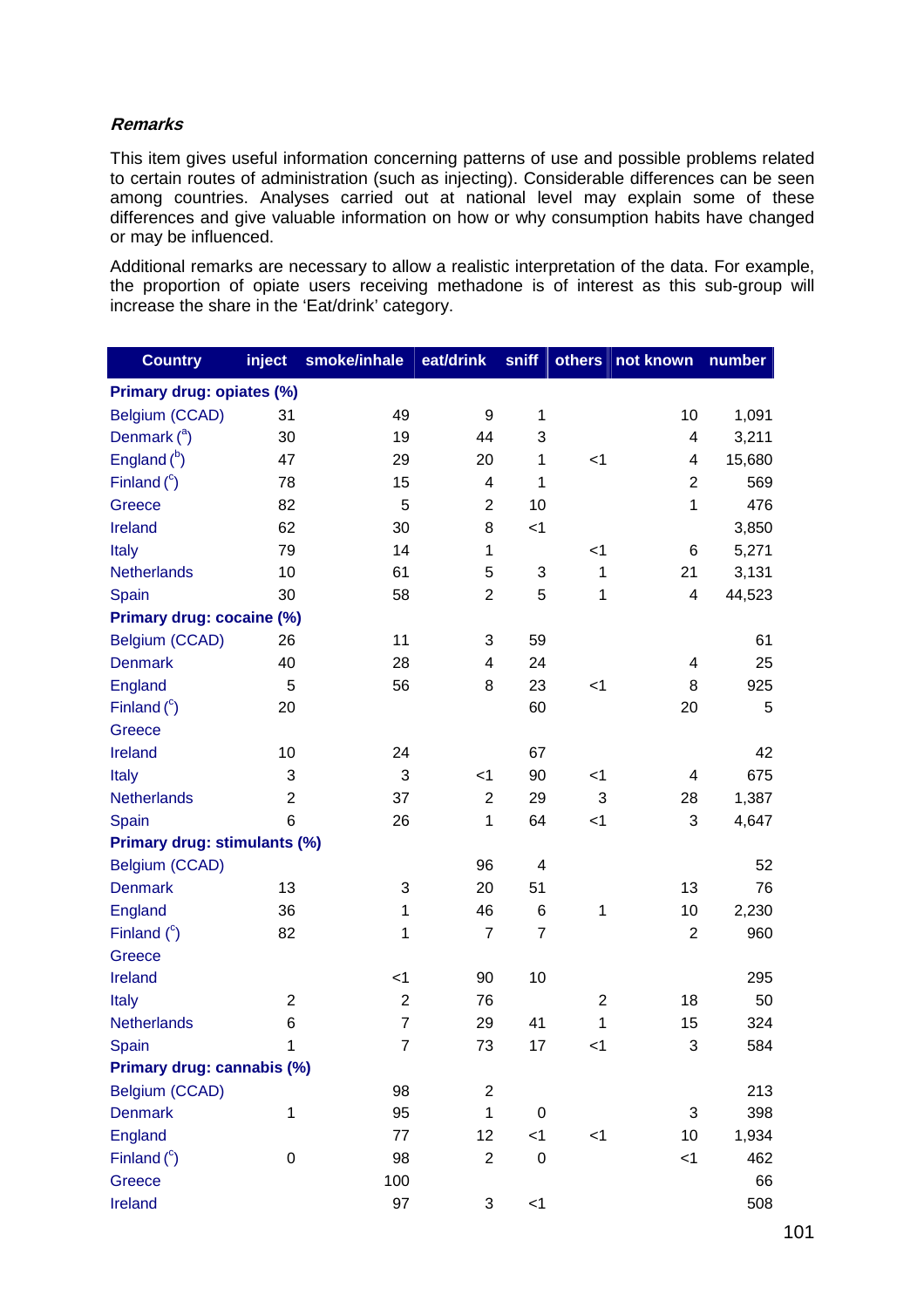| <b>Country</b>     | inject   smoke/inhale   eat/drink   sniff   others   not known   number |               |  |     |       |
|--------------------|-------------------------------------------------------------------------|---------------|--|-----|-------|
| <b>Italy</b>       | $\sqrt{1}$                                                              |               |  | 28  | 312   |
| <b>Netherlands</b> | 70.                                                                     | $\mathcal{P}$ |  | 26. | 1.177 |
| Spain              | 90.                                                                     |               |  |     | 2.214 |

### **Notes:**

Blank cells indicate data not available.

 $(3)$  44% of all registered opiate users receive or use methadone causing the high figure in the 'Eat/drink' category.  $($ <sup>b</sup>) Either one or two routes of administration have been registered; if the route includes 'Injected' it has been included as 'Inject'; 'Oral and smoke' and 'Oral and snort' have been grouped in the category 'Others'; 18% methadone users among opiate users cause the high figure in the 'Eat/drink' category.

( c ) No category 'Other' exists in Finnish data collection; the category 'Inject' might be emphasised slightly more than other categories because in the case of several routes given in the same answer the category 'Inject' was selected as the primary route of administration.

# **Frequency of use (primary drug)**

### **Clients using opiates as primary drug**



### **Clients using cocaine as primary drug**

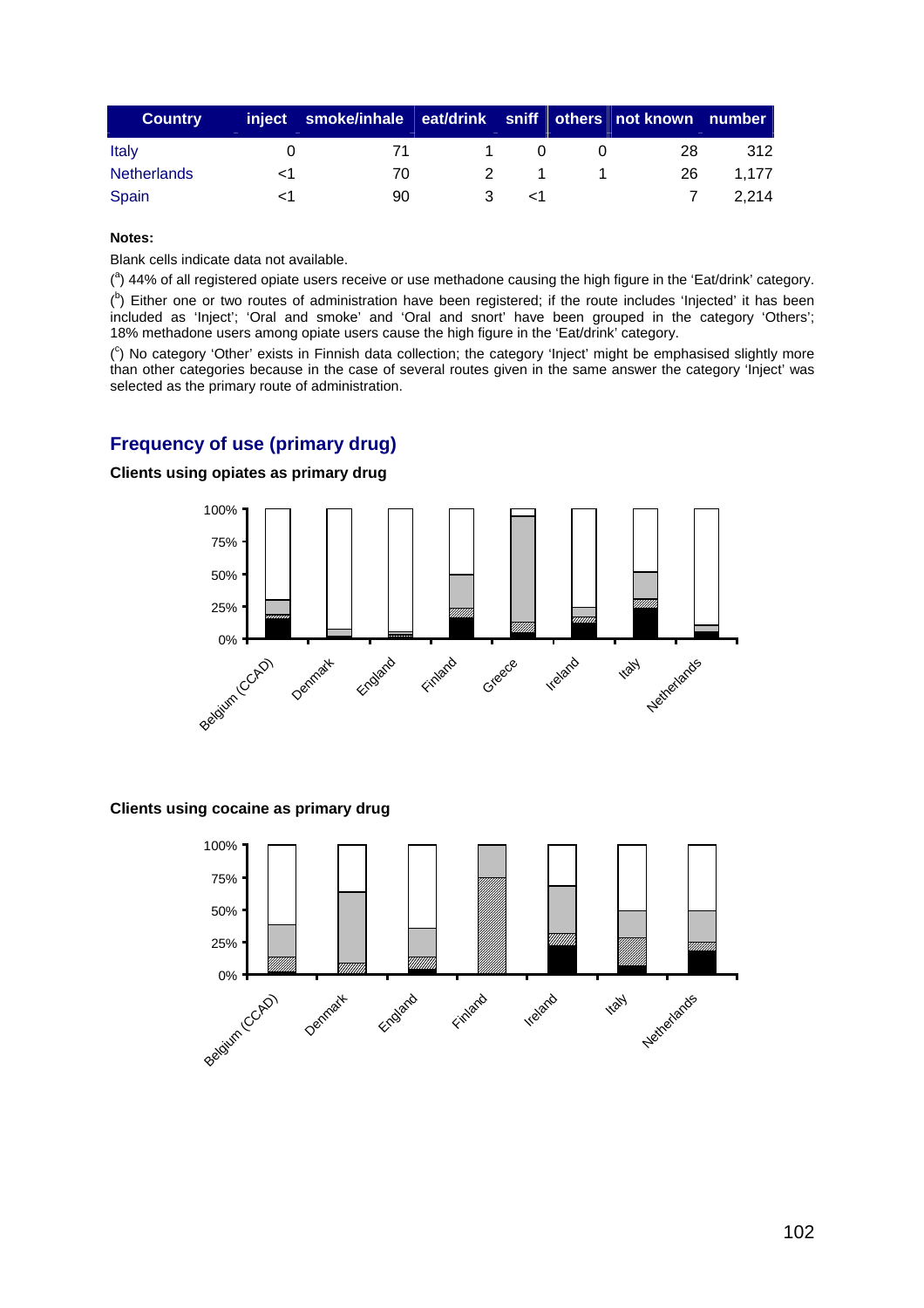### **Clients using stimulants as primary drug**



## **Clients using cannabis as primary drug**



F...

 $\square$  used 2-6 days per week

 $\square$  used daily

| <b>Country</b>            | not used in past<br>month/used<br>occasionally | used once a<br>week<br>or less | used $2-6$<br><b>days</b><br>per week | used<br>daily | not known number |        |
|---------------------------|------------------------------------------------|--------------------------------|---------------------------------------|---------------|------------------|--------|
| Primary drug: opiates (%) |                                                |                                |                                       |               |                  |        |
| Belgium (CCAD)            | 13                                             | 3                              | 10                                    | 59            | 16               | 1,091  |
| <b>Denmark</b>            | $<$ 1                                          |                                | 5                                     | 86            | 7                | 3,256  |
| <b>England</b>            | 1                                              | $\overline{2}$                 | $\overline{2}$                        | 88            | 7                | 15,680 |
| Finland                   | 15                                             | 8                              | 25                                    | 50            | $\overline{2}$   | 525    |
| Greece                    | 5                                              | 8                              | 81                                    | 5             | 1                | 476    |
| <b>Ireland</b>            | 12                                             | 4                              | 8                                     | 76            |                  | 3,555  |
| <b>Italy</b>              | 22                                             | 7                              | 19                                    | 45            | $\overline{7}$   | 5,271  |
| <b>Netherlands</b>        | 4                                              |                                | 4                                     | 80            | 10               | 2,879  |
| Primary drug: cocaine (%) |                                                |                                |                                       |               |                  |        |
| Belgium (CCAD)            | 2                                              | 8                              | 18                                    | 44            | 28               | 61     |
| <b>Denmark</b>            |                                                | 8                              | 48                                    | 32            | 12               | 25     |
| England                   | 4                                              | 9                              | 21                                    | 59            | 8                | 925    |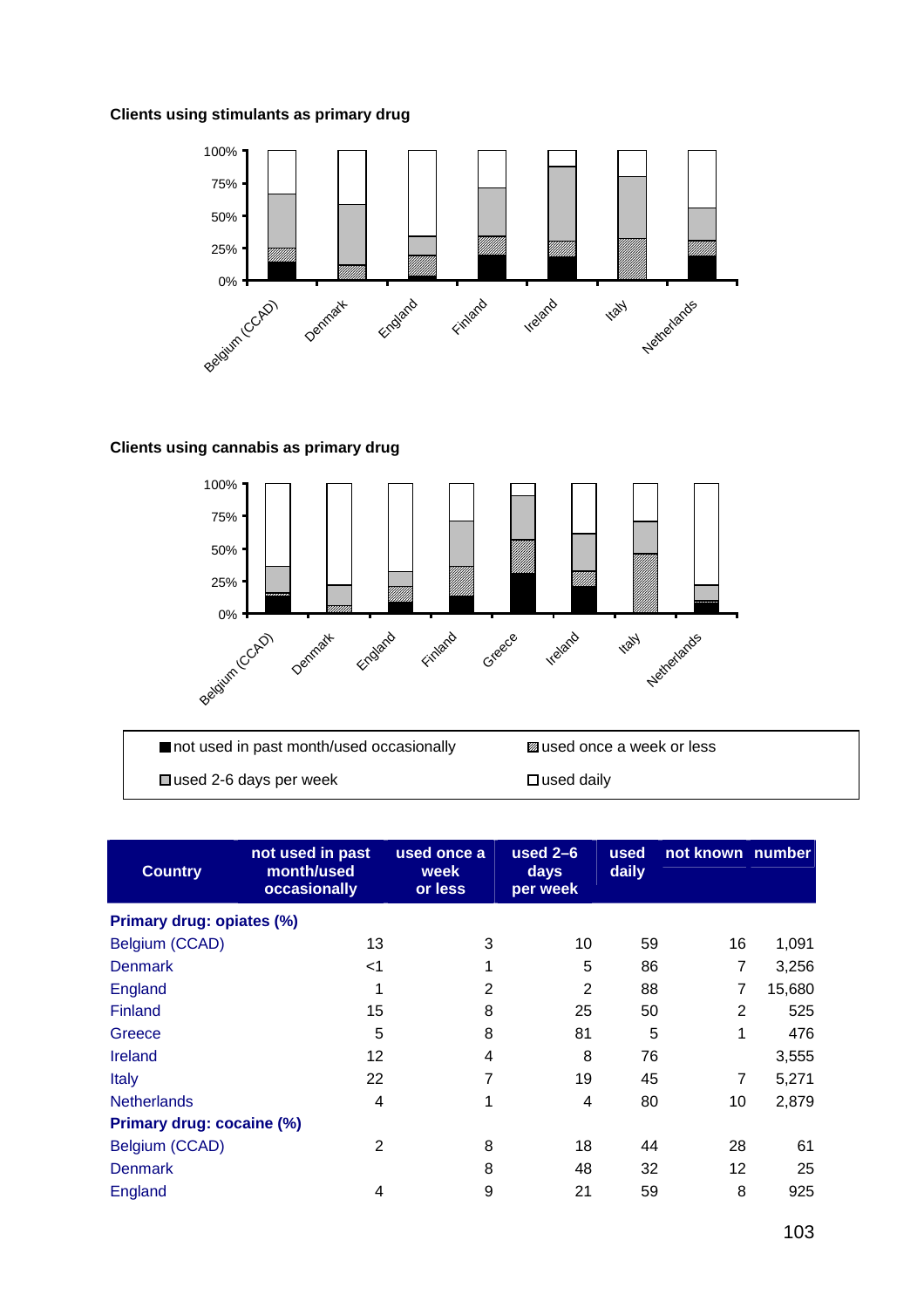| Finland                      |                | 60               | 20 |    | 20             | $\overline{5}$ |
|------------------------------|----------------|------------------|----|----|----------------|----------------|
| Greece                       |                |                  |    |    |                |                |
| Ireland                      | 22             | 10               | 37 | 32 |                | 41             |
| <b>Italy</b>                 | $6\phantom{1}$ | 20               | 18 | 45 | 11             | 291            |
| <b>Netherlands</b>           | 17             | $\overline{7}$   | 23 | 48 | 5              | 1,224          |
| Primary drug: stimulants (%) |                |                  |    |    |                |                |
| Belgium (CCAD)               | 10             | 8                | 29 | 23 | 31             | 52             |
| <b>Denmark</b>               |                | $\boldsymbol{9}$ | 37 | 33 | 21             | 76             |
| England                      | 3              | 14               | 13 | 57 | 14             | 2,230          |
| Finland                      | 19             | 14               | 36 | 27 | 4              | 882            |
| Greece                       |                |                  |    |    |                |                |
| <b>Ireland</b>               | 18             | 12               | 58 | 12 |                | 280            |
| Italy                        |                | 26               | 38 | 16 | 20             | 50             |
| <b>Netherlands</b>           | 18             | 12               | 24 | 43 | 4              | 277            |
| Primary drug: cannabis (%)   |                |                  |    |    |                |                |
| Belgium (CCAD)               | 11             | $\overline{2}$   | 17 | 53 | 16             | 213            |
| <b>Denmark</b>               |                | $\,6$            | 15 | 73 | $\overline{7}$ | 398            |
| <b>England</b>               | 8              | 11               | 10 | 60 | 12             | 1,934          |
| Finland                      | 13             | 21               | 33 | 27 | 5              | 448            |
| Greece                       | 30             | 26               | 33 | 9  | $\overline{2}$ | 66             |
| Ireland                      | 20             | 12               | 29 | 39 |                | 488            |
| <b>Italy</b>                 |                | 44               | 24 | 28 | 3              | 216            |
| <b>Netherlands</b>           | $\overline{7}$ | $\overline{c}$   | 12 | 75 | 4              | 1,083          |

### **Note:**

Blank cells indicate data not available.

### **Remarks**

This item is strongly moderated by the drug the registered clients prefer. It is evident that opiate users tend to use their drug daily, whereas there are great differences in use for other drugs. Here the habits of consumption differ among countries whereas they are quite comparable for opiate users.

Combination with or stratification by the items 'Usual route of administration', 'Main drug' or 'Other (=secondary) drugs currently used' may give a quite exhaustive picture of different patterns of use in the EU Member States as well as comparable habits and trends.

Nevertheless, some countries (such as France and Germany) do not register the frequency of use or have many empty cells among their data sheets or high proportions of 'unknown' cases.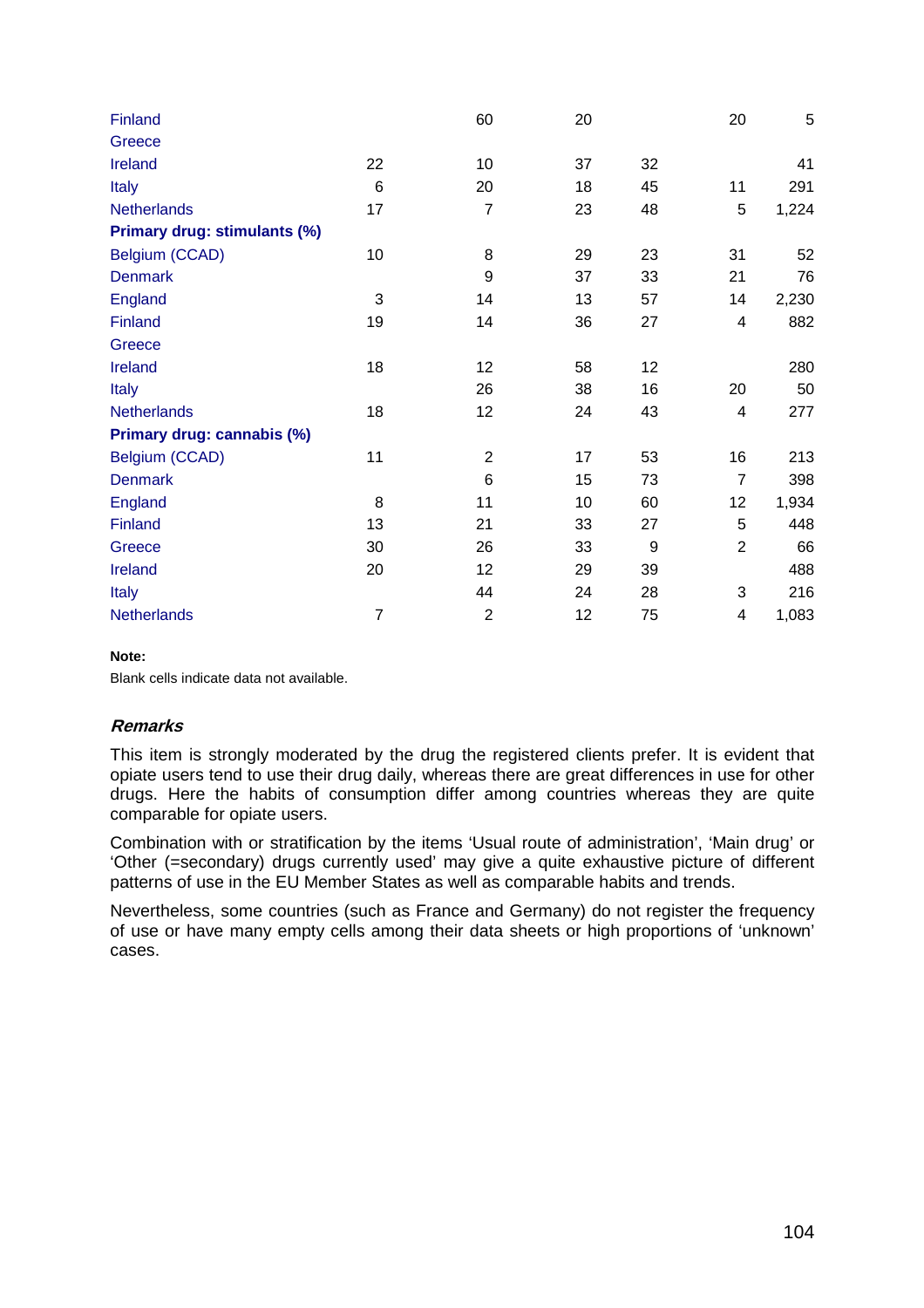# **Age at first use of primary drug**

# **Belgium (CCAD)**



# **Denmark**

**England** 

0%















**Finland** 

50%

75%

100%









0 10 20 30 40 50 60 70 **Age**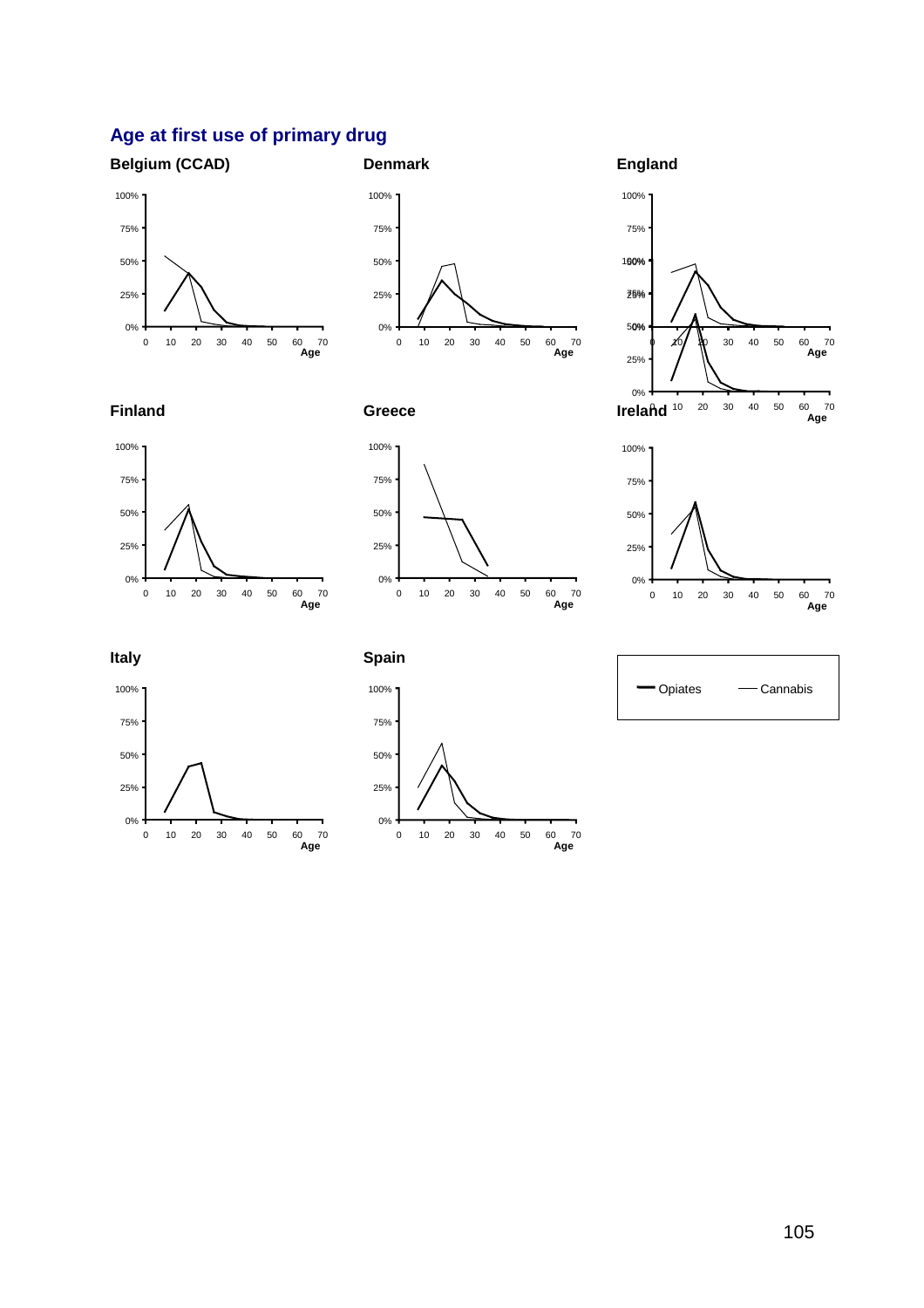| <b>Country</b>               |                           |    |                |                           |                |                | Age                                  |              |       |       |       |       | <b>Number</b> |
|------------------------------|---------------------------|----|----------------|---------------------------|----------------|----------------|--------------------------------------|--------------|-------|-------|-------|-------|---------------|
|                              | $ 15 - 19 $ 20 - 4 25 - 9 |    |                |                           | $30 - 4$       |                | $ 35-9 40-4 45-9 50-4 55-9 60-4 >55$ |              |       |       |       |       |               |
| Primary drug: opiates (%)    |                           |    |                |                           |                |                |                                      |              |       |       |       |       |               |
| Belgium (CCAD)               | 12                        | 41 | 30             | 13                        | 3              | 1              | $<$ 1                                | $<$ 1        |       |       |       |       | 836           |
| <b>Denmark</b>               | 6                         | 35 | 25             | 18                        | 9              | 4              | $\overline{2}$                       | $\mathbf{1}$ | < 1   | $<$ 1 |       |       | 2,473         |
| England                      | $\overline{4}$            | 42 | 31             | 15                        | 5              | $\overline{2}$ | 1                                    | < 1          | $<$ 1 | $<$ 1 | $<$ 1 |       | 10,946        |
| Finland                      | 6                         | 52 | 28             | 9                         | 3              | 1              | 1                                    |              |       |       |       |       | 540           |
| Greece $(^a)$                | 46                        | 44 | 10             |                           |                |                |                                      |              |       |       |       |       | 459           |
| <b>Ireland</b>               | 9                         | 59 | 23             | $\overline{7}$            | $\overline{2}$ | $<$ 1          | $<$ 1                                | $<$ 1        | $<$ 1 |       |       |       | 3,613         |
| Italy                        | $6\phantom{1}$            | 41 | 43             | $6\phantom{1}6$           | 3              | 1              | < 1                                  | $<$ 1        | $<$ 1 |       |       |       | 4,980         |
| Spain                        | 8                         | 41 | 30             | 13                        | 5              | $\overline{2}$ | 1                                    | < 1          | < 1   | $<$ 1 | $<$ 1 | $<$ 1 | 42,786        |
| Primary drug: cannabis (%)   |                           |    |                |                           |                |                |                                      |              |       |       |       |       |               |
| Belgium (CCAD)               | 53                        | 40 | 4              | $\overline{2}$            | 1              |                |                                      |              |       |       |       |       | 159           |
| <b>Denmark</b>               |                           | 46 | 48             | 3                         | $\overline{2}$ | 1              | $<$ 1                                |              |       |       |       |       | 348           |
| England                      | 41                        | 48 | $\overline{7}$ | $\overline{2}$            | $\mathbf 1$    | 1              | $<$ 1                                | $<$ 1        | $<$ 1 |       |       |       | 1,349         |
| Finland                      | 37                        | 56 | 6              | $\mathbf{1}$              | $<$ 1          |                | $<$ 1                                |              |       |       |       |       | 432           |
| Greece $(^a)$                | 73                        | 27 |                |                           |                |                |                                      |              |       |       |       |       | 65            |
| Ireland                      | 35                        | 55 | $\overline{7}$ | $\overline{2}$            | $<$ 1          | < 1            | $<$ 1                                |              |       |       |       |       | 464           |
| Italy                        |                           |    |                |                           |                |                |                                      |              |       |       |       |       |               |
| Spain                        | 25                        | 58 | 13             | $\overline{2}$            | 1              | < 1            | $<$ 1                                | < 1          |       |       |       |       | 2,073         |
| Primary drug: cocaine (%)    |                           |    |                |                           |                |                |                                      |              |       |       |       |       |               |
| Belgium (CCAD)               | 10                        | 37 | 34             | 12                        | $\overline{2}$ | 5              |                                      |              |       |       |       |       | 41            |
| <b>Denmark</b>               | 4                         | 58 | 13             | 21                        |                | 4              |                                      |              |       |       |       |       | 24            |
| England                      | 5                         | 35 | 27             | 19                        | 8              | 3              | 1                                    | 1            | < 1   | $<$ 1 |       |       | 681           |
| Finland                      | 33                        | 67 |                |                           |                |                |                                      |              |       |       |       |       | 3             |
| Greece $(^{b})$              |                           |    |                |                           |                |                |                                      |              |       |       |       |       |               |
| <b>Ireland</b>               | 5                         | 35 | 43             | 11                        | 3              | 3              |                                      |              |       |       |       |       | 37            |
| Italy                        | 20                        | 38 | 21             | 11                        | 5              | 1              | 1                                    | 1            | $<$ 1 |       | $<$ 1 |       | 271           |
| Spain                        | 5                         | 37 | 28             | 16                        | 9              | 3              | 1                                    | $<$ 1        | $<$ 1 | $<$ 1 | $<$ 1 |       | 4,455         |
| Primary drug: stimulants (%) |                           |    |                |                           |                |                |                                      |              |       |       |       |       |               |
| Belgium (CCAD)               | 22                        | 56 | 17             | $\boldsymbol{2}$          | $\overline{c}$ |                |                                      |              |       |       |       |       | 41            |
| <b>Denmark</b>               | 20                        | 57 | 18             | 5                         |                |                |                                      |              |       |       |       |       | 60            |
| <b>England</b>               | 13                        | 51 | 21             | 9                         | 4              | 1              | < 1                                  | < 1          |       | < 1   |       |       | 1,366         |
| Finland                      | 12                        | 54 | 22             | $\overline{7}$            | 3              | $\mathbf{1}$   | < 1                                  | < 1          |       |       |       |       | 874           |
| Greece $(^a)$                |                           |    |                |                           |                |                |                                      |              |       |       |       |       |               |
| <b>Ireland</b>               | 13                        | 71 | 12             | $\ensuremath{\mathsf{3}}$ | 1              |                | < 1                                  |              |       |       |       |       | 280           |
| Italy                        | 51                        | 32 | 17             |                           |                |                |                                      |              |       |       |       |       | 41            |
| Spain                        | 8                         | 66 | $18$           | 5                         | $\mathbf{1}$   | $\mathbf{1}$   | $\mathbf 1$                          |              | $<$ 1 | $<$ 1 |       |       | 535           |

### **Notes:**

Blank cells indicate data not available.

 $(^{a})$  Different age distribution (30-40; 40-50; 50-60; >=60).

 $($ <sup>b</sup>) Not reliable (N=1).

### **Remarks**

Careful analysis of this item may allow certain 'at risk' age periods (which are more or less well known in some cases) to be identified, but a considerable number of countries are still unable to report this item as required by the TDI Protocol.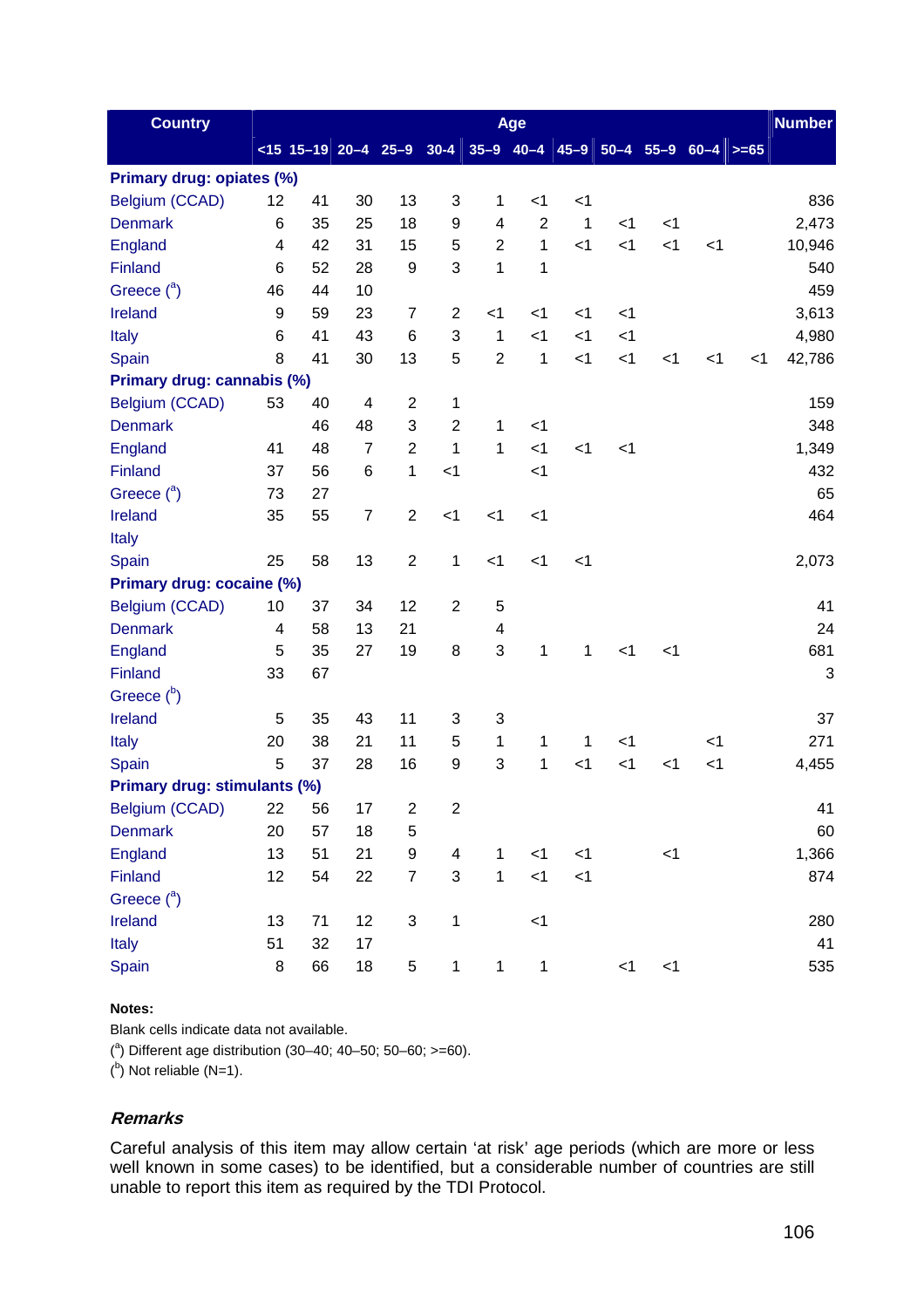Germany registers the 'Start of problem use' which is slightly different from the category requested by the TDI Protocol. Luxembourg uses different age categories and the Netherlands has an item that gives information on the 'Mean length of period for which the primary problem lasted' which is similar to the German definition.

### **Other (=secondary) drugs currently used**

**Proportion of other (=secondary) drugs among clients using opiates as their primary drug** 



| <b>Country</b>                                                                     | other<br>opiates<br>% | %        | cocaine stimulants cannabis<br>% | %        | other<br>substances<br>$\%$ | among other,<br>mainly                                                             | number<br>$^{\circ}$ |
|------------------------------------------------------------------------------------|-----------------------|----------|----------------------------------|----------|-----------------------------|------------------------------------------------------------------------------------|----------------------|
| Proportion of other (=secondary) drugs among clients using opiates as primary drug |                       |          |                                  |          |                             |                                                                                    |                      |
| <b>Belgium</b><br>(CCAD)                                                           | 16                    | 22       | 4                                | 26       |                             | 31 hypnotics (21%)                                                                 | 883                  |
| <b>Denmark</b>                                                                     | 23                    | 9        | $\overline{7}$                   | 26       |                             | 36 hypnotics (23%)                                                                 | 4,419                |
| <b>Finland</b>                                                                     | 17                    | 1        | 31                               | 35       | 16                          | hypnotics (8%)                                                                     | 522                  |
| Germany<br>(EBIS)                                                                  | 35                    | 16       | 3                                | 17       | 28                          | alcohol (9%)                                                                       | 27,391               |
| Greece                                                                             | 9                     |          |                                  | 75       | 15                          | alcohol (7%)                                                                       | 369                  |
| Ireland                                                                            | 35                    | 6        | 6                                | 17       |                             | 36 hypnotics (33%)                                                                 | 2,913                |
| <b>Italy</b>                                                                       | 1                     | 19       | 6                                | 31       |                             | 43 hypnotics (34%)                                                                 | 4,159                |
| <b>Netherlands</b>                                                                 | 15                    | 60       | $\overline{2}$                   | 8        | 16                          | alcohol (9%)                                                                       | 2,043                |
| Spain                                                                              | 5                     | 34       | 6                                | 21       |                             | 34 hypnotics (15%)                                                                 | 59,642               |
|                                                                                    |                       |          |                                  |          |                             | Proportion of other (=secondary) drugs among clients using cocaine as primary drug |                      |
| <b>Belgium</b><br>(CCAD)                                                           | 45                    | 0        | 7                                | 24       |                             | 24 hypnotics (14%)                                                                 | 58                   |
| <b>Denmark</b>                                                                     | 40                    | 0        | 4                                | 28       | 28                          | hypnotics (14%)                                                                    | 57                   |
| Finland                                                                            | $\Omega$              | $\Omega$ | 67                               | $\Omega$ | 33                          | alcohol (33%)                                                                      | 3                    |
| Germany<br>(EBIS)                                                                  | 14                    | 36       | 5                                | 18       | 28                          | alcohol (10%)                                                                      | 2,912                |

**Greece**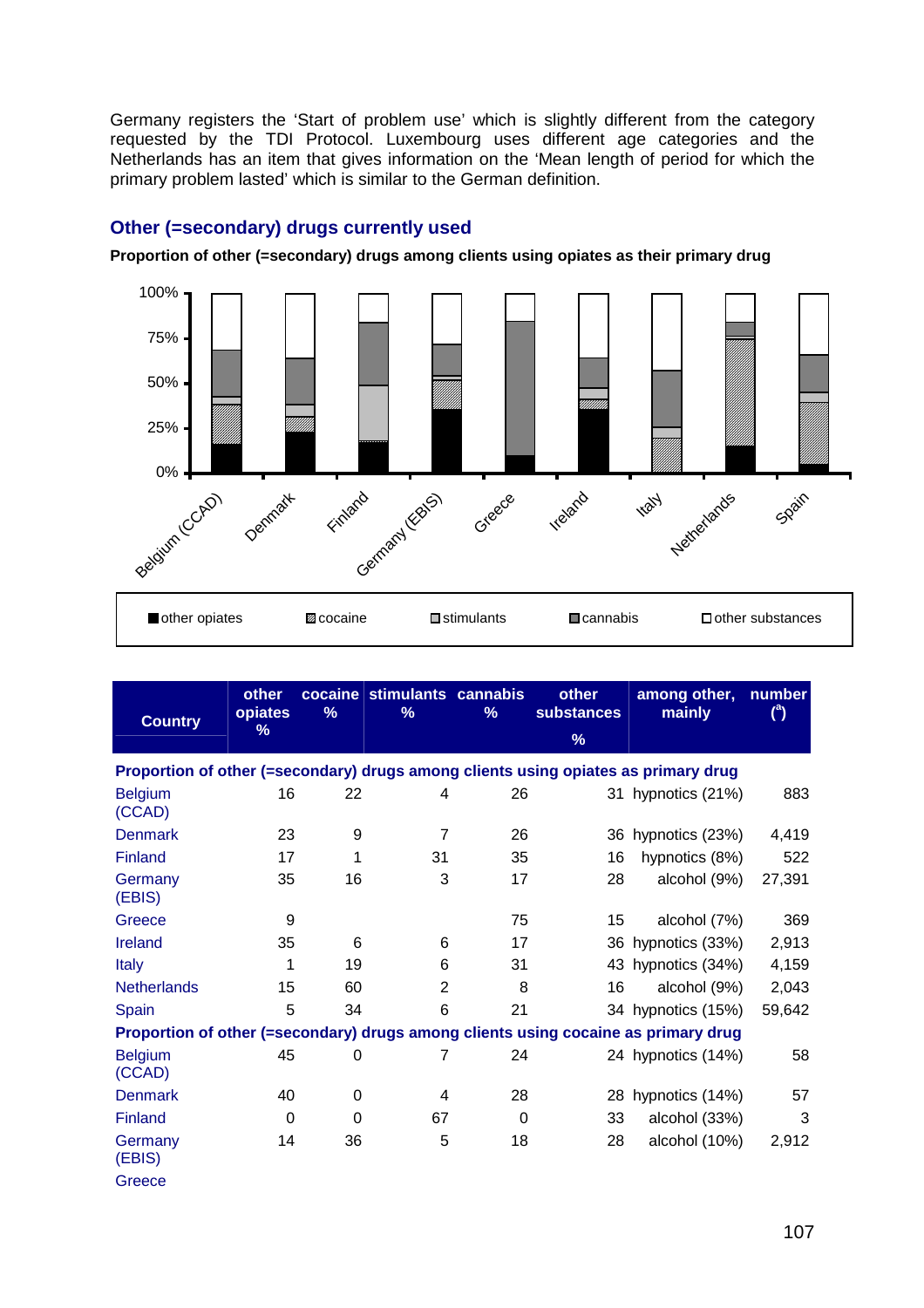| <b>Ireland</b>     | 17 |    | 41 | 22 | 20 | alcohol (10%) | 103   |
|--------------------|----|----|----|----|----|---------------|-------|
| Italy              | 42 |    | 30 |    |    | hallucinogens | 836   |
|                    |    |    |    |    |    | (20%)         |       |
| <b>Netherlands</b> | 22 | ا> | 6  | 26 | 45 | alcohol (31%) | 41    |
| Spain              | 12 | ا> | 15 | 27 | 46 | alcohol (31%) | 5,859 |

### **Notes**:

Blank cells indicate data not available.

(<sup>a</sup>) Number of single diagnoses.

### **Remarks**

This item completes the information about patterns of use among drug users. Nearly all clients report having used more than one drug. Knowledge about patterns of use are valuable for several professionals working in the drug field, especially for assessing risk arising from an (uncontrollable) combination of effects.

Nearly all countries were able to report at least some information about secondary drugs. Differences could be found concerning the number of secondary drugs registered by the system.

Unfortunately, information about drug subtypes are quite rare, but cross-tabulation of primary and secondary drugs still offers many possibilities for analysing the data. Such a range of possible analyses requires clear ideas of how an analysis will be carried out and what kind of information is required.

In some countries, a very detailed breakdown of drugs leads to very small sample sizes which do not allow for reliable data analysis. As a result, only main drug types have been analysed, but the data still allow for a closer examination of single aspects if needed.



### **Ever injected/currently (last 30 days) injecting**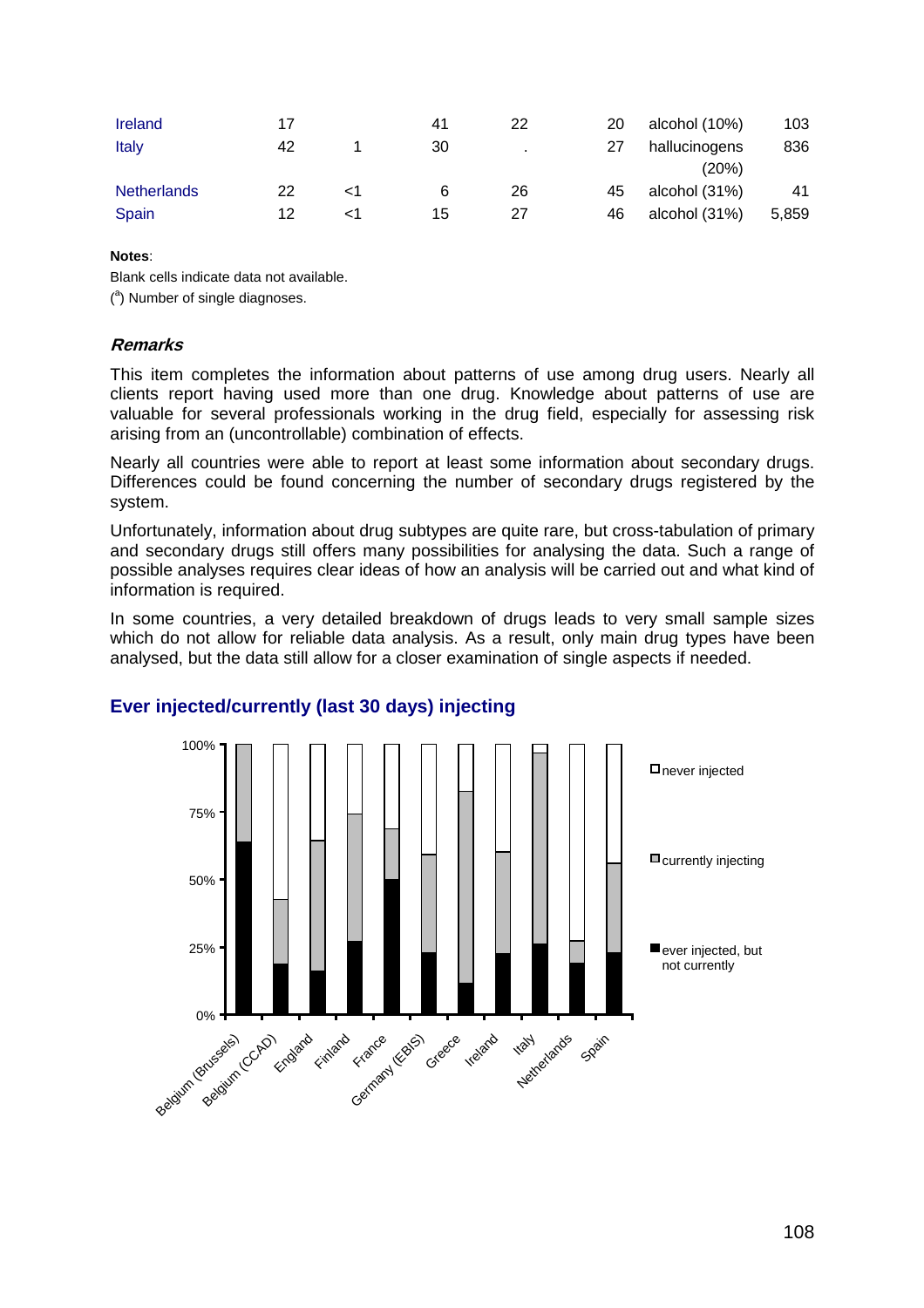| <b>Country</b>                      | ever injected,<br>but not<br>currently<br>% | currently<br>injecting<br>% | never<br>injected<br>% | not known<br>$\%$ | number |
|-------------------------------------|---------------------------------------------|-----------------------------|------------------------|-------------------|--------|
| <b>Belgium</b><br>(Brussels) $(^a)$ |                                             | 36                          | 64                     |                   | 412    |
| <b>Belgium (CCAD)</b>               | 45                                          | 19                          | 15                     | 21                | 1,681  |
| England $(^{b})$                    | 29                                          | 39                          | 13                     | 19                | 21,996 |
| Finland $(^c)$                      | 24                                          | 44                          | 25                     | 7                 | 2,437  |
| <b>France</b>                       | 29                                          | 17                          | 46                     | 8                 | 14,939 |
| <b>Germany (EBIS)</b>               | 41                                          | 36                          | 23                     |                   | 5,869  |
| <b>Greece</b>                       | 17                                          | 71                          | 12                     |                   | 570    |
| <b>Ireland</b>                      | 40                                          | 38                          | 23                     |                   | 4,504  |
| <b>Italy</b>                        | 3                                           | 64                          | 24                     | 9                 | 4,795  |
| <b>Netherlands</b>                  | 41                                          | 5                           | 11                     | 43                | 6,407  |
| <b>Spain</b>                        | 33                                          | 25                          | 17                     | 25                | 52,440 |

### **Notes:**

Blank cells indicate data not available.

 $($ <sup>a</sup>) Data should be confirmed.

 $($ <sup>b</sup>) 'Currently injecting' means in the last four weeks.

 $(°)$  N(missing)=425; the overall percentage of 'Not known' and missing values was very high.

### **Clients using opiates as primary drug (total)**

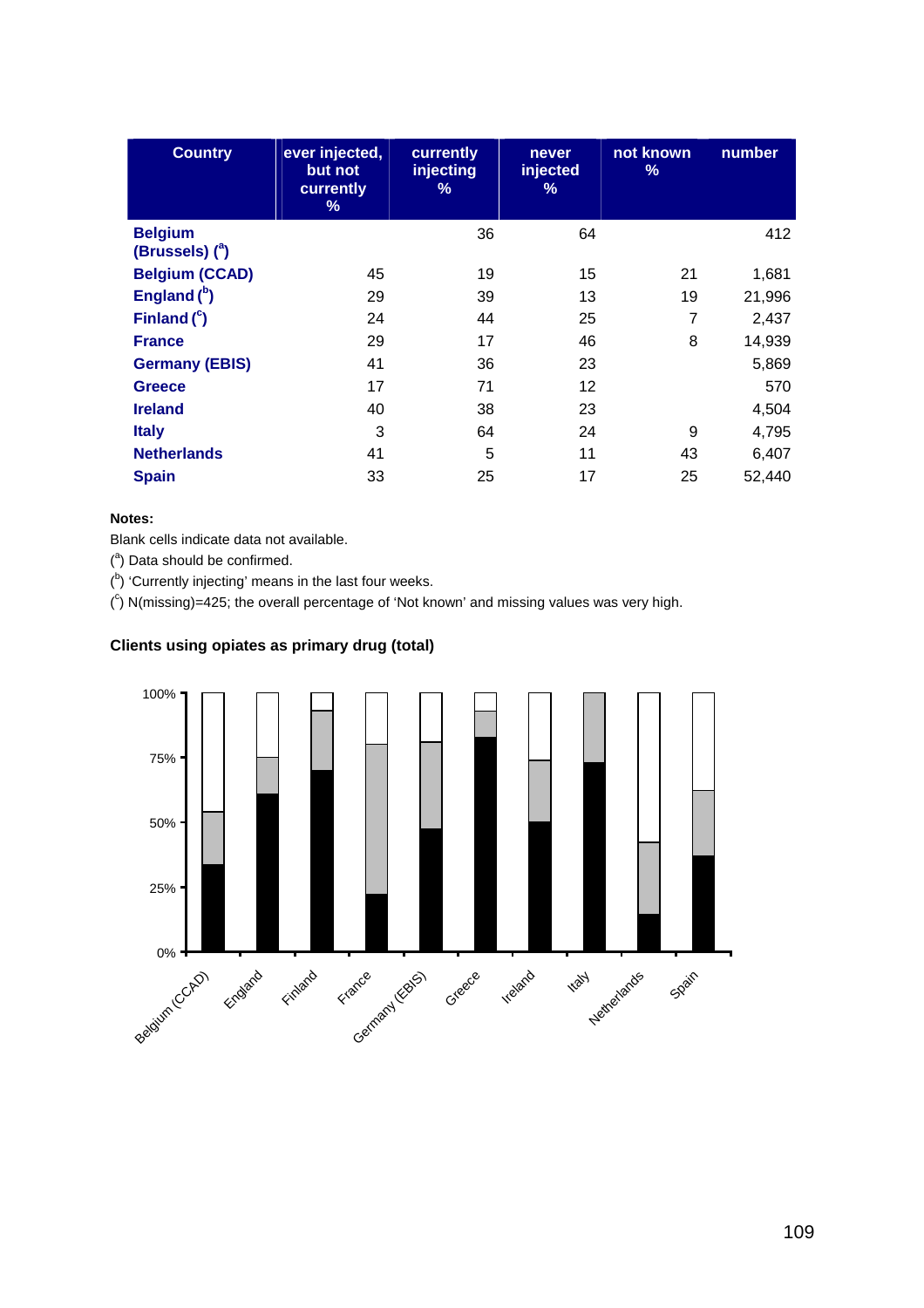## **Clients using cannabis as primary drug**



| $\blacksquare$ Currently injecting | $\blacksquare$ Ever injected, but not currently | $\Box$ never injected |
|------------------------------------|-------------------------------------------------|-----------------------|
|                                    |                                                 |                       |

| <b>Country</b>               | ever injected, but not<br>currently<br>$\frac{9}{6}$ | currently<br>injecting<br>% | never<br>injected<br>% | not known<br>% | N      |
|------------------------------|------------------------------------------------------|-----------------------------|------------------------|----------------|--------|
| <b>Primary drug: opiates</b> |                                                      |                             |                        |                |        |
| Belgium (CCAD)               | 19                                                   | 27                          | 37                     | 16             | 1,091  |
| England                      | 15                                                   | 49                          | 21                     | 15             | 15,680 |
| <b>Finland</b>               | 22                                                   | 68                          | $\overline{7}$         | 3              | 530    |
| France                       | 53                                                   | 20                          | 19                     | 8              | 11,736 |
| Germany (EBIS)               | 26                                                   | 37                          | 37                     |                | 4,683  |
| Greece                       | 11                                                   | 82                          | $\overline{7}$         |                | 476    |
| <b>Ireland</b>               | 21                                                   | 51                          | 27                     |                | 3,282  |
| Italy                        | 25                                                   | 68                          | $<$ 1                  | $\overline{7}$ | 4,503  |
| <b>Netherlands</b>           | 18                                                   | 9                           | 36                     | 37             | 3,131  |
| Spain                        | 19                                                   | 28                          | 28                     | 25             | 44,523 |
| <b>Primary drug: cocaine</b> |                                                      |                             |                        |                |        |
| Belgium (CCAD)               | $\overline{7}$                                       | 23                          | 43                     | 28             | 61     |
| England                      | 6                                                    | 9                           | 63                     | 23             | 925    |
| Finland                      | 40                                                   | 20                          | 20                     | 20             | 5      |
| France                       | 30                                                   | 17                          | 48                     | 5              | 463    |
| <b>Germany (EBIS)</b>        | 20                                                   | 36                          | 44                     |                | 1,659  |
| Greece                       |                                                      |                             |                        |                |        |
| <b>Ireland</b>               | 13                                                   | 5                           | 82                     |                | 39     |
| <b>Italy</b>                 |                                                      | 20                          | 54                     | 26             | 91     |
| <b>Netherlands</b>           | 4                                                    | 1                           | 51                     | 43             | 1,387  |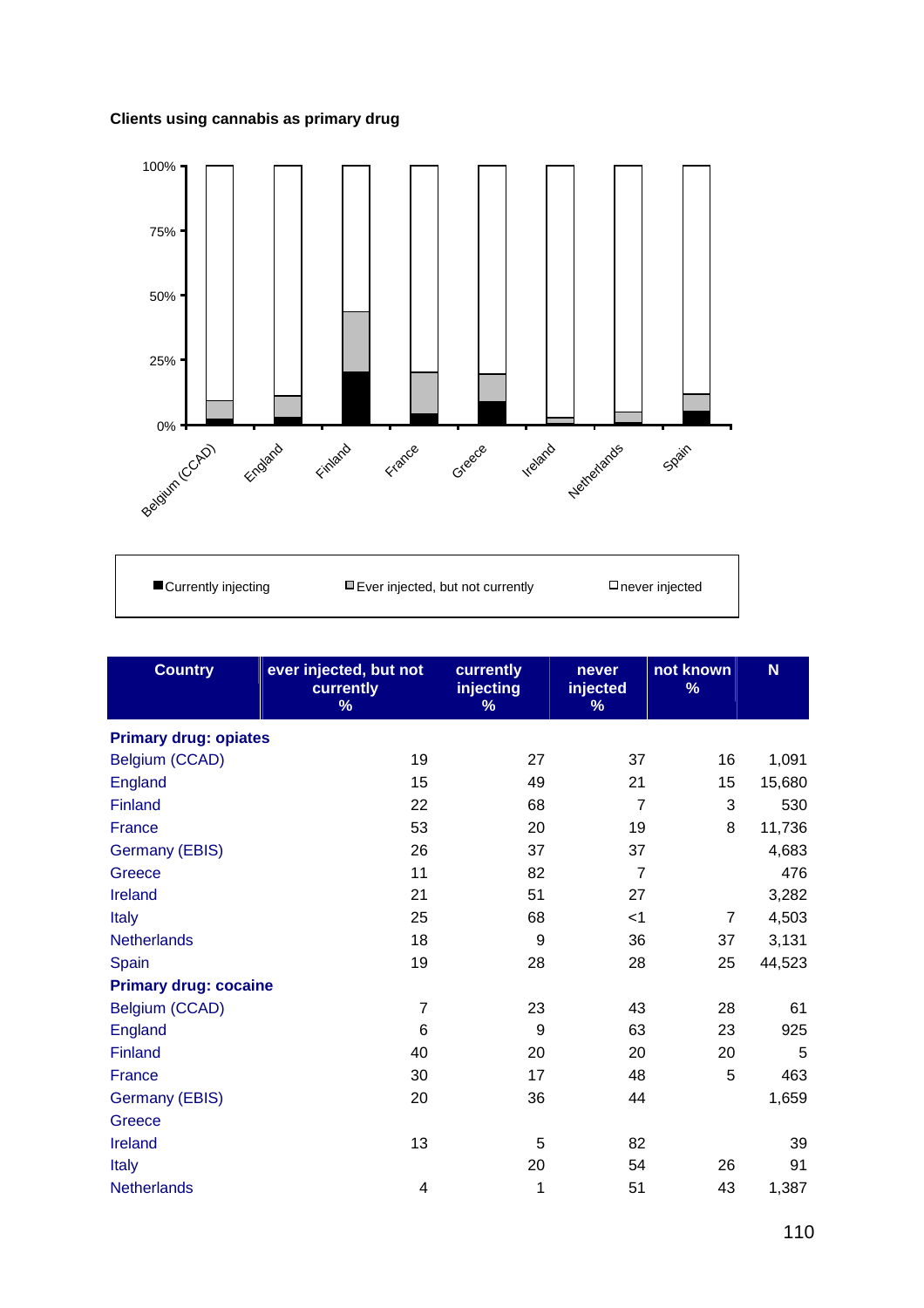| Spain                           | $\overline{7}$ | 11                        | 56 | 26 | 4,647 |
|---------------------------------|----------------|---------------------------|----|----|-------|
| <b>Primary drug: stimulants</b> |                |                           |    |    |       |
| Belgium (CCAD)                  |                |                           | 88 | 12 | 52    |
| England                         | 9              | 33                        | 35 | 23 | 2,230 |
| Finland                         | 29             | 60                        | 8  | 3  | 861   |
| France                          | 19             | 14                        | 62 | 6  | 181   |
| Germany (EBIS)                  | 9              | 12                        | 79 |    | 305   |
| Greece                          |                |                           |    |    |       |
| <b>Ireland</b>                  | 3              | $<$ 1                     | 96 |    | 284   |
| <b>Italy</b>                    |                | 4                         | 64 | 32 | 28    |
| <b>Netherlands</b>              | 8              | $\ensuremath{\mathsf{3}}$ | 49 | 40 | 324   |
| Spain                           | 6              | $\overline{7}$            | 64 | 23 | 584   |
| <b>Primary drug: cannabis</b>   |                |                           |    |    |       |
| Belgium (CCAD)                  | $\overline{7}$ | $\overline{2}$            | 82 | 9  | 213   |
| <b>England</b>                  | 6              | $\overline{2}$            | 64 | 28 | 1,934 |
| Finland                         | 21             | 19                        | 52 | 8  | 414   |
| France                          | 14             | 4                         | 72 | 9  | 1,639 |
| Germany (EBIS)                  |                |                           |    |    |       |
| Greece                          | 11             | 9                         | 80 |    | 66    |
| <b>Ireland</b>                  | $\overline{2}$ | $<$ 1                     | 97 |    | 496   |
| <b>Italy</b>                    |                | 1                         |    | 99 | 88    |
| <b>Netherlands</b>              | $\overline{c}$ | $<$ 1                     | 43 | 55 | 1,177 |
| Spain                           | 5              | 4                         | 64 | 27 | 2,214 |

### **Note:**

Blank cells indicate data not available.

### **Remarks**

The item concerning the injection behaviour of treated clients is of central importance. The proportion of drug users injecting their drug has a direct impact on health problems among the drug-taking population.

As a result, nearly all countries were able to provide information on health aspects and corresponding prevention activities. The stratification by drug types offers detailed insights into differences among drugs and/or countries.

Taking into consideration that the behaviour itself and not the drug is mainly responsible for subsequent health problems, it is less important to give information about which drug is injected.

The stratification by primary drug allows differences in risk behaviour to be identified according to differences in preferred drugs.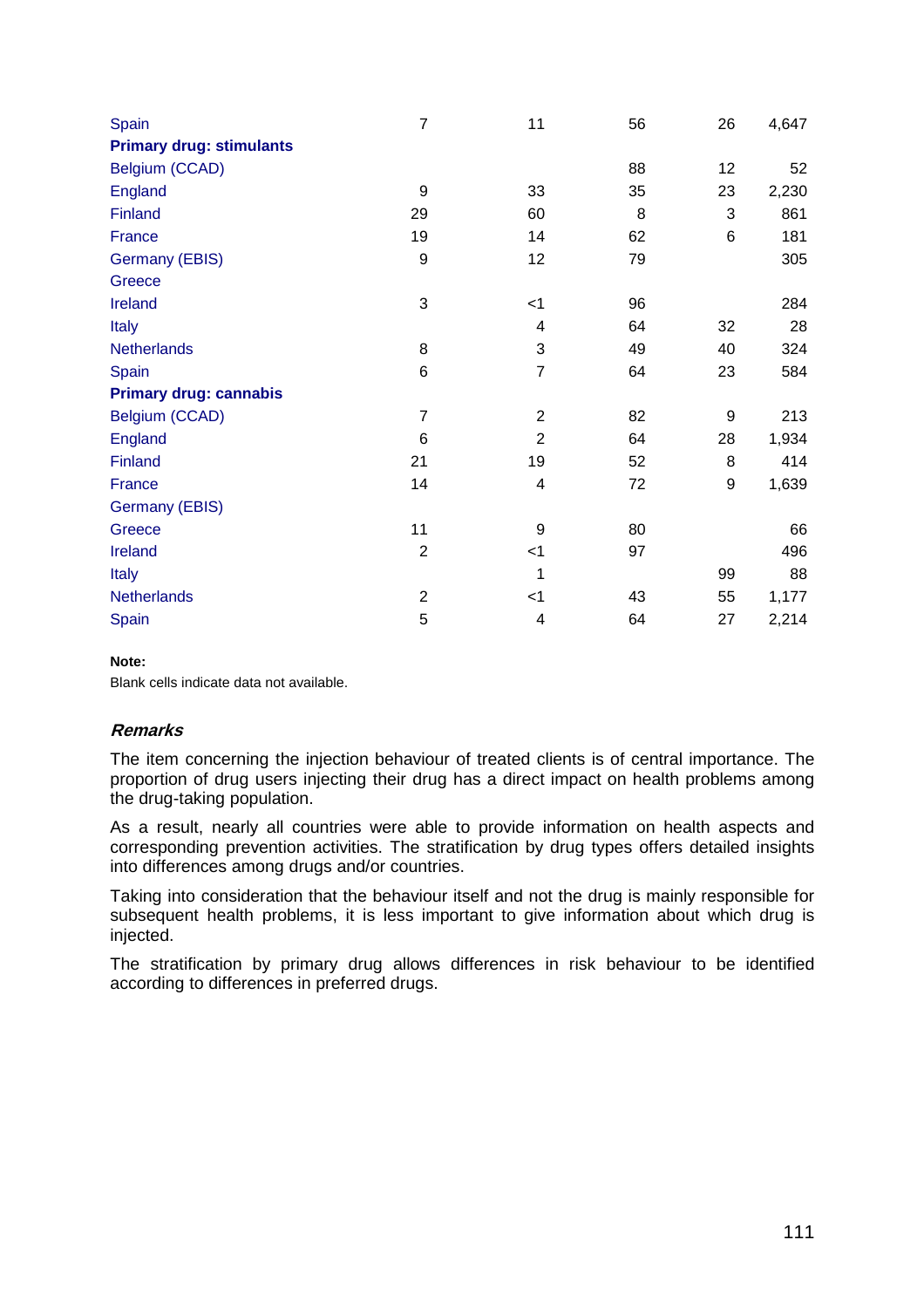# **4. Translation rules for the Treatment Demand Indicator Protocol**

The following tables are taken from the final report of Reitox sub-task 3.2 (July 1997) and may therefore not reflect the latest state of development in individual countries. All national experts and focal points are asked to complete and update their translation rules list.

For all tables, blank cells indicate that the variable or category of variable does not exist in the national database and is therefore not applicable.

## **Belgium (Flemish Community)**

|              | <b>Core items (EMCDDA)</b>                  | <b>Monitoring system</b><br>(national language)                                                                                                   | <b>Monitoring system</b><br>(English)                                                   |
|--------------|---------------------------------------------|---------------------------------------------------------------------------------------------------------------------------------------------------|-----------------------------------------------------------------------------------------|
| 1            | <b>Treatment-centre type</b>                | therapeutic community, crisis-<br>intervention centre, outpatient<br>treatment centre                                                             | therapeutic community, crisis-<br>intervention centre, outpatient<br>treatment centre   |
|              | outpatient treatment centre<br>٠            |                                                                                                                                                   |                                                                                         |
|              | in-patient treatment centre<br>٠            |                                                                                                                                                   |                                                                                         |
|              | low threshold/drop-in/street<br>٠<br>agency |                                                                                                                                                   |                                                                                         |
|              | general practitioner<br>٠                   |                                                                                                                                                   |                                                                                         |
|              | treatment units in prison                   |                                                                                                                                                   |                                                                                         |
| $\mathbf{2}$ | Date of treatment - month                   | datum opname                                                                                                                                      | date of start of treatment<br>(dd/mm/yy)                                                |
| 3            | Date of treatment - year                    | datum opname                                                                                                                                      | date of start of treatment<br>(dd/mm/yy)                                                |
| 4            | <b>Ever previously treated</b>              | - ambulante hulpverlening (al<br>dan niet ambulante<br>hulpverling gevolgd, juist voor - outpatient treatment just                                |                                                                                         |
|              |                                             | de opname in dit centrum):                                                                                                                        | before this treatment:                                                                  |
|              |                                             | - aantal residentiële<br>behandelingen (aantal<br>opnamen in curatieve of<br>residentiële instellingen juist<br>voor de opname in dit<br>centrum) | - number of residential<br>treatments just before this<br>treatment                     |
|              | never                                       | geen zekere informatie                                                                                                                            | no reliable information                                                                 |
|              | previously treated                          | indien juist voor de<br>behandeling andere<br>behandeling heeft plaatsgehad information is available<br>kan dit ingevuld worde                    | if the patient has been treated<br>just before this treatment then                      |
|              | not known                                   | meestal 'not known'                                                                                                                               | in other cases (most cases)<br>not known                                                |
| 5            | <b>Source of referral</b>                   | verwijzer echelon en verwijzer<br>sector                                                                                                          | Information constructed from<br>the variables 'referral level'<br>and 'referral sector' |
|              | self-referred<br>٠                          | Mantelzorg                                                                                                                                        | self-referred                                                                           |
|              | family/friends<br>٠                         | Mantelzorg                                                                                                                                        | family and friends                                                                      |
|              | other drug-treatment centre<br>٠            |                                                                                                                                                   | (information not available)                                                             |
|              | <b>GP</b><br>٠                              | Medisch                                                                                                                                           | medical                                                                                 |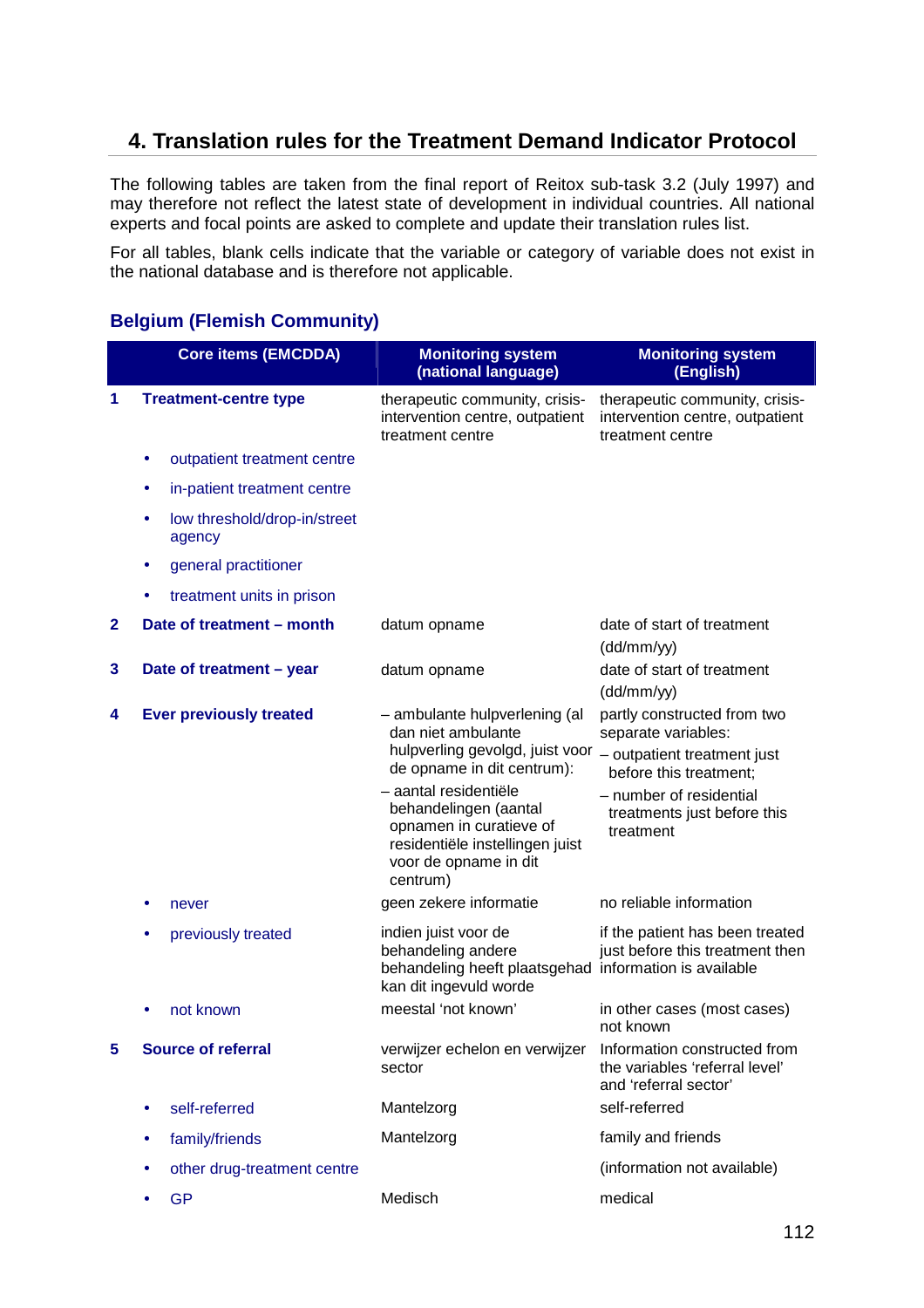- hospital/other medical source Medisch medical medical
- social services Sociaal social
- court/probation/police gerechtelijk/justitieel judicial
- other **Andere Andere Other**
- not known **Onbekend** and known **Onbekend** and known
- **6 Gender Geslacht Geslacht** gender
	- male **Man** Man male
	- female **Vrouw** Vrouw female
	- not known
- **7 Age at start of treatment** (opnamedatum –
- 
- **9 Living status (with whom)** verblijfplaats bij opname Place of living at start of
	- alone alleen (eventueel met eigen
	- with parents **bij ouders** bij ouders with parents
	- alone with child
	- with partner (alone) samenwonend (al dan niet
	- with partner and child(ren)
	-
	-

gehuwd)

kinderen)

geboortedatum)

other bij andere familie verbleef dan laatste 3 mnd in gevang; verbleef dan laatste 3 maand in resid. cent.; andere

(date at start of treatment – date of birth) **8 Year of birth Ceboortedatum date of birth (dd/mm/yy)** 

treatment

Alone/alone with child

Living with partner (alone and with child)

• with friends (geen info) (information not available)

was living with other family but spent last three months in prison;

was living with other family but spent last three months in a residential centre; other

• not known

### **10 Living status (where)**

- stable accommodation
- unstable accommodation
- in institutions (prison, clinic)
- not known

**11 Nationality Nationality Nationaliteit** 

(elk land heeft zijn code)

nationality (each country has a code; grouping is possible if required)

- national of this country
- **EU** national
- national of another country
- not known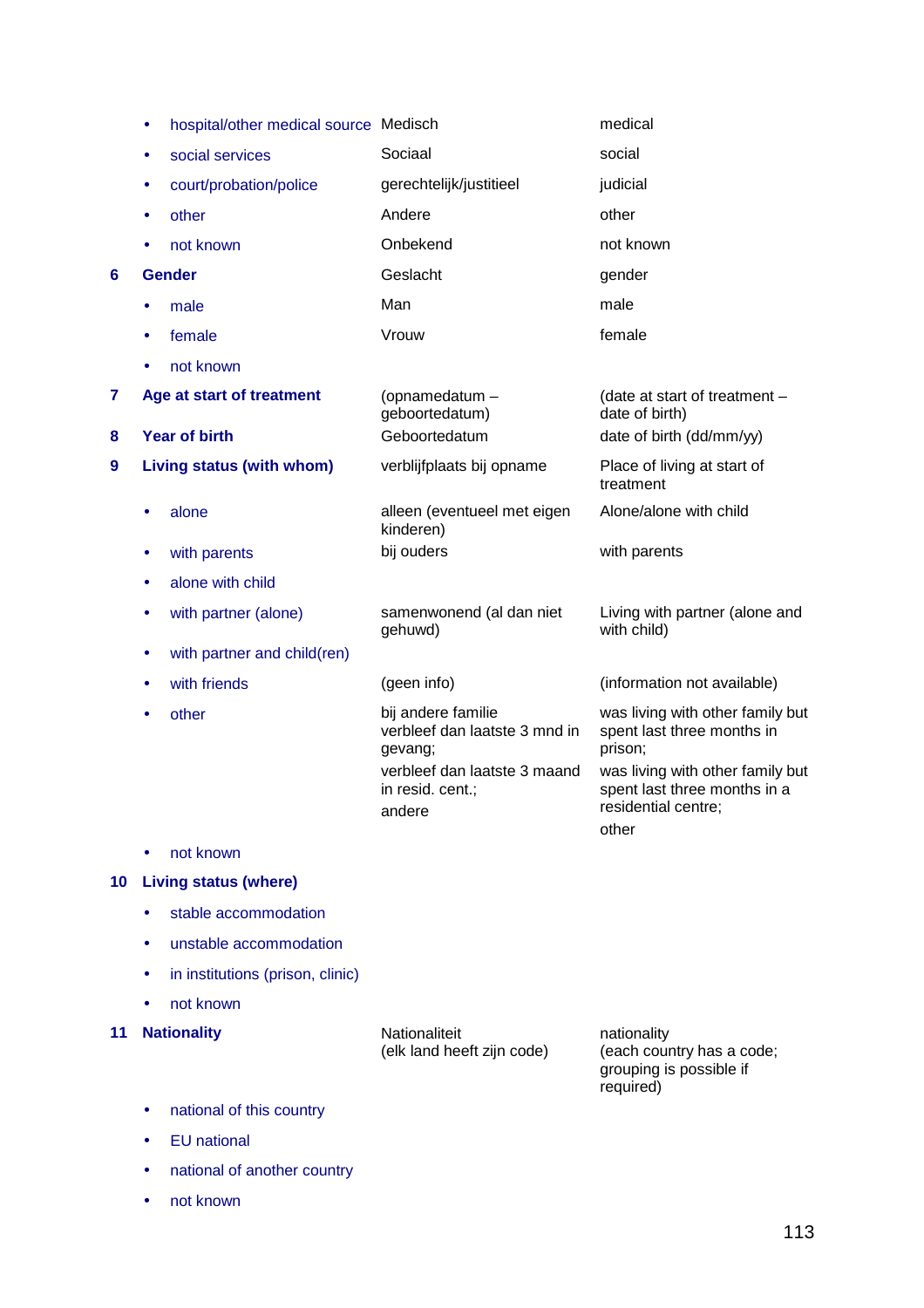| 12 |           | <b>Labour status</b>                                                                                                         | Beroepsniveau                                                                                                        | level of employment before<br>start of treatment |
|----|-----------|------------------------------------------------------------------------------------------------------------------------------|----------------------------------------------------------------------------------------------------------------------|--------------------------------------------------|
|    | ٠         | regular employment                                                                                                           | Arbeider, kleine zelfstandige,<br>thuiswerker onder<br>arbeidscontract/bediende/kade<br>r/vrij beroep/bedrijfsleider | employee, labour force,<br>manager               |
|    | ۰         | pupil/student                                                                                                                | Huismoeder/student                                                                                                   | housewife/student (one<br>category)              |
|    | ٠         | economically inactive<br>(pensioners, housewives/-<br>men, invalids)                                                         | Huismoeder/student                                                                                                   | housewife/student (one<br>category)              |
|    | $\bullet$ | unemployed                                                                                                                   | nooit gewerkt                                                                                                        | never worked                                     |
|    | $\bullet$ | other                                                                                                                        | Ander                                                                                                                | other                                            |
|    | ٠         | not known                                                                                                                    | Onbekend                                                                                                             | not known                                        |
| 13 |           | <b>Highest educational level</b><br>completed                                                                                | Studieniveau                                                                                                         | highest educational level                        |
|    |           | never went to school/never<br>completed primary school                                                                       | niets afgemaakt                                                                                                      | did not finish any level                         |
|    | $\bullet$ | primary level of education                                                                                                   | lager onderwijs                                                                                                      | primary school                                   |
|    | ٠         | secondary level of education                                                                                                 | lager secund/hoger secundair                                                                                         | lower scondary and higher<br>secondary           |
|    | $\bullet$ | higher education                                                                                                             | hokt/holt                                                                                                            | short- and long-term higher<br>education         |
|    |           | not known                                                                                                                    | Andere/unbekend                                                                                                      | not known                                        |
|    |           |                                                                                                                              |                                                                                                                      |                                                  |
| 14 |           | <b>Primary drug</b>                                                                                                          | Voornaamste product                                                                                                  |                                                  |
|    | $\bullet$ | Opiates (total)<br>□ heroin<br>□ methadone<br><sup>o</sup> other opiates                                                     | Opiaten                                                                                                              | opiates                                          |
|    |           | Cocaine (total)<br>□ cocaine<br>□ crack                                                                                      | Cocaïne                                                                                                              | cocaine                                          |
|    |           | Stimulants (total)<br>amphetamines<br><sup>□</sup> MDMA and other<br>derivatives<br><sup>□</sup> other stimulants            | Opwekkende medicatie                                                                                                 | stimulants                                       |
|    | $\bullet$ | <b>Hypnotics and sedatives</b><br>(total)<br>□ barbiturates<br><b><i><b>Denzodiazepines</b></i></b><br>$\overline{ }$ others | Dempende medicatie                                                                                                   | hypnotics and sedatives                          |
|    |           | Hallucinogens (total)<br>□ LSD<br>□ others                                                                                   | Hallucinogenen                                                                                                       | hallucinogens                                    |
|    | ٠         | <b>Volatile inhalants</b>                                                                                                    | Snuifmiddelen                                                                                                        | volatile inhalants                               |
|    |           | Cannabis (total)                                                                                                             | Cannabis                                                                                                             | cannabis                                         |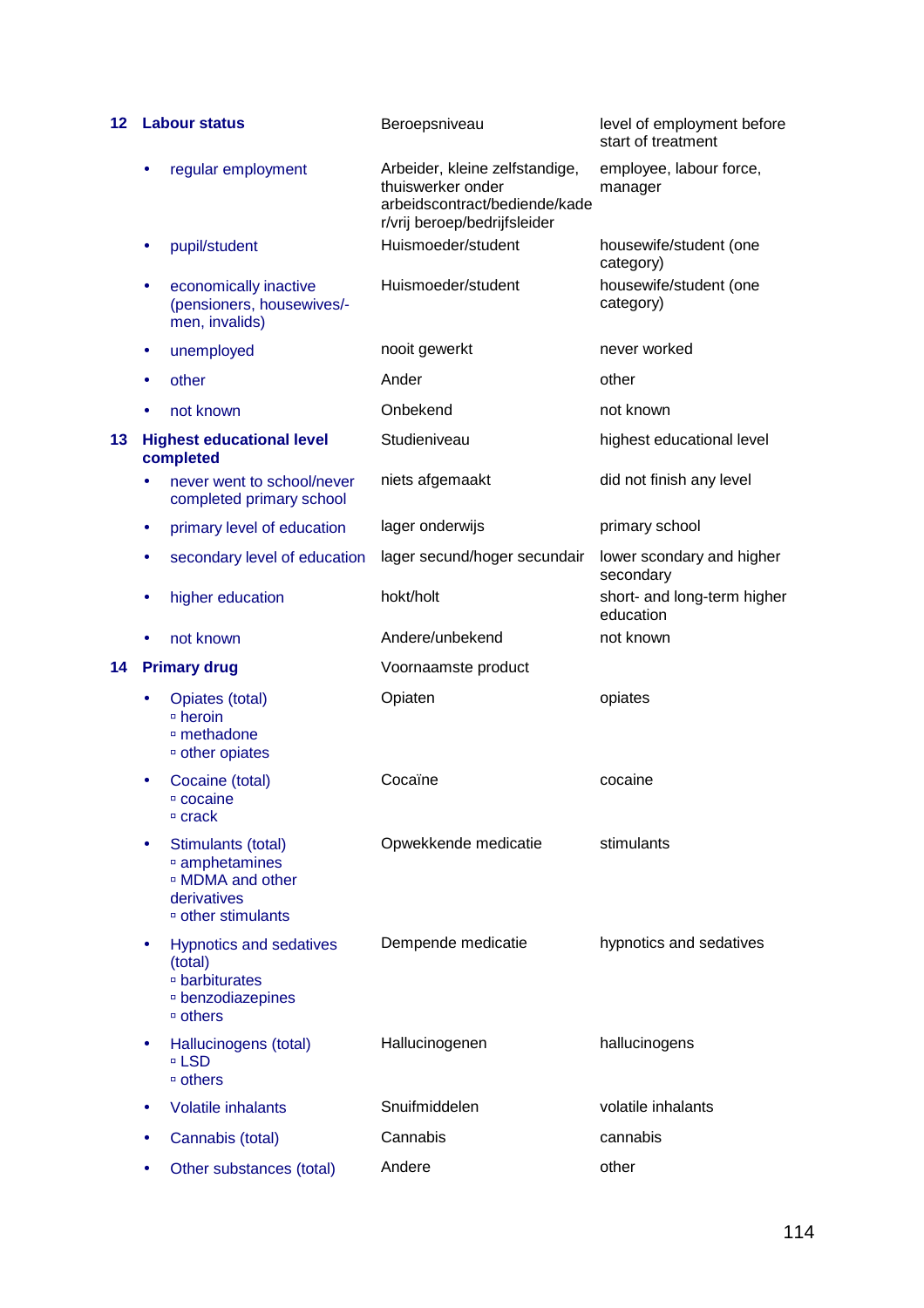| 15 Already receiving substitution |  |
|-----------------------------------|--|
| treatment                         |  |

- heroin
	- <sup>□</sup> yes
	- $n$ no
	- not known
- methadone
	- <sup>□</sup> yes
	- □ no
	- not known
- other opiates
	- <sup>□</sup> yes
	- □ no
	- not known
- other substances
	- □ yes
	- no
	- not known

### **16 Usual route of administration**  (geen informatie) (no information)

• inject

**(primary drug)** 

- smoke/ inhale
- eat/ drink
- sniff
- **others**
- not known

### **17 Frequency of use (primary drug)**

### • not used in past month/ used occasionally niet in het laatste jaar/ minder not used in last year/used less dan 1x per maand than once a month • once per week or less 1 tot 4 maal per maand/ 1x per used 1 to 4 times a week month/once a week • 2–6 days per week 1 tot 6 keer per week used 1 to 6 times per week daily **by a contract of the Dagelijks** and the used daily not known **Onbekend** not known **18 Age at first use of primary drug** Leeftijd eerst gebruik voornaamste product age at first use of primary drug **19 Other (=secondary) drugs**  Leeftijd eerst gebruik age at first use of primary drug

Frequentie

- **currently used** 
	- Opiates (total)  $\overline{P}$  heroin methadone other opiates
		- Cocaine (total) cocaine  $C$ rack Cocaine **cocaine**

voornaamste product

Opiaten opiates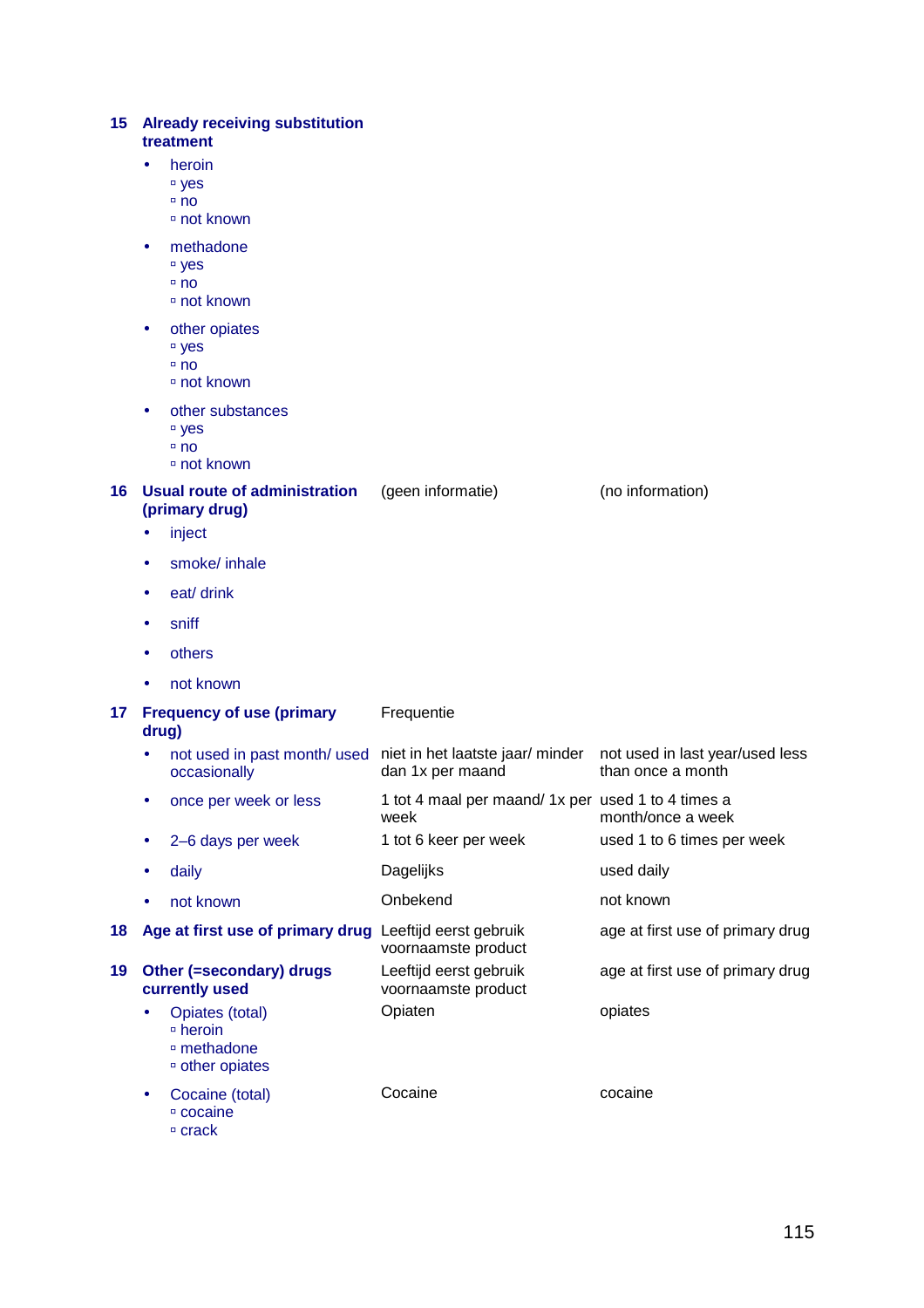|    |           | Stimulants (total)<br>amphetamines<br>□ MDMA and other<br>derivatives<br><sup>□</sup> other stimulants | Opwekkende medicatie | stimulants              |
|----|-----------|--------------------------------------------------------------------------------------------------------|----------------------|-------------------------|
|    | ۰         | <b>Hypnotics and sedatives</b><br>(total)<br>□ barbiturates<br>□ benzodiazepines<br>□ others           | Dempende medicatie   | hypnotics and sedatives |
|    | ٠         | Hallucinogens (total)<br>□ LSD<br>□ others                                                             | Hallucinogenen       | hallucinogens           |
|    | ٠         | <b>Volatile inhalants</b>                                                                              | Snuifmiddelen        | volatile inhalants      |
|    |           | Cannabis (total)                                                                                       | cannabis             | cannabis                |
|    | ٠         | Alcohol as secondary drug<br>(total)                                                                   | alcohol              | alcohol                 |
|    | $\bullet$ | Other substances                                                                                       | andere               | other                   |
| 20 |           | Ever injected/currently (last 30<br>days) injecting                                                    | (geen informatie)    | (no information)        |
|    | ٠         | ever injected, but not<br>currently                                                                    |                      |                         |
|    | ٠         | currently injected                                                                                     |                      |                         |

- never injected
- not known

# **France**

|              | <b>Core items (EMCDDA)</b>                  | Enquête de novembre<br>(français)                          | <b>November survey</b><br>(French)                                   |
|--------------|---------------------------------------------|------------------------------------------------------------|----------------------------------------------------------------------|
|              | <b>Treatment-centre type</b>                | centre spécialisé, hôpital                                 | specialised hospital centre                                          |
|              | outpatient treatment centre<br>۰            |                                                            |                                                                      |
|              | in-patient treatment centre<br>٠            |                                                            |                                                                      |
|              | low threshold/drop-in/street<br>٠<br>agency |                                                            |                                                                      |
|              | general practitioner<br>$\bullet$           |                                                            |                                                                      |
|              | treatment units in prison<br>٠              |                                                            |                                                                      |
| $\mathbf{2}$ | Date of treatment - month                   |                                                            |                                                                      |
| 3            | Date of treatment - year                    |                                                            |                                                                      |
| 4            | <b>Ever previously treated</b>              | Premier recours au titre de la<br>toxicomanie dans l'année | first treatment demand related<br>to drug addiction in the last year |
|              | never<br>٠                                  | oui                                                        | yes                                                                  |
|              | previously treated                          | non                                                        | no                                                                   |
|              | not known<br>٠                              | ne sais pas                                                | not known                                                            |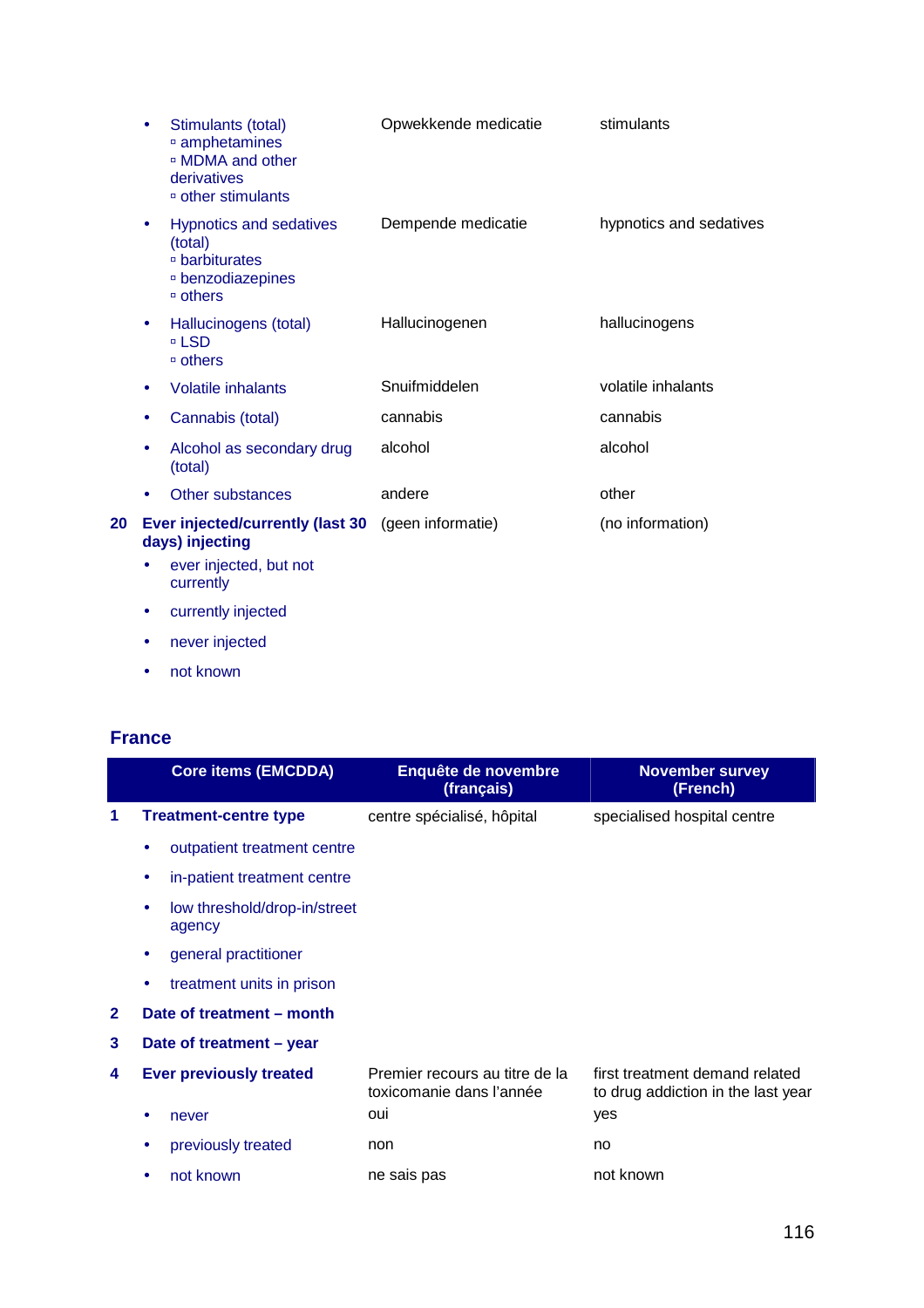**5 Source of referral Origine de la prise en charge** 

|    |           | self-referred                                          | le patient lui-même                                                         | self-referred                                                               |
|----|-----------|--------------------------------------------------------|-----------------------------------------------------------------------------|-----------------------------------------------------------------------------|
|    | ٠         | family/friends                                         | la famille ou les amis                                                      | family/friends                                                              |
|    |           | other drug-treatment centre un autre centre spécialisé |                                                                             | other drug-treatment centre                                                 |
|    |           | <b>GP</b>                                              | un médecin généraliste ou<br>spécialiste                                    | general or specialised<br>practitioner                                      |
|    |           | hospital/other medical<br>source                       | un hôpital                                                                  | hospital                                                                    |
|    |           | social services                                        | un service social                                                           | social services                                                             |
|    |           | court/probation/police                                 | dans le cadre d'une mesure<br>judiciaire dont l'injonction<br>thérapeutique | court-ordered measure<br>including 'court-ordered<br>therapeutic treatment' |
|    |           | other                                                  | autres cas                                                                  | other                                                                       |
|    |           | not known                                              | sans information                                                            | not known                                                                   |
| 6  |           | <b>Gender</b>                                          | Sexe                                                                        | gender                                                                      |
|    |           | male                                                   | masculin                                                                    | male                                                                        |
|    |           | female                                                 | féminin                                                                     | female                                                                      |
|    |           | not known                                              |                                                                             |                                                                             |
| 7  |           | Age at start of treatment                              |                                                                             |                                                                             |
| 8  |           | <b>Year of birth</b>                                   | année de naissance                                                          | year of birth                                                               |
| 9  |           | Living status (with whom)                              |                                                                             |                                                                             |
|    |           | alone                                                  |                                                                             |                                                                             |
|    |           | with parents                                           |                                                                             |                                                                             |
|    |           | alone with child                                       |                                                                             |                                                                             |
|    |           | with partner (alone)                                   |                                                                             |                                                                             |
|    |           | with partner and child(ren)                            |                                                                             |                                                                             |
|    |           | with friends                                           |                                                                             |                                                                             |
|    |           | other                                                  |                                                                             |                                                                             |
|    |           | not known                                              |                                                                             |                                                                             |
| 10 |           | <b>Living status (where)</b>                           |                                                                             |                                                                             |
|    |           | stable accommodation                                   |                                                                             |                                                                             |
|    | $\bullet$ | unstable accommodation                                 |                                                                             |                                                                             |
|    |           | in institutions (prison, clinic)                       |                                                                             |                                                                             |
|    |           | not known                                              |                                                                             |                                                                             |
| 11 |           | <b>Nationality</b>                                     | Nationalité                                                                 | nationality                                                                 |
|    | $\bullet$ | national of this country                               | française                                                                   | French                                                                      |
|    |           |                                                        |                                                                             |                                                                             |

• EU national **etrangère de la CEE** EU national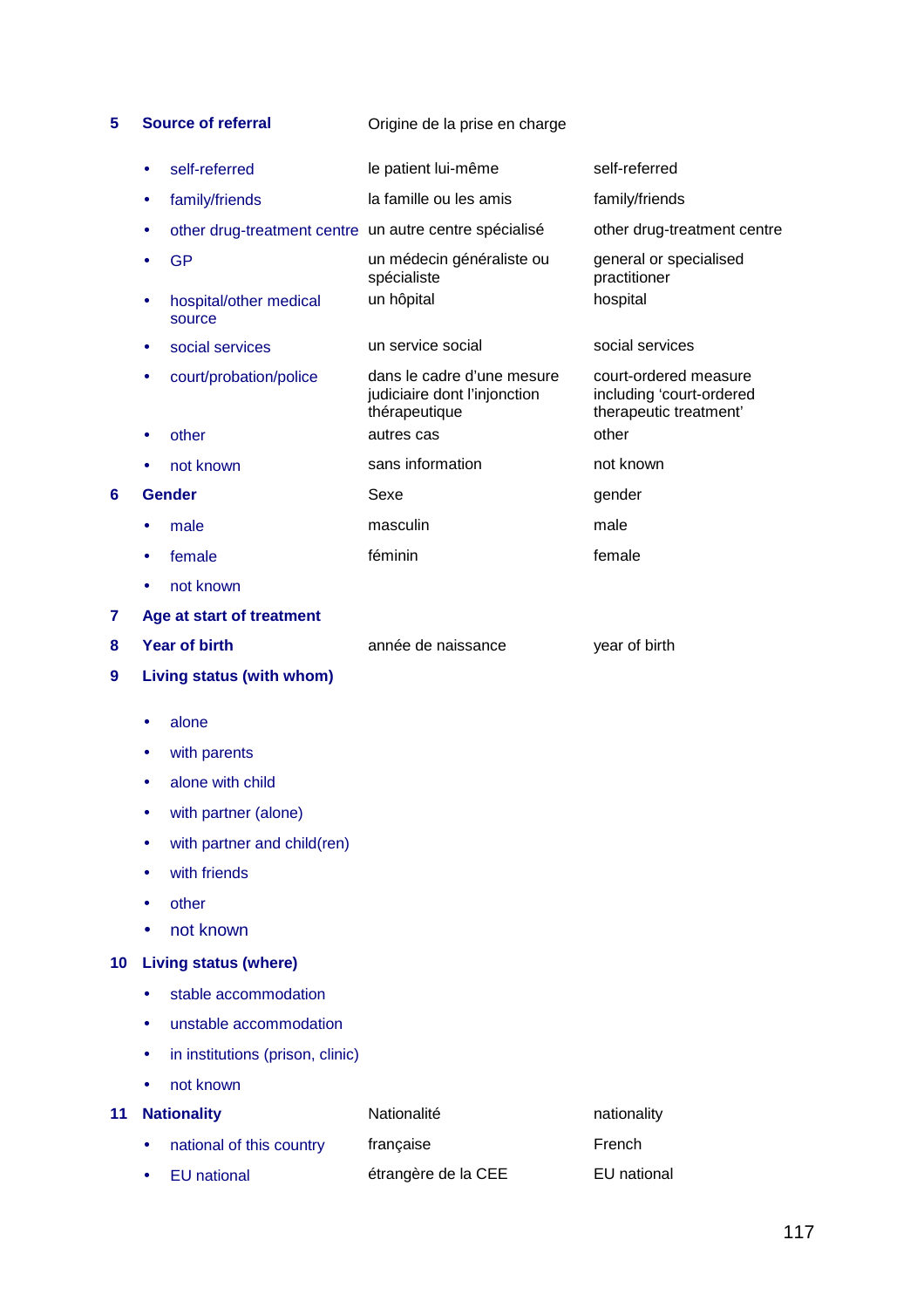• national of another country étrangère hors de la CEE national of another country

• not known

| 12 |   | <b>Labour status</b>                                                                                              | Activité                                                                                                                                                                                  | activity                                                                                                                                                           |
|----|---|-------------------------------------------------------------------------------------------------------------------|-------------------------------------------------------------------------------------------------------------------------------------------------------------------------------------------|--------------------------------------------------------------------------------------------------------------------------------------------------------------------|
|    |   | regular employment                                                                                                | emploi salarié stable;<br>emploi salarié à durée<br>déterminée;<br>travailleur indépendant ou<br>libéral                                                                                  | stable salaried employment;<br>short-term salaried<br>employment;<br>(liberal) professional person                                                                 |
|    |   | pupil/student                                                                                                     | élève, étudiant, stagiaire non-<br>rémunéré                                                                                                                                               | pupil, student                                                                                                                                                     |
|    |   | economically inactive<br>(pensioners, housewives/-<br>men, invalids)                                              | autres inactifs;<br>militaires du contingent                                                                                                                                              | other inactive people;<br>national servicemen/-women                                                                                                               |
|    |   | unemployed                                                                                                        | chômeur n'ayant jamais<br>travaillé;<br>chômeur ayant déjà occupé un<br>emploi                                                                                                            | unemployed (never worked);<br>unemployed (previously<br>worked)                                                                                                    |
|    |   | other                                                                                                             |                                                                                                                                                                                           |                                                                                                                                                                    |
|    |   | not known                                                                                                         | sans information                                                                                                                                                                          | not known                                                                                                                                                          |
| 13 |   | <b>Highest educational level</b><br>completed                                                                     |                                                                                                                                                                                           |                                                                                                                                                                    |
|    |   | never went to school/never<br>completed primary school                                                            |                                                                                                                                                                                           |                                                                                                                                                                    |
|    | ٠ | primary level of education                                                                                        |                                                                                                                                                                                           |                                                                                                                                                                    |
|    |   | secondary level of<br>education                                                                                   |                                                                                                                                                                                           |                                                                                                                                                                    |
|    |   | higher education                                                                                                  |                                                                                                                                                                                           |                                                                                                                                                                    |
|    |   | not known                                                                                                         |                                                                                                                                                                                           |                                                                                                                                                                    |
| 14 |   | <b>Primary drug</b>                                                                                               | Produits primaires ayant motivé<br>la demande de soins (deux<br>max.) $(^a)$                                                                                                              | primary substance having<br>motivated the treatment (two<br>max.) $(^a)$                                                                                           |
|    |   | Opiates (total)<br>□ heroin<br>□ methadone<br><sup>o</sup> other opiates                                          | □ héroïne<br><sup>□</sup> morphine, opium<br>¤ dérivés de codéine<br><sup>¤</sup> buprénorphine en dehors<br>d'une prescription<br><sup>¤</sup> méthadone en dehors d'une<br>prescription | □ heroin<br><sup>o</sup> morphine, opium<br><sup>□</sup> codeine derivatives<br><sup>□</sup> non-prescribed buprenorphine<br><sup>□</sup> non-prescribed methadone |
|    |   | Cocaine (total)<br>□ cocaine<br>$\overline{P}$ crack                                                              | <sup>□</sup> cocaïne<br>□ crack                                                                                                                                                           | □ cocaine<br>□ crack                                                                                                                                               |
|    |   | Stimulants (total)<br>amphetamines<br><sup>o</sup> MDMA and other<br>derivatives<br><sup>□</sup> other stimulants | ¤ amphétamines<br>□ ecstasy                                                                                                                                                               | □ amphetamines<br>□ ecstasy                                                                                                                                        |
|    |   | <b>Hypnotics and sedatives</b><br>(total)<br>□ barbiturates                                                       | □ barbituriques<br>□ benzodiazépines                                                                                                                                                      | □ barbiturates<br><b>benzodiazepines</b>                                                                                                                           |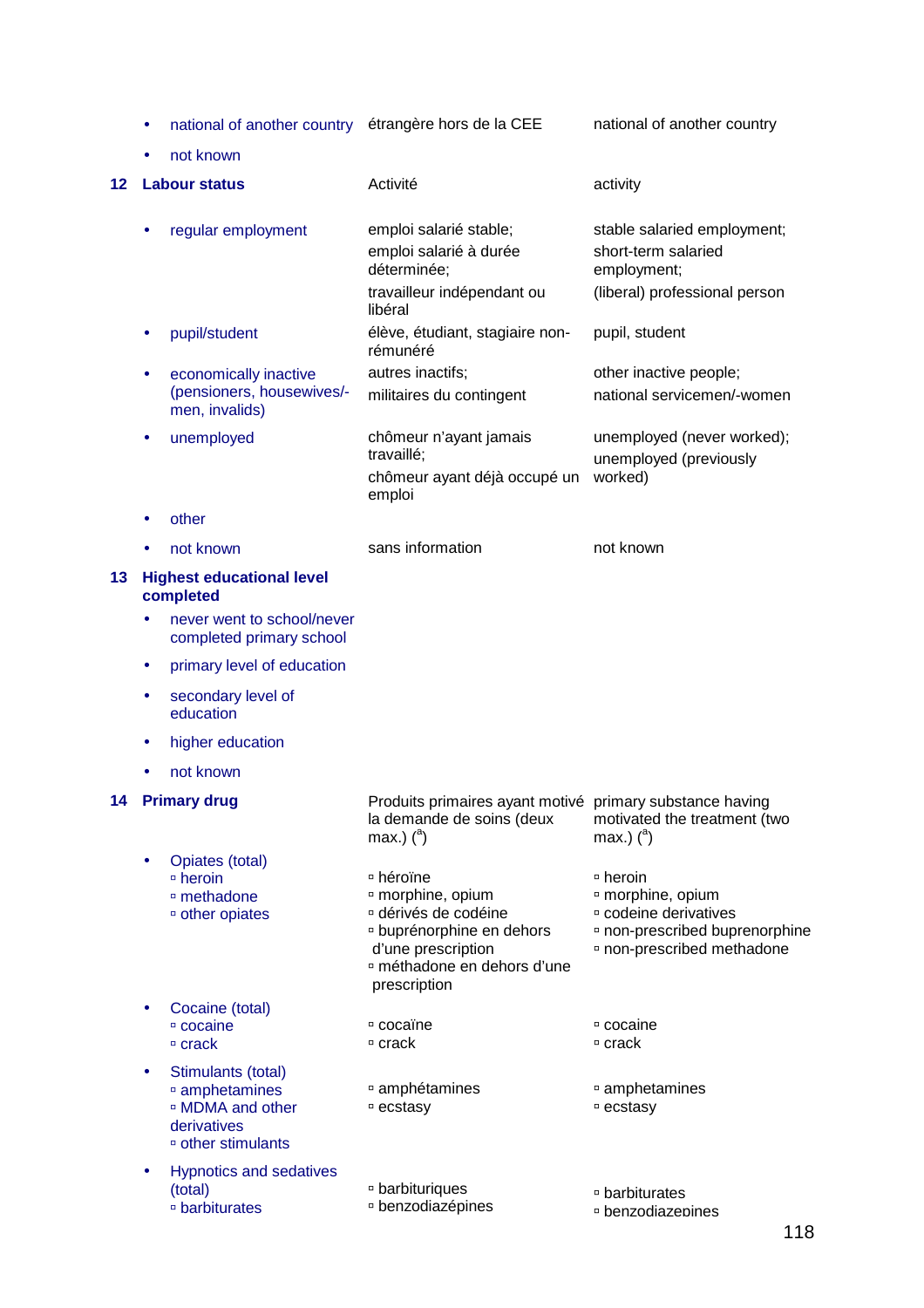- benzodiazepines others
- Hallucinogens (total) □ LSD others
- 
- Cannabis (total) Cannabis cannabis
- Other substances (total) autres substances;

### **15 Already receiving substitution treatment**

- heroin
	- <sup>□</sup> yes
	- $n$ no
	- not known
- methadone
	- <sup>□</sup> yes
	- no
	- not known
- other opiates <sup>□</sup> yes
	- no
	- not known
- other substances
	- <sup>□</sup> yes
	- $n \nabla$
	- not known
- **16 Usual route of administration (primary drug)** 
	- inject
	- smoke/ inhale
	- eat/ drink
	- sniff
	- others
	- not known
- **17 Frequency of use (primary drug)** 
	- not used in past month/ used occasionally
	- once per week or less
	- 2–6 days per week
	- daily
	- not known
- **18 Age at first use of primary drug**
- **19 Other (=secondary) drugs currently used**

produits actuellement consommés (au cours du dernier mois) (trois max.)

age at first use of primary drug

currently used (last month) substances (three max.)

### benzodiazepines

- other hypnotics and sedatives
- LSD et autres dysleptiques LSD and others

autres hypnotiques et

tranquillisants

antidépresseurs

• Volatile inhalants colles et solvants glues and solvents other substances; antidepressants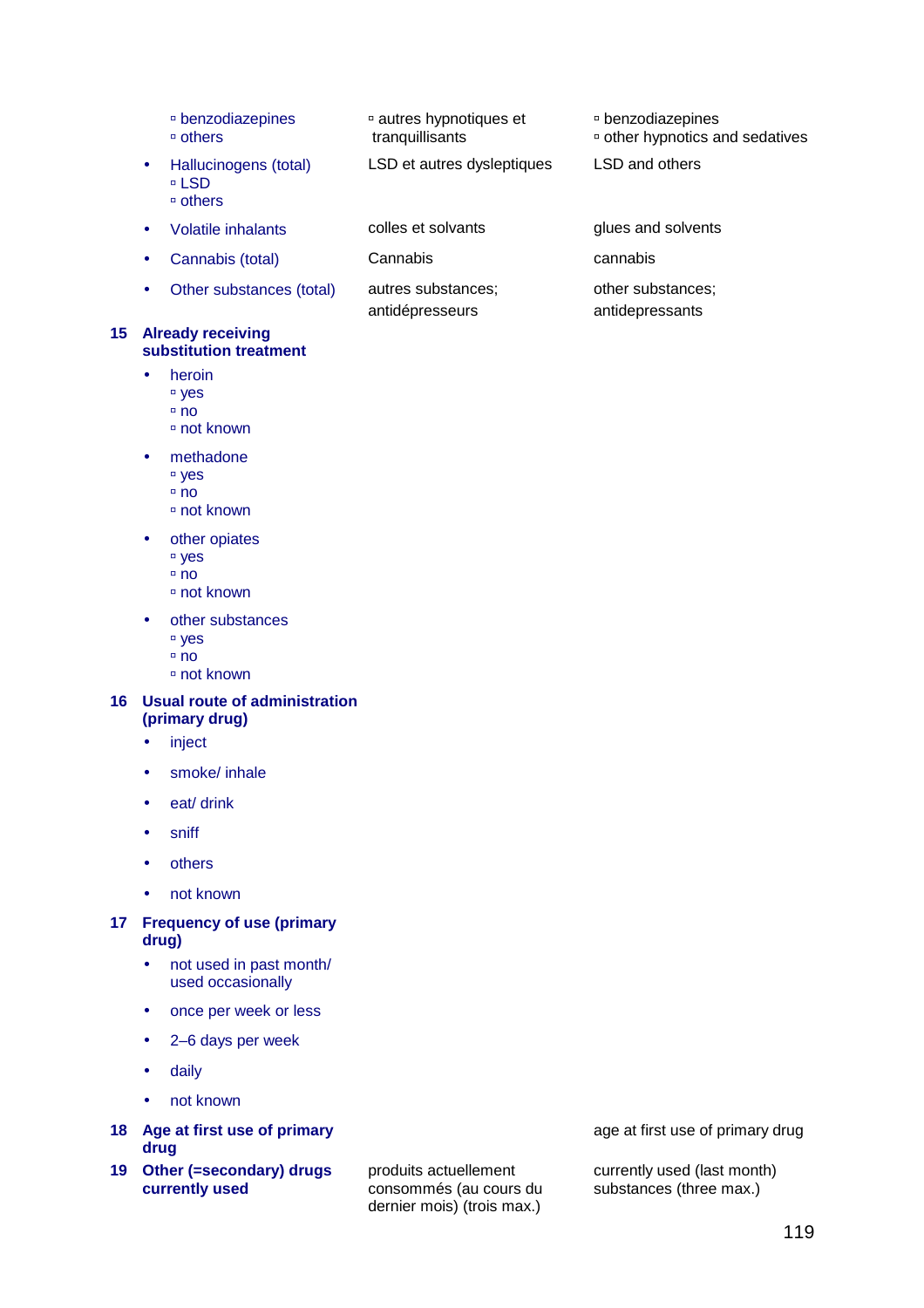|    |           | Opiates (total)<br>$\overline{P}$ heroin<br><sup>o</sup> methadone<br><sup>o</sup> other opiates                               | □ héroïne<br><sup>¤</sup> morphine, opium<br>dérivés de codéine<br><sup>¤</sup> buprénorphine en dehors<br>d'une prescription<br><sup>□</sup> méthadone en dehors d'une<br>prescription | □ heroin<br><sup>¤</sup> morphine, opium<br><sup>□</sup> codeine derivatives<br><sup>¤</sup> non-prescribed buprenorphine<br><sup>□</sup> non-prescribed methadone |
|----|-----------|--------------------------------------------------------------------------------------------------------------------------------|-----------------------------------------------------------------------------------------------------------------------------------------------------------------------------------------|--------------------------------------------------------------------------------------------------------------------------------------------------------------------|
|    |           | Cocaine (total)<br>□ cocaine<br>$□$ crack                                                                                      | □ cocaïne<br>□ crack                                                                                                                                                                    | □ cocaine<br>□ crack                                                                                                                                               |
|    | $\bullet$ | Stimulants (total)<br><sup>□</sup> amphetamines<br><sup>□</sup> MDMA and other<br>derivatives<br><sup>□</sup> other stimulants | ¤ amphétamines<br><sup>□</sup> ecstasy                                                                                                                                                  | amphetamines<br><sup>□</sup> ecstasy                                                                                                                               |
|    | $\bullet$ | <b>Hypnotics and sedatives</b><br>(total)<br>□ barbiturates<br><sup>□</sup> benzodiazepines<br>□ others                        | □ barbituriques<br>□ benzodiazépines<br>autres hypnotiques et<br>tranquillisants                                                                                                        | □ barbiturates<br><b>benzodiazepines</b><br><sup>□</sup> other hypnotics and sedatives                                                                             |
|    | $\bullet$ | Hallucinogens (total)<br>□ LSD<br>□ others                                                                                     | LSD et autres dysleptiques                                                                                                                                                              | LSD and others                                                                                                                                                     |
|    | ٠         | <b>Volatile inhalants</b>                                                                                                      | colles et solvants                                                                                                                                                                      | glues and solvents                                                                                                                                                 |
|    | ٠         | Cannabis (total)                                                                                                               | Cannabis                                                                                                                                                                                | cannabis                                                                                                                                                           |
|    |           | Alcohol as secondary drug<br>(total)                                                                                           |                                                                                                                                                                                         |                                                                                                                                                                    |
|    |           | Other substances                                                                                                               | autres substances;<br>antidépresseurs                                                                                                                                                   | other substances;<br>antidepressants                                                                                                                               |
| 20 |           | <b>Ever injected/currently (last</b><br>30 days) injecting                                                                     | Administration intraveineuse de intravenous administration of<br>produit                                                                                                                | substances                                                                                                                                                         |
|    |           | ever injected, but not<br>currently                                                                                            | les 30 derniers jours)                                                                                                                                                                  | oui, antérieurement (pas durant yes, previously (prior to the last<br>30 days), but not currently                                                                  |
|    | $\bullet$ | currently injected                                                                                                             | oui, actuellement (durant les 30 yes, currently (last 30 days)<br>derniers jours)                                                                                                       |                                                                                                                                                                    |
|    | $\bullet$ | never injected                                                                                                                 | non                                                                                                                                                                                     | no                                                                                                                                                                 |

### **Note:**

 $(3)$  In practice, the first substance noted is considered the main drug and the two others the secondary drugs. There is also a question on current methadone, Subutex® or other substitution treatment.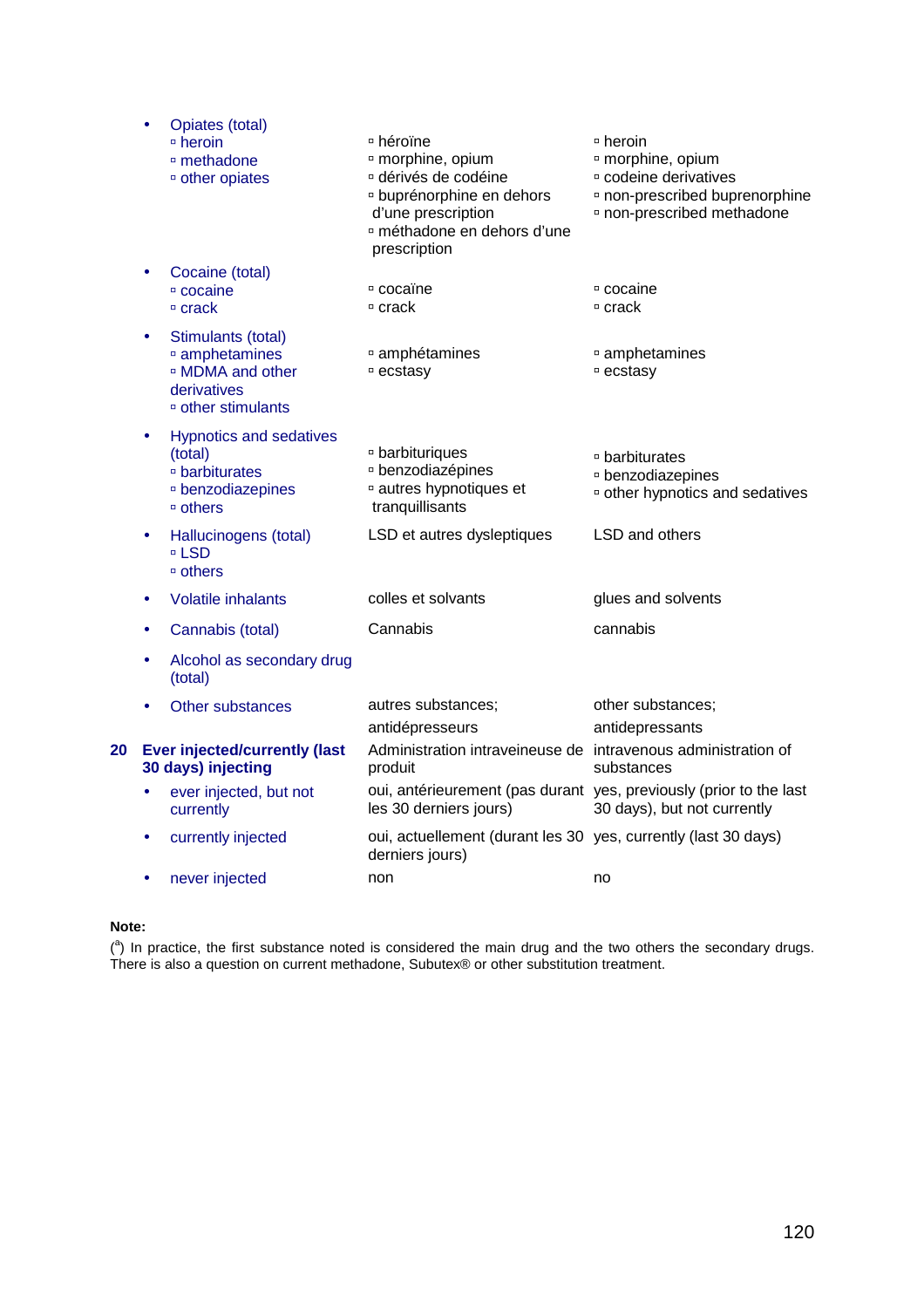# **Germany**

|              |           | <b>Core items (EMCDDA)</b>              | <b>EBIS</b><br>(national language)                                                       | <b>EBIS</b><br>(English)                                                                                                |
|--------------|-----------|-----------------------------------------|------------------------------------------------------------------------------------------|-------------------------------------------------------------------------------------------------------------------------|
| 1            |           | <b>Treatment-centre type</b>            | keine Fragestellung, definiert<br>durch das Monitoring-System                            | EBIS only includes outpatient<br>treatment centres which may<br>also include a small number of<br>low-threshold centres |
|              | ٠         | outpatient treatment centre             |                                                                                          |                                                                                                                         |
|              | ٠         | in-patient treatment centre             |                                                                                          |                                                                                                                         |
|              | ٠         | low threshold/drop-in/street<br>agency  |                                                                                          |                                                                                                                         |
|              | ٠         | general practitioner                    |                                                                                          |                                                                                                                         |
|              |           | treatment units in prison               |                                                                                          |                                                                                                                         |
| $\mathbf{2}$ |           | Date of treatment - month               | Betreungsbeginn, Monat                                                                   | beginning of treatment, month                                                                                           |
| 3            |           | Date of treatment - year                | Betreungsbeginn, Jahr                                                                    | beginning of treatment, year                                                                                            |
| 4            |           | <b>Ever previously treated</b><br>never | Jemals zuvor suchtbezogene<br>Hilfe beansprucht (G1)<br>Nein                             | ever previously treated because<br>of drug-related problems (G1)<br>no                                                  |
|              | ٠         | previously treated                      | Ja                                                                                       | yes                                                                                                                     |
|              | $\bullet$ | not known                               | (keine Eintragung)                                                                       | (no entry)                                                                                                              |
| 5            |           | <b>Source of referral</b>               | Vermittlung durch (G18)                                                                  | referral by (G18)                                                                                                       |
|              | ٠         | self-referred                           | ohne Vermittlung                                                                         | no referral                                                                                                             |
|              | ٠         | family/friends                          | Angehörige/Freunde/Bekannte                                                              | relatives/friends/acquaintances                                                                                         |
|              | ٠         | other drug-treatment centre Fachklinik; | Substitutionsambulanz;<br>Suchtberatungsstelle                                           | specialised hospital;<br>substitution-ambulance; drug-<br>counselling centre                                            |
|              |           | <b>GP</b>                               | ärztliche, psychotherapeutische<br>Praxis                                                | GPs, psychotherapeutic<br>practice                                                                                      |
|              | ٠         | hospital/other medical<br>source        | sonstiges Krankenhaus                                                                    | other hospital                                                                                                          |
|              |           | social services                         | Beratungsstelle der<br>Straffälligenhilfe;                                               | counselling centre for<br>offenders:                                                                                    |
|              |           |                                         | Beratungsstelle der<br>Wohnungslosenhilfe;                                               | counselling centre for homeless<br>people;                                                                              |
|              |           |                                         | Schuldnerberatungsstelle;                                                                | counselling centre for debtors;                                                                                         |
|              |           |                                         | sonstige Fachberatungsstelle;<br>Wohlfahrtsstelle/Pfarramt/Bahn welfare office/ priest's | other specialist services;                                                                                              |
|              |           |                                         | hofsmission;<br>Arbeitsamt/ Sozialamt/                                                   | office/charitable organisation for<br>helping needy rail travellers;                                                    |
|              |           |                                         | Jugendamt                                                                                | employment exchange/social-<br>welfare office/youth-welfare<br>department                                               |
|              |           | court/probation/police                  | Straßenverkehrsbehörde;                                                                  | road-traffic department;                                                                                                |
|              |           |                                         | Polizei/Zoll;                                                                            | police/customs office;                                                                                                  |
|              |           |                                         | Staatsanwaltschaft/Gericht;                                                              | public prosecutor's office/court;<br>juvenile court service/probation                                                   |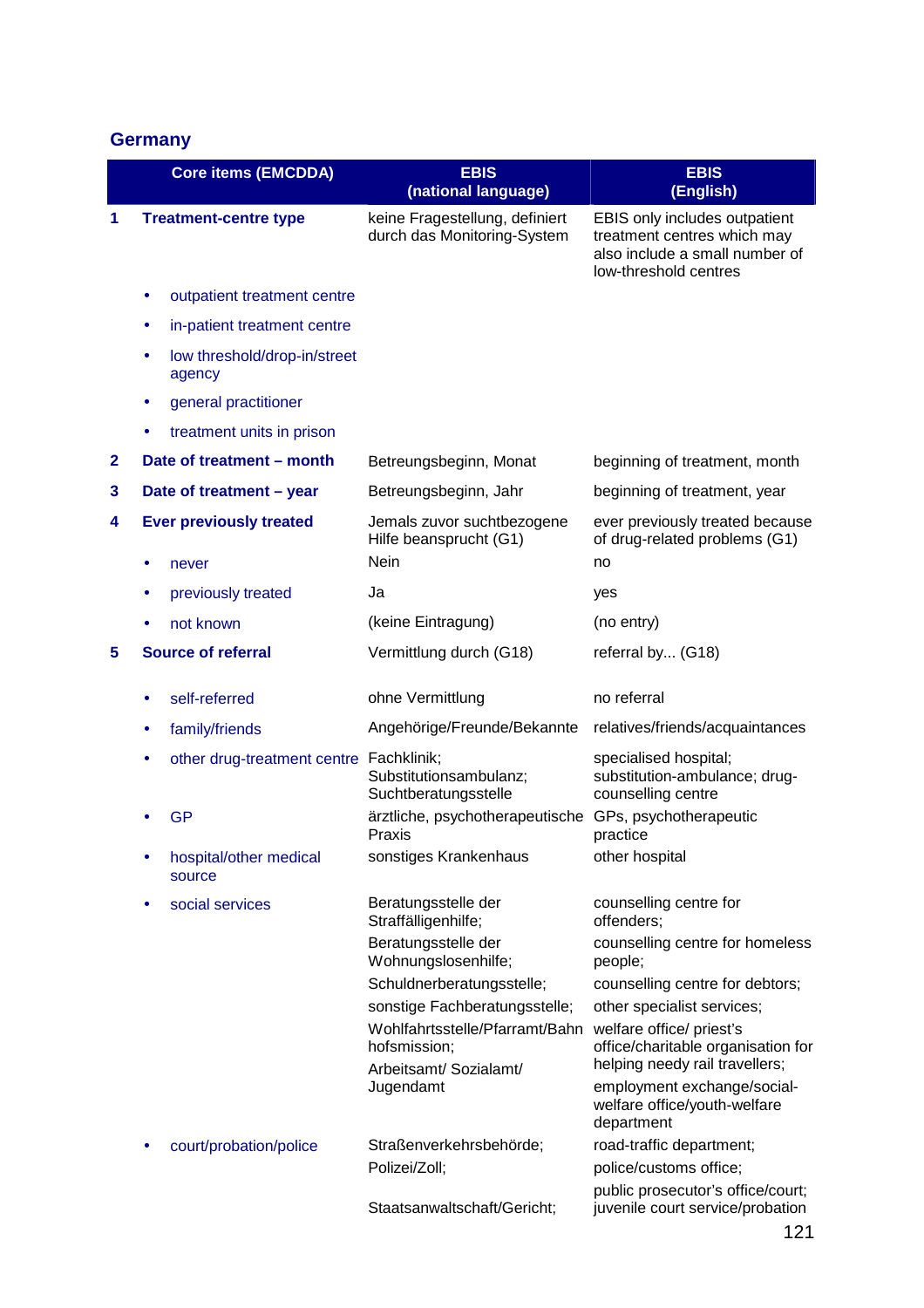|                 |           |                                  | Jugendgerichtshilfe/Bewährung<br>shilfe;                                                                                          | service;<br>prison (including social service)                                                        |
|-----------------|-----------|----------------------------------|-----------------------------------------------------------------------------------------------------------------------------------|------------------------------------------------------------------------------------------------------|
|                 |           |                                  | JVA (incl. Sozialdienst)                                                                                                          |                                                                                                      |
|                 | $\bullet$ | other                            | Kategorien Nr.: 7, or 10, or 11,<br>or 17, or 18, or 26                                                                           | category 7, 10, 11, 17, 18 or 26                                                                     |
|                 |           | not known                        | (keine Eintragung)                                                                                                                | (no entry)                                                                                           |
| 6               |           | <b>Gender</b>                    | Geschlecht                                                                                                                        | gender                                                                                               |
|                 | ٠         | male                             | Männlich                                                                                                                          | male                                                                                                 |
|                 | ٠         | female                           | Weiblich                                                                                                                          | female                                                                                               |
|                 |           | not known                        |                                                                                                                                   |                                                                                                      |
| 7               |           | Age at start of treatment        | Alter                                                                                                                             | age                                                                                                  |
| 8               |           | <b>Year of birth</b>             | Geburtsjahr                                                                                                                       | year of birth                                                                                        |
| 9               |           | Living status (with whom)        | Alleinlebend (G13); Wenn nicht<br>alleinlebend, zusammen<br>$()(G13a)$ ( $^{a}$ )                                                 | living alone; if not, then living<br>together with ()                                                |
|                 | ٠         | alone                            | Alleinlebend, ja (G13)                                                                                                            | living alone, yes                                                                                    |
|                 | ٠         | with parents                     | Alleinlebend, nein (G13) und<br>mit Elternteil G13a)                                                                              | living alone, no and with parent                                                                     |
|                 | ٠         | alone with child                 | mit Kindern und mit PartnerIn                                                                                                     | with children and with partner                                                                       |
|                 | $\bullet$ | with partner (alone)             | mit Partnerln;<br>mit Kindern;<br>mit Elternteil;<br>mit andern Angehörigen;<br>mit Freunden/Bekannten;<br>mit sonstigen Personen | with partner;<br>with children;<br>with parent;<br>with friends/acquaintances;<br>with other persons |
|                 | ٠         | with partner and child(ren)      | mit PartnerIn and mit Kindern                                                                                                     | with partner and children                                                                            |
|                 | ٠         | with friends                     | mit Freunden/Bekannten                                                                                                            | with friends/acquaintances                                                                           |
|                 |           | other                            | mit sonstigen Personen                                                                                                            | with other persons                                                                                   |
|                 |           | not known                        | (Kein Eintrag)                                                                                                                    | (no entry)                                                                                           |
| 10 <sub>1</sub> |           | <b>Living status (where)</b>     |                                                                                                                                   |                                                                                                      |
|                 | ٠         | stable accommodation             |                                                                                                                                   |                                                                                                      |
|                 | ٠         | unstable accommodation           |                                                                                                                                   |                                                                                                      |
|                 | ٠         | in institutions (prison, clinic) |                                                                                                                                   |                                                                                                      |
|                 |           | not known                        |                                                                                                                                   |                                                                                                      |
| 11              |           | <b>Nationality</b>               | Staatsangehörigkeit                                                                                                               | nationality                                                                                          |
|                 | ٠         | national of this country         | Deutsch                                                                                                                           | German                                                                                               |
|                 | ٠         | <b>EU</b> national               | EU-Länder                                                                                                                         | EU national                                                                                          |
|                 | ٠         | national of another country      | Andere                                                                                                                            | other                                                                                                |
|                 |           | not known                        | (kein Eintrag)                                                                                                                    | (no entry)                                                                                           |
| 12              |           | <b>Labour status</b>             | Beruflicher Status (G15),<br>wenn Erwerbsperson, derzeit<br>(G15a); Einkommenssituation<br>$(0.40)$ $(3)$                         | employment status, if<br>employed, current income                                                    |

 $(G16)(a)$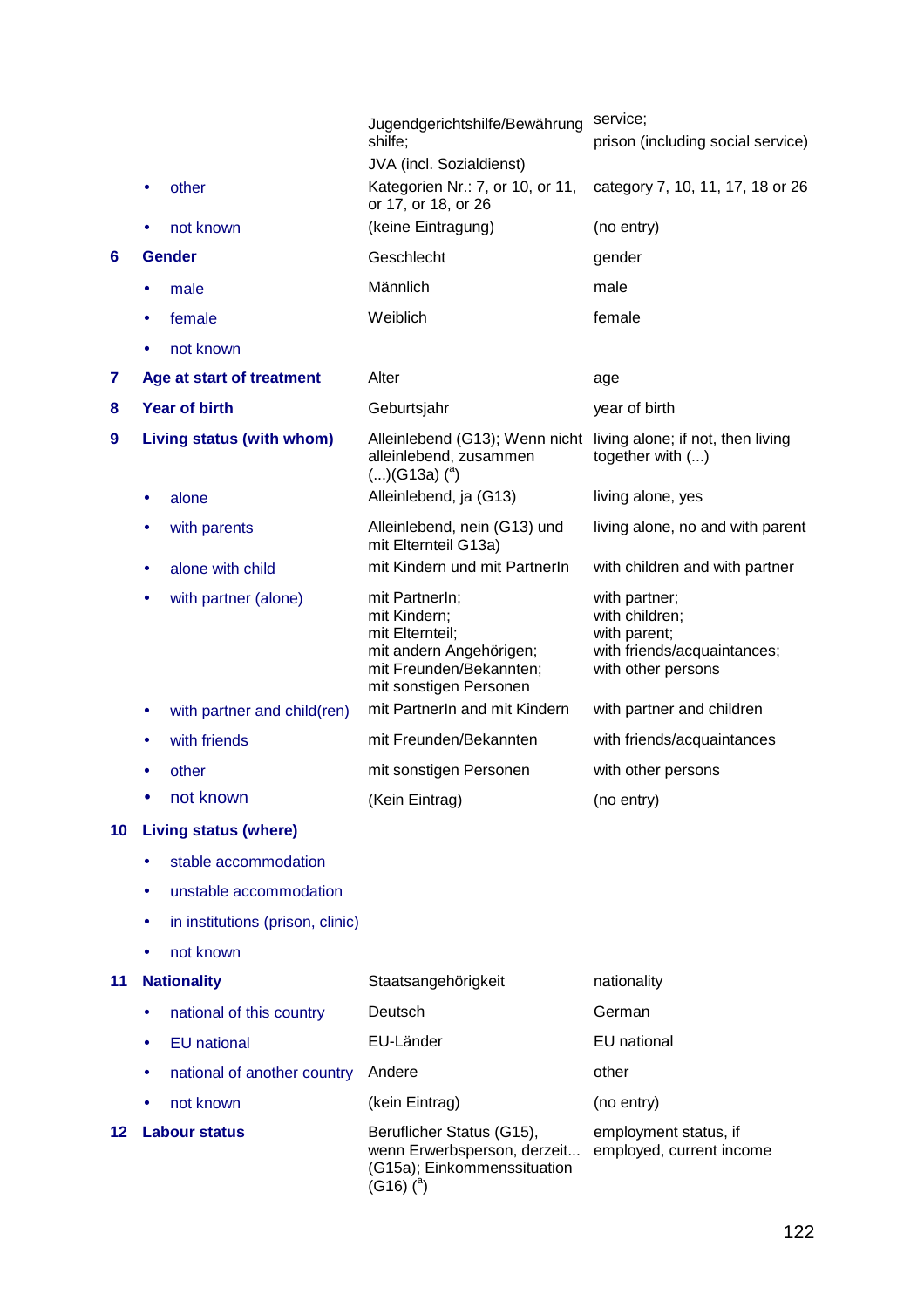|    |           | regular employment                                                                                                | mit Vollzeit-, Teilzeit-<br>beschäftigung (G15a)                                                                      | full-time/part-time employment                                                       |
|----|-----------|-------------------------------------------------------------------------------------------------------------------|-----------------------------------------------------------------------------------------------------------------------|--------------------------------------------------------------------------------------|
|    |           | pupil/student                                                                                                     | Schüler/Student (G15)                                                                                                 | pupil/student                                                                        |
|    | ٠         | economically inactive<br>(pensioners, housewives/-<br>men, invalids)                                              | Hausmann /-frau (G15);<br>Rentner/Pensionär (G15);<br>sonstige Nichterwerbspersonen other unemployed persons<br>(G15) | houseman/-wife;<br>pensioner;                                                        |
|    | ٠         | unemployed                                                                                                        | arbeitslos gemeldet (G15a)<br>oder arbeitssuchend gemeldet<br>(G15a)                                                  | registered as unemployed or<br>looking for a job                                     |
|    |           | other                                                                                                             | mindestens einen Eintrag in<br>anderen Kategorien der Items<br>G15/G15a oder G16                                      | at least one valid value of other<br>categories in G15 or G15a or<br>G <sub>16</sub> |
|    |           | not known                                                                                                         | (kein Eintrag)                                                                                                        | (no entry)                                                                           |
| 13 |           | <b>Highest educational level</b><br>completed                                                                     | Höchster Schulabschluß (G9)                                                                                           | highest educational level<br>completed                                               |
|    |           | never went to school/never<br>completed primary school                                                            | kein Schulabschluß                                                                                                    | never completed school                                                               |
|    | ٠         | primary level of education                                                                                        | Sonderschulabschluß oder<br>Hauptschulabschluß                                                                        | completed special school or<br>lower secondary school                                |
|    | ٠         | secondary level of<br>education                                                                                   | Mittlere Reife oder Polytech-<br>nische Oberschule                                                                    | completed secondary school or<br>polytechnic school                                  |
|    | $\bullet$ | higher education                                                                                                  | Fachhochschulreife oder<br>Hochschulreife                                                                             | completed higher professional<br>school or grammar school                            |
|    |           | not known                                                                                                         | andere Kategorien oder (kein<br>Eintrag)                                                                              | other categories or (no entry)                                                       |
|    |           |                                                                                                                   |                                                                                                                       |                                                                                      |
| 14 |           | <b>Primary drug</b>                                                                                               | Hauptdiagnose (G22a/b)                                                                                                | primary diagnosis                                                                    |
|    |           | Opiates (total)<br>□ heroin<br>□ methadone<br><sup>o</sup> other opiates                                          | Opioide<br>□ Heroin<br><sup>□</sup> Methadon<br><sup>□</sup> Codein oder andere                                       | opiates<br>□ heroin<br>□ methadone<br>¤ codeine or other opiates                     |
|    |           | Cocaine (total)<br>□ cocaine<br>□ crack                                                                           | opiathaltige Mittel<br>Kokain<br>□ Kokain<br>□ Crack                                                                  | cocaine<br>□ cocaine<br>□ crack                                                      |
|    | ٠         | Stimulants (total)<br>amphetamines<br><sup>□</sup> MDMA and other<br>derivatives<br><sup>□</sup> other stimulants | Andere Stimulantien                                                                                                   | other stimulants                                                                     |
|    | ٠         | <b>Hypnotics and sedatives</b><br>(total)<br>□ barbiturates<br>□ benzodiazepines<br>□ others                      | Beruhigungsmittel oder<br>Schlafmittel                                                                                | hypnotics or sedatives                                                               |
|    | ٠         | Hallucinogens (total)<br>□ LSD                                                                                    | Halluzinogene<br>□ LSD                                                                                                | hallucinogens<br>□ LSD                                                               |
|    |           | □ others                                                                                                          | <sup>□</sup> Mescaline oder sonstige<br>Halluzinogene                                                                 | <sup>□</sup> mescaline or other<br>hallucinogens                                     |
|    | ٠         | <b>Volatile inhalants</b>                                                                                         | Flüchtige Lösungsmittel                                                                                               | volatile inhalants                                                                   |
|    |           | Cannabis (total)<br>Other substances (total)                                                                      | Haschisch oder Marihuana<br>Andere psychotrope                                                                        | hash or marijuana<br>other psychotropic substances                                   |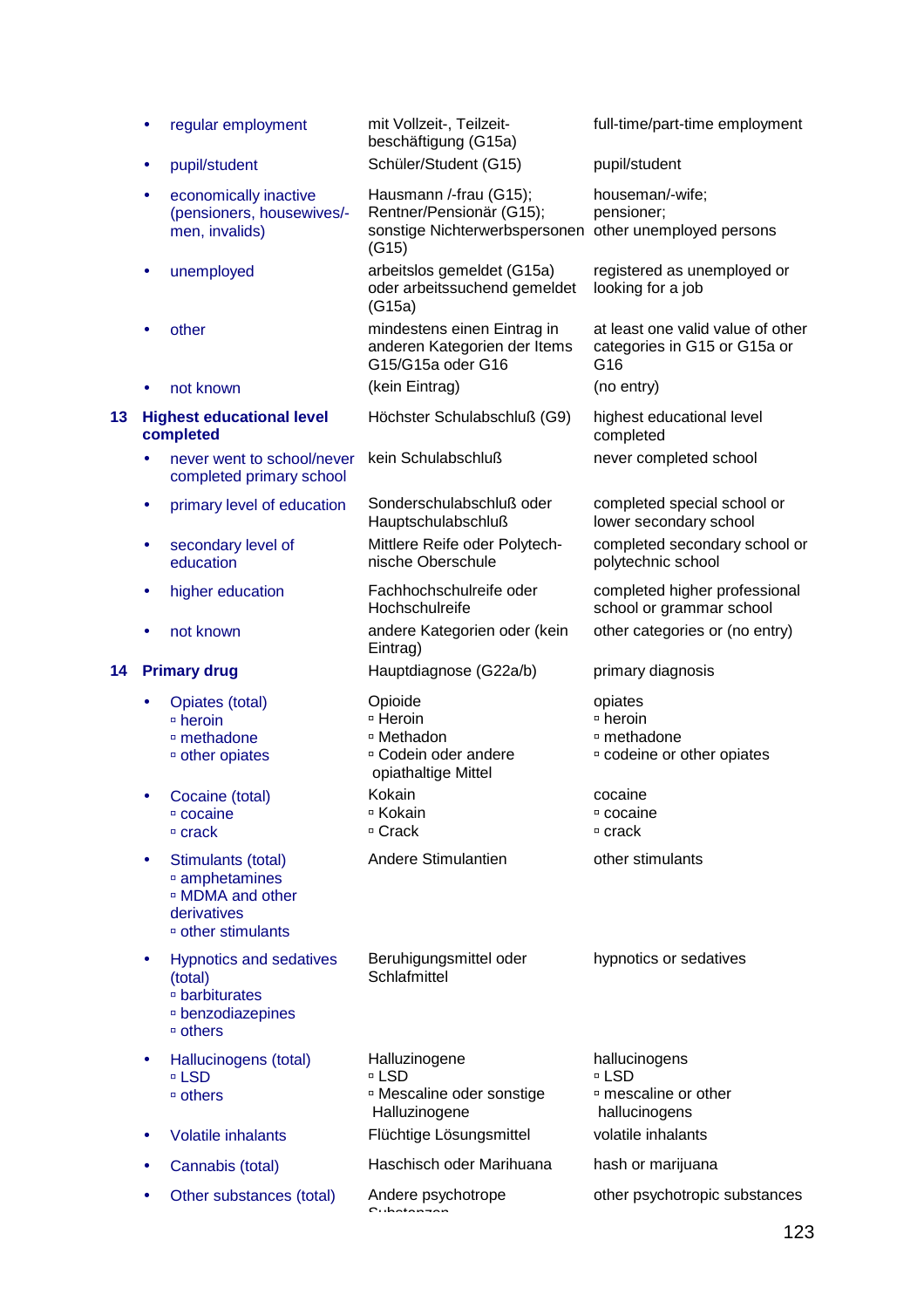Substanzen

### **15 Already receiving substitution treatment**

- heroin
	- □ yes
	- no
	- not known
- methadone
	- yes
	- no
	- not known
- other opiates
	- <sup>□</sup> yes
	- no
	- not known
- other substances
	- □ yes
	- $\overline{p}$  no
	- not known

### **16 Usual route of administration** Hauptdiagnose (G22a/b/c/d) **(primary drug)**  primary diagnosis (G22a/b/c/d)

- inject **Gegenwärtiger or jemaliger i.v.** currently or ever injected Konsum
- smoke/ inhale
- eat/ drink
- sniff
- others
- not known

### **17 Frequency of use (primary drug)**

- not used in past month/ used occasionally
- once per week or less
- 2–6 days per week
- daily
- not known

# **18 Age at first use of primary drug**

Alter bei Beginn der Störung

**19 Other (=secondary) drugs currently used**  • Opiates (total)

- methadone
- other opiates
- 
- Cocaine (total) cocaine
	- □ crack

heroin

- 
- Kokain

(G22e)

□ Crack

age when drug use (main diagnosis) became problematic, not comparable with TDI definition

- **Opiates**
- heroin
- methadone
- codeine or other opiates
- cocaine
- cocaine
- □ crack

Diagnosen (G22a/b) diagnosis (G22a/b) Opioide □ Heroin Methadon Codein oder andere opiathaltige Mittel Kokain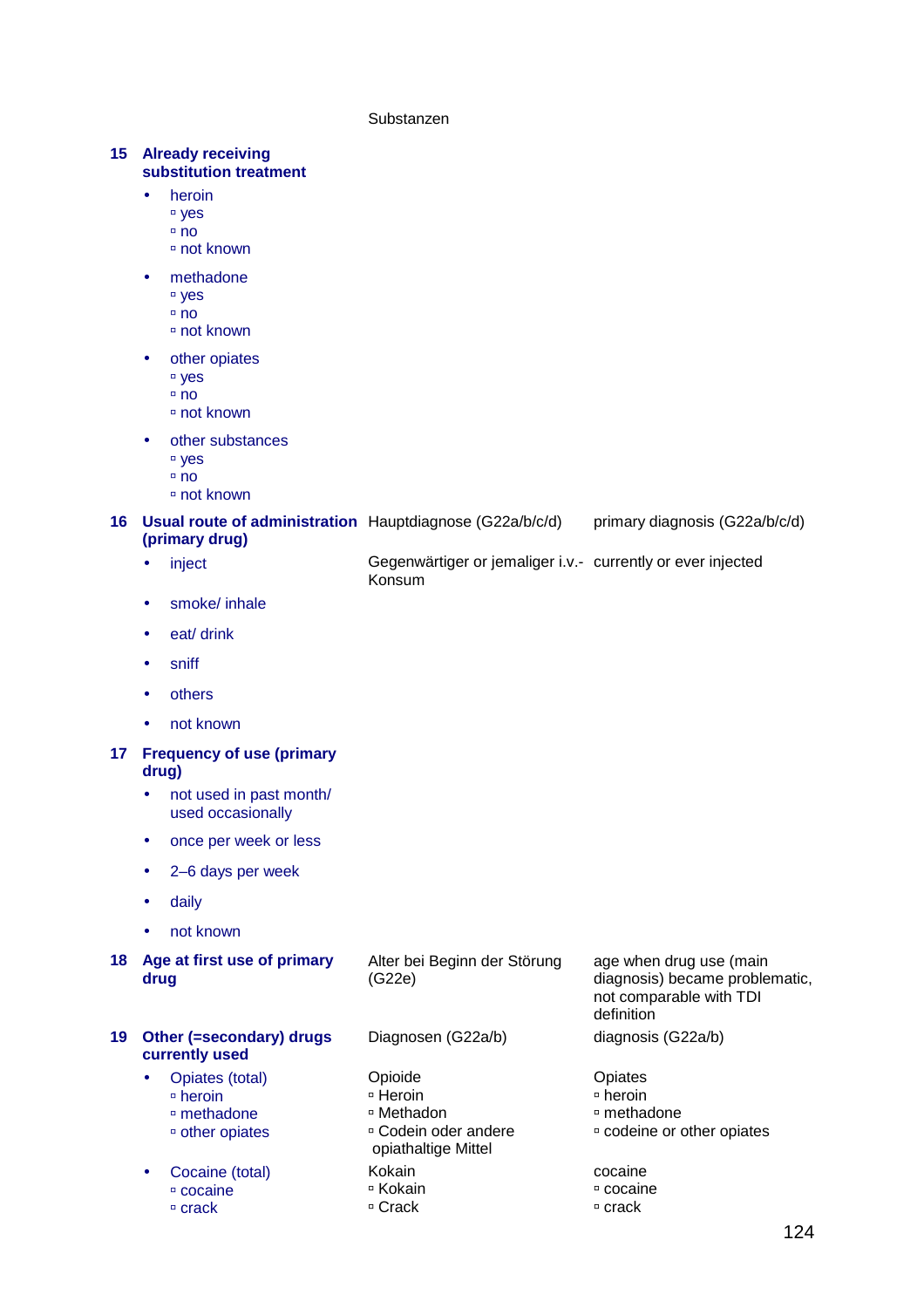$C$  crack

|    |           | Stimulants (total)<br>amphetamines<br><sup>□</sup> MDMA and other<br>derivatives<br><sup>o</sup> other stimulants | Andere Stimulantien                                                             | other stimulants                                                           |
|----|-----------|-------------------------------------------------------------------------------------------------------------------|---------------------------------------------------------------------------------|----------------------------------------------------------------------------|
|    | $\bullet$ | <b>Hypnotics and sedatives</b><br>(total)<br>□ barbiturates<br>□ benzodiazepines<br>$\overline{ }$ others         | Beruhigungsmittel oder<br>Schlafmittel                                          | hypnotics or sedatives                                                     |
|    | ٠         | Hallucinogens (total)<br>□ LSD<br>□ others                                                                        | Halluzinogene<br>□ LSD<br><sup>o</sup> Mescaline oder sonstige<br>Halluzinogene | hallucinogens<br>□ LSD<br><sup>□</sup> mescaline or other<br>hallucinogens |
|    | ٠         | <b>Volatile inhalants</b>                                                                                         | Flüchtige Lösungsmittel                                                         | volatile inhalants                                                         |
|    |           | Cannabis (total)                                                                                                  | Haschisch oder Marihuana                                                        | hash or marijuana                                                          |
|    |           | Alcohol as secondary drug<br>(total)                                                                              | Alkohol                                                                         | alcohol                                                                    |
|    |           | <b>Other substances</b>                                                                                           | andere psychotrope<br>Substanzen                                                | other psychotropic substances                                              |
| 20 |           | <b>Ever injected/currently (last</b><br>30 days) injecting                                                        | Diagnose (G22a/b/c/d)                                                           | diagnosis (G22 a/b/c/d)                                                    |
|    |           | ever injected, but not<br>currently                                                                               | jemaliger i.v.-Konsum                                                           | ever injected                                                              |
|    | ٠         | currently injected                                                                                                | gegenwätiger i.v.-Konsum                                                        | currently injected                                                         |
|    |           | never injected                                                                                                    | weder jemaliger i.v.-Konsum<br>noch gegenwätiger i.v.-Konsum                    | neither ever injected nor<br>currently injecting                           |

• not known

### **Note:**

 $(3)$  Because of the combination of more than one Item, sequential data analysis is required. Proposal: 1. Pupil/Student, 2. Economically inactive, 3. Regular employment, 4. Casual work, 5. Unemployed.

## **Ireland**

|              | <b>Core items (EMCDDA)</b>               | <b>Monitoring system</b>                      |
|--------------|------------------------------------------|-----------------------------------------------|
| 1            | <b>Treatment-centre type</b>             | outpatient/in-patient/low-threshold/GP/prison |
|              | outpatient treatment centre<br>۰         |                                               |
|              | in-patient treatment centre<br>۰         |                                               |
|              | low threshold/drop-in/street agency<br>٠ |                                               |
|              | general practitioner<br>٠                |                                               |
|              | treatment units in prison<br>٠           |                                               |
| $\mathbf{2}$ | Date of treatment – month                | month of treatment contact                    |
| 3            | Date of treatment - year                 | year of treatment contact                     |
| 4            | <b>Ever previously treated</b>           |                                               |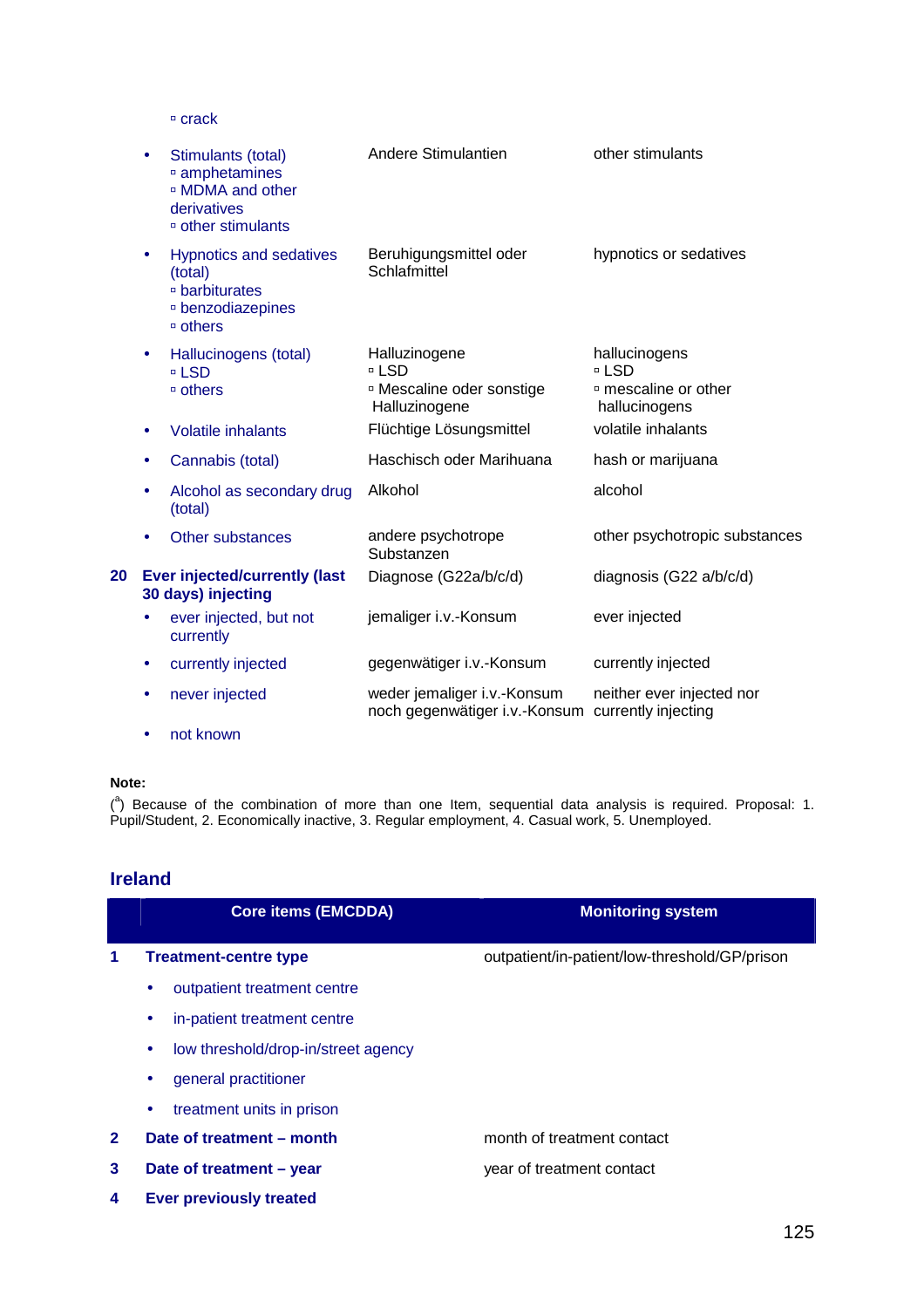|    |           | never                         | never received treatment for drug misuse at any<br>centre anywhere                               |
|----|-----------|-------------------------------|--------------------------------------------------------------------------------------------------|
|    | $\bullet$ | previously treated            | received treatment at some point in the past<br>either from this centre or from any other centre |
|    | $\bullet$ | not known                     | not known/no answer                                                                              |
| 5  |           | <b>Source of referral</b>     |                                                                                                  |
|    |           |                               |                                                                                                  |
|    | $\bullet$ | self-referred                 | approach for treatment made by client<br>him/herself                                             |
|    | ٠         | family/friends                | family/friends                                                                                   |
|    | ٠         | other drug-treatment centre   | other centre                                                                                     |
|    | ٠         | <b>GP</b>                     | general practitioner                                                                             |
|    | ٠         | hospital/other medical source | hospital                                                                                         |
|    | $\bullet$ | social services               | social services                                                                                  |
|    |           | court/probation/police        | court/probation/police                                                                           |
|    | ٠         | other                         | referral from another source                                                                     |
|    | $\bullet$ | not known                     | not known/no answer                                                                              |
| 6  |           | <b>Gender</b>                 |                                                                                                  |
|    | $\bullet$ | male                          | male                                                                                             |
|    | $\bullet$ | female                        | female                                                                                           |
|    |           | not known                     | no answer                                                                                        |
| 7  |           | Age at start of treatment     | age                                                                                              |
| 8  |           | <b>Year of birth</b>          | date of birth $-$ day, month, year                                                               |
| 9  |           | Living status (with whom)     |                                                                                                  |
|    | $\bullet$ | alone                         | living alone                                                                                     |
|    | ٠         | with parents                  | with parental family                                                                             |
|    | $\bullet$ | alone with child              | alone with child (added in 1998)                                                                 |
|    | ٠         | with partner (alone)          | with partner                                                                                     |
|    | ٠         | with partner and child(ren)   |                                                                                                  |
|    | $\bullet$ | with friends                  | with friends                                                                                     |
|    |           | other                         | other                                                                                            |
|    |           | not known                     | not known/no answer                                                                              |
| 10 |           | <b>Living status (where)</b>  |                                                                                                  |
|    | $\bullet$ | stable accommodation          |                                                                                                  |
|    | ٠         | unstable accommodation        |                                                                                                  |

- in institutions (prison, clinic)
- not known
- **11 Nationality**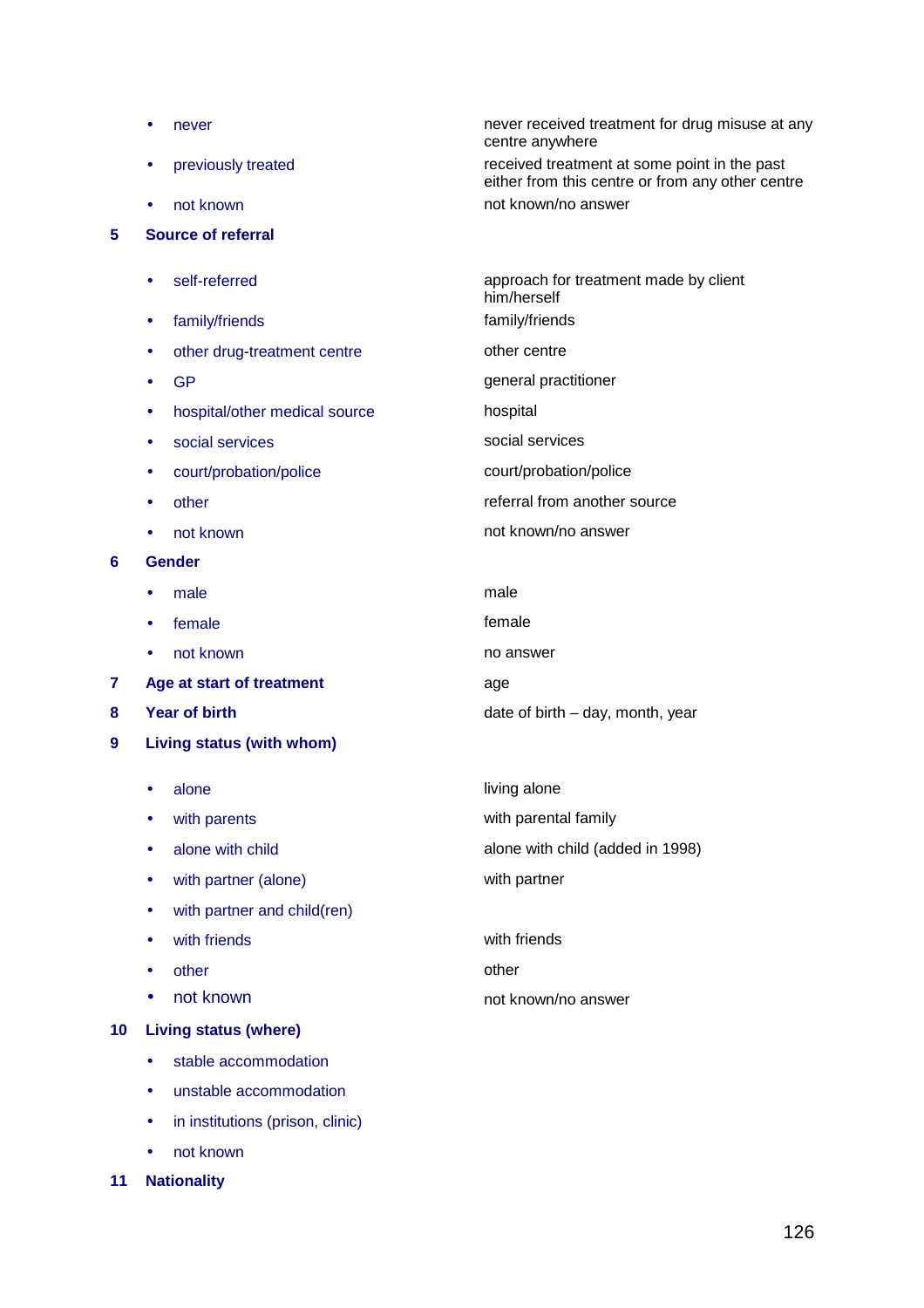- national of this country **Irish**
- 
- national of another country mon-EU
- 

### **12 Labour status**

- 
- 
- economically inactive (pensioners, housewives/-men, invalids)
- 
- other other other other other other other other other other other other other other other other other other other other other other other other other other other other other other other other other other other other othe
- 

### **13 Highest educational level completed** highest educational level reached

- never went to school/never completed primary school
- 
- 
- higher education **reached third level**
- 

### **14 Primary drug**

- Opiates (total)  $\overline{P}$  heroin methadone
	- other opiates
- Cocaine (total)
	- cocaine
	- $\overline{c}$  crack
- Stimulants (total) amphetamines
	- MDMA and other derivatives
	- other stimulants
- Hypnotics and sedatives (total) barbiturates benzodiazepines
	- others
- Hallucinogens (total) LSD
	- others
- Volatile inhalants volatile inhalants
- Cannabis (total) cannabis (total)
- Other substances (total) other substances (total)

**15 Already receiving substitution treatment** 

• EU national EU Member State

not known not known/no answer

• regular employment part-time/full-time gainful employment

• pupil/student pupil/student pupil/student (added in 1998)

unemployed and the material of the method of gainfully employed

not known not known not known not known not known not known not known not known not known not known not known not known not known not known not known not known not known not known not known not known not known not known no

never went to school/never completed primary school (data from age left school)

• primary level of education primary school completed (from age left school)

• secondary level of education secondary school completed (from age left school)

not known not known not known not known not known not known not known not known not known not known not known not known not known not known not known not known not known not known not known not known  $\mu$  and  $\mu$  and  $\mu$ 

opiates (total)

- $\overline{p}$  heroin
- methadone
- other opiates

cocaine (total)

- cocaine
- crack
- stimulants (total)
- amphetamines
- MDMA and other derivatives
- other stimulants

hypnotics and sedatives (total)

- barbiturates
- benzodiazepines
- others
- hallucinogens (total)
- LSD others
- 
-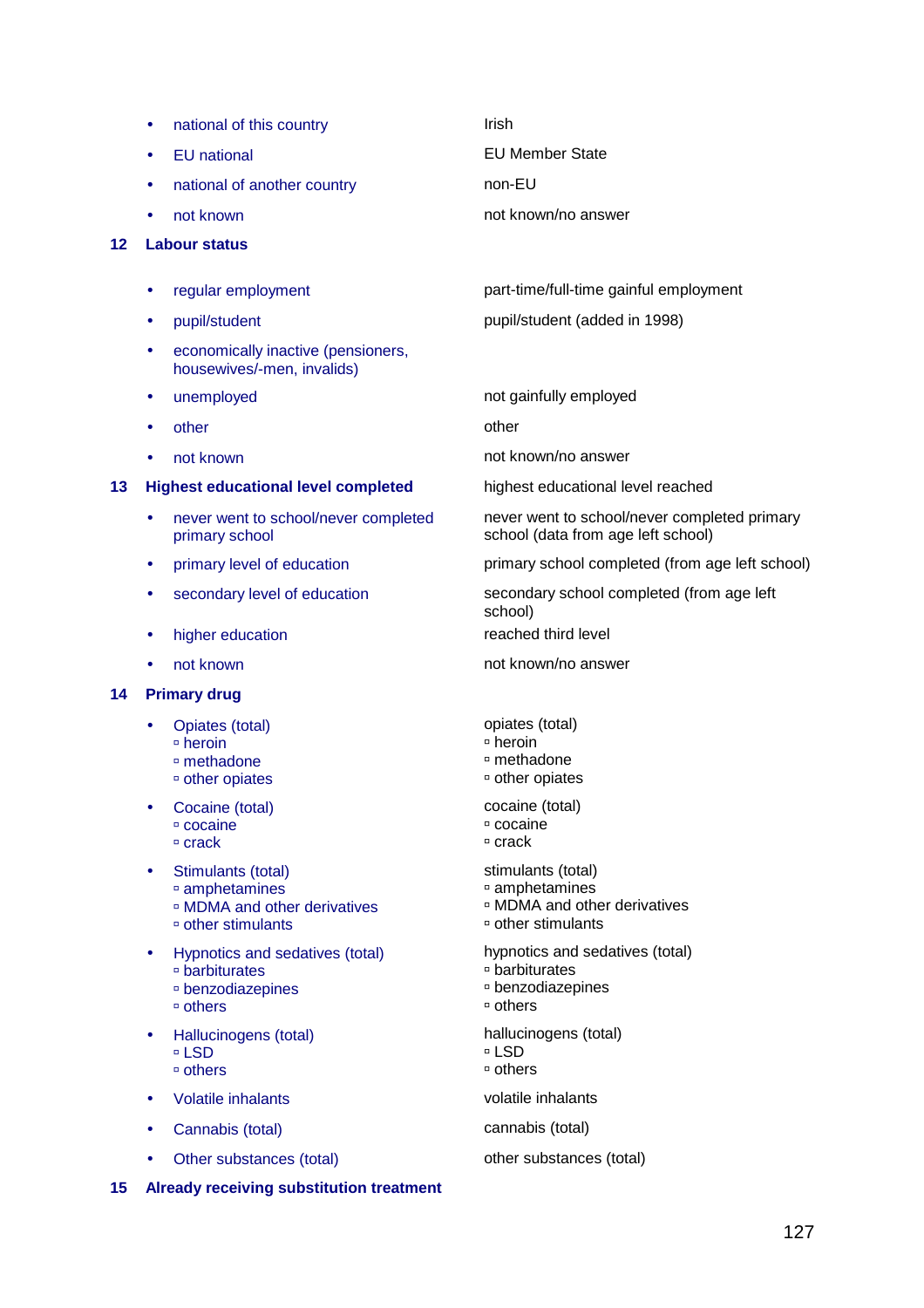- heroin
	- yes
		- □ no
		- not known
- methadone
	- yes
	- no
	- not known
- other opiates
	- yes
	- no
	- not known
- other substances
	- yes
	- $n$ 
		- not known

### **16 Usual route of administration (primary drug)**

• inject inject inject/skin pop • smoke/inhale smoke smoke • eat/ drink eat/drink eat/drink • sniff sniff sniff sniff sniff sniff sniff sniff sniff sniff sniff sniff sniff sniff sniff sniff sniff snift snift snift snift snift snift snift snift snift snift snift snift snift snift snift snift snift snift snift snif • others other • not known **example 20** and known/no answer **17 Frequency of use (primary drug)**  • not used in past month/ used occasionally not used in past month • once per week or less once per week or less • 2–6 days per week 2–6 days per week • daily **daily and a structure of the daily** daily • not known not known/no answer **18 Age at first use of primary drug <b>ack** age at first use of primary drug **19 Other (=secondary) drugs currently used**  • Opiates (total) heroin methadone other opiates opiates (total) heroin methadone other opiates • Cocaine (total) cocaine □ crack cocaine (total) cocaine crack • Stimulants (total) amphetamines MDMA and other derivatives other stimulants stimulants (total) amphetamines MDMA and other derivatives other stimulants • Hypnotics and sedatives (total) barbiturates benzodiazepines others hypnotics and sedatives (total) barbiturates benzodiazepines others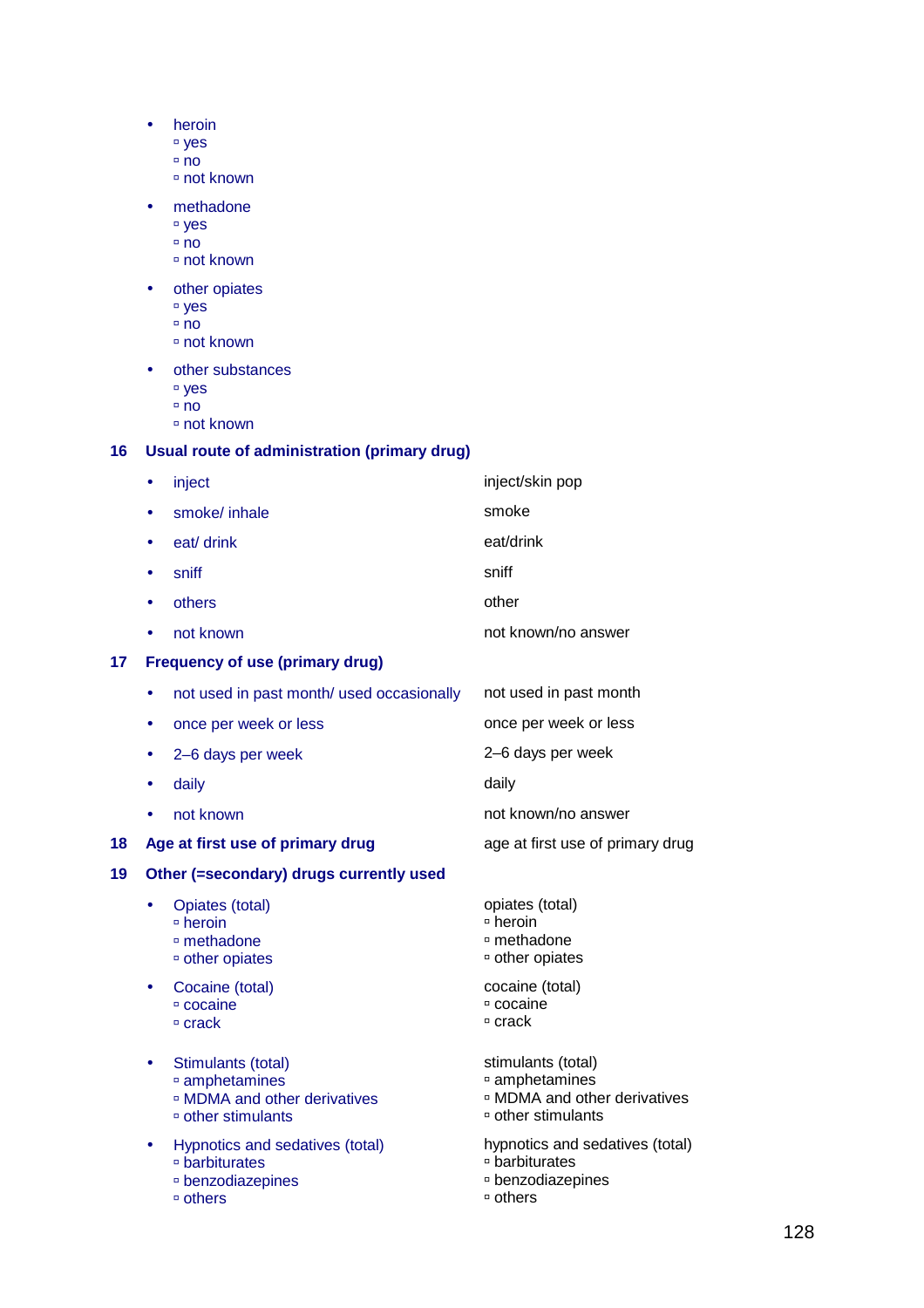|    | $\bullet$ | Hallucinogens (total)<br>□ LSD<br>□ others          | hallucinogens (total)<br>≖ LSD<br>□ others |
|----|-----------|-----------------------------------------------------|--------------------------------------------|
|    | $\bullet$ | Volatile inhalants                                  | volatile inhalants                         |
|    | $\bullet$ | Cannabis (total)                                    | cannabis (total)                           |
|    | $\bullet$ | Alcohol as secondary drug (total)                   | alcohol as secondary drug (total)          |
|    | $\bullet$ | Other substances                                    | other substances (total)                   |
| 20 |           | Ever injected/currently (last 30 days)<br>injecting |                                            |
|    | $\bullet$ | ever injected, but not currently                    | ever injected at any time in the past      |
|    | $\bullet$ | currently injected                                  | currently injecting (past month)           |
|    | $\bullet$ | never injected                                      | ever injected – no                         |
|    |           | not known                                           | not known/no answer                        |

# **Netherlands**

|              |           | <b>Core items (EMCDDA)</b>             | <b>Monitoring system</b><br>(national language) | <b>Monitoring system</b><br>(English) ( <sup>a</sup> ) |
|--------------|-----------|----------------------------------------|-------------------------------------------------|--------------------------------------------------------|
| 1            |           | <b>Treatment-centre type</b>           | Soort instelling                                |                                                        |
|              | $\bullet$ | outpatient treatment centre            |                                                 |                                                        |
|              | ٠         | in-patient treatment centre            |                                                 |                                                        |
|              |           | low threshold/drop-in/street<br>agency |                                                 |                                                        |
|              |           | general practitioner                   |                                                 |                                                        |
|              |           | treatment units in prison              |                                                 |                                                        |
| $\mathbf{2}$ |           | Date of treatment - month              | Maand van hulpverlening                         |                                                        |
| 3            |           | Date of treatment - year               | Jaar van hulpverlening                          |                                                        |
| 4            |           | <b>Ever previously treated</b>         | Ooit eerder hulp ontvangen                      |                                                        |
|              |           | never                                  | <b>Nee</b>                                      |                                                        |
|              |           | previously treated                     | Ja                                              |                                                        |
|              |           | not known                              | Onbekend                                        |                                                        |
| 5            |           | <b>Source of referral</b>              | Aanmelding via                                  | entered by                                             |
|              |           | self-referred                          | cliënt zelf                                     |                                                        |
|              | ٠         | family/friends                         | directe omgeving                                |                                                        |
|              |           | other drug-treatment centre            | Verslavingszorg                                 |                                                        |
|              |           | <b>GP</b>                              | algemene gezondheidszorg                        | health care                                            |
|              | ٠         | hospital/other medical source          | algemene gezondheidszorg                        | health care                                            |
|              |           | social services                        | gemeenschaps- voorzieningen                     |                                                        |
|              |           | court/probation/police                 | justitie                                        | justice                                                |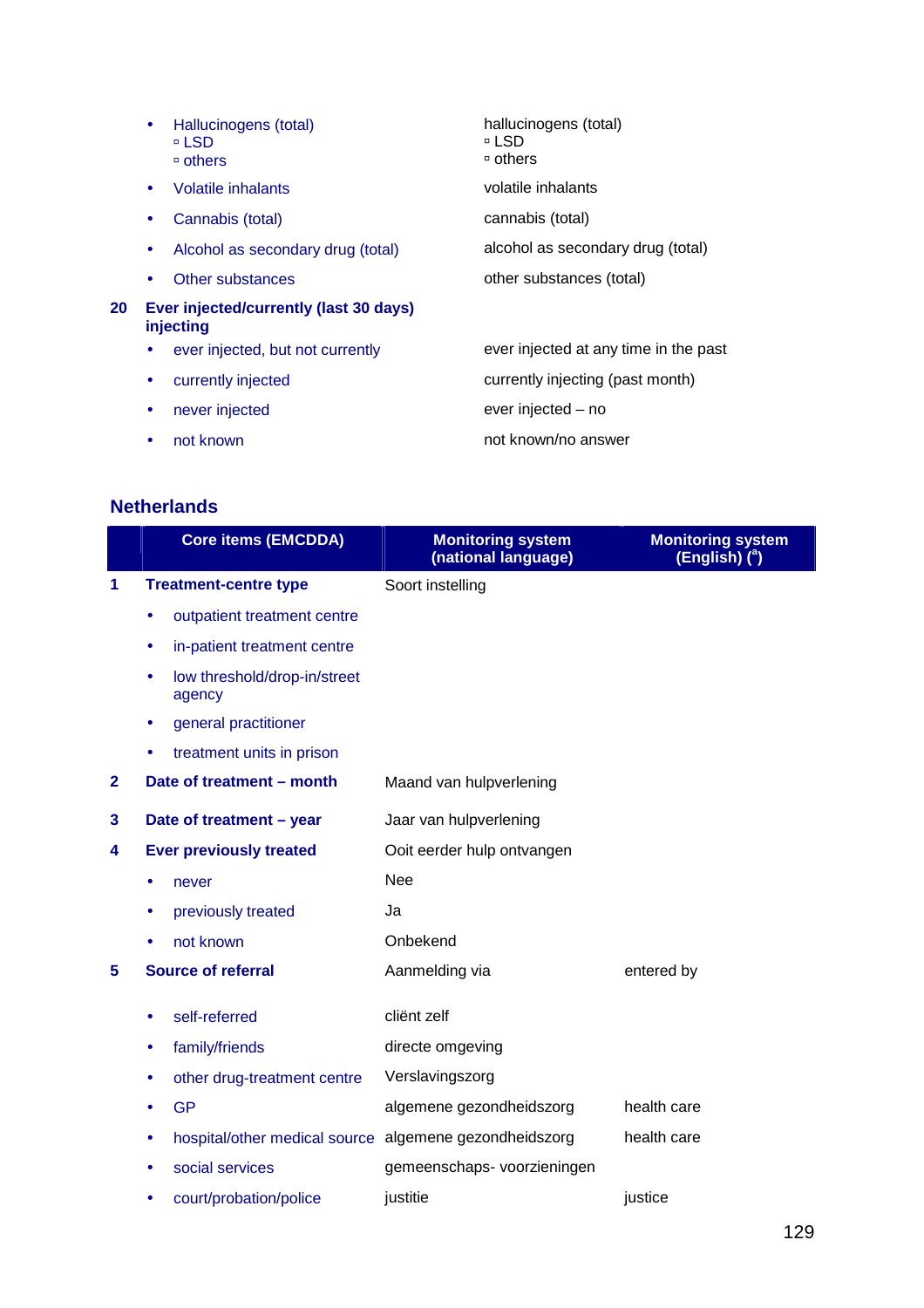|    |   | other                                       | anderszins                           |                             |
|----|---|---------------------------------------------|--------------------------------------|-----------------------------|
|    |   | not known                                   | onbekend                             |                             |
| 6  |   | <b>Gender</b>                               | Geslacht                             |                             |
|    | ٠ | male                                        | man                                  |                             |
|    | ٠ | female                                      | vrouw                                |                             |
|    | ٠ | not known                                   | onbekend                             |                             |
| 7  |   | Age at start of treatment                   | Leeftijd tijdens start hulpverlening |                             |
| 8  |   | <b>Year of birth</b>                        | Geboortejaar                         |                             |
| 9  |   | Living status (with whom)                   | Leefsituatie                         | living condition            |
|    | ٠ | alone                                       | alleenstaand                         | single                      |
|    | ٠ | with parents                                | met ouder(s)                         | with parent(s)              |
|    | ٠ | alone with child                            | met kind(eren)                       | with child(ren)             |
|    | ٠ | with partner (alone)                        | met partner                          | with partner                |
|    | ٠ | with partner and child(ren)                 | met partner en kind(eren)            | with partner and child(ren) |
|    |   | with friends                                | met ander(en)                        | with other(s)               |
|    |   | other                                       | met ander(en)                        | with other(s)               |
|    |   | not known                                   | onbekend                             |                             |
| 10 |   | <b>Living status (where)</b>                |                                      |                             |
|    | ٠ | stable accommodation                        |                                      |                             |
|    | ۰ | unstable accommodation                      |                                      |                             |
|    | ٠ | in institutions (prison, clinic)            |                                      |                             |
|    |   | not known                                   |                                      |                             |
| 11 |   | <b>Nationality</b>                          | Nationaliteit                        |                             |
|    | ٠ | national of this country                    | Nederlands                           |                             |
|    | ٠ | <b>EU</b> national                          | land van de EU                       |                             |
|    |   | national of another country                 | land buiten de EU                    |                             |
|    |   | not known                                   | onbekend                             |                             |
| 12 |   | <b>Labour status</b>                        | Bron van inkomsten                   | source of income            |
|    | ٠ | regular employment                          | regulier werk                        | wages or independent        |
|    | ٠ | pupil/student                               | studiefinanciering                   | scholarships                |
|    | ٠ | economically inactive                       | AOW/pensioen                         | pension/no income;          |
|    |   | (pensioners, housewives/-<br>men, invalids) | geen eigen inkomen<br>uitkering      | social benefits             |
|    | ۰ | unemployed                                  | AOW/pensioen                         | pension/no income;          |
|    |   |                                             | geen eigen inkomen<br>uitkering      | social benefits             |
|    |   | other                                       | anders                               |                             |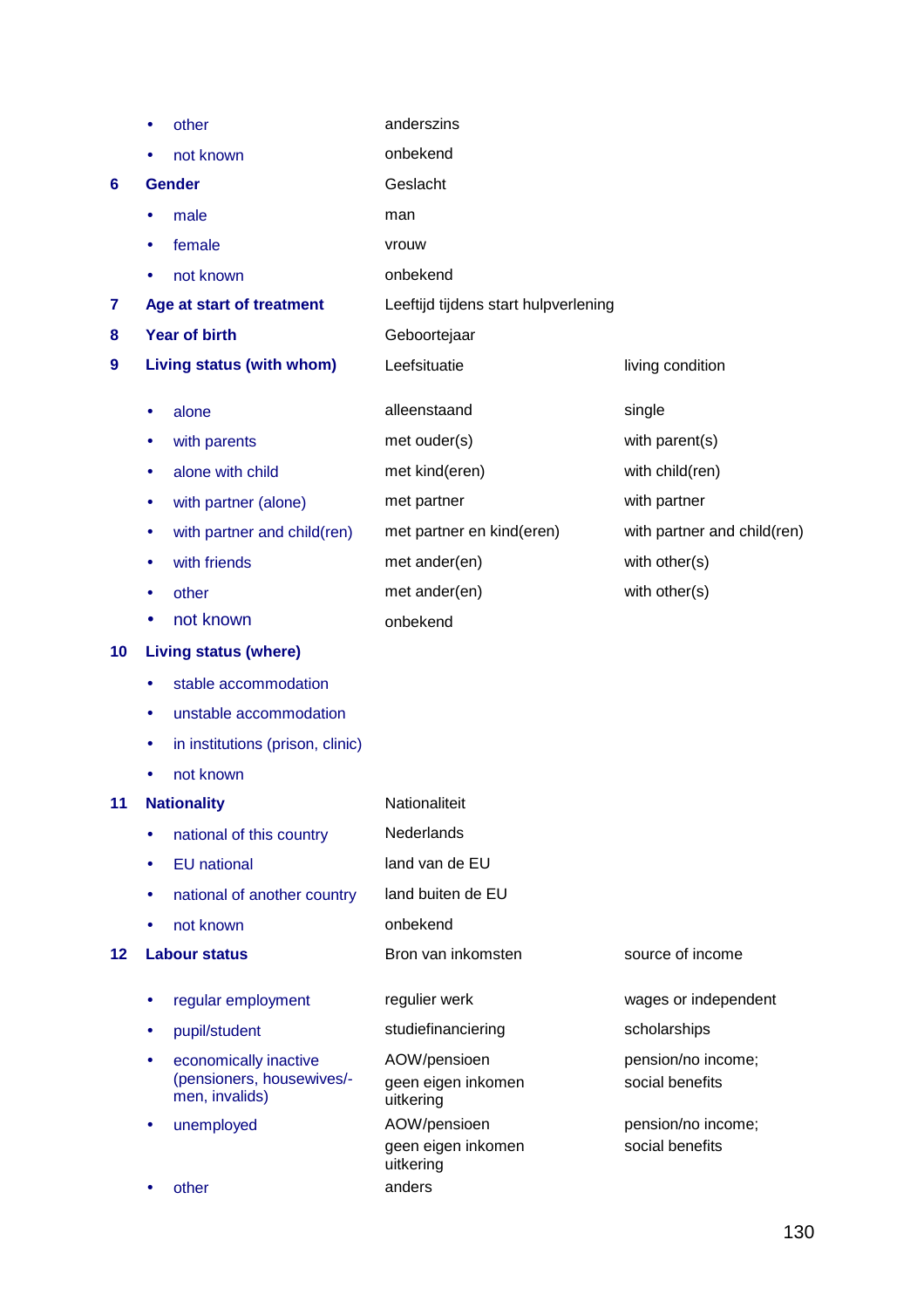|    | $\bullet$ | not known                                                                                                          | onbekend                                                                                         |                               |
|----|-----------|--------------------------------------------------------------------------------------------------------------------|--------------------------------------------------------------------------------------------------|-------------------------------|
| 13 |           | <b>Highest educational level</b><br>completed                                                                      | Opleidingsniveau afgerond                                                                        | finished education            |
|    |           | never went to school/never<br>completed primary school                                                             | geen                                                                                             | none                          |
|    | ٠         | primary level of education                                                                                         | lager onderwijs                                                                                  | lower                         |
|    |           | secondary level of education                                                                                       | voortgezet onderwijs                                                                             |                               |
|    | $\bullet$ | higher education                                                                                                   | tertiair onderwijs                                                                               |                               |
|    |           | not known                                                                                                          | onbekend                                                                                         |                               |
| 14 |           | <b>Primary drug</b>                                                                                                | Primaire problematiek                                                                            | primary problem               |
|    |           | Opiates (total)<br>□ heroin<br><sup>o</sup> methadone<br><sup>o</sup> other opiates                                | Opiaten (totaal)<br>□ heroïne<br>□ methadon<br>overige opiaten                                   | $\Box$<br>$\Box$<br>$\Box$    |
|    | $\bullet$ | Cocaine (total)<br>□ cocaine<br>$□$ crack                                                                          | Cocaine (totaal)<br>□ cocaine<br>□ crack                                                         | $\Box$<br>$\Box$              |
|    | $\bullet$ | Stimulants (total)<br>amphetamines<br>□ MDMA and other derivatives □ ecstacy<br><sup>o</sup> other stimulants      | Stimulerende middelen (totaal)<br>□ amfetaminen<br><sup>¤</sup> overige stimulerende<br>middelen | $\Box$<br>□ ecstasy<br>$\Box$ |
|    | $\bullet$ | <b>Hypnotics and sedatives</b><br>(total)<br><sup>o</sup> barbiturates<br><sup>□</sup> benzodiazepines<br>□ others | Medicijnen (totaal)<br>□ barbituraten<br><sup>□</sup> benzodiazepinen<br>¤ overige medicijnen    | $\Box$<br>$\Box$<br>$\Box$    |
|    |           | Hallucinogens (total)<br>□ LSD<br>□ others                                                                         | Hallucinaten (totaal)<br>□ LSD<br>¤ overige hallucinaten                                         | $\Box$<br>$\Box$              |
|    | $\bullet$ | <b>Volatile inhalants</b>                                                                                          | Vluchtige middelen                                                                               | volatile substances           |
|    | $\bullet$ | Cannabis (total)                                                                                                   | Cannabis (totaal)                                                                                |                               |
|    |           | Other substances (total)                                                                                           | Overige middelen (totaal)                                                                        |                               |

### **15 Already receiving substitution treatment**

- heroin
	- yes
		- $n = \frac{1}{2}$
		- not known
- methadone
	- yes
	- $n$  no
	- not known
- other opiates
	- yes
	- $n$  no
	- not known
- other substances
	- yes
		- $n$  no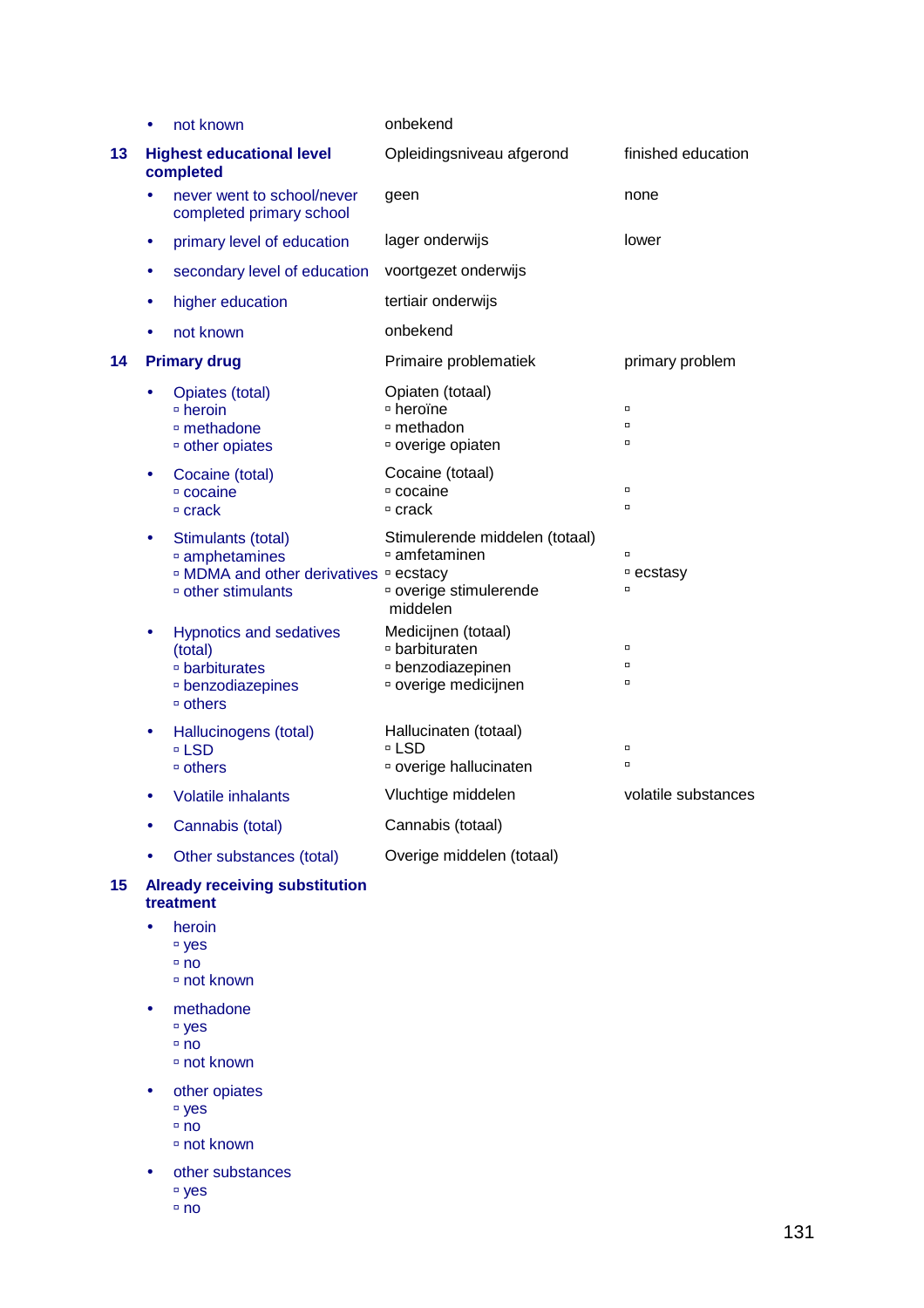not known

| 16 |           | <b>Usual route of administration</b><br>(primary drug)                                                                              | Wijze van gebruik                                                                  | methods of drug use           |
|----|-----------|-------------------------------------------------------------------------------------------------------------------------------------|------------------------------------------------------------------------------------|-------------------------------|
|    | $\bullet$ | inject                                                                                                                              | spuiten                                                                            | intravenous                   |
|    | $\bullet$ | smoke/ inhale                                                                                                                       | roken                                                                              | smoking                       |
|    |           | eat/ drink                                                                                                                          | slikken/drinken                                                                    | swallowing/drinking           |
|    | ٠         | sniff                                                                                                                               | snuiven                                                                            | snorting                      |
|    | $\bullet$ | others                                                                                                                              | anders                                                                             | other                         |
|    |           | not known                                                                                                                           | onbekend                                                                           |                               |
| 17 | drug)     | <b>Frequency of use (primary</b>                                                                                                    | Frequentie gebruik                                                                 |                               |
|    |           | not used in past month/ used<br>occasionally                                                                                        | niet meer van<br>toepassing/onregelmatig                                           |                               |
|    | ٠         | once per week or less                                                                                                               | wekelijks                                                                          |                               |
|    | $\bullet$ | 2-6 days per week                                                                                                                   | meer malen per weerk                                                               |                               |
|    | $\bullet$ | daily                                                                                                                               | dagelijks                                                                          |                               |
|    | ٠         | not known                                                                                                                           | onbekend                                                                           |                               |
| 18 |           | Age at first use of primary drug                                                                                                    |                                                                                    |                               |
| 19 |           | Other (=secondary) drugs<br>currently used                                                                                          |                                                                                    |                               |
|    | $\bullet$ | Opiates (total)<br>□ heroin<br>□ methadone<br><sup>o</sup> other opiates                                                            | Opiaten (totaal)<br>□ heroine<br>□ cocaine<br>□ overige opiatem                    | $\Box$<br>$\Box$<br>$\Box$    |
|    | $\bullet$ | Cocaine (total)<br>□ cocaine<br>□ crack                                                                                             | Cocaine (totaal)<br>□ cocaine<br>□ crack                                           | $\Box$<br>$\Box$              |
|    |           | Stimulants (total)<br>amphetamines<br><sup>o</sup> MDMA and other derivatives <sup>o</sup> ecstacy<br><sup>o</sup> other stimulants | Stimulerende middelen<br>□ amfetaminen                                             | $\Box$<br>□ ecstasy<br>$\Box$ |
|    | $\bullet$ | <b>Hypnotics and sedatives</b><br>(total)<br>□ barbiturates<br>□ benzodiazepines<br>□ others                                        | Medicijnen (totaal)<br>□ barbituraten<br>□ benzodiazepinen<br>¤ overige medicijnen | $\Box$<br>$\Box$<br>$\Box$    |
|    | $\bullet$ | Hallucinogens (total)<br>□ LSD<br>□ others                                                                                          | Hallucinaten (totaal)<br>□ LSD<br>¤ overige hallucinaten                           | $\Box$<br>$\Box$              |
|    |           | <b>Volatile inhalants</b>                                                                                                           | Vluchtige middelen                                                                 | volatile substances           |
|    |           | Cannabis (total)                                                                                                                    | Cannabis (totaal)                                                                  |                               |
|    | $\bullet$ | Alcohol as secondary drug<br>(total)                                                                                                |                                                                                    |                               |
|    | $\bullet$ | Other substances                                                                                                                    | Overige middelen (totaal)                                                          |                               |
| 20 |           | <b>Ever injected/currently (last 30</b>                                                                                             | Spuiten                                                                            |                               |

**days) injecting**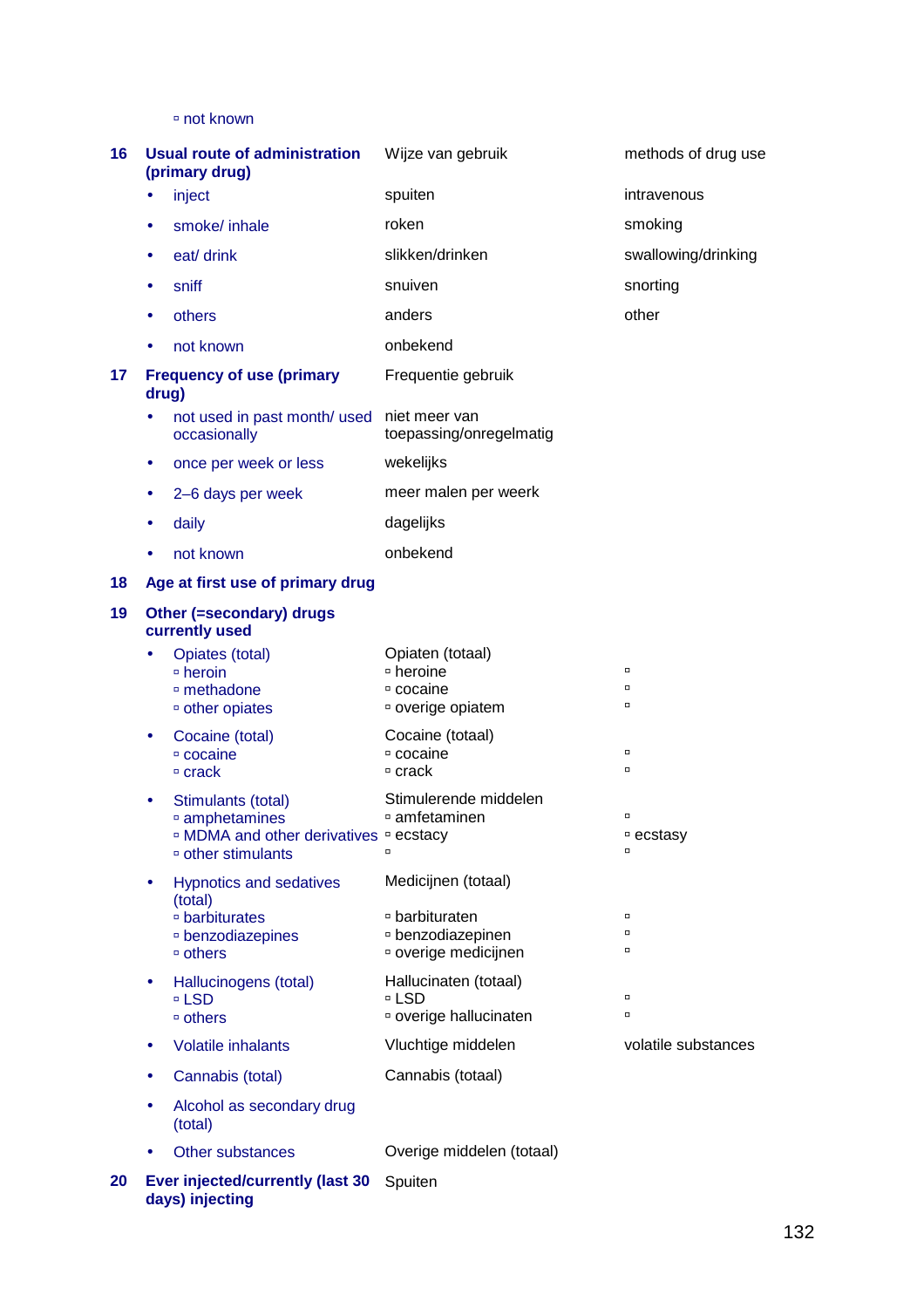- ever injected, but not currently ooit gespoten
- currently injected spuit nog
- never injected nooit gespoten
- not known onbekend

### **Note**:

 $(3)$  English translations are only given where the category differs from that given in column 1.

# **Spain**

|              | <b>Core items (EMCDDA)</b>             | <b>Monitoring system</b><br>(national language)                             | <b>Monitoring system</b><br>(English)                            |
|--------------|----------------------------------------|-----------------------------------------------------------------------------|------------------------------------------------------------------|
| 1            | <b>Treatment-centre type</b>           | centro de tratamiento (V 3)<br>(sólo centros ambulatorios)                  | treatment centre $(V 3)$<br>(outpatient centres only)            |
|              | outpatient treatment centre            |                                                                             |                                                                  |
|              | in-patient treatment centre            |                                                                             |                                                                  |
|              | low threshold/drop-in/street<br>agency |                                                                             |                                                                  |
|              | general practitioner<br>٠              |                                                                             |                                                                  |
|              | treatment units in prison              |                                                                             |                                                                  |
| $\mathbf{2}$ | Date of treatment - month              | fecha de admisión a<br>tratamiento (mes) (V 2)                              | date of admission for treatment<br>(month) $(V 2)$               |
| 3            | Date of treatment - year               | fecha de admisión a<br>tratamiento (año) (V 2)                              | date of admission for treatment<br>(year) $(V 2)$                |
| 4            | <b>Ever previously treated</b>         | realización previa de algún<br>tratamiento por la droga<br>principal (V 12) | ever previously treated<br>because of the primary drug (V<br>12) |
|              | never                                  | no(2)                                                                       | no                                                               |
|              | previously treated                     | sí (1)                                                                      | yes                                                              |
|              | not known                              | desconocido (9)                                                             | not known                                                        |
| 5            | Source of referral                     |                                                                             |                                                                  |

- self-referred
- family/friends
- other drug-treatment centre
- GP
- hospital/other medical source
- social services
- court/probation/police
- other
- not known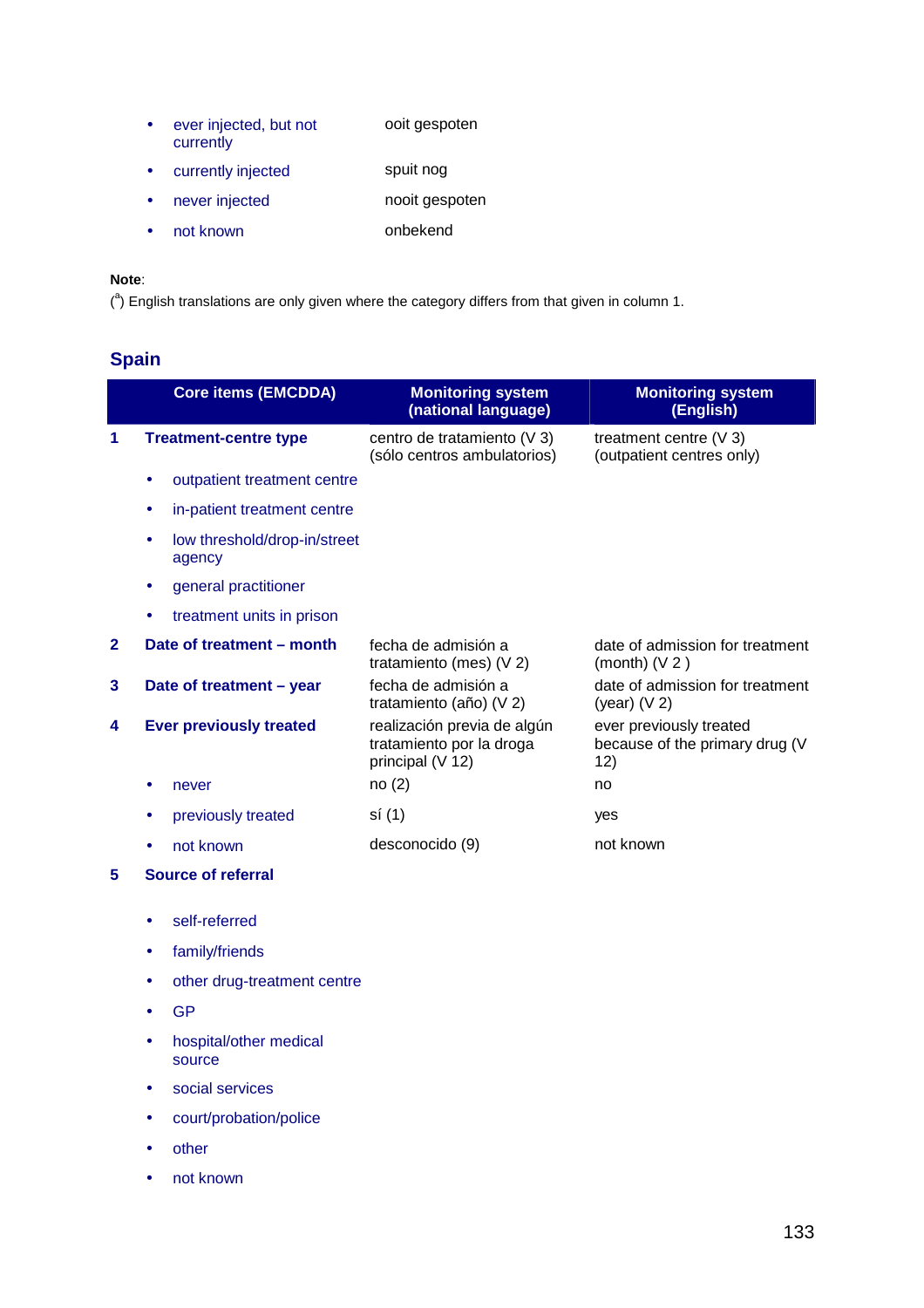- **6 Gender** sexo (V 5) gender (V 5)
	- male **hombre** (1) male

• female mujer (2) female

• not known desconocido (9) not known

(edad calculada)

birth date (V 6) (age calculated)

- **7 Age at start of treatment** fecha de nacimiento (V 6)
- **8 Year of birth** fecha de nacimiento (año) (V6) birth date (year) (V6)

### **9 Living status (with whom)**

- alone
- with parents
- alone with child
- with partner (alone)
- with partner and child(ren)
- with friends
- other
- not known

### **10 Living status (where)**

- stable accommodation
- unstable accommodation
- in institutions (prison, clinic)
- not known

### **11 Nationality** no registrada. Aproximación:

lugar de nacimiento (V 7) not available. Proxy: place of birth (V7) national of this country nacido en España born in Spain • EU national nacido en un país de la UE born in an EU Member State national of another country nacido en otro país born in another country • not known Desconocido not known **12 Labour status** situación laboral principal en el momento de la admisión a tratamiento (V 17) main employment situation when starting treatment (V 17) • regular employment contrato laboral indefinido/ temporal (2,3) permanent/temporary work contract • pupil/student estudiante/ opositor (8) student/preparing for exams • economically inactive (pensioners, housewives/ men, invalids) incapacitado permanente/ pensionista/ labore del hogar exclusivamente (7,9) permanent invalid/pensioner/house work exclusively • unemployed parado no habiendo trabajado antes/ parado habiendo trabajado antes (5,6) unemployed never worked/unemployed worked previously other entre servicio militar o prestación social sustitutoria/ trabajo sin sueldo para la familia/ otra compulsory military service or social service/unpaid family work/other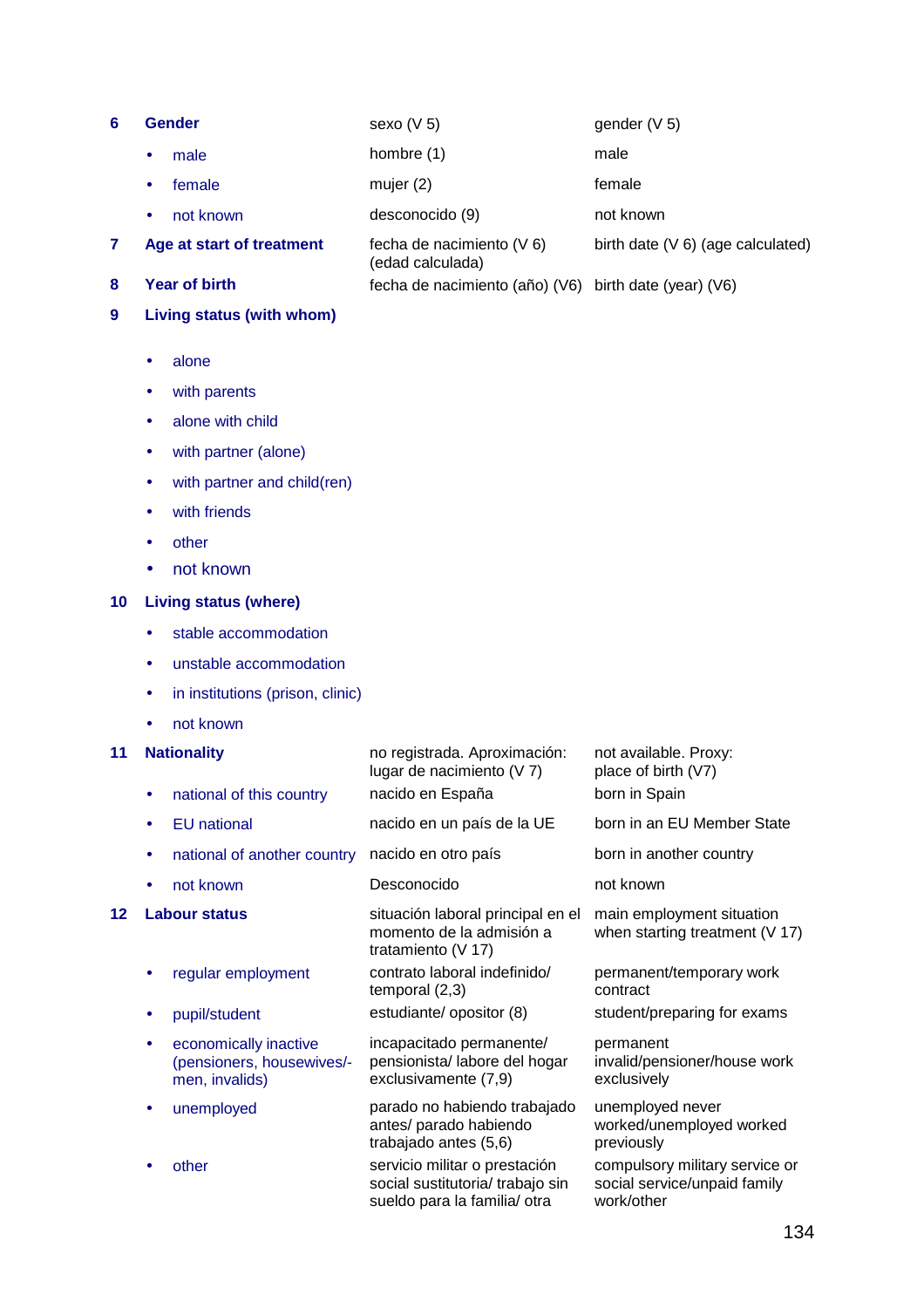### situación (1,4,10)

|    |           | not known                                                                                                         | desconocido (99)                                                                                                                                                                                          | not known                                                                                                |
|----|-----------|-------------------------------------------------------------------------------------------------------------------|-----------------------------------------------------------------------------------------------------------------------------------------------------------------------------------------------------------|----------------------------------------------------------------------------------------------------------|
| 13 |           | <b>Highest educational level</b><br>completed                                                                     | máximo nivel de estudios<br>completado (V 18)                                                                                                                                                             | highest educational level<br>completed (V 18)                                                            |
|    | $\bullet$ | never went to school/never<br>completed primary school                                                            | no sabe leer ni escribir/ no<br>aprobó estudios primarios (1,2)                                                                                                                                           | unable to read or write/never<br>completed primary studies                                               |
|    | $\bullet$ | primary level of education                                                                                        | estudios primarios (3,4)                                                                                                                                                                                  | primary studies                                                                                          |
|    |           | secondary level of<br>education                                                                                   | estudios secundarios/<br>formación profesional de grado<br>medio $(5,6)$                                                                                                                                  | secondary<br>studies/intermediate-level<br>professional training                                         |
|    | $\bullet$ | higher education                                                                                                  | estudios universitarios/ otros<br>estudios superiores (7,8,9)                                                                                                                                             | university studies/other tertiary<br>studies                                                             |
|    |           | not known                                                                                                         | desconocido (99)                                                                                                                                                                                          | not known                                                                                                |
| 14 |           | <b>Primary drug</b>                                                                                               | droga principal por la que es<br>admitido a tratamiento (V 10)                                                                                                                                            | primary drug for which admitted<br>to treatment $(V 10)$                                                 |
|    | ٠         | Opiates (total)<br><sup>□</sup> heroin<br><sup>□</sup> methadone<br>□ other opiates                               | opiáceos (1000)<br>□ heroína<br>□ lista detallada de opiáceos<br>naturales y sintéticos<br>otros opiáceos                                                                                                 | opiates<br>□ heroin<br>¤ detailed list of natural and<br>synthetic opiates<br><sup>□</sup> other opiates |
|    |           | Cocaine (total)<br>□ cocaine<br>□ crack                                                                           | cocaína (2100-2188)<br>¤ cocaína (presentaciones<br>detalladas)<br><sup>o</sup> base libre de cocaína                                                                                                     | cocaine<br>¤ cocaine (detailed forms)<br>□ crack                                                         |
|    | $\bullet$ | Stimulants (total)<br>amphetamines<br><sup>□</sup> MDMA and other<br>derivatives<br><sup>o</sup> other stimulants | estimulantes (2200-2988)<br>□ anfetaminas<br><sup>□</sup> MDMA y otros derivados de la <sup>□</sup> MDMA and detailed list of<br>feniletilenamina<br>□ lista detallada<br><sup>□</sup> otros estimulantes | stimulants<br>amphetamines<br>derivatives<br><sup>□</sup> other stimulants                               |
|    | $\bullet$ | <b>Hypnotics and sedatives</b><br>(total)<br>□ barbiturates<br>□ benzodiazepines<br>□ others                      | hipnóticos y sedantes (3000)<br>□ barbitúricos<br>□ benzodiazepinas<br>□ otros                                                                                                                            | hypnotics and sedatives<br>□ barbiturates<br><sup>□</sup> benzodiazepines (detailed list)<br>□ others    |
|    |           | Hallucinogens (total)<br>□ LSD<br><sup>o</sup> others                                                             | alucinógenos (4000)<br>□ LSD<br>□ lista detallada<br>□ otros                                                                                                                                              | hallucinogens<br>□ LSD<br><sup>□</sup> detailed list<br>□ others                                         |
|    |           | <b>Volatile inhalants</b>                                                                                         | sustancias volátiles (5000)<br>□ lista detallada<br>□ otros                                                                                                                                               | volatile substances<br>□ detailed list<br>□ others                                                       |
|    |           | Cannabis (total)                                                                                                  | cañabais (6000)                                                                                                                                                                                           | cannabis                                                                                                 |
|    |           | Other substances (total)                                                                                          | otras sustancias psicoactivas<br>(8000)                                                                                                                                                                   | other psychoactive substances                                                                            |
| 15 |           | <b>Already receiving</b><br>substitution treatment                                                                |                                                                                                                                                                                                           |                                                                                                          |

• heroin yes  $n$  no not known

• methadone yes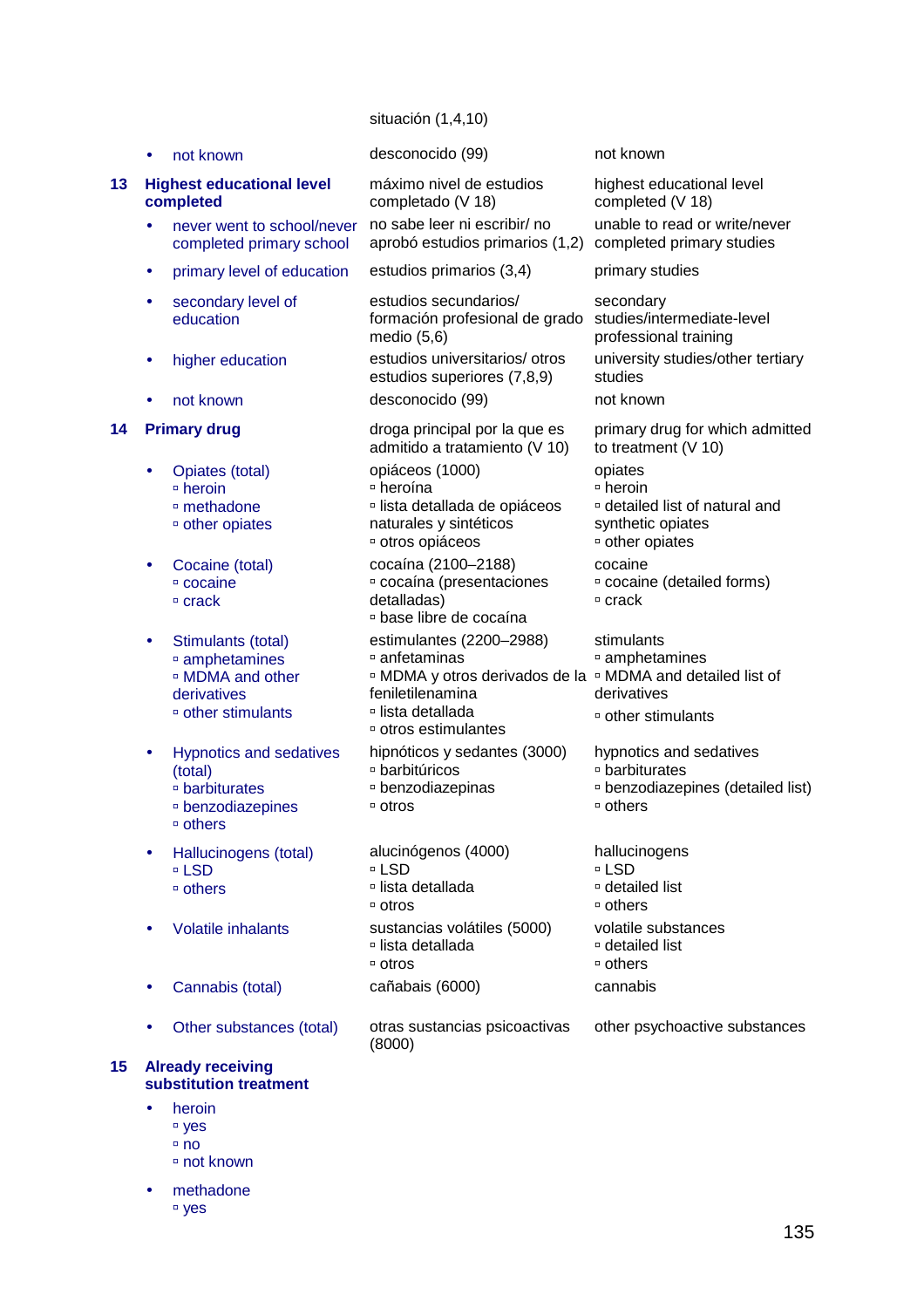- $n$ no not known
- other opiates
	- <sup>□</sup> yes
	- $n$
	- not known
- other substances
	- <sup>□</sup> yes
	- no
	- not known

| 16 | Usual route of administration vía más frecuente de<br>(primary drug) |               | administración de la droga<br>principal en los últimos 30 días<br>antes de ser admitido a<br>tratamiento ( $V$ 13) | most frequent route of<br>administration of primary drug<br>during the last 30 days before<br>treatment admission (V 13) |
|----|----------------------------------------------------------------------|---------------|--------------------------------------------------------------------------------------------------------------------|--------------------------------------------------------------------------------------------------------------------------|
|    |                                                                      | inject        | inyectada (5)                                                                                                      | inject                                                                                                                   |
|    |                                                                      | smoke/ inhale | fumada/ inhalada (2,3)                                                                                             | smoke/inhale                                                                                                             |
|    |                                                                      | eat/ drink    | oral $(1)$                                                                                                         | oral                                                                                                                     |

- sniff esnifada en polvo (4) sniff powder
- others others otras (6) others others
- not known desconocida (9) not known

### **17 Frequency of use (primary drug)**

- not used in past month/ used occasionally
- once per week or less
- 2–6 days per week
- daily
- not known

### **18 Age at first use of primary drug**

### **19 Other (=secondary) drugs currently used**

- Opiates (total) heroin methadone other opiates
	-
- Cocaine (total) cocaine  $C$  crack
- Stimulants (total) amphetamines MDMA and other derivatives other stimulants

año de inicio del consumo de la year of first use of primary drug droga principal (edad calculada (age calculated afterwards) (V posteriormente) (V 11) 11) otras drogas (máximo 4) consumidas en los últimos 30 días antes de ser admitido a tratamiento (V 14) other drugs (maximum four consumed during the last 30 days before treatment admission (V 14) opiáceos (1000) heroína lista detallada de opiáceos naturales y sintéticos otros opiáceos opiates heroin detailed list of natural and synthetic opiates other opiates cocaína (2100–2188) cocaína (presentaciones detalladas) base libre de cocaína cocaine cocaine (detailed forms) □ crack estimulantes (2200–2988) anfetaminas MDMA y otros derivados de la MDMA and detailed list of feniletilenamina lista detallada stimulants amphetamines derivatives other stimulants

otros estimulantes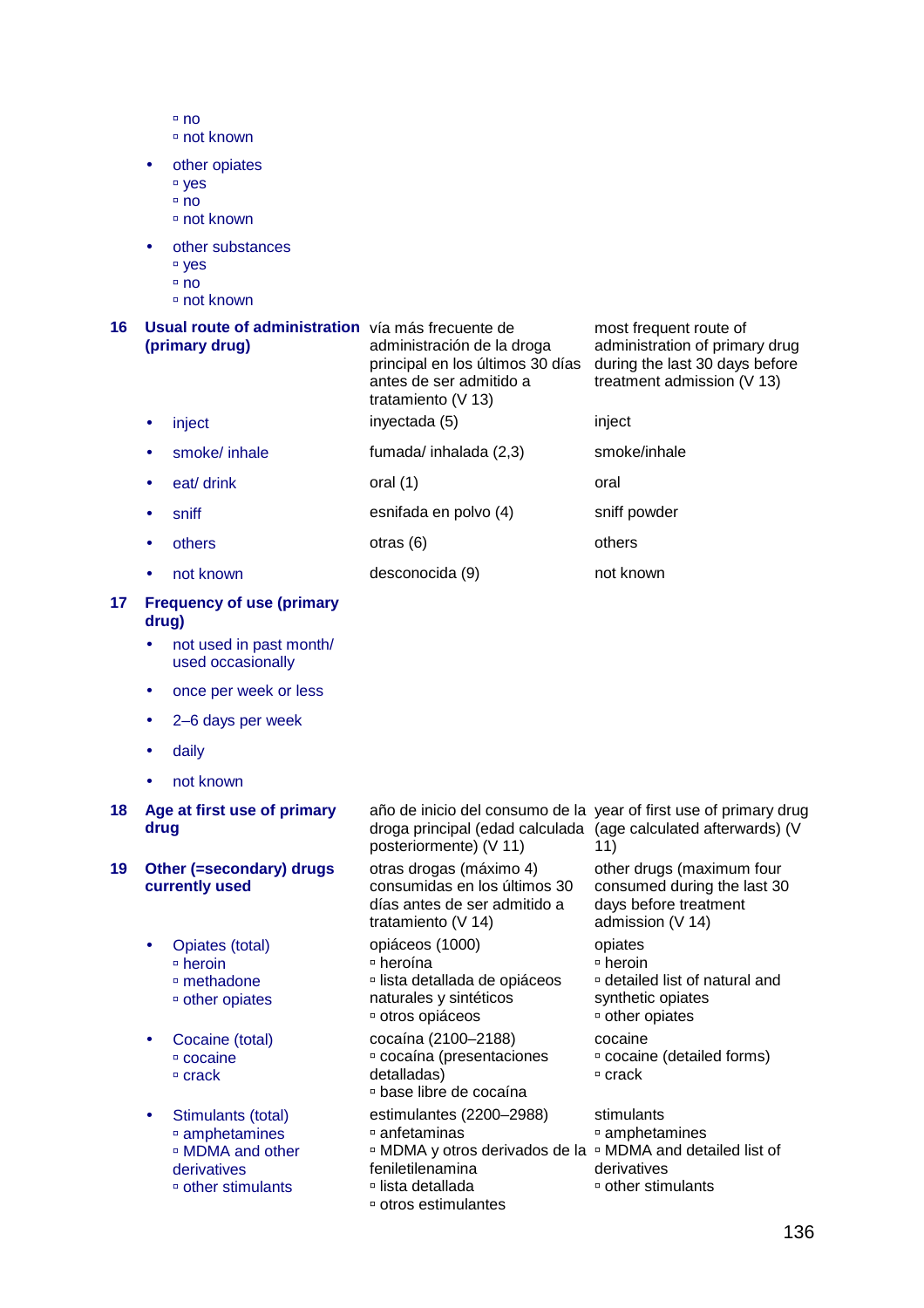|    |                                           | <b>Hypnotics and sedatives</b><br>(total)<br>□ barbiturates<br><sup>□</sup> benzodiazepines<br>□ others | hipnóticos y sedantes (3000)<br>□ barbitúricos<br>□ benzodiazepinas<br>□ otros                          | hypnotics and sedatives<br>□ barbiturates<br><sup>□</sup> benzodiazepines (detailed list)<br>□ others |  |  |
|----|-------------------------------------------|---------------------------------------------------------------------------------------------------------|---------------------------------------------------------------------------------------------------------|-------------------------------------------------------------------------------------------------------|--|--|
|    | ۰                                         | Hallucinogens (total)<br>□ LSD<br>□ others                                                              | alucinógenos (4000)<br>□ LSD<br>□ lista detallada<br>□ otros                                            | hallucinogens<br>□ LSD<br>□ detailed list<br>□ others                                                 |  |  |
|    | <b>Volatile inhalants</b><br>٠            |                                                                                                         | sustancias volátiles (5000) <sup>o</sup><br>□ lista detallada<br>□ otros                                | volatile substances<br>□ detailed list<br>□ others                                                    |  |  |
|    |                                           | Cannabis (total)                                                                                        | cañabais (6000)                                                                                         | cannabis                                                                                              |  |  |
|    | Alcohol as secondary drug<br>٠<br>(total) |                                                                                                         | alcohol (7000)                                                                                          | alcohol                                                                                               |  |  |
|    | ٠                                         | Other substances                                                                                        | otras sustancias psicoactivas<br>(8000)                                                                 | other psychoactive substances                                                                         |  |  |
| 20 |                                           | <b>Ever injected/currently (last</b><br>30 days) injecting                                              | tiempo transcurrido desde que<br>se inyectó por última vez<br>cualquier sustancia psicoactiva<br>(V 15) | time span since last injection of<br>any psychoactive substance (V<br>15)                             |  |  |
|    | ۰                                         | ever injected, but not<br>currently                                                                     | más de 30 días (3,4,5,6,7,8)                                                                            | more than 30 days                                                                                     |  |  |
|    | ٠                                         | currently injected                                                                                      | menos de una semana/menos less than one week/one month<br>de un mes $(1,2)$                             |                                                                                                       |  |  |
|    | ٠                                         | never injected                                                                                          | nunca se ha inyectado (9)                                                                               | never injected                                                                                        |  |  |

# **United Kingdom**

|              | <b>Core items (EMCDDA)</b>               | <b>UK monitoring system (DMD)</b> |
|--------------|------------------------------------------|-----------------------------------|
| 1            | <b>Treatment-centre type</b>             | agency type                       |
|              | outpatient treatment centre<br>۰         |                                   |
|              | in-patient treatment centre<br>$\bullet$ |                                   |
|              | low threshold/drop-in/street agency<br>٠ |                                   |
|              | general practitioner                     |                                   |
|              | treatment units in prison<br>۰           |                                   |
| $\mathbf{2}$ | Date of treatment - month                | date of contact                   |
| 3            | Date of treatment - year                 | date of contact                   |
| 4            | <b>Ever previously treated</b>           | not collected                     |
|              | never                                    | (proxy) $(^{a})$                  |
|              | previously treated                       | (proxy) $(^{a})$                  |
|              | not known                                |                                   |
| 5            | <b>Source of referral</b>                | referral from                     |
|              | self-referred                            | self                              |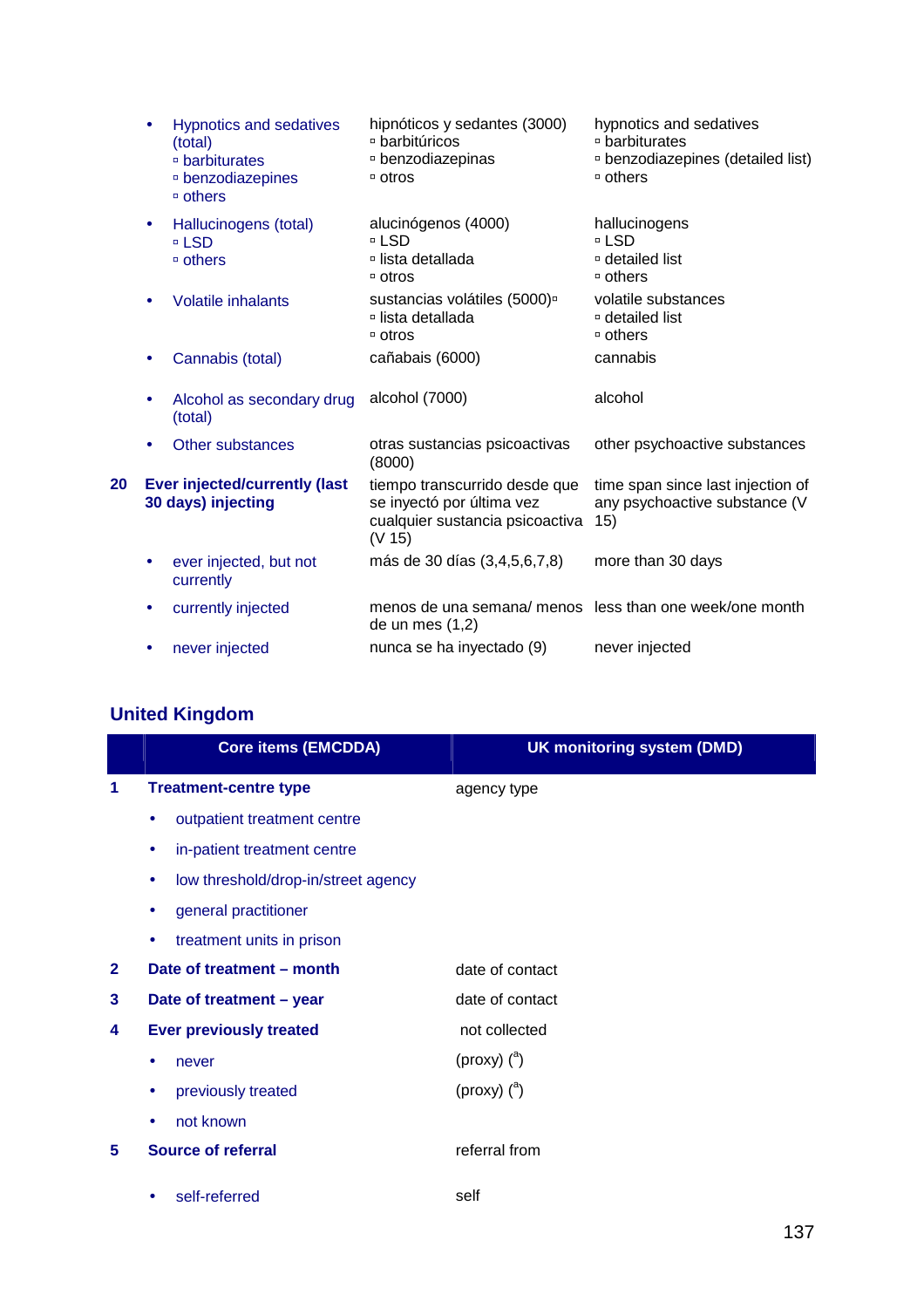|   | ٠ | family/friends                                   | family/ friend                                                                                                                                                                                                                                                                                                                                                                                                                                                                       |
|---|---|--------------------------------------------------|--------------------------------------------------------------------------------------------------------------------------------------------------------------------------------------------------------------------------------------------------------------------------------------------------------------------------------------------------------------------------------------------------------------------------------------------------------------------------------------|
|   |   | other drug-treatment centre<br><b>GP</b>         | regional drug service (doctor, nurse specialist,<br>psychologist, social worker, probation officer, other);<br><b>Community Drug Team/Project (Community</b><br>Psychiatric Nurse (CPN)/nurse, social worker,<br>probation officer, counsellor/drug worker,<br>psychologist, health promotion/education officer,<br>health visitor, doctor, volunteer, other);<br>other drug agency (statutory drug agency, non-<br>statutory/voluntary drug agency, therapeutic<br>community)<br>GP |
|   | ٠ | hospital/other medical source<br>social services | accident and emergency;<br>psychiatric department;<br>hospital outpatient;<br>maternity/ante-natal clinic;<br>other hospital department;<br>psychologist;<br>CPN;<br>health visitor;<br>other nurse;<br>health centre;<br>alcohol-treatment unit<br>social services                                                                                                                                                                                                                  |
|   |   | court/probation/police                           | court;<br>probation;<br>police;                                                                                                                                                                                                                                                                                                                                                                                                                                                      |
|   |   | other<br>not known                               | solicitor;<br>prison officer;<br>employer;<br>job centre;<br>school;<br>community health council;<br>other<br>not known                                                                                                                                                                                                                                                                                                                                                              |
| 6 |   | <b>Gender</b>                                    | male/female                                                                                                                                                                                                                                                                                                                                                                                                                                                                          |
|   |   | male                                             | male                                                                                                                                                                                                                                                                                                                                                                                                                                                                                 |
|   |   | female                                           | female                                                                                                                                                                                                                                                                                                                                                                                                                                                                               |
|   |   | not known                                        |                                                                                                                                                                                                                                                                                                                                                                                                                                                                                      |
| 7 |   | Age at start of treatment                        | age at date of contact (from date seen and date of<br>birth)                                                                                                                                                                                                                                                                                                                                                                                                                         |
| 8 |   | <b>Year of birth</b>                             | date of birth                                                                                                                                                                                                                                                                                                                                                                                                                                                                        |
| 9 |   | Living status (with whom)                        | living with                                                                                                                                                                                                                                                                                                                                                                                                                                                                          |
|   | ٠ | alone                                            | alone                                                                                                                                                                                                                                                                                                                                                                                                                                                                                |
|   |   | with parents                                     | with parents                                                                                                                                                                                                                                                                                                                                                                                                                                                                         |
|   |   | alone with child                                 | (children recorded elsewhere)                                                                                                                                                                                                                                                                                                                                                                                                                                                        |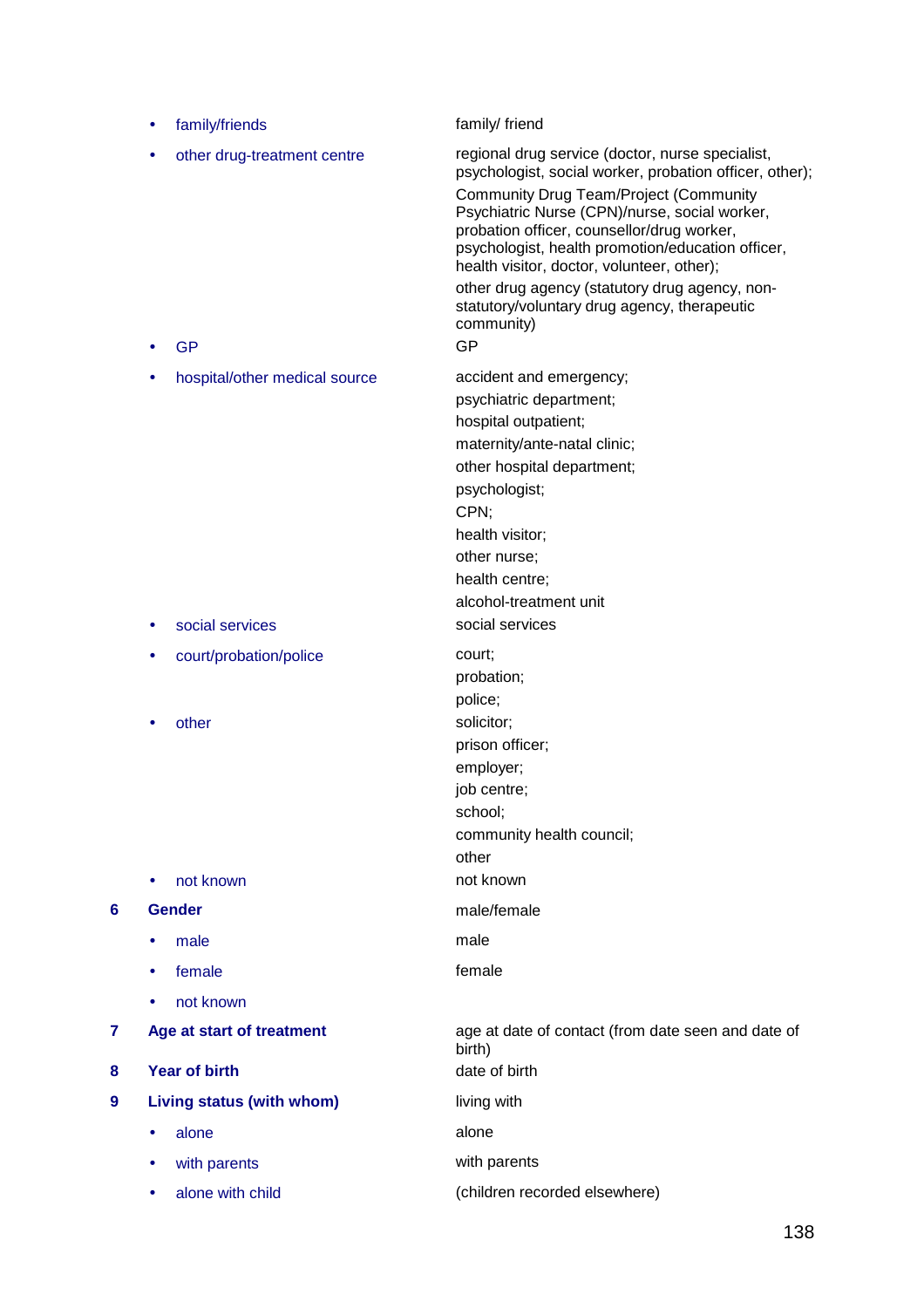- with partner (alone) with partner
- with partner and child(ren) (children recorded elsewhere)
- 
- 

with friends not collected other with drug user(s); with non-drug user(s); with partner; with parent and partner; with parent(s)/drug user(s); with partner/drug user(s); with parent(s)/non-drug user(s); with partner/non-drug user(s); with other family member/drug user(s); with other family member/non-drug user(s); with strangers/drug user(s); with strangers/non-drug user(s)

• not known not known

## **10 Living status (where)**

- stable accommodation
- unstable accommodation
- in institutions (prison, clinic)
- not known

## **11 Nationality not collected**

- national of this country
- EU national
- national of another country
- not known

#### **12 Labour status 12 Labour status employment status**

- regular employment employed pupil/student student economically inactive (pensioners, housewives/-men, invalids) retired; housewife; in prison; unemployed unemployed unemployed other invalid; prostitute • not known not known **13 Highest educational level completed** not collected
	- never went to school/never completed primary school
	- primary level of education
	- secondary level of education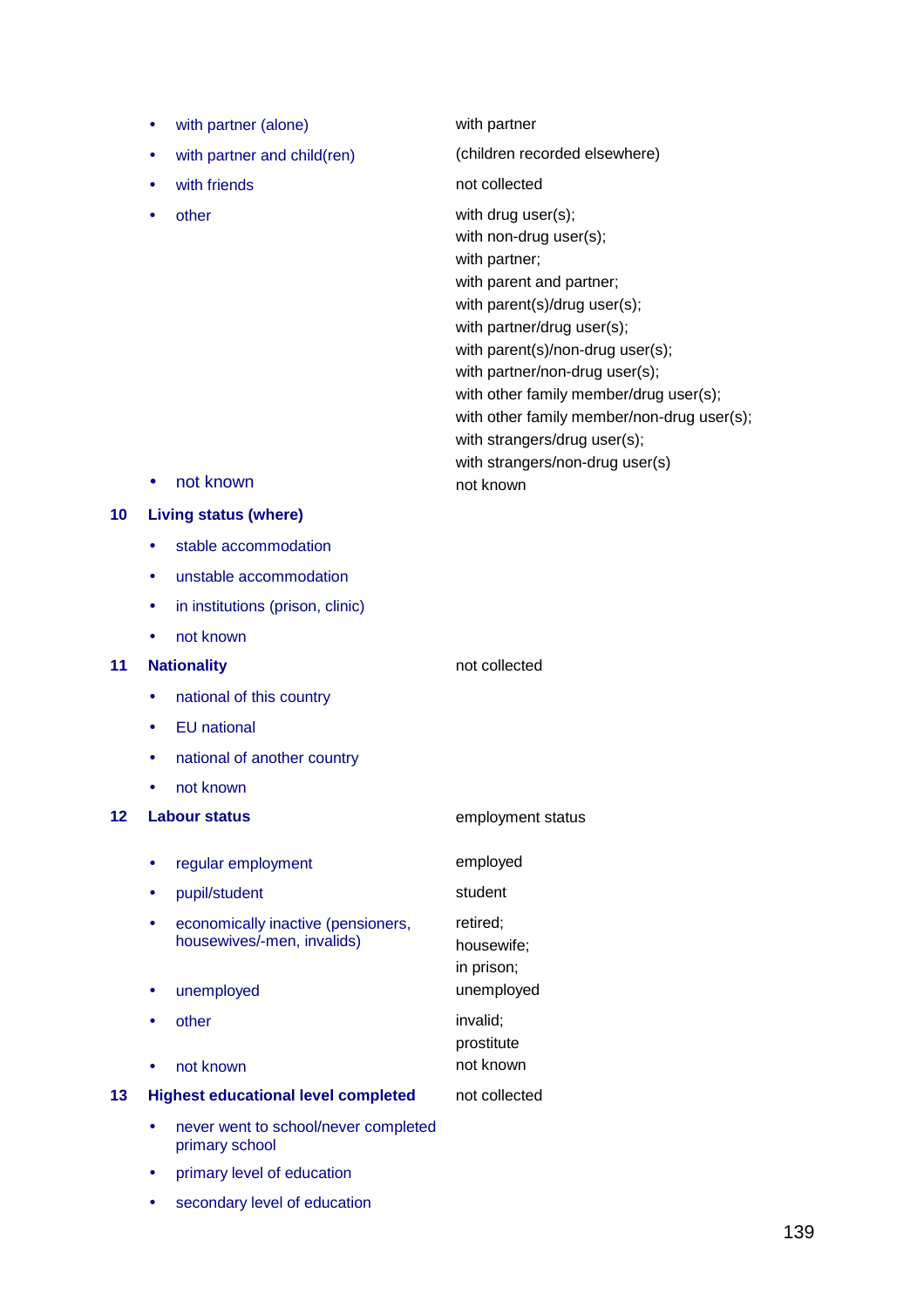- higher education
- not known

## **14 Primary drug 14 Primary drug 14 Primary drug 14 Primary drug 15 Primary drug 15 Primary drug 15 Primary drug 15 Primary drug 15 Primary drug 15 Primary drug 15 Primary drug 15 Primary drug 15 Primary drug 15 Primary dr**

- Opiates (total)<br> **•** heroin<br> **•** other opiates
	-
	-

- opiates unspecified
- heroin unspecified (inject) heroin illicit (smoke)
- 
- heroin diamorphine
- methadone unspecified methadone mixt (dtf) methadone linctus
- 
- 
- methadone 5mg tabs
- 
- methadone 10mg tabs methadone suppositories methadone (Physeptone®) amps
- morphine
- 
- □ opium<br>□ dihydrocodeine (DF118)<br>□ dextromoromide (Palfium®)
- 
- dipianone (Diconal®)
- 
- □ pethidine<br>□ hydromorphone<br>□ oxymorphone
- 
- hydrocodone
- 
- □ oxycodone<br>□ levorphanol<br>□ phenazocine
- 
- piritramide
- 
- □ codeine tabs<br>□ dextropropoxyphene (Distalgesic®)<br>□ pentazocine (Fortral®)
- 
- □ buprenorphine (Temgesic<sup>®</sup>)
- codeine unspecified
- opiate containing compounds
- nalbuphine alphaprodine
- 
- anileridine
- ethoheptazine
- 
- 
- <sup>¤</sup> fentanyl<br><sup>¤</sup> phenoperidine<br>¤ opiate mixture unspecified
- codeine linctus
- <sup>¤</sup> gees linctus<br><sup>¤</sup> collis-brown
- 
- phensedyl
- actifed
- <sup>o</sup> kaolinmorphine<br>
<sup>o</sup> other opiates
- 

Cocaine (total)<br> **c** cocaine

cocaine unspecified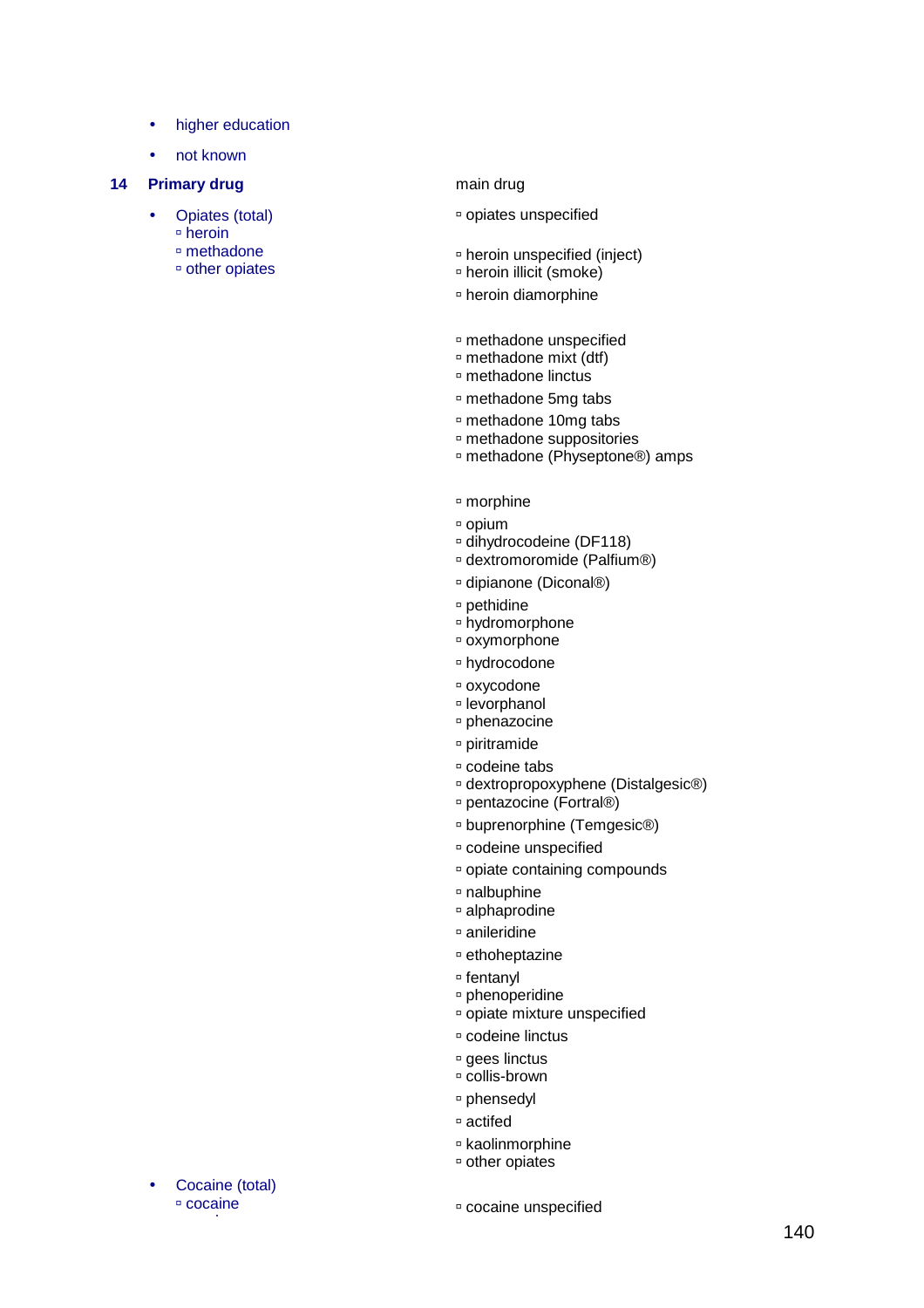**crack crack crack crack crack crack crack crack crack crack c** 

- cocaine smokeable
- cocaine hydrochloride smokeable
- cocaine hydrochloride aerosol
- stimulants unspecified
	- amphetamines unspecified
	- amphetamine (illicit)
	- amphetamine (pharmaceutical)
	- methadrine
	- dexadrine
	- dexamphetamine syrup
	- dexamphetamine smokeable
	- methamphetamine amps
	- drinamyl
	- MDMA
	- MDA
	- appetite suppressants unspecified
	- diethylproprion (Tenuate®, Dospan® etc.)
	- phenmetrazine (Preludin®)
	- fenfluoramine (Ponderax®)
	- mazindol (Teronac®)
	- phenteramine (Duromine® etc.)
	- methylphenidate (Ritalin®)
	- pemoline
	- prolintane
	- fencamfamin (Reactivan®)
	- caffeine (pro-plus)
	- other stimulants unspecified
	- sedatives unspecified
	- barbiturates unspecified
	- amylobarb (Tuinal®)
	- pentobarb (Nembutal®)
	- □ quinalbarb (Seconal®)
	- □ phenobarb (Luminal®)
	- □ butobarb (Soneryl®)
	- heptabarb (Medomin®
	- cyclobarb (Phanodorm®)
	- hexobarb (Evidorm®)
	- barbitone unbranded
	- methylphenobarbitone
	- benzodiazepines unspecified
	- diazepam (Valium®)
	- chlordiaz (Librium®)
	- □ nitrazepam (Mogadon®)
	- lorazepam (Ativan®)
	- clobezam (Fris®)
	- chlorazepate (tranquilliser)
- Hypnotics and sedatives (total) barbiturates
	- benzodiazepines
	- others

Stimulants (total) amphetamines

other stimulants

MDMA and other derivatives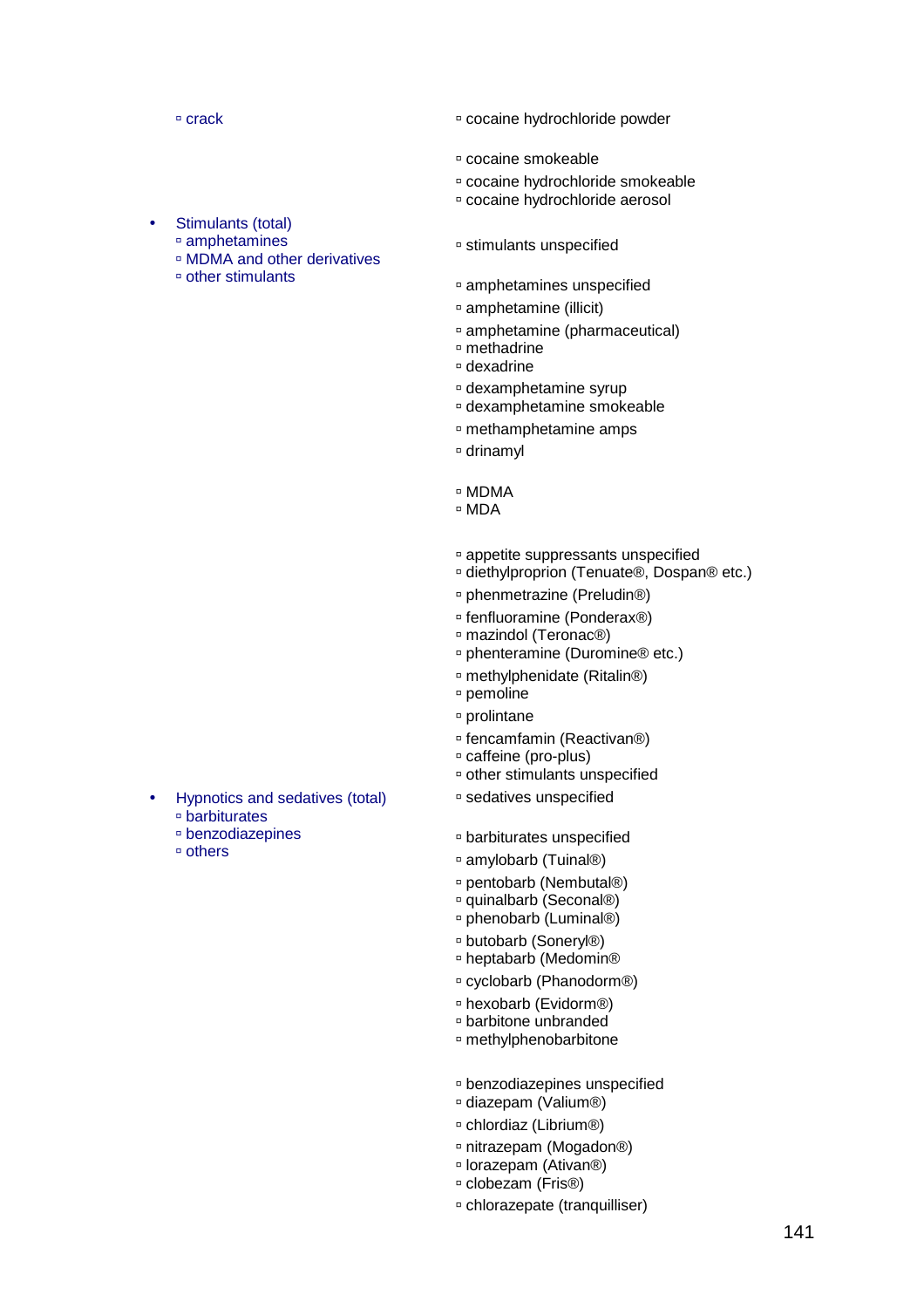- ketazolam (anxon)
- medazepam (Nobrium®)
- oxazepam (Serenid®)
- flurazepam (Dalmane®)
- temazepam
- □ triazolam (Halcion®)
- lormetazepam (Noctamid®)
- prazepam (Centrax®)
- bromazepam (Lexotan®)
- flunitrazepam
- chlormezanone (Trancopal®)
- loprazolam
- alprazolam
- anti-histamines unspecified
- hydroxyzine
- cyclizine (Valloid®)
- promethazine
- non-barbiturate, non-benzodiazepine, hypnotic sedative unspecified
- methaqualone (Mandrax®)
- chlormethiazole (Heminevrin®)
- meprobamate etc.
- zopiclone
- □ propranolol (Inderal®)
- chloral derivatives
- glutethimide
- mephenesin
- methylpentylnol (Oblivon d)
- methylprylone (Noludar®)
- oxyprenolol hydrochloride (Trasicor®)
- other sedatives
- hallucinogens unspecified
- LSD
- mescaline
- psilocybin mushrooms
- phencyclidine (PCP)
- $E$  ketamine
- Volatile inhalants and the solvents unspecified
	- □ glue
	- butane gas
	- amyl nitrate
	- acetone
	- aerosols
	- cleaning fluids
- Cannabis (total) **cannabis unspecified** 
	- cannabis (herbal)
	- cannabis (resin)
	- cannabis oil
	-
	- cigarettes
	- alcohol unspecified
- Hallucinogens (total) LSD others
- 

- 
- Other substances (total) **the substances** (total) **the substances** of the substances of the substances of the substances of the substances of the substances of the substances of the substances of the substances of the su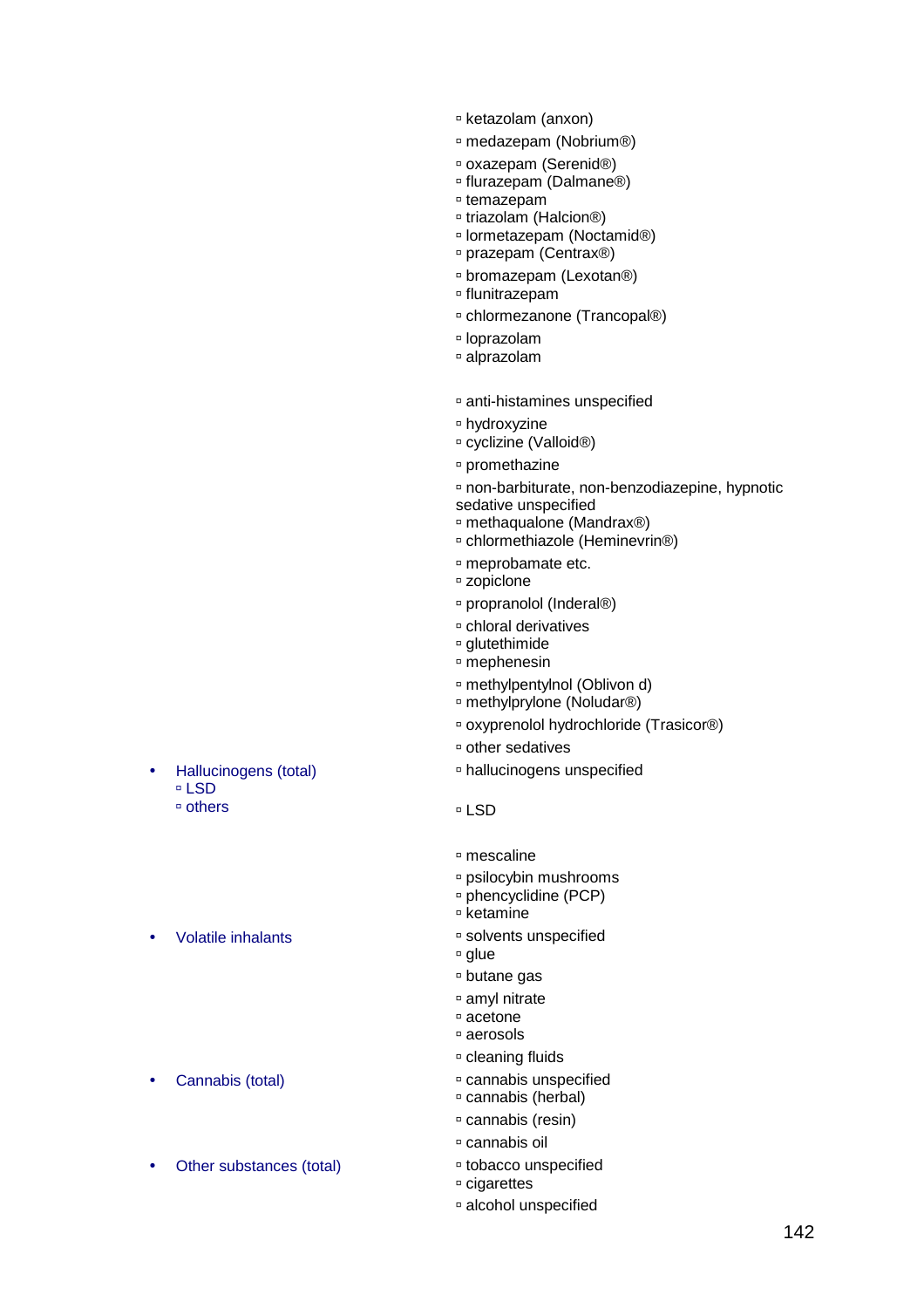- beer or cider
- wines
- spirits
- alcohol mixt
- other drugs unspecified
- minor analgesics
- major tranquilliser unspecified
- chlorpromazine (Largactil®)
- anti-depressants
- anti-diarrhoea, anti-emetic
- naltrexone
- antabuse
- clonidine
- steroids

#### **15 Already receiving substitution treatment**

- heroin
	- yes
	- $n$
	- not known
- methadone
	- yes
	- $n$
	- not known
- other opiates
	- yes
	- no
	- not known
- other substances
	- <sup>D</sup> ves
	- $n$ no
	- not known

## **16 Usual route of administration (primary drug)**

- inject inject
- smoke/ inhale smoke/inhale
- eat/ drink oral
- 
- 

route of administration (main drug)

- 
- 
- 

• sniff sniff/snort

• others **smoke and inject**; sniff and smoke; inject and snort; oral and inject; inhale (solvents); oral and smoke;

- oral and sniff/ snort;
- per rectum
- not known not known

monthly; occasional

# **17 Frequency of use (primary drug)** frequency (main drug)

• not used in past month/ used occasionally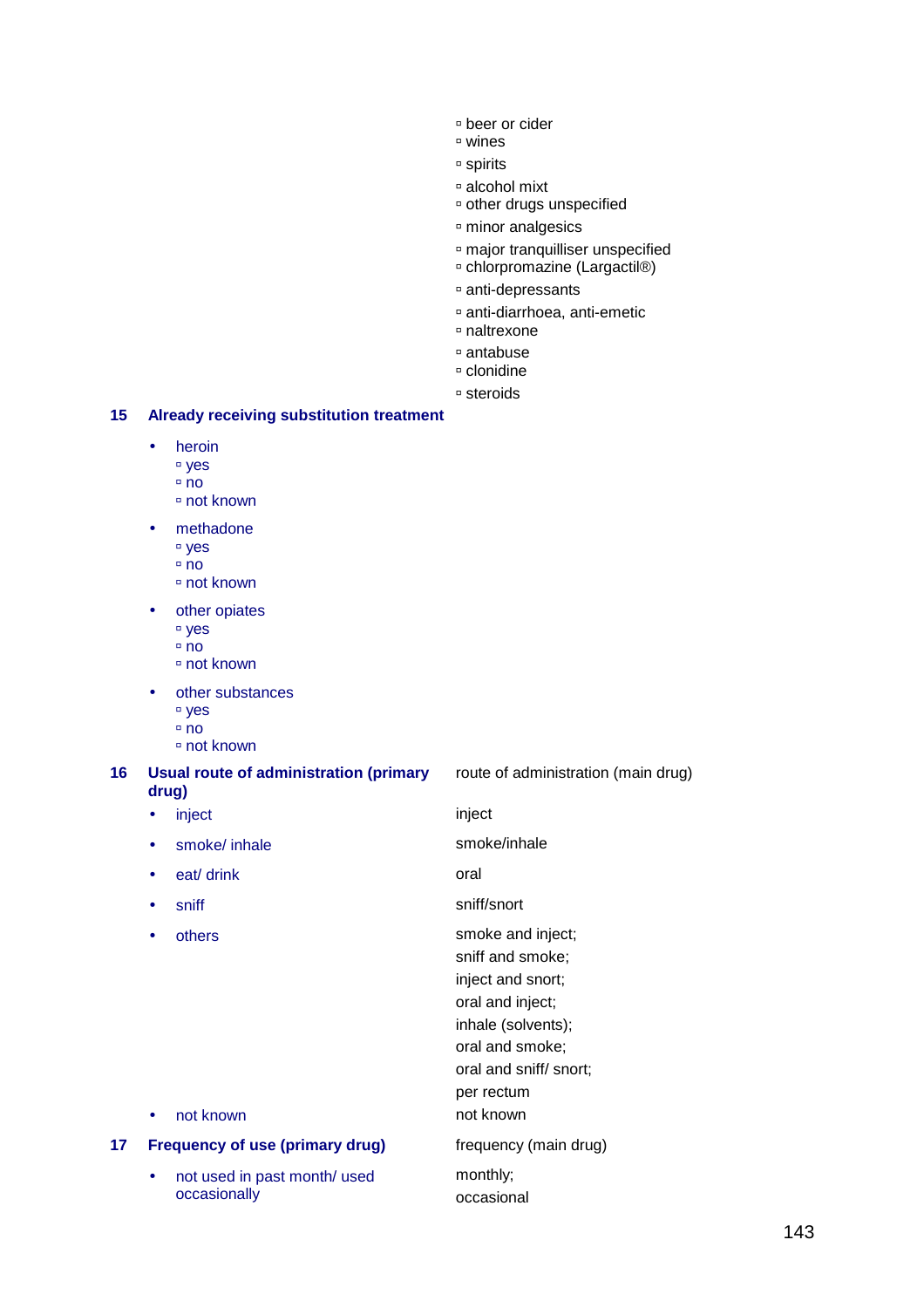|    | $\bullet$ | once per week or less                                                          | weekly/weekends/recreational                                                                                          |
|----|-----------|--------------------------------------------------------------------------------|-----------------------------------------------------------------------------------------------------------------------|
|    |           | 2-6 days per week                                                              | not collected                                                                                                         |
|    | ٠         | daily                                                                          | daily                                                                                                                 |
|    |           | not known                                                                      | not known                                                                                                             |
| 18 |           | Age at first use of primary drug                                               | age at first use (main drug)                                                                                          |
| 19 |           | Other (=secondary) drugs currently used drug 2, drug 3, drug 4, drug 5/alcohol |                                                                                                                       |
|    | $\bullet$ | Opiates (total)<br>□ heroin                                                    | <sup>□</sup> opiates unspecified                                                                                      |
|    |           | □ methadone<br><sup>o</sup> other opiates                                      | <sup>n</sup> heroin unspecified (inject)<br><sup>□</sup> heroin illicit (smoke)<br><sup>□</sup> heroin diamorphine    |
|    |           |                                                                                |                                                                                                                       |
|    |           |                                                                                | <sup>n</sup> methadone unspecified<br>methadone mixt (dtf)<br>□ methadone linctus                                     |
|    |           |                                                                                | <sup>n</sup> methadone 5mg tabs                                                                                       |
|    |           |                                                                                | <sup>n</sup> methadone 10mg tabs<br><sup>¤</sup> methadone suppositories<br><sup>n</sup> methadone (Physeptone®) amps |
|    |           |                                                                                | <sup>□</sup> morphine                                                                                                 |
|    |           |                                                                                | □ opium<br>¤ dihydrocodeine (DF118)<br>¤ dextromoromide (Palfium®)                                                    |
|    |           |                                                                                | <sup>n</sup> dipianone (Diconal®)                                                                                     |
|    |           |                                                                                | □ pethidine<br><sup>n</sup> hydromorphone<br>¤ oxymorphone                                                            |
|    |           |                                                                                | <sup>□</sup> hydrocodone                                                                                              |
|    |           |                                                                                | <sup>□</sup> oxycodone<br>□ levorphanol<br><sup>o</sup> phenazocine                                                   |
|    |           |                                                                                | □ piritramide                                                                                                         |
|    |           |                                                                                | □ codeine tabs<br>dextropropoxyphene (Distalgesic®)<br>pentazocine (Fortral®)                                         |
|    |           |                                                                                | □ buprenorphine (Temgesic®)                                                                                           |
|    |           |                                                                                | <sup>□</sup> codeine unspecified                                                                                      |
|    |           |                                                                                | □ opiate containing compounds<br><sup>□</sup> nalbuphine                                                              |
|    |           |                                                                                | □ alphaprodine                                                                                                        |
|    |           |                                                                                | <sup>□</sup> anileridine                                                                                              |
|    |           |                                                                                | □ ethoheptazine                                                                                                       |
|    |           |                                                                                | <sup>□</sup> fentanyl<br>□ phenoperidine<br><sup>□</sup> opiate mixture unspecified                                   |
|    |           |                                                                                | ¤ codeine linctus                                                                                                     |
|    |           |                                                                                | □ gees linctus<br>□ collis-brown                                                                                      |

phensedyl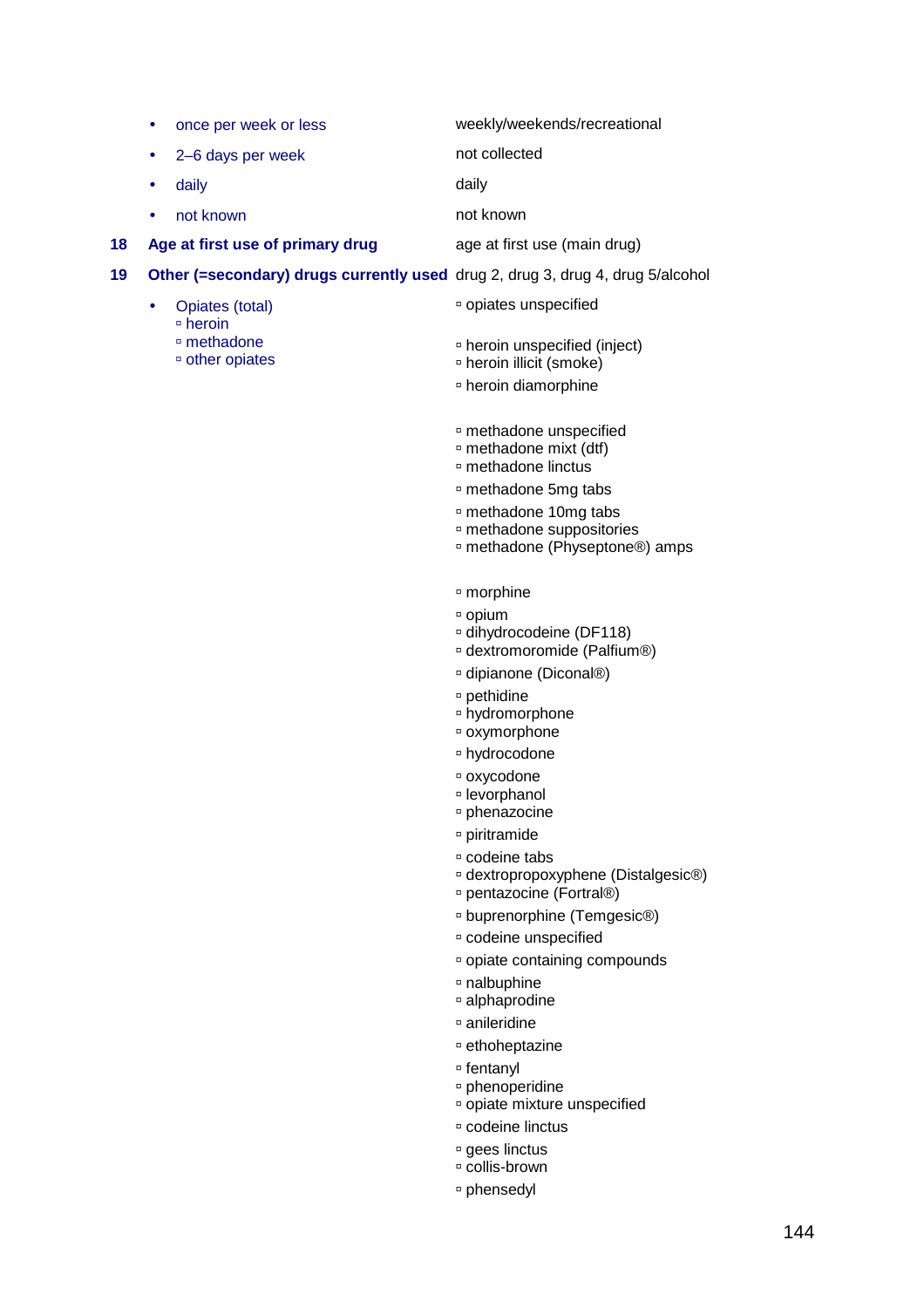- actifed
- kaolinmorphine
- other opiates

Cocaine (total) cocaine

> Stimulants (total) amphetamines

other stimulants

MDMA and other derivatives

- 
- **cocaine**<br> **crack**<br> **crack**<br> **crack**<br> **cocaine**<br> **cocaine**<br> **cocaine** 
	- cocaine hydrochloride powder
	- cocaine smokeable
	- cocaine hydrochloride smokeable
	- cocaine hydrochloride aerosol
	- heroin diamorphine
	- stimulants unspecified
	- amphetamines unspecified
	- amphetamine (illicit)
	- amphetamine (pharmaceutical)
	- methadrine
	- dexadrine
	- dexamphetamine syrup
	- dexamphetamine smokeable
	- methamphetamine amps
	- drinamyl
	- □ MDMA
	- □ MDA
	- appetite suppressants unspecified
	- □ diethylproprion (Tenuate®, Dospan® etc.)
	- □ phenmetrazine (Preludin®)
	- fenfluoramine (Ponderax®)
	- □ mazindol (Teronac<sup>®</sup>)
	- phenteramine (Duromine® etc.)
	- methylphenidate (Ritalin®)
	- pemoline
	- prolintane
	- □ fencamfamin (Reactivan®)
	- caffeine (pro-plus)
	- other stimulants unspecified
	- sedatives unspecified
	- barbiturates unspecified
	- amylobarb (Tuinal®)
	- □ pentobarb (Nembutal®)
	- □ quinalbarb (Seconal®)
	- □ phenobarb (Luminal®)
	- butobarb (Soneryl®)
	- heptabarb (Medomin®)
	- cyclobarb (Phanodorm®)
	- hexobarb (Evidorm®)
	- barbitone unbranded
	- methylphenobarbitone
	- benzodiazepines unspecified
	- diazepam (Valium®)
	- chlordiaz (Librium®)
- Hypnotics and sedatives (total) barbiturates benzodiazepines
	- others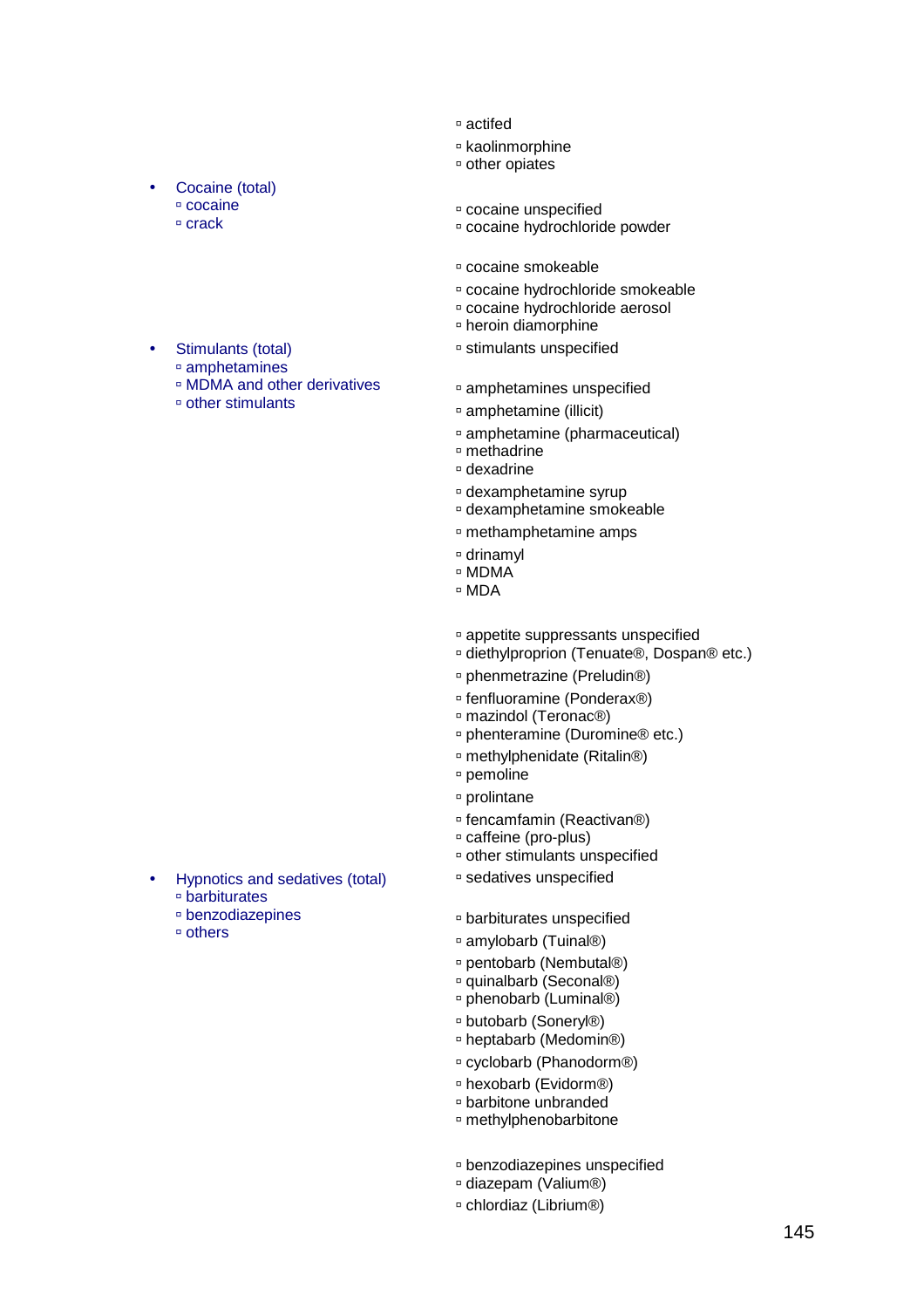- □ nitrazepam (Mogadon®)
- lorazepam (Ativan®)
- clobezam (Fris®)
- chlorazepate (tranx)
- ketazolam (anxon)
- medazepam (Nobrium®)
- oxazepam (Serenid®)
- □ flurazepam (Dalmane<sup>®</sup>)
- temazepam
- triazolam (Halcion®)
- lormetazepam (Noctamid®)
- prazepam (Centrax®)
- □ bromazepam (Lexotan®)
- flunitrazepam
- chlormezanone (Trancopal®)
- loprazolam
- alprazolam
- anti-histamines unspecified
- hydroxyzine
- cyclizine (Valloid®)
- promethazine
- non-barbiturate, non-benzodiazepine, hypnotic sedative unspecified
- methaqualone (Mandrax®)
- chlormethiazole (Heminevrin®)
- meprobamate etc.
- zopiclone
- □ propranolol (Inderal®)
- chloral derivatives
- glutethimide
- mephenesin
- methylpentylnol (Oblivon d)
- methylprylone (Noludar®)
- oxyprenolol hydrochloride (Trasicor®)
- other sedatives
- hallucinogens unspecified
- □ LSD
- mescaline
- psilocybin mushrooms
- phencyclidine (PCP)
- □ ketamine
- Volatile inhalants and solvents unspecified
	- □ glue
	- butane gas
	- amyl nitrate
	- acetone
	- aerosols
	- cleaning fluids
- Cannabis (total) cannabis unspecified
	- cannabis (herbal)
	- cannabis (resin)
- Hallucinogens (total) LSD others
- 
-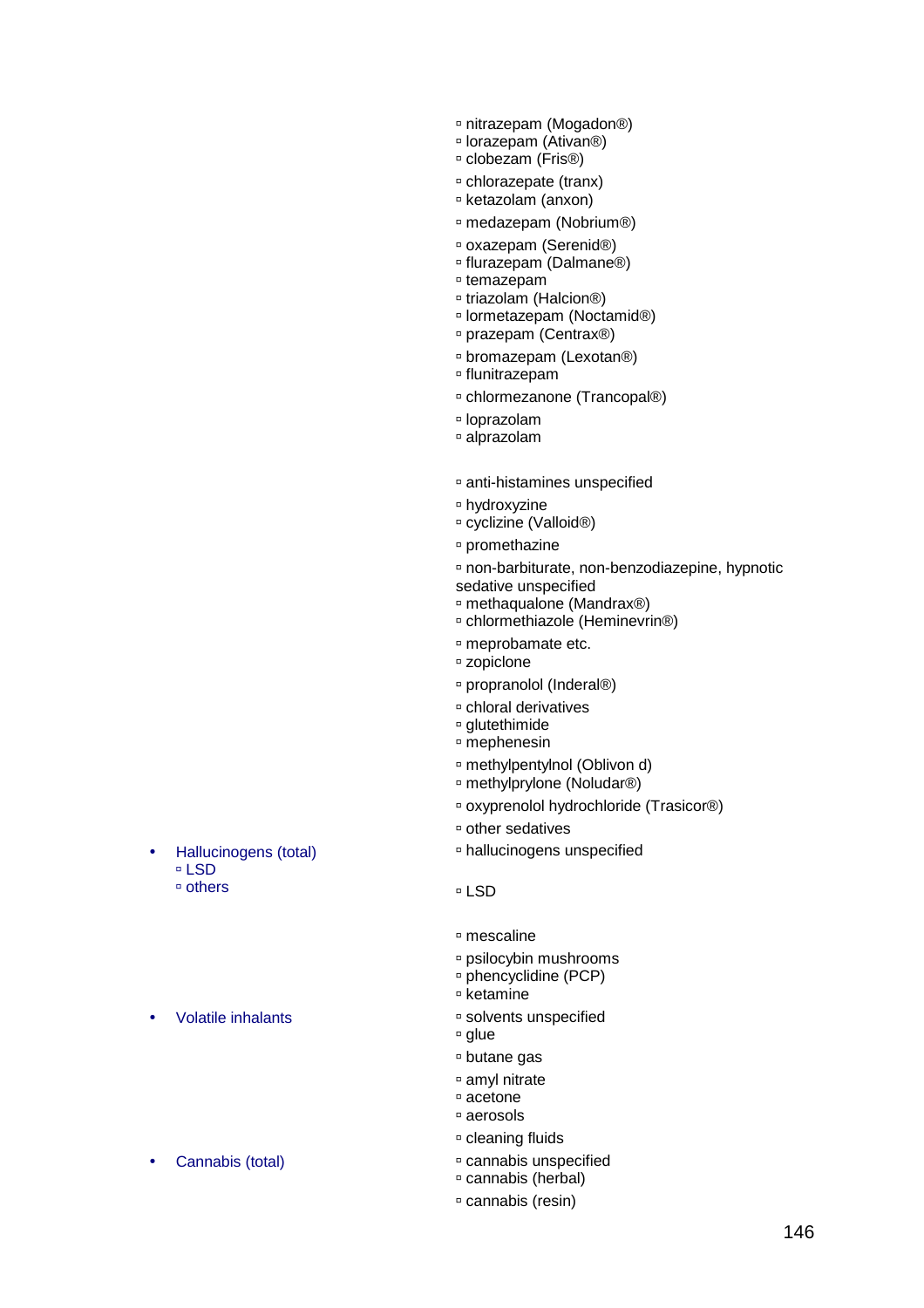cannabis oil

|    | Other substances<br>$\bullet$                       | <sup>□</sup> tobacco unspecified<br>□ cigarettes                              |
|----|-----------------------------------------------------|-------------------------------------------------------------------------------|
|    |                                                     | <sup>□</sup> alcohol unspecified                                              |
|    |                                                     | □ beer or cider<br>□ wines                                                    |
|    |                                                     | □ spirits                                                                     |
|    |                                                     | □ alcohol mixt<br><sup>□</sup> other drugs unspecified                        |
|    |                                                     | <sup>□</sup> minor analgesics                                                 |
|    |                                                     | <sup>□</sup> major tranquilliser unspecified<br>□ chlorpromazine (Largactil®) |
|    |                                                     | anti-depressants                                                              |
|    |                                                     | anti-diarrhoea, anti-emetic<br>□ naltrexone                                   |
|    |                                                     | □ antabuse<br>□ clonidine                                                     |
|    |                                                     | □ steroids                                                                    |
| 20 | Ever injected/currently (last 30 days)<br>injecting | ever injected/ currently (past four weeks) injected                           |
|    | ever injected, but not currently                    | ever injected                                                                 |
|    | currently injected<br>٠                             | injected in the past four weeks                                               |
|    | never injected<br>٠                                 |                                                                               |
|    | not known<br>٠                                      | not known                                                                     |

## **Note:**

 $(3)$  'Proxy' = question not asked, but information is retrievable from the system at regional (not national) level depending on how long the system has been in operation.

# **Levels of education**

**Table 1: Levels of education in the European Union according to the International Standard Classification of Education (ISCED)** 

| <b>Country</b>                                   | <b>ISCED1</b><br><b>Primary level of</b><br>education | <b>ISCED 2/ISCED 3</b><br><b>Lower/upper secondary level</b><br>of education                                                                                           | <b>ISCED 5, 6, 7</b><br><b>Higher education</b>                                       |
|--------------------------------------------------|-------------------------------------------------------|------------------------------------------------------------------------------------------------------------------------------------------------------------------------|---------------------------------------------------------------------------------------|
| <b>België/Belgique</b><br>Vlaamse<br>gemeenschap | Lager onderwijs                                       | 1ste graad: A, B (year 2:<br>Beroepsvoorbereidend)                                                                                                                     | Hoger onderwijs buiten de<br>universiteit:<br>Korte type, Lange type                  |
|                                                  | Buitengewoon onderwijs<br>Buitengewoon<br>onderwijs   |                                                                                                                                                                        | Universiteit                                                                          |
| Communauté<br>française                          | Enseignement<br>primaire<br>Enseignement<br>spécial   | Enseignement secondaire:<br>Type II: Cycle inférieur année 1-<br>2:<br>Professionnel, Technique,<br>Général<br>Type I: Cycle d'observation<br>(année 2: Professionnel) | Enseignement supérieur<br>non-universitaire:<br>Type court<br>Type long<br>Université |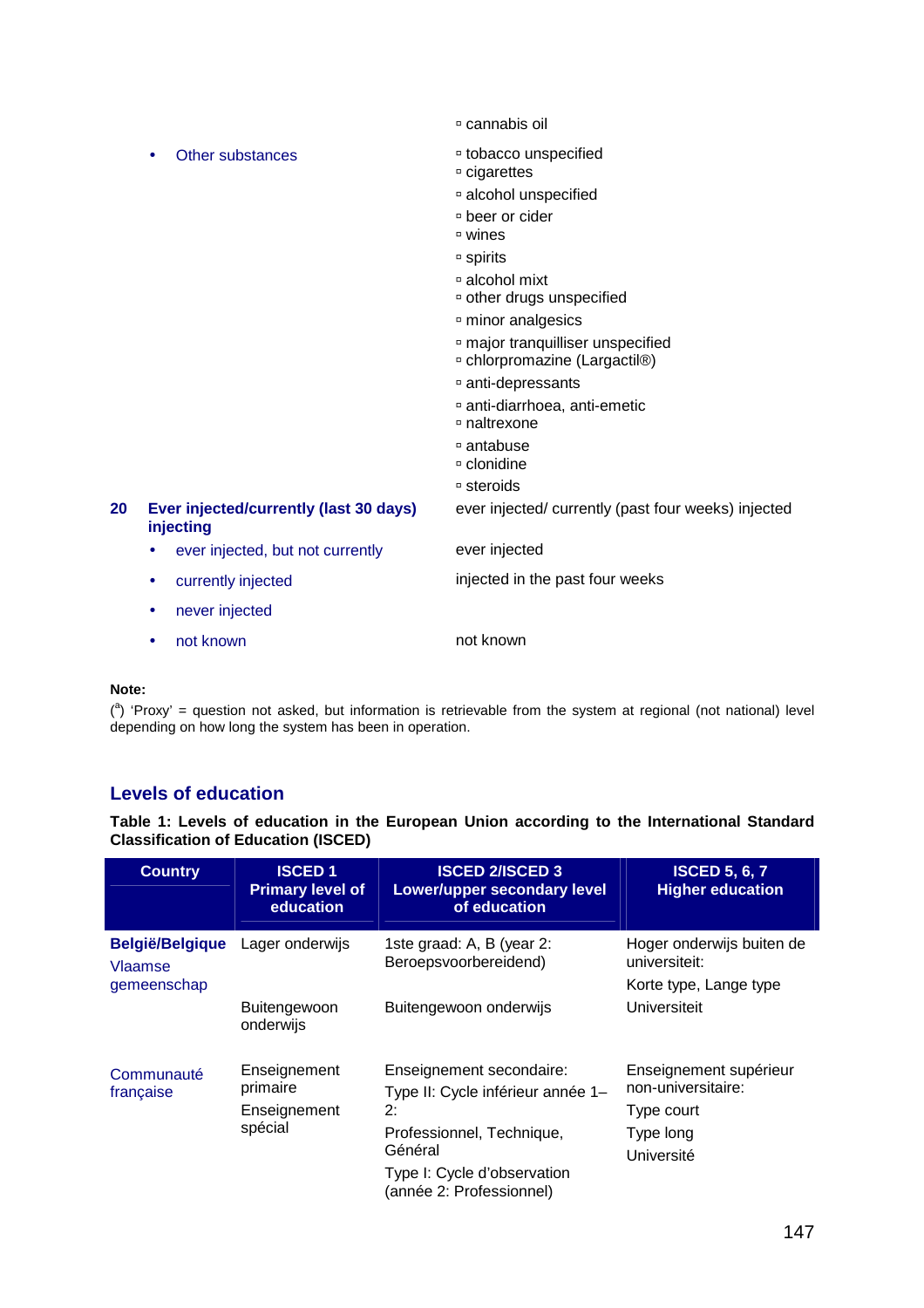| <b>Country</b>     | <b>ISCED1</b><br><b>Primary level of</b><br>education | <b>ISCED 2/ISCED 3</b><br><b>Lower/upper secondary level</b><br>of education                                                             | <b>ISCED 5, 6, 7</b><br><b>Higher education</b> |
|--------------------|-------------------------------------------------------|------------------------------------------------------------------------------------------------------------------------------------------|-------------------------------------------------|
|                    |                                                       |                                                                                                                                          |                                                 |
|                    |                                                       | Enseignement special:                                                                                                                    |                                                 |
|                    |                                                       | 2de graad: Algemeen, Kunst,<br>Technisch, Beroeps                                                                                        |                                                 |
|                    |                                                       | 3de graad: Algemeen, Kunst,<br>Technisch, Beroeps                                                                                        |                                                 |
|                    |                                                       | Deeltijds                                                                                                                                |                                                 |
|                    |                                                       | Buitengewoon onderwijs                                                                                                                   |                                                 |
|                    |                                                       | Enseignement secondaire:                                                                                                                 |                                                 |
|                    |                                                       | Type II: Cycle inférieur année 3-<br>5:                                                                                                  |                                                 |
|                    |                                                       | Professionnel, Technique,<br>Général                                                                                                     |                                                 |
|                    |                                                       | Cycle supérieur: Professionnel,<br>Technique, Général, Année<br>préparatoire                                                             |                                                 |
|                    |                                                       | Type I: Cycle d'orientation:<br>Général, Technique de transition,<br>Technique de qualification,<br>Professionnel, Année<br>préparatoire |                                                 |
|                    |                                                       | Enseignement à horaire réduit                                                                                                            |                                                 |
|                    |                                                       | Enseignement spécial                                                                                                                     |                                                 |
| <b>Danmark</b>     | Grundskole year<br>$1 - 6$                            | Grundskole year 7-9 or year 7-<br>10                                                                                                     | Korte videregående<br>uddannelser               |
|                    | Special education                                     | (including year 8-10 Efterskole)<br>Special education                                                                                    | Mellemlange videregående<br>uddannelser         |
|                    |                                                       |                                                                                                                                          | Bacheloruddannelser                             |
|                    |                                                       | (Voksenuddanelse (part-time))                                                                                                            | Kandidatuddannelser                             |
|                    |                                                       | Individuelle uddannelser:<br>EGU, FUU                                                                                                    | (Voksenuddanelse (part-<br>time))               |
|                    |                                                       | Erhvervsfaglige uddannelser:                                                                                                             |                                                 |
|                    |                                                       | Erhvervsududdannelser, social-<br>og sundhedsuddannelser,<br>landbrugs søfartsuddannelser,<br>CCC                                        |                                                 |
|                    |                                                       | Gymnasiale uddannelser                                                                                                                   |                                                 |
|                    |                                                       | (Voksenuddanelse (part-time))                                                                                                            |                                                 |
| <b>Deutschland</b> | Grundschulen                                          | Hauptschulen                                                                                                                             | Fachschulen                                     |
|                    | Sonderschulen                                         | Integrierte Klassen                                                                                                                      | Schulen des                                     |
|                    |                                                       | Realschulen                                                                                                                              | Gesundheitswesens                               |
|                    |                                                       | Gesamtschulen                                                                                                                            | Fachhochschulen                                 |
|                    |                                                       | Gymnasien year 1-6                                                                                                                       | Universitäten                                   |
|                    |                                                       | (all: including year 1-2:                                                                                                                | Weiterbildung                                   |
|                    |                                                       | Orientierungsstufe)                                                                                                                      |                                                 |
|                    |                                                       | Sonderschulen                                                                                                                            |                                                 |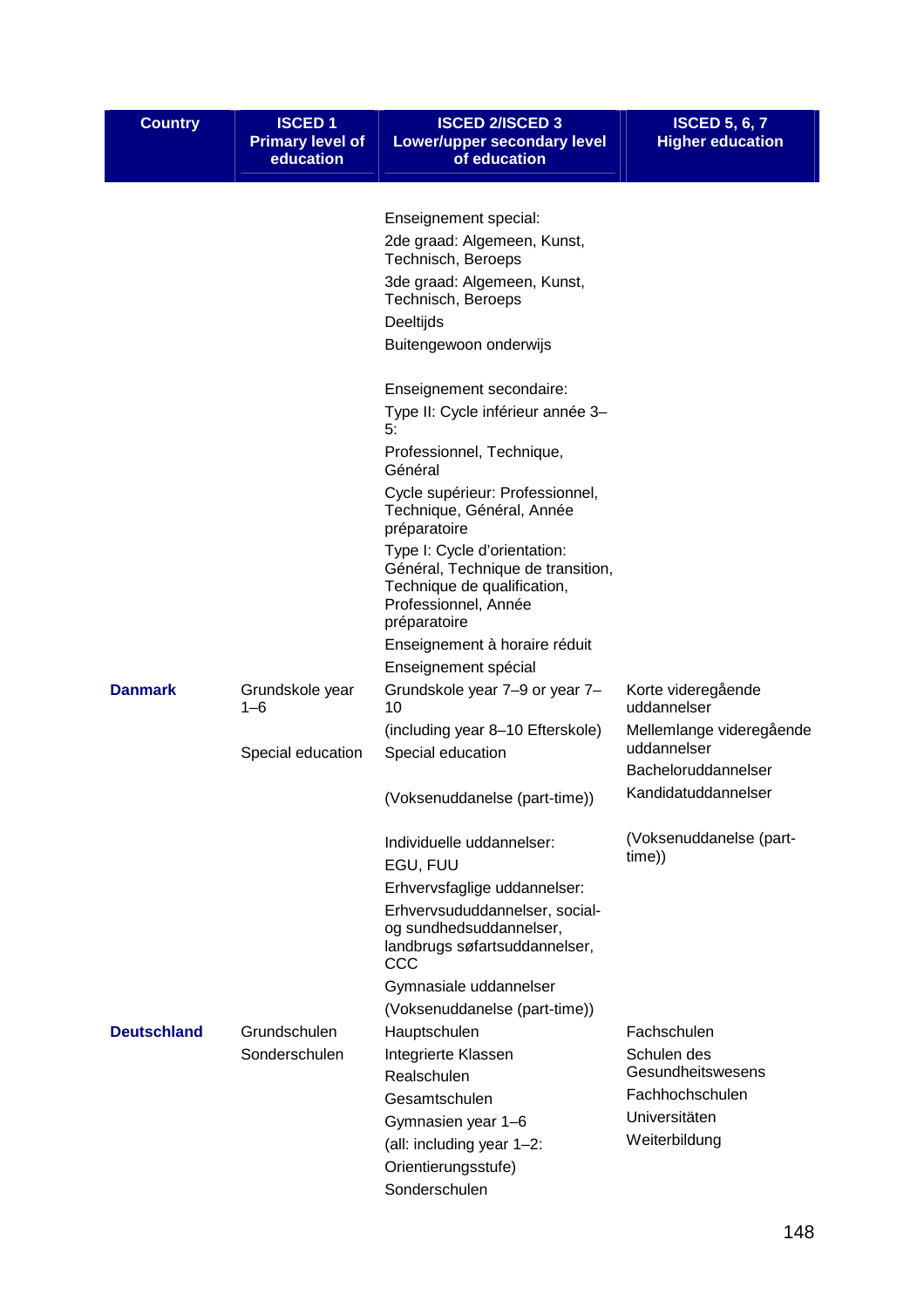| <b>Country</b> | <b>ISCED1</b><br><b>Primary level of</b><br>education                                      | <b>ISCED 2/ISCED 3</b><br><b>Lower/upper secondary level</b><br>of education                                                                                                                                                                                                                                                                                                                                             | <b>ISCED 5, 6, 7</b><br><b>Higher education</b>                                                                                                                                                                                                  |
|----------------|--------------------------------------------------------------------------------------------|--------------------------------------------------------------------------------------------------------------------------------------------------------------------------------------------------------------------------------------------------------------------------------------------------------------------------------------------------------------------------------------------------------------------------|--------------------------------------------------------------------------------------------------------------------------------------------------------------------------------------------------------------------------------------------------|
| Greece         | Dimotiko<br>(primary school)                                                               | Berufsschulen (Duales System)<br>Berufsaufbauschulen<br>Fachgymnasien<br>Fachoberschulen<br>Berufsfachschulen<br>Gesamtschulen<br>Gymnasien year 7-9<br>Gymnasion<br><b>TES: Technical and vocational</b><br>school<br>TEL: Technical and vocational<br>lykeion<br>EPL: Integrated lykeion<br><b>GEL: General lykeion</b><br>IEK: Institute of vocational<br>training (1 year)<br>EPL: Vocational training<br>$(1$ year) | Technological education<br>establishments: 14<br>institutions<br>Universities: 18 institutions:<br>technical universities,<br>medical school, dentistry<br>schools, agricultural<br>schools<br>Other university schools<br>Post-graduate studies |
| <b>España</b>  | Colegios de<br>educación general<br>básica (EGB)<br>ano $1-5$                              | Colegios de educación general<br>básica (EGB)<br>ano $6-8$<br>Institutos de formación<br>profesional (VTI):<br>Formación profesional de primer<br>grado<br>Formación profesional de<br>secundo grado<br>Institutos de bachillerato<br>unificado y polivalente (BUP)<br>Curso de orientación<br>universitaria (COU): pruebas de<br>acceso a la universidad                                                                | Universidades:<br>Escuelas Universitarias<br>Escuelas Técnicas<br>Superiores<br><b>Facultades</b>                                                                                                                                                |
| <b>France</b>  | Ecoles<br>élémentaires                                                                     | Collèges: 3e générale, 3e<br>d'insertion, 3e technologique,<br>lycées professionnels<br>Ecoles spécialisées<br>Lycées: BAC général, BAC<br>technologique, BT<br>Lycées professionnels: BEP ou<br>CAP, BAC professionnel                                                                                                                                                                                                  | Grandes écoles<br>Ecoles spécialisées<br>Universités: UFR-Santé,<br><b>UFR-Lettres-Arts-Sciences</b><br>humaines-Sciences-droit-<br>sciences économiques<br>IUT, IUP, BTS                                                                        |
| <b>Ireland</b> | First level:<br><b>National schools</b><br>Non-aided private<br>schools<br>Special schools | Junior cycle (Junior certificate):<br>Vocational schools<br>Community and comprehensive<br>schools<br>Voluntary secondary schools                                                                                                                                                                                                                                                                                        | <b>Regional Technical</b><br>Colleges (and Dublin<br>Institute of Technology)<br>Universities (including<br>teacher training)                                                                                                                    |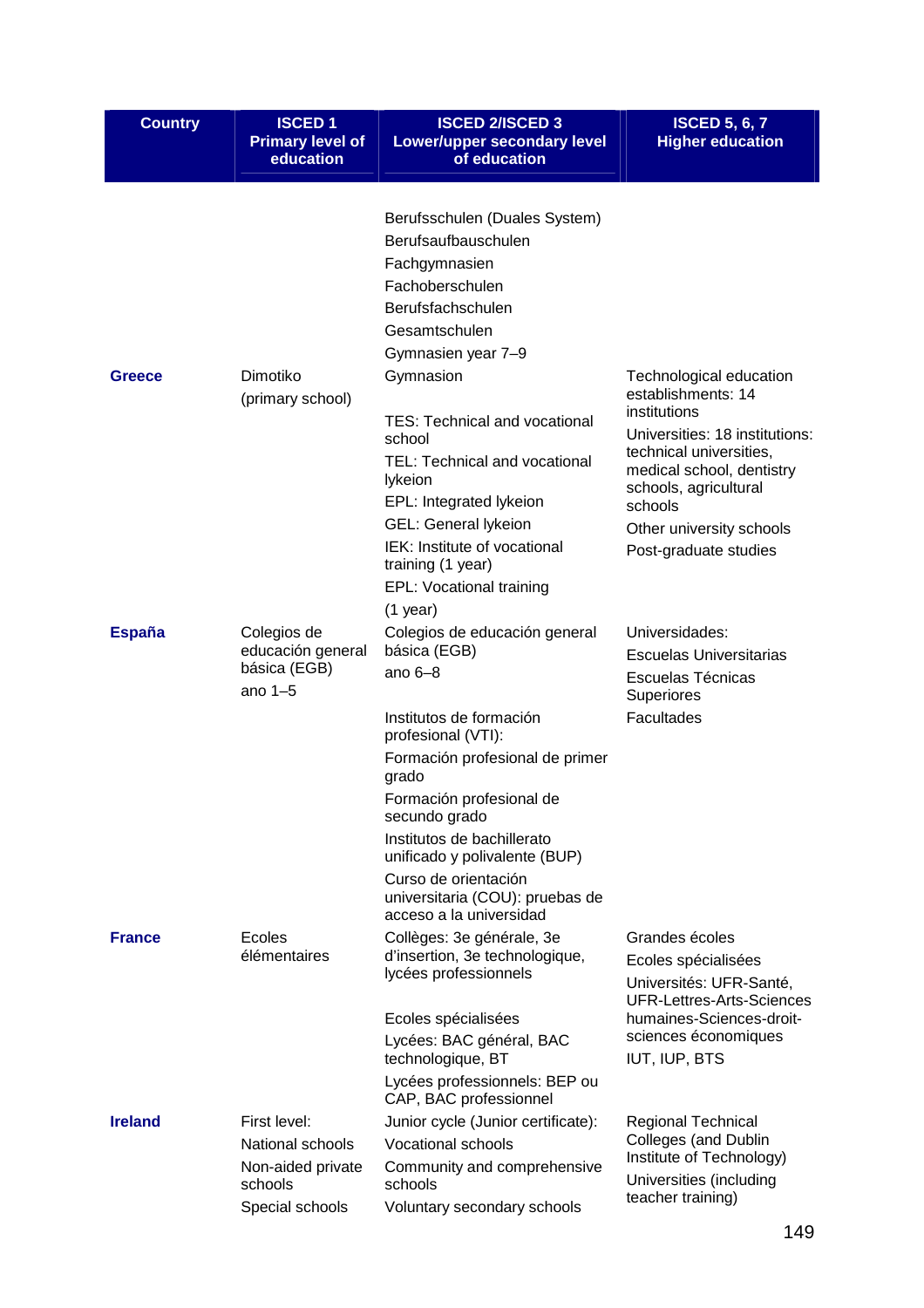| <b>Country</b>   | <b>ISCED1</b><br><b>Primary level of</b><br>education | <b>ISCED 2/ISCED 3</b><br>Lower/upper secondary level<br>of education | <b>ISCED 5, 6, 7</b><br><b>Higher education</b>       |
|------------------|-------------------------------------------------------|-----------------------------------------------------------------------|-------------------------------------------------------|
|                  |                                                       | Private schools                                                       | Private third level                                   |
|                  |                                                       | Special schools                                                       |                                                       |
|                  |                                                       | all: year 1-3                                                         |                                                       |
|                  |                                                       | Junior cycle (Leaving certificate):                                   |                                                       |
|                  |                                                       | Vocational schools, Community<br>and comprehensive schools,           |                                                       |
|                  |                                                       | Voluntary secondary schools,<br>Private schools, Special schools      |                                                       |
|                  |                                                       | all: year 4–6 (including year 4:<br>transition year)                  |                                                       |
|                  |                                                       | Special schools: year 4-5                                             |                                                       |
|                  |                                                       | Apprenticeship training: FAS,<br>CERT, TEAGASC                        |                                                       |
|                  |                                                       | Post-leaving certificate                                              |                                                       |
|                  |                                                       | Private business schools                                              |                                                       |
| <b>Italia</b>    | Scuole elementari                                     | Scuole medie                                                          | Academie                                              |
|                  | Educazione<br>speciale                                | Educazione speciale                                                   | Università ed instituti<br>universitari:              |
|                  |                                                       | Scuolo magistrali                                                     | corsi di laurea, corsi di                             |
|                  |                                                       | Instituti magistrali                                                  | diploma universitario,                                |
|                  |                                                       | Licei artistici                                                       | scuole dirette a fini speciali                        |
|                  |                                                       | Instituti d'arte                                                      |                                                       |
|                  |                                                       | Instituti professionali                                               |                                                       |
|                  |                                                       | Instituti technici                                                    |                                                       |
|                  |                                                       | Licei classici, scientifici, linguistici                              |                                                       |
| Luxembourg       | Enseignement<br>primaire                              | (Lower secondary schools<br>general:)                                 | (Higher non-university:)<br><b>BTS</b>                |
|                  |                                                       | Lycée général                                                         | <b>IST/SERP/IEES</b>                                  |
|                  |                                                       | (Lower secondary vocational:)                                         | (Higher university:)                                  |
|                  |                                                       | Lycée technique                                                       | Supérieur universitaire:<br>including continuation of |
|                  |                                                       | (Upper secondary schools<br>general:)                                 | studies abroad                                        |
|                  |                                                       | Lycée général                                                         |                                                       |
|                  |                                                       | (Upper secondary vocational:)                                         |                                                       |
|                  |                                                       | Régime technique                                                      |                                                       |
|                  |                                                       | Régime de technicien                                                  |                                                       |
|                  |                                                       | Régime professionnel                                                  |                                                       |
| <b>Nederland</b> | Basisonderwijs:                                       | Voortgezet onderwijs:                                                 | Hoger onderwijs: HBO,<br><b>WO</b>                    |
|                  | year 3-8                                              | VBO, MAVO, HAVO year 1-3,<br>VWO year 1-3 (all: year 1:               | Post-doctoraal: Tweede                                |
|                  |                                                       | Gemeenschappelijk brugjaar)                                           | fase, Post-doctoraal, AIO                             |
|                  |                                                       | VSO year 1-3                                                          |                                                       |
|                  |                                                       | Voortgezet onderwijs:                                                 |                                                       |
|                  |                                                       | LLW, MBO, HAVO year 4-5,                                              |                                                       |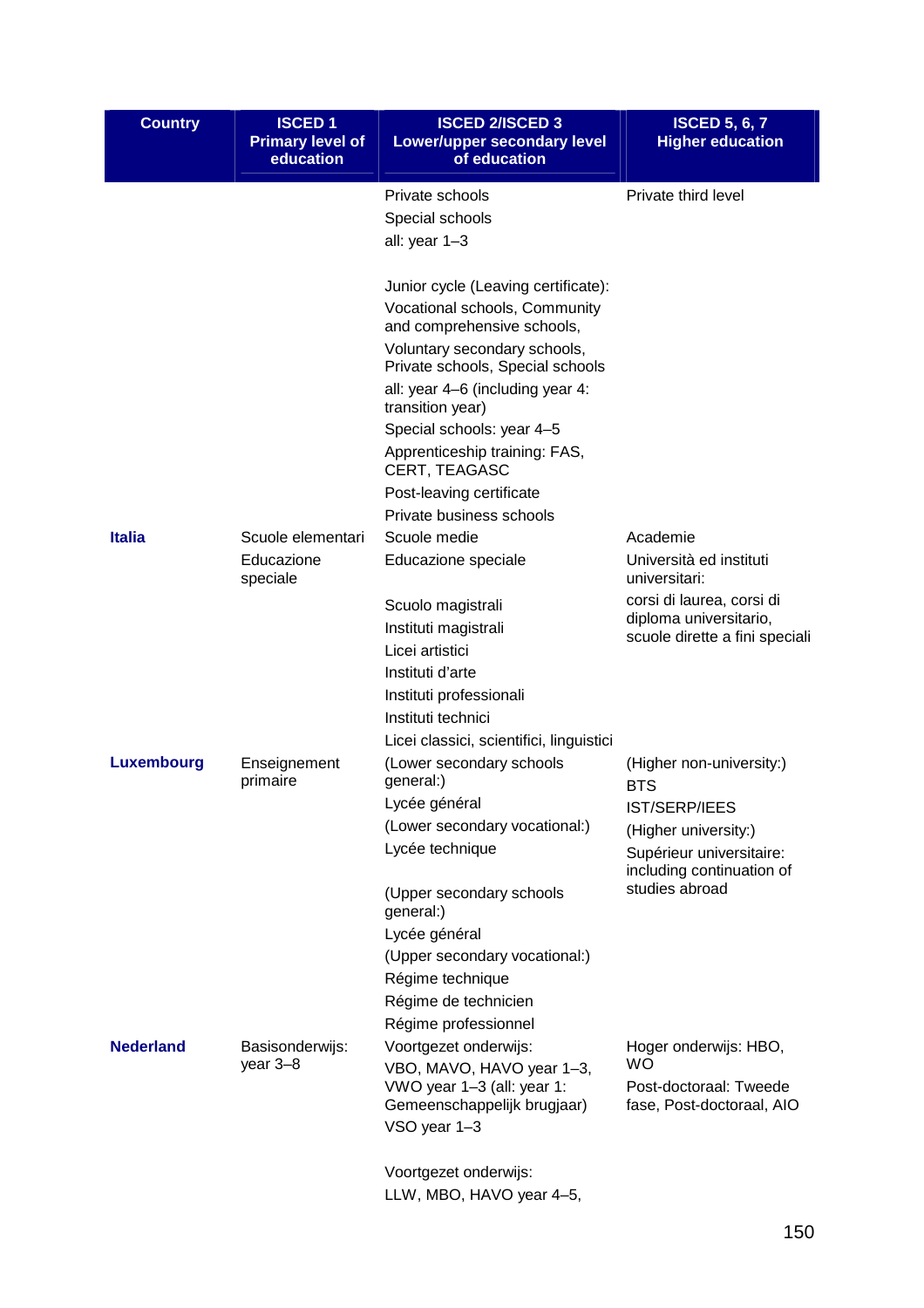| <b>Country</b>       | <b>ISCED1</b><br><b>Primary level of</b><br>education                  | <b>ISCED 2/ISCED 3</b><br>Lower/upper secondary level<br>of education                        | <b>ISCED 5, 6, 7</b><br><b>Higher education</b>                                    |
|----------------------|------------------------------------------------------------------------|----------------------------------------------------------------------------------------------|------------------------------------------------------------------------------------|
|                      |                                                                        | VWO year 4-6                                                                                 |                                                                                    |
|                      |                                                                        | VSO year 4-6                                                                                 |                                                                                    |
| Österreich           | Voksschule                                                             | Hauptschule                                                                                  | Sonstiger nichtuniversitärer                                                       |
|                      | Sonderschule year<br>$1 - 4$                                           | Allgemeinbildende höhere<br>Schulen - Unterstufe                                             | Sektor<br>Fachhochschulen                                                          |
|                      |                                                                        | Sonderschule year 5-9                                                                        | Kunsthochschulen                                                                   |
|                      |                                                                        | Polytechnischer Lehrgang<br>Berufsschule und Lehre                                           | Universitäten                                                                      |
|                      |                                                                        | Berufsbildende und<br>Lehrerbildende mittlere Schulen                                        |                                                                                    |
|                      |                                                                        | Berufsbildende und<br>Lehrerbildende höhere Schulen                                          |                                                                                    |
|                      |                                                                        | Allgemeinbildende höhere<br>Schulen - Oberstufe                                              |                                                                                    |
|                      |                                                                        | Oberstufenrealgymnasium                                                                      |                                                                                    |
| <b>Portugal</b>      | Compulsory basic<br>school: general<br>school: 1st cycle<br>year $1-4$ | Compulsory basic school:<br>general school: 3rd cycle<br>(Certificate of degree)<br>year 7-9 | Polytechnic higher<br>education (Licenciatura,<br>Masters degree,<br>Doutoramento) |
|                      | 2nd cycle year 5-6                                                     | Educação especial                                                                            |                                                                                    |
|                      | Educação especial                                                      |                                                                                              |                                                                                    |
|                      |                                                                        | Vocational school courses                                                                    |                                                                                    |
|                      |                                                                        | Secondary courses:<br>general and technological                                              |                                                                                    |
|                      |                                                                        | courses                                                                                      |                                                                                    |
| <b>Suomi/Finland</b> |                                                                        | Educação especial                                                                            |                                                                                    |
|                      | Primary:<br>Peruskoulun ala-                                           | Lower secondary:<br>Peruskoulun yläaste                                                      | Lower tertiary:<br>Ammattikorkeakoulut                                             |
|                      | aste                                                                   | (comprehensive schools,                                                                      | (AMK) (polytechnics)                                                               |
|                      | (comprehensive<br>schools, lower                                       | upper stage)                                                                                 | Ylopistot (universities):<br>Alempi                                                |
|                      | stage)                                                                 | year 7-9                                                                                     | Korkeakoulututkinto                                                                |
|                      | year $1-6$                                                             | Upper secondary:                                                                             | (Bachelors)                                                                        |
|                      |                                                                        | Ammatilliset opplilaitokset                                                                  | Ylempi Korkeakoulututkinto<br>(Masters)                                            |
|                      |                                                                        | (vocational and professional<br>education)                                                   | Lisensiaatti (licentiate)                                                          |
|                      |                                                                        | Lukio                                                                                        | <b>Tochtorin tutkinto</b><br>(doctorate)                                           |
|                      |                                                                        | (upper secondary schools)                                                                    |                                                                                    |
| <b>Sverige</b>       | Grundskola year<br>1–6                                                 | Grundskola year 7-9                                                                          | Grundläggande                                                                      |
|                      | Utlands, Sär- och                                                      | Utlands, Sär- och Specialskola                                                               | högskoleutbildning:<br>Program, Fristäende                                         |
|                      | Specialskola                                                           |                                                                                              | kurser                                                                             |
|                      | (Swedish schools                                                       |                                                                                              | Forskarutbildning:                                                                 |
|                      | aboad, special<br>schools)                                             |                                                                                              | Licenciat, Doktor                                                                  |
|                      | Vuxenutbildning                                                        | Vuxenutbildning och folkbildning                                                             |                                                                                    |
|                      | och folkbildning                                                       | Gymnasieskola:                                                                               |                                                                                    |
|                      |                                                                        | Nationelle program,<br>Specialkurser                                                         |                                                                                    |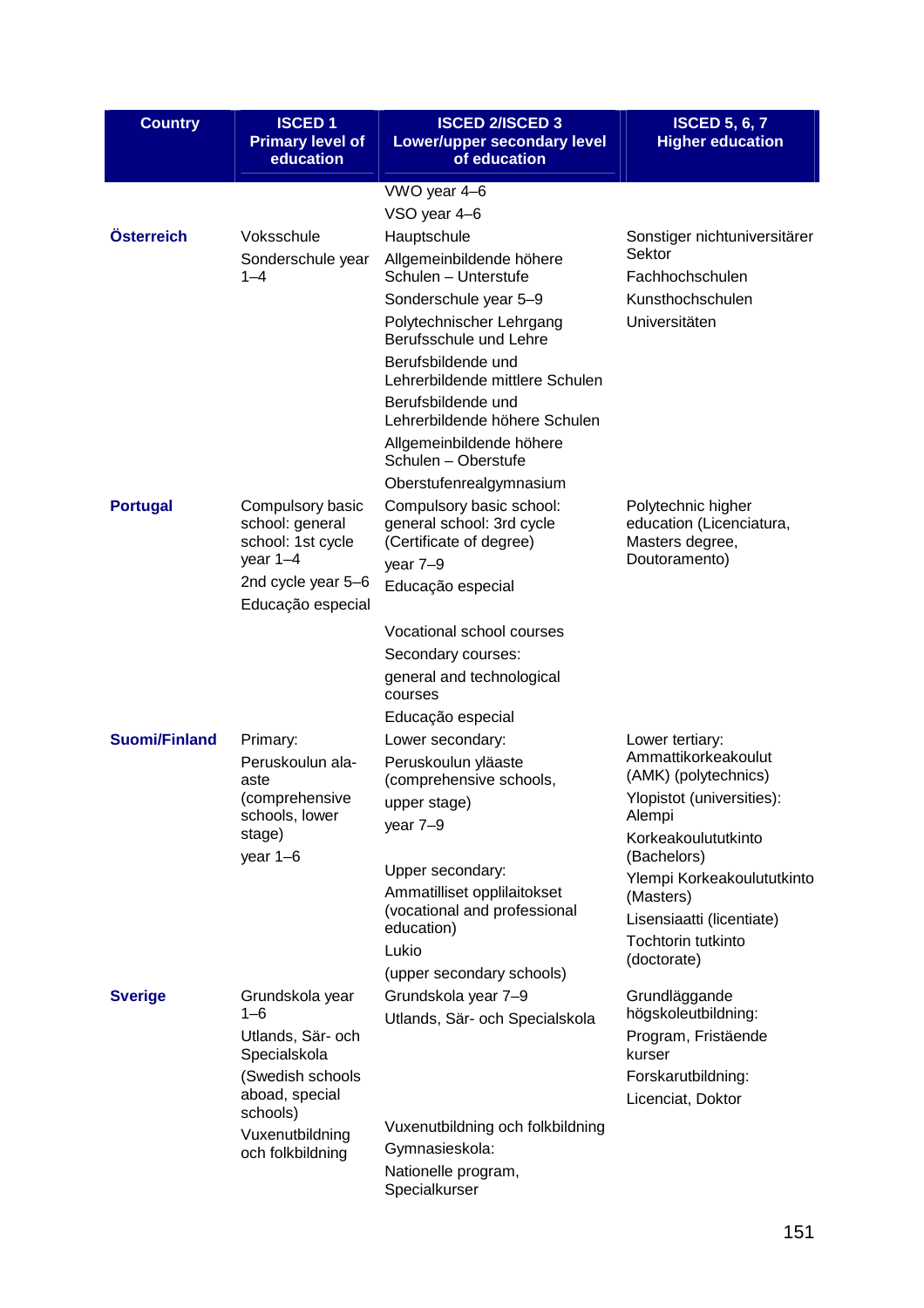| <b>Country</b>                                  | <b>ISCED1</b><br><b>Primary level of</b><br>education | <b>ISCED 2/ISCED 3</b><br>Lower/upper secondary level<br>of education             | <b>ISCED 5, 6, 7</b><br><b>Higher education</b>                    |
|-------------------------------------------------|-------------------------------------------------------|-----------------------------------------------------------------------------------|--------------------------------------------------------------------|
|                                                 |                                                       | Vuxenutbildning och folkbildning                                                  |                                                                    |
| <b>United</b><br><b>Kingdom</b><br>(England and | Primary schools<br>(including special<br>education)   | Comprehensive schools<br>(including special education)<br>years 1-3 (key stage 3) | Further education (FE)<br>sector colleges years 3-4:<br>Sub-degree |
| Wales)                                          | (key stage 1 and<br>key stage 2)                      | (including Middle schools year 3-<br>4)                                           | HND/HNC/NVQ4<br>Higher education (HE)                              |
|                                                 | First schools,                                        | Grammar and secondary schools                                                     | institutions                                                       |
|                                                 | Middle schools<br>year $1-2$                          | years 1-3 (key stage 3)                                                           | (universities and colleges):<br>Sub-degree                         |
|                                                 | Private education                                     | Private education                                                                 | HND/HNC/NVQ4, First<br>Degree, Masters,<br>Doctorate               |
| Northern Ireland                                | Primary schools                                       | (Lower secondary schools<br>general:)                                             |                                                                    |
|                                                 |                                                       | Grammar schools                                                                   |                                                                    |
|                                                 |                                                       | Secondary schools                                                                 | Private education                                                  |
| <b>Scotland</b>                                 | Primary schools                                       | (Lower secondary schools<br>general:)                                             | Sub-degree higher<br>education                                     |
|                                                 |                                                       | Secondary schools                                                                 | First degree/post-graduate                                         |
|                                                 |                                                       | Comprehensive schools<br>(including special education)                            | higher education                                                   |
|                                                 |                                                       | years 4-5 (key stage 4):<br>GCSE/Foundation or<br>intermediate GNVQs/NVQ 1 or 2   |                                                                    |
|                                                 |                                                       | Grammar and secondary schools<br>years 4-5 (key stage 4)                          |                                                                    |
|                                                 |                                                       | Further education (FE) sector<br>colleges years 1-2                               | Further education<br>Higher education                              |
|                                                 |                                                       | School sixth forms                                                                |                                                                    |
|                                                 |                                                       | Adult-education centres<br>all: GCE A level/advanced                              |                                                                    |
|                                                 |                                                       | GNVQ/NVQ3<br>Private education                                                    |                                                                    |
|                                                 |                                                       |                                                                                   |                                                                    |
|                                                 |                                                       | (Upper secondary schools<br>general:)                                             |                                                                    |
|                                                 |                                                       | Secondary schools                                                                 |                                                                    |
|                                                 |                                                       | Further education college                                                         |                                                                    |
|                                                 |                                                       | Grammar schools                                                                   |                                                                    |

#### **Sources**:

OECD (1996), European Commission (1996).

# **Remarks**

• ISCED 0 = early-childhood education not included;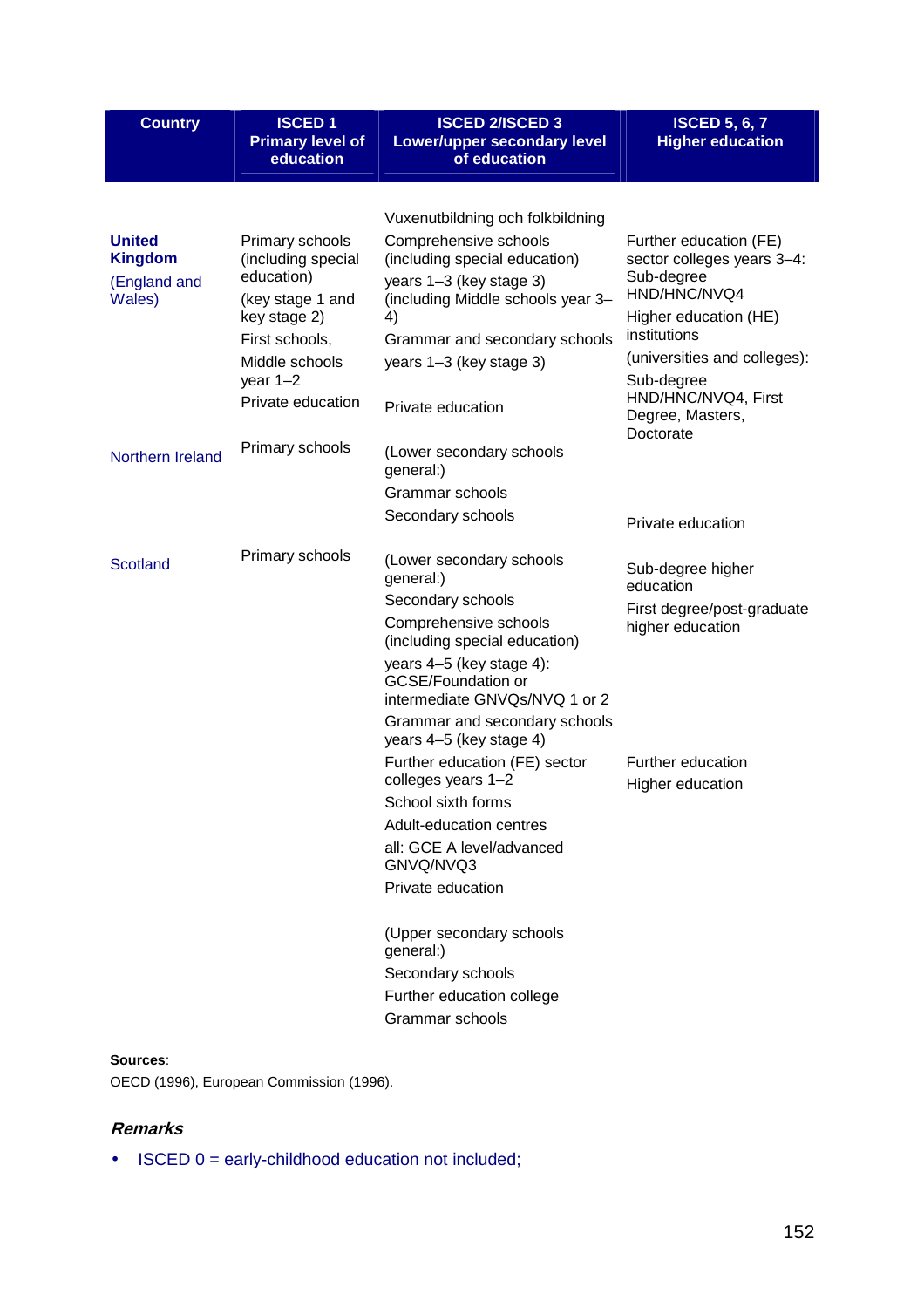- higher education: ISCED  $5 =$  non-universitary tertiary level of education; ISCED  $6 =$ universitary tertiary level of education: first stage; ISCED 7 = universitary tertiary level of education: second stage, post-graduate;
- for Luxembourg, Northern Ireland (UK) and Scotland (UK) less detailed information is available due to the use of European Commission (1996) and not OECD (1997) as for the other EU countries. No clear references are made to the ISCED levels of education, so here 'estimates' are presented only;
- 1–3 years *=* theoretical year(s) of study within the type of educational programme/institution (not the theoretical duration of total study career, for example from year 1 primary education to year 17 university);
- information about private education and special education is not available for each country.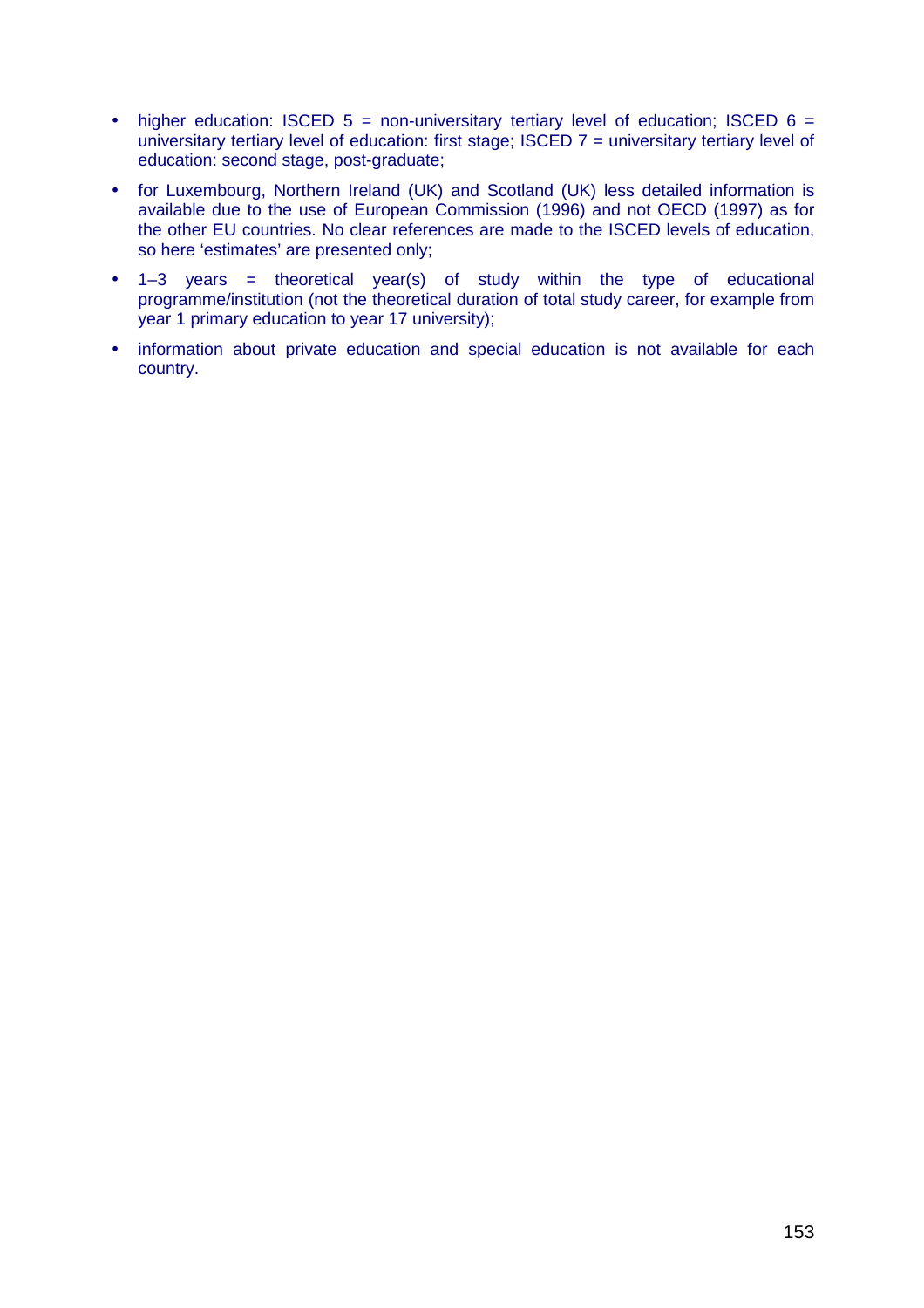# **Introduction (35)**

In the framework of the EMCDDA's 1996 epidemiology work programme, the Luxemburgish focal point was contracted to undertake a comparative study of national encoding systems and procedures to avoid double counting in drug-treatment reporting systems (PADCTRS).

In 1993, in addition to establishing the Reitox national focal point, Luxembourg began implementing a multi-sectorial and nation-wide PADCTRS which, although now fully operational, still requires some quality improvement.

In 1995, the focal point began to design the framework for an inter-regional reporting system involving the border areas of Belgium, France and Germany, and thus experienced at first hand the heterogeneity of regional and national encoding procedures. The information network became effective in1997.

The experience gained during these projects allowed basic guidelines to be drawn up to develop multiple-counting control procedures at various levels. These guidelines will serve as a starting point for more a detailed analysis of existing PADCTRS and for recommendations towards their implementation or improvement.

# **A secure time- and cost-effective PADCTRS (36)**

# **Double/multiple counting in drug-treatment-demand reporting systems**

Multiple counting within reporting systems is caused by one individual (client/patient) having more than one institutional contact within more than one institution during a specified reporting period. Multiple counting may therefore occur at intra- and/or inter-institutional level.

The main objective of a PADCTRS is to avoid multiple counting at both these levels in order to provide reliable information on the number of drug addicts registered at institutional level during a specified period in the most cost- and time-effective way. The PADCTRS must thus be related to persons and not only to episodes or treatment demands. This supposes that codes or attributors allocated to patients are based on identifying variables which should be as differentiating as possible in order to minimise false (soft) double counting as defined in the next section.

As well as providing more accurate information on prevalence of institutional contacts (for example, with treatment centres, agencies, law-enforcement institutions, etc.), data on the overlap in cases reported by different institutions participating in the national data-reporting system also provide information on the extent and pattern of multiple institutional contacts, which may be relevant to service providers and planners*.* Individual-related identification codes are useful for monitoring patterns of institutional contacts over successive years and allow a client's present situation to be updated each time he or she is registered by a participating institution.

The exact nature of the identification code is not relevant, nor is it possible to create a code that is 100% successful in eliminating multiple counting, as there will always be some cases where the required input is missing or inaccurately recorded, or where different individuals present the same attributors and thus share the same identification code. A second objective

 $\overline{a}$ 

<sup>(&</sup>lt;sup>35</sup>) Based on Origer, A. (1996) *Procedures to avoid double counting in drug-treatment reporting systems. Final report*, Luxembourg: Ministry of Health.

 $(36)$  Ibid.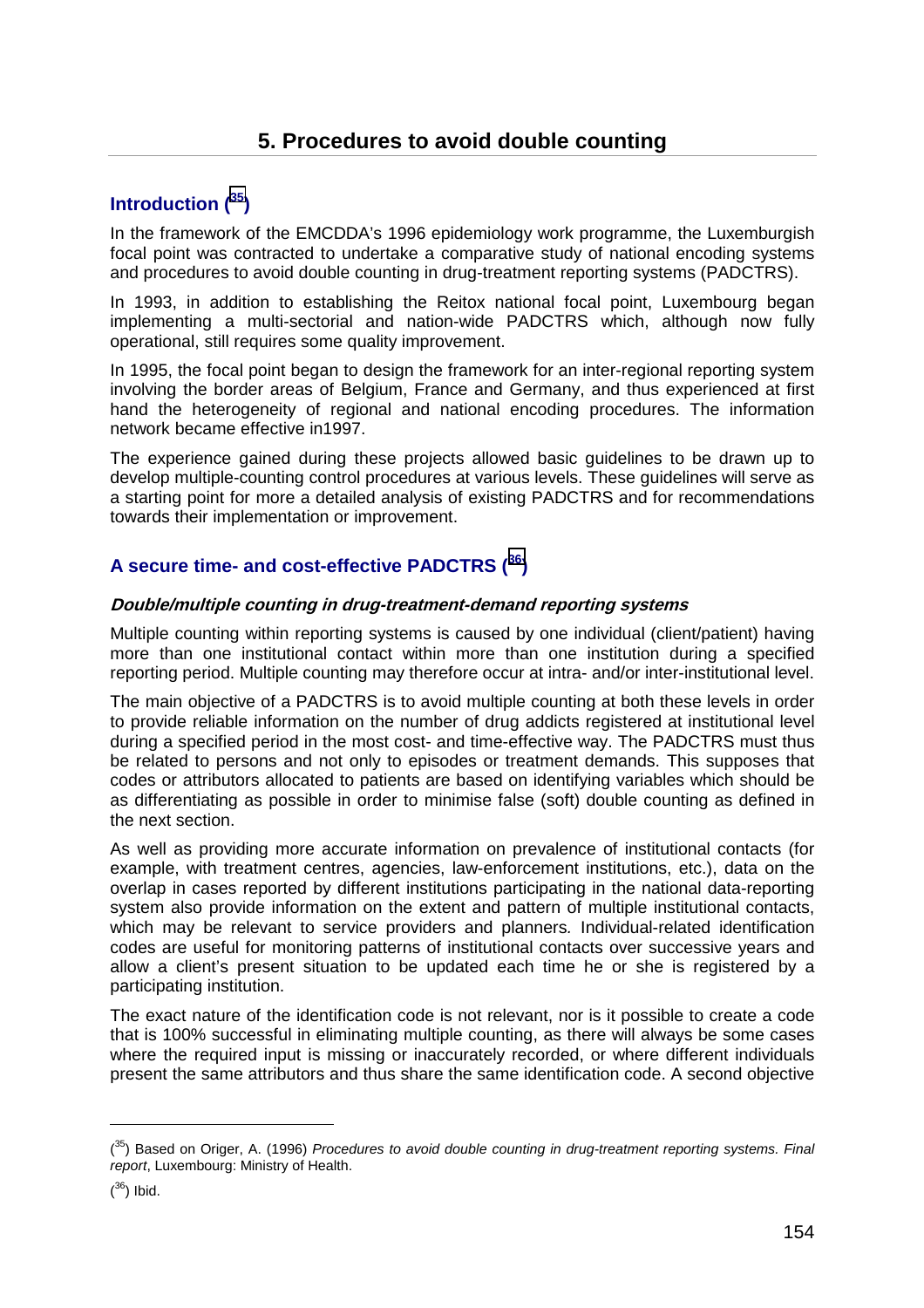is, therefore, to minimise the probability of erroneous matching of codes to obtain a reasonably accurate count of the number of individuals registered at institutional level.

## **Hard matching/soft matching – probability of redundancy**

Effective (hard) matching occurs when one and the same person is registered by different treatment institutions, or several times by the same institution, within the specified reporting period. False (soft) multiple counting refers to at least two different persons who for various reasons share the same client-identification code.

False (soft) multiple counting mainly relies on data-collection and data-entry errors, as well as on the number and differentiating weight of the input data (attributors). For example, a client-identification code based on gender, date of birth and country of birth may be the same for twins or for persons of the same gender born on the same day in the same country. If the initials of these persons were to be added to the code, it might be possible to differentiate them.

When a transformation key based on a given calculation algorithm is used, multiple counting may occur if, for example, the algorithm is based on numeric fields or sums. The clientidentification code of the attributor '2 [gender]/23.01.67 [date of birth]/LU [country of birth]' could match the attributor '2/23.10.67/LU' if the algorithm calculates the sum of the month of birth (0+1=1 and 1+0=1) instead of taking each number into account separately.

Multiple counting due to code redundancy (soft matching) mainly refers to algorithm-based encoding procedures or, more generally, to every code calculation that relies on a limited number of characters and/or numbers. The only calculation procedure that totally avoids this kind of bias is the use of 'unlimited' ongoing identification numbers. In the case of a 10-digit code, for instance, the redundancy probability refers to the number of possible combinations of 10 (0 to 9) units. Considering an alphanumerical code including two characters and five digits, the redundancy probability corresponds to the total number of combinations between two (A to Z) units and five (0 to 9) units. In other words, there cannot be more codes than possible combinations of the variables of which it is composed.

In practice, however, combinations are even more limited than the theoretical possibilities. If the identification code includes, for example, the whole year of birth, there will be less than four (0 to 9) combination possibilities (10.9.87) because, for the time being, it is unlikely that there will be drug addicts born either in 1920 or in 1990. Most registered clients were born between 1950 and 1985, which gives only 45 possible combinations.

Ongoing client-identification numbers are institution-related. Patients, when they enter treatment, are allocated a unique but partly arbitrary code since it does not exclusively rely on a proper identification variable. The procedure described here does not allow multiple counting to be detected at inter-institutional level. The intra-institutional multiple-counting control also appears to be problematic, unless there is a routine as, for instance, an alphabetical search on each patient admitted to check if the latter has already undergone treatment in the centre concerned. In this case, the formerly allocated identification number could be applied once again, which, however, happens to be a very heavy and timeconsuming routine with very limited effectiveness.

# **Checking procedures**

To avoid false multiple counting, encoding systems have to include systematic checks when double counting occurs. One possibility is to establish a centralised nation-wide database programmed to detect false multiple counting. If an existing code is introduced, the database will not only provide the file or the reporting form of the person concerned, but will also perform an internal check on a differentiating package of variables – such as employment status, marital status – and in case of false double counting, will automatically create a new file which will be opened each time the code associated with the specified variable package occurs. Other original checking routines are described in the presentations of the national systems of Sweden and the UK.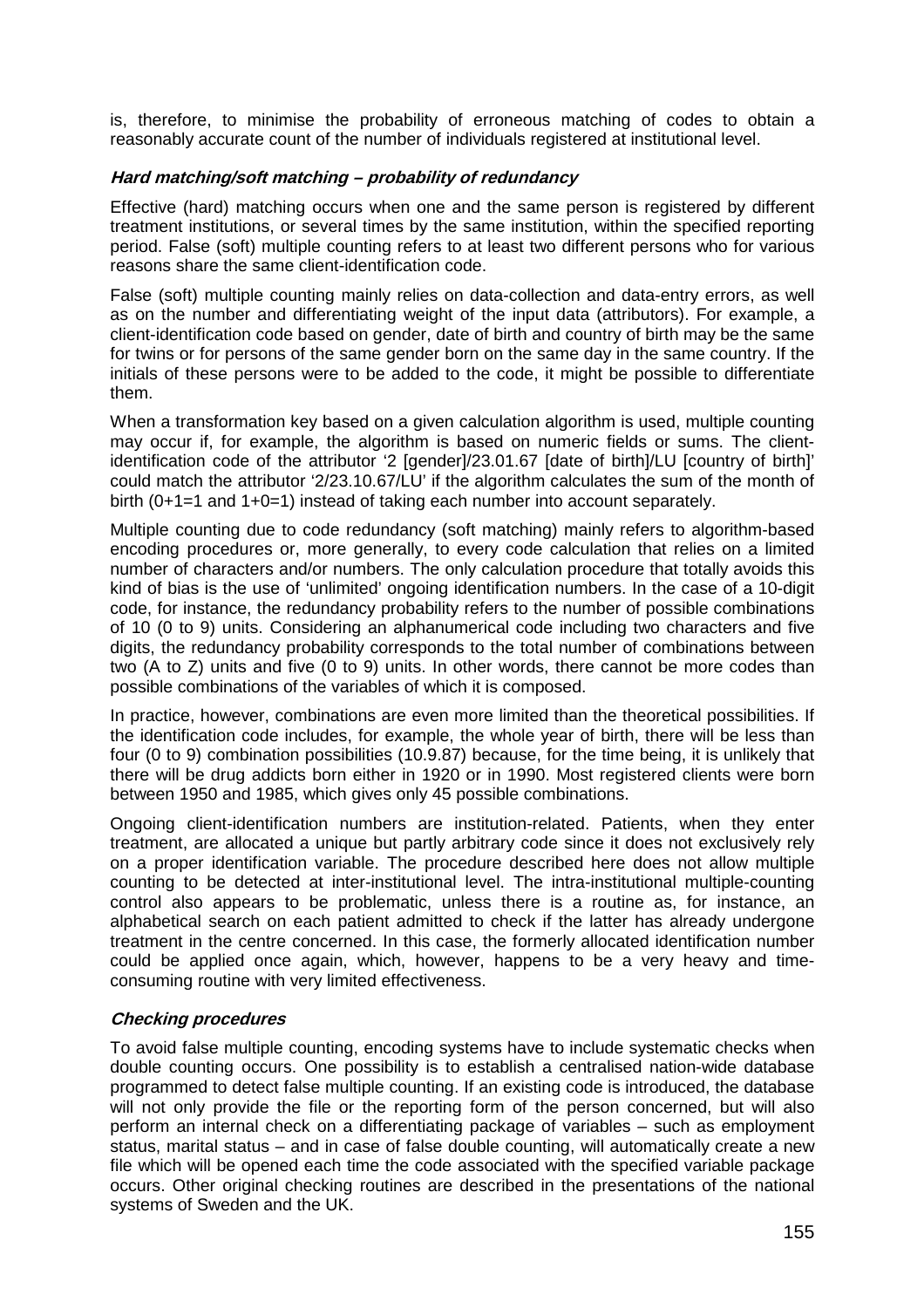The data set must include variables that do not change over time. The most suitable data are gender, date of birth and country of birth. Unfortunately, these data are often used to calculate the identification code and are precisely the same in case of double counting. Using the marital status of the client is also quite unreliable; the same data of the parents would be more indicated, for instance, as there is a greater chance that these data will remain stable over time. Person-related identification variables which do not change during time and which are easily accessible are very limited and should be used in the most effective way.

Checking routines should also deal with encoding errors due, for instance, to phonetic equivalences or typing errors when data are input. The UK's 'soft-matching' routine checks for one difference in any one digit of the numerical codes 30 and 31 – but not 29 and 30 – 13 and 30 (because they sound alike in English) and any one difference in the character codes MD and MB, plus reverse digits and characters such as 10 and 01 or MD and DM.

# **Coverage of PADCTRS**

The operational level of existing PADCTRS, as well as the number and specification of data providers (user rate) within the health and law-enforcement network, need to be identified.

The operational level may be local, regional or national. While there may be different PADCTRS at the first two levels, they should enable a harmonised encoding at national level. To this end, it is essential that the local or regional attributors or identification codes are based on the same input variables, or at least include a core input data set which can be used to calculate a national client-identification code detecting multiple counting at the three operational levels mentioned above.

Regarding either the local, regional or national operational levels, the effectiveness and pertinence of a PADCTRS greatly depend on the number of users (data providers). If the data given by the PADCTRS is used for TDI-based prevalence estimations, the network of data providers should include specialised treatment centres as well as general hospitals, emergency rooms, psychiatric departments, general practitioners and so on. There is no need to add that if the level is the institutional contacts indicator, the network should include law-enforcement institutions which usually have quite a critical approach towards datareporting systems on drug addicts and vice versa.

# **Data protection and exclusivity of the client-identification code**

The client-identification code may be exclusively created for health institutions (such as treatment centres) or centralised data-management institutions (public-health board, focal point, etc.) to index drug-treatment demands.

PADCTRS could also adopt an existing code like an individual national registration number (as in Denmark), the social-security number or a personal-identification number from an existing patient register. One problem with this type of code is that direct links between the identification code and the person concerned can be made at various levels by institutions or persons who should not have access to this kind of data (such as government ministries, social-security departments, law-enforcement agencies, and so on). A drug addict might refuse to provide personal data, knowing that his social-security number is on the reporting protocol  $(^{37})$ .

These problems are not found with a PADCTRS-specific code as the equivalences between nominal data and the identification code is only known by centralised data managers. This is not even a necessity if the algorithm used is only known by the system designer and the attributor-to-code transcription occurs at field level. Consequently, there should of course be

 $(37)$  The fact that the date of birth was included in the first version of the reporting protocol has provoked major objections from field institutions in Luxembourg.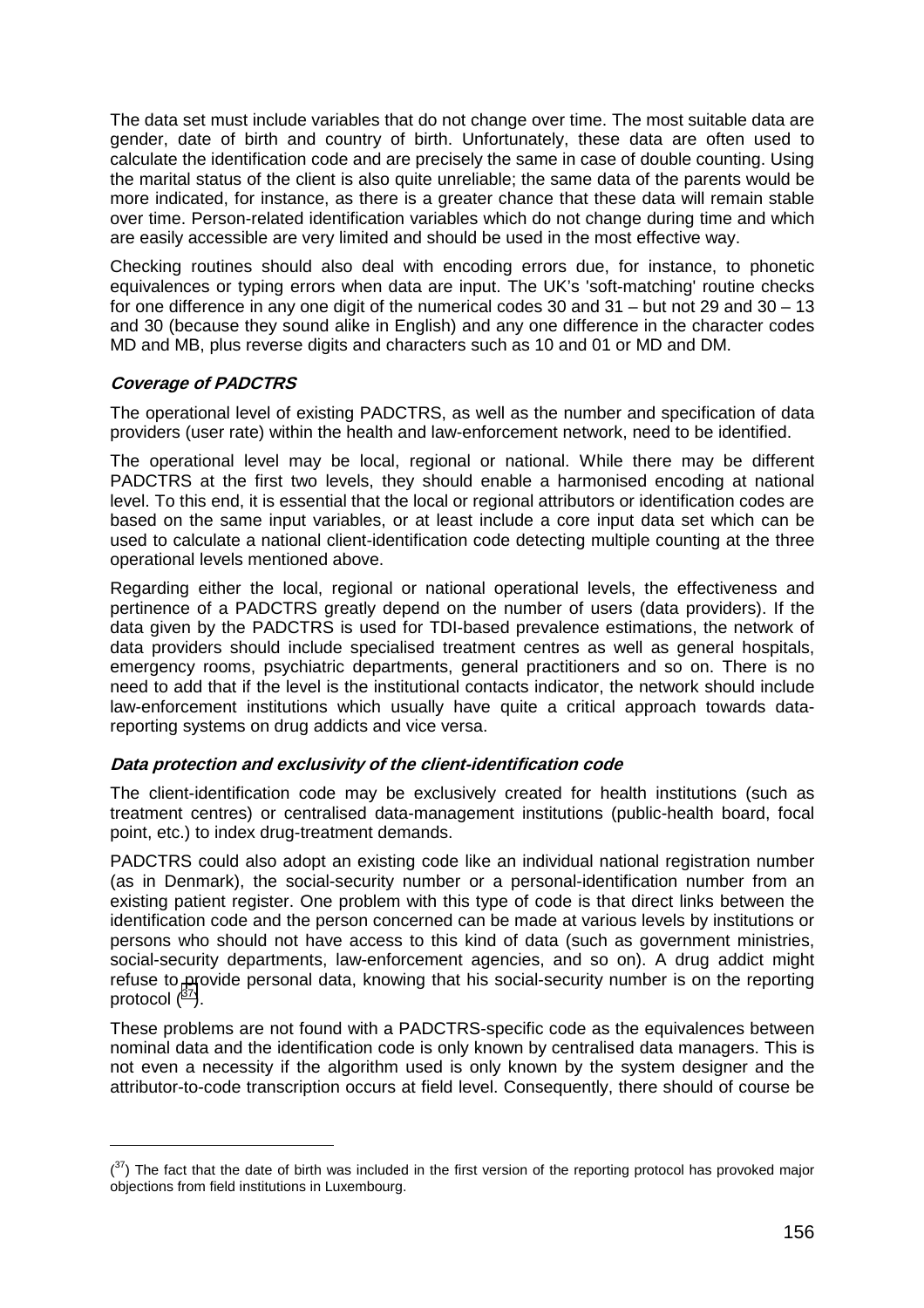no other identifying variables on the reporting protocol if transmitted to the data-management level in a non-aggregated format.

# **Encoding procedures and encoding flow**

The final encoding level relies on the type of identification code. If, for example, the code used is a national registration number, there will be no distinction between the field level and the data-management level as the final client-identification code will be given directly by the patient himself and will be put on the data protocol before being transmitted to the focal point or other national database. On the one hand, this happens to be an easy access code whose use should minimise gaps in client identification due to missing input variables (such as date of birth); on the other hand, it unfortunately raises some major issues concerning confidentiality.

A PADCTRS-specific code allows for intermediate encoding levels. An example of a threelevel encoding flow is the transmission of an input-variable-based attributor (such as 2/10.05.67.M) from the treatment level to the data-management level to provide a regional or national client-identification code (as in the UK). There could, of course, be more than one intermediate level which would increase security by creating a bottom-up information dependency with the data-management level only being able to calculate the final clientidentification code if the treatment level has transmitted the attributor to intermediate level 1 (the regional data-collecting agency). Neither the treatment level nor level 1 will know the final identification code and, most important of all, the data-management level will not be aware of the attributor generally containing high identifying data (such as date of birth).

A third possibility, even more time- and cost-effective, would be for the algorithm-based encoding to occur directly at field level (as in Luxembourg). A technical device (code calculator) that calculates a final identification code on the basis of input data (attributor) can be provided directly to treatment institutions. Data protocols will be sent to the central datamanagement level which, in this case, will be neither aware of the transformation algorithm nor of the equivalences between the code and personal attributor.

## **Availability of input data (attributor)**

The variables the client-identification code is based on, have to be easily accessible. Thus the gender and date of birth of a person appear to be good attributor variables because the first is apparent and the second is usually known by the client him or herself. The initials of the client's parents or his or her city of residence are, for instance, more ambiguous. The parents could be unknown or the patient could alternatively provide the initials of his or her real parents or those of step- or foster parents; the city of residence might be taken to be the usual place of residence or the official registered address (risking errors in data collection based on file research). It is essential that the attributor variables be explicit and unequivocal in order to avoid false double counting.

Regarding national registration numbers (social-security number, identity-card number, and so on), there are similar problems in terms of availability. In this case, there is no need to provide personal-attributor variables, but the registration number itself might be unknown. Homeless people often have no social-security number; non-native people may have no identity card; or the identification number may not fit in the specific encoding field of the national registration database.

The design of a PADCTRS-specific code also relies greatly on data-collection methods. In terms of data (attributor) availability, it makes a difference whether a reporting form is completed during a face-to-face interview or whether data are simply extracted from personal files. The date and country of birth are usually known by the interviewee, but the same information might not figure in the personal file.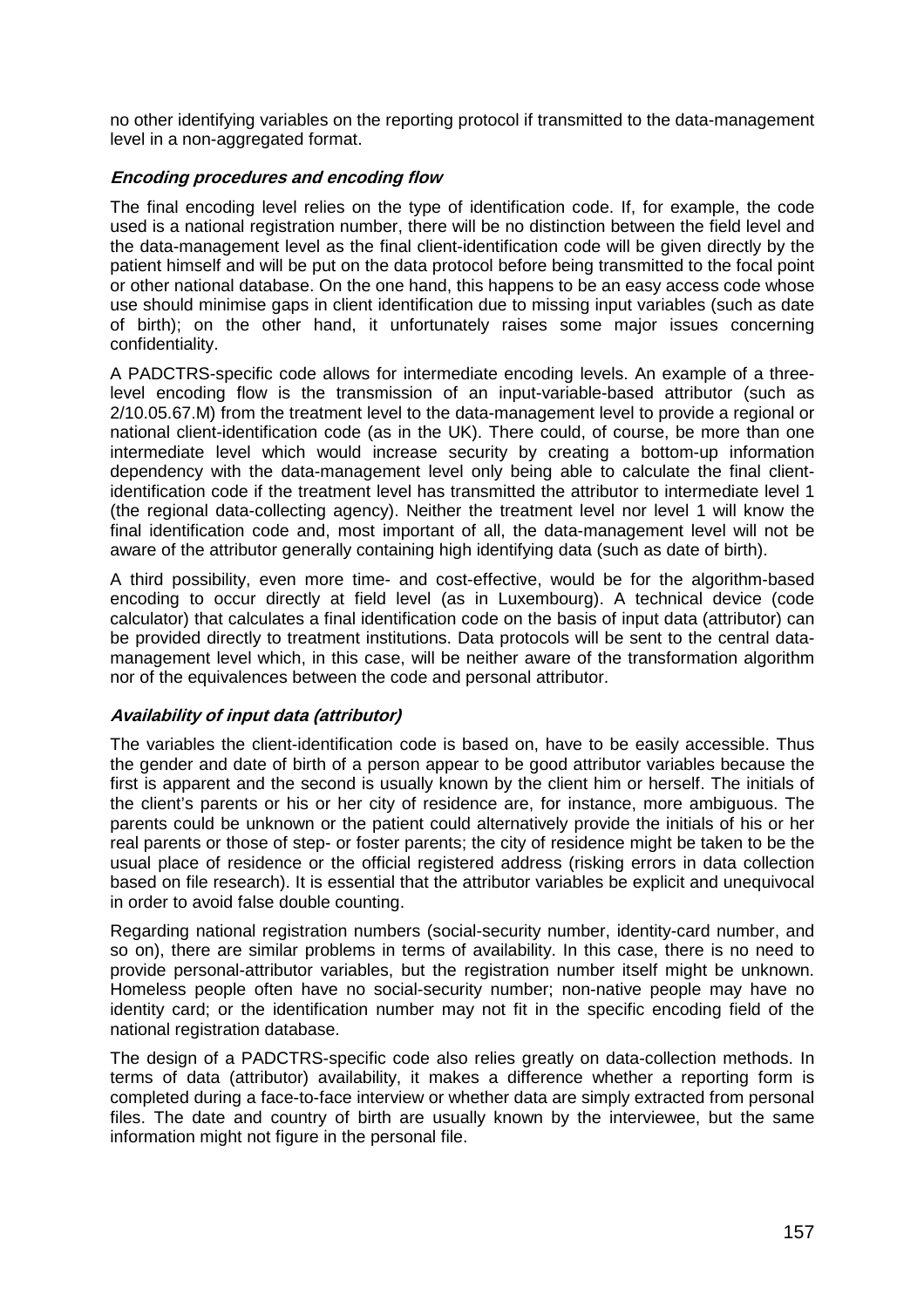# **Confidentiality and psychological impact**

In the case of a PADCTRS-specific code, the confidentiality of the data collected appears to be more efficient since no other institution is aware of the exact nature of the code, nor do any of them have access to the coding list as the only information they are provided with is of non-nominative statistic nature (i.e., national report on drugs and drug addiction).

Both institutions and clients are concerned about data confidentiality and data protection. At the field-institution level (data providers), data-protection insurance is one of the most important issues in deciding whether or not to participate in a centralised reporting system. The data-management level must provide clear guidelines for protecting confidentiality and avoiding abuse of delivered data. Hence, the exact definition of the identification code used tends to be the most critical issue as field institutions are bound to medical or professional confidentiality rules which usually do not allow them to reveal any identifying information on their clients. The respective rights and the procedures to follow rely on the specific national data-protection legislation.

The identifying weight of a client-identification code has to be carefully measured. There may be codes from which personal information can directly be inferred, such as date of birth, gender or city of residence. At a centralised data level this information might be irrelevant, although at local or regional level it might lead to the full identification of a person. Knowing the initials, the date of birth and the city of residence of an addict who happens to live in a small town of 1,000 inhabitants raises some serious questions about his or her anonymity. No identifying data should possibly exceed the field institution level or reach any intermediate encoding level.

The geographical area in which a PADCTRS operates defines its nature and encoding requirements. In smaller countries, even a nation-wide client-identification code must be highly confidential and include a minimum of identifying variables. The most relevant solution in this particular case would be an algorithm-based transcription of a usually high identifying attributor at the level of the field institutions themselves.

On the whole, it should be borne in mind that no PADCTRS should be imposed on field institutions. Even if the latter have no other choice than to agree (in the case of state institutions) to collect and provide data, the quality of these data will depend largely on the consensus between information providers and information managers as well as on the motivation of the agents responsible for data collection in the respective field institutions.

It is essential to discuss these matters of confidentiality carefully with the field institutions concerned and to define mutual interests to involve the participating levels in an active way. There may be strong resistance from field institutions and it certainly takes time to develop a relationship based on mutual trust among the different information levels, but it appears to be the only way to ensure good-quality data and to avoid the burn-out of reporting systems and the respective PADCTRS.

## **Transmission procedures**

Another issue, closely related to data-protection insurance, is the way in which the identification code, or the reporting form that contains it, is transferred from the fieldinstitution level to the final data-management level. There is a range of transmission alternatives.

- Data can, for example, reach the focal point or any other data-management agency in aggregated form (as in Italy and Sweden) or as an individual data-reporting protocol (as in Luxembourg and Greece). In the first case, the encoding and multiple-counting checks occur at earlier levels (national board of health, state health statistics department, epidemiological research institutes, and so on).
- If the data transmission is paper-based (or on floppy disk, CD-ROM, etc.), the codes can be handed over personally (as in Luxembourg), sent through the post or faxed to the data-management institution.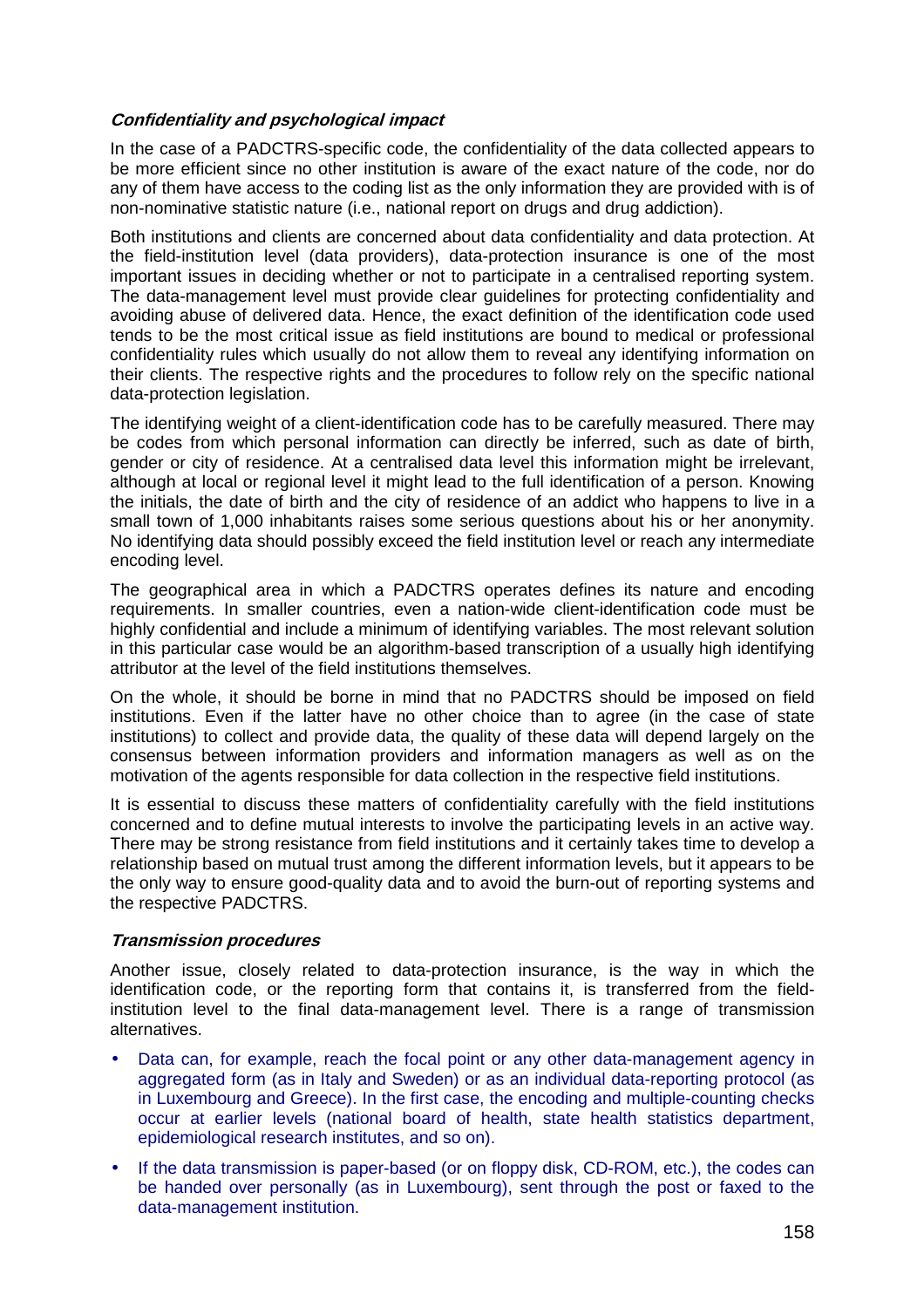• Computer-based transmission can use electronic mail or other telemetric facilities whether within a local area network (LAN) or a wide area network (WAN) and the data may then be transmitted and stored in encrypted form.

Despite the time effectiveness of computer-based transmission, field institutions seem to prefer the paper-based approach for reasons of security, even if they are aware of the risks. Regular mail, for example, may be lost more easily than e-mail attachments. The point is that electronic mail within a WAN is generally considered to be more exposed to non-authorised persons than is regular mail. The physical collection of reporting protocols or other data supports by field institutions is, of course, very secure, but hardly feasible in wider networks including an important number of treatment centres.

# **Recommendations for implementing or modifying national PADCTRS**

The development and implementation of PADCTRS stress that original solutions need to be found to meet specific and sometimes unique national requirements. A one-level algorithmbased encoding system applied on an inter-institutional scale, providing the focal point with non-aggregated data, might be a realistic mid-term objective in Luxembourg, but is very unlikely to be established within the same time period in countries such as Germany or France, where legal requirements on data protection appear to be far more binding.

The design of national PADCTRS cannot and must not shape one optimal and overall applicable system; rather, its development appears to be a context-related problem-solving task that requires as much methodological expertise as innovative achievement. As a matter of fact, assessing the quality of PADCTRS is a fairly delicate, if not impossible, task since the ground on which these systems are supposed to develop and the conditions they are bound to are rarely the same from one country to another.

The present analysis has shown that implementing PADCTRS requires a holistic approach that cannot be based on a defined set of methodological recommendations. The descriptors which have been dynamically defined and refined and their use as a possible conceptual tool towards the establishment or adaptation of multiple-counting routines appears to be the only general recommendation that can be made. This chapter does not intend to evaluate or compare the quality of national PADCTRS. Nevertheless, attention must be paid to some important additional items.

A first issue that must be stressed is the implication of different types of PADCTRS on epidemiological drug research. In others words, it is important to consider what type of PADCTRS allows or facilitates what kind of drug research. This question should be clearly analysed prior to the implementation or even the modification of any PADCTRS for it partly defines the features required of the data-reporting system itself.

One of the major tasks of PADCTRS-supported reporting systems is to produce more reliable estimates of drug prevalence. They, however, have to offer a wider range of applications, especially for research activities that require records to be linked among independent data sources. Studies that aim to monitor those demanding drug treatment in a given environment during a specified time period – as, for instance, case-finding or capture– recapture studies – require person-related and thus unique identification codes. If the time period appears to be less relevant, the specification of the chosen environment certainly is, for it defines the coverage or the user rate of a given PADCTRS code. As a matter of fact, the representativeness of these studies exactly fits the number of institutions that use the respective identification code.

From regional studies on drug-treatment episodes within a defined type of treatment agency to the nation-wide monitoring of drug-related institutional contact indexing, a fairly significant range of PADCTRS can be applied. A nation-wide and cross-sectorial PADCTRS obviously shapes the requirements of most drug studies; a more limited PADCTRS exclusively designed for a specific study might be preferred for financial or practical reasons. The final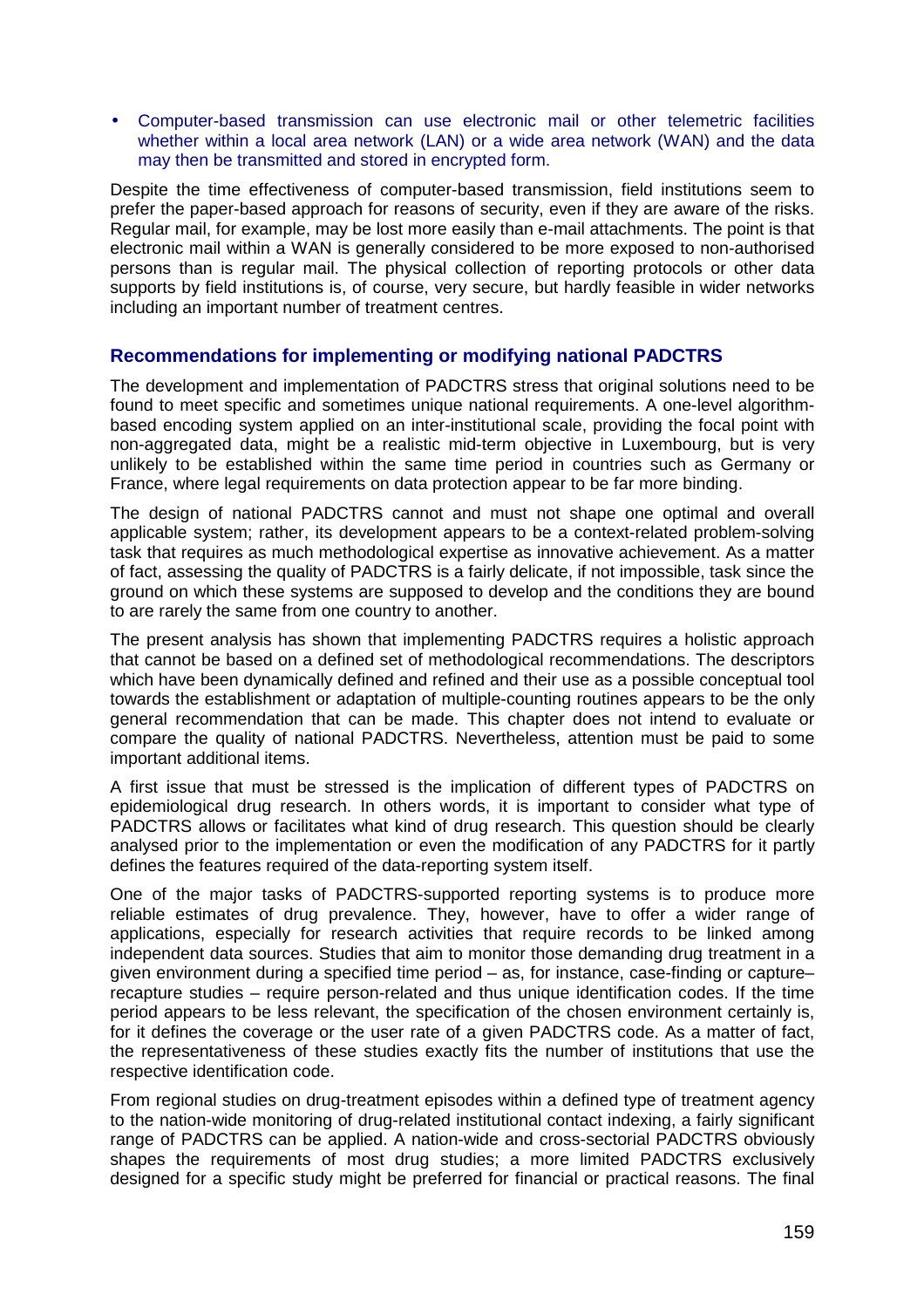decision is methodological but must take account of the national legal context regarding data protection and the existence or not of previous codification systems at national level.

Another important topic which should be discussed here is precisely the link between the national legal data-protection requirements, PADCTRS-supported reporting systems and the somewhat hidden opportunity of service quality control the latter might offer.

The limited framework of this chapter does not allow for an analysis of national legislation on data protection. However, in addition to the status and legal situation of both data management and data providers, the national legislation will clearly play a major role when devising and implementing a national PADCTRS.

Data-management agencies within a governmental structure have considerably different requirements and constraints than do, for instance, non-governmental organisations (NGOs). On the other hand, data providers may depend on governmental funding and thus often have no other choice than to co-operate in terms of data delivery and ensuring minimum quality standards.

If these relationships do not exist between the relevant information producing and processing levels, the feasibility and operationality of data-reporting systems, besides the legal context, depend greatly on the common definition of mutual interests and benefits. These are not necessary defined in terms of financial rewards, but mostly refer to 'value-added' data feedback to data producers; data that might enable field institutions, for instance, to locate gaps in their treatment offers and possibly to improve quality standards. It should be stressed that this negotiation process is supported by at least two factors:

- the awareness of all actors involved that there is at least one common objective  $-$  the long-term improvement of drug-treatment services; and
- their awareness of a common constraint reciprocal dependence whether in terms of financial funding or updated data income.

Long-term agreements must be compliant enough to allow any amendments to promote or maintain the active involvement of data providers.

Surprisingly, this data feedback to field institutions, although often representing a formal requirement of the latter, may also be one of the main impediments to establishing PADCTRS. From a long-term perspective, the delivered data, if accurately processed, might be used for assessing the quality and effectiveness of treatment agencies involved in a given network. Even if this particular aspect may be less visible to the actors at first sight, it will most likely emerge if the given reporting system offers the opportunity to register those demanding treatment (cases, not episodes) over a long time period.

An intra- and inter-institutional PADCTRS such as is currently applied in Luxembourg permits addicts to be followed up not only during a specific reporting period or within a given type of health-care institution, but also provides updated data on all institutional contacts a specific person may have established since 1994. This anonymous follow-up provides reliable information on drug careers as well as on the impact, influence or effectiveness of the treatments received.

This information could possibly be used to pressure field institutions and might finally interfere in the funding process. Thus, institutions that do provide patient-related data put themselves in a somewhat awkward position by exposing themselves to possible quality controls or criticism which had been avoided until then as there were no reliable evaluation criteria.

The most effective solution, but undoubtedly not the easiest one, is openly to discuss these matters from the very beginning and to devise other quality-assessment criteria to be taken into account  $(38)$ . The data-management level must be fully aware of the complexity of its

 $(38)$  Abstinence and the number of post-treatment institutional contacts are not always, and not the only, indicators of the therapeutic effectiveness of a treatment or intervention.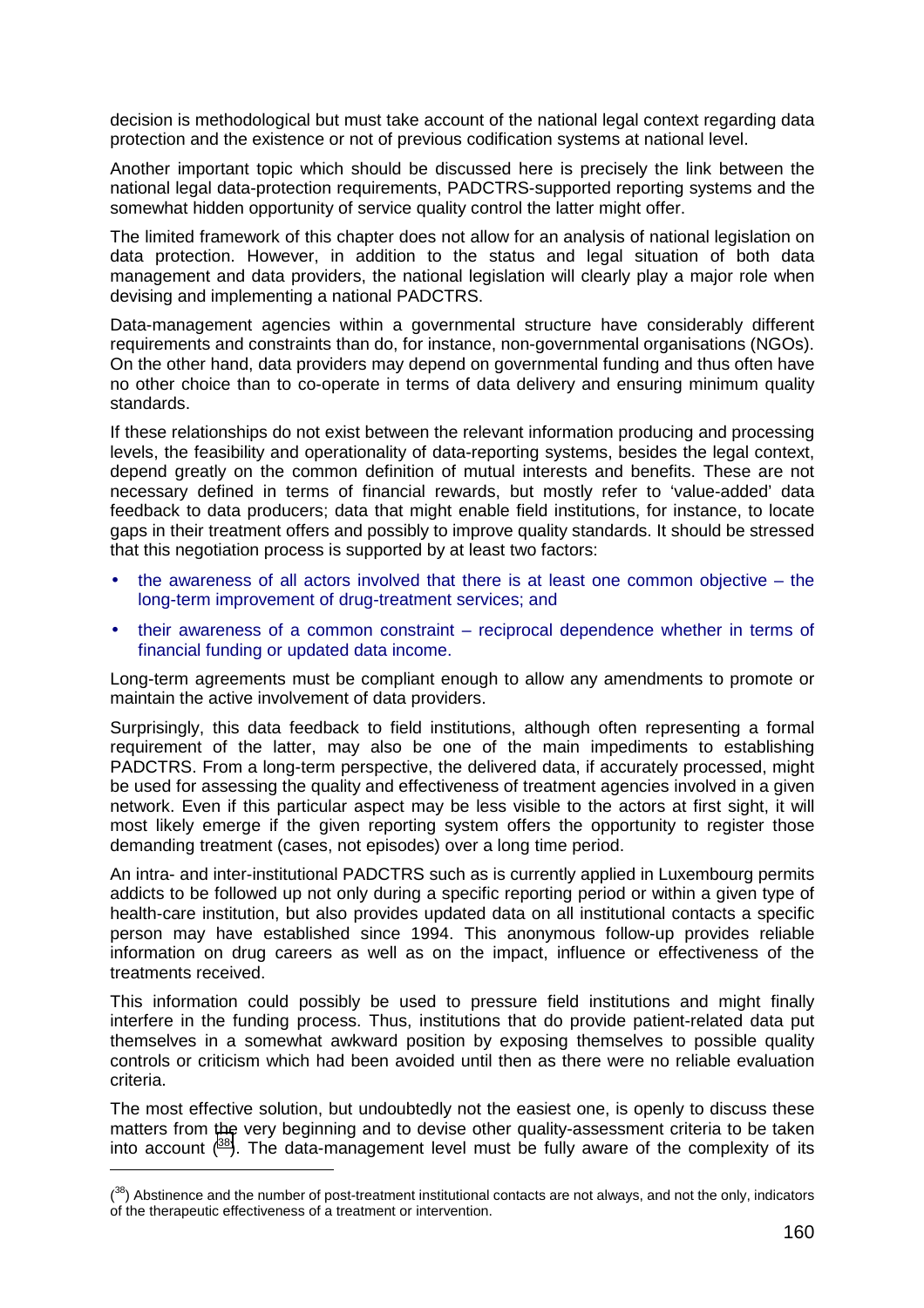status and objectives. In addition to the ongoing negotiations with data providers, datamanagement actors face another responsibility which is defined in terms of political impact.

The interest of policy-makers generally focuses on prevalence data which are considered an indicator of the quality of political strategies towards demand reduction. Public opinion often exclusively refers to prevalence estimates to approve of governmental drug and drugaddiction policies. Since in most EU countries there is a kind of scientific monopoly regarding reliable national prevalence data, the final estimate largely depends on the quality and coverage of the data collected as well as on the methodological framework the given datamanagement actors have chosen or are obliged to work within. Establishing a high-quality information network including nation-wide PADCTRS, or even merely improving an existing reporting system, will not only have immediate consequences on the prevalence figure, but will also have a major political impact even if the real number of drug addicts has not actually increased. The final outcome will be considered, but not necessarily the way that led to it.

# **PADCTRS applied at European level (39)**

## **Preliminary remarks**

- Austria, Belgium, Denmark, France, Germany, Greece, Ireland, Italy, Luxembourg, the Netherlands, Portugal, Spain, Sweden and the United Kingdom participated in the study.
- National PADCTRS are presented in alphabetical order except for Austria, France, Ireland and Spain which do not currently use any standard PADCTRS.
- Table 1 presents an overall picture of national PADCTRS with reference to the main descriptor categories:
	- \*\*\*\*\* **guaranteed**;

 $\overline{a}$ 

- \*\*\*\* guaranteed, but possible improvements;
- \*\*\* medium level of development;
- \*\* low level of development;
- \* only very specific and limited applications; and
- () no information given.

<sup>(</sup> 39 ) Based on Origer, A. (1996) *Procedures to avoid double counting in drug-treatment reporting systems. Final report*, Luxembourg: Ministry of Health.